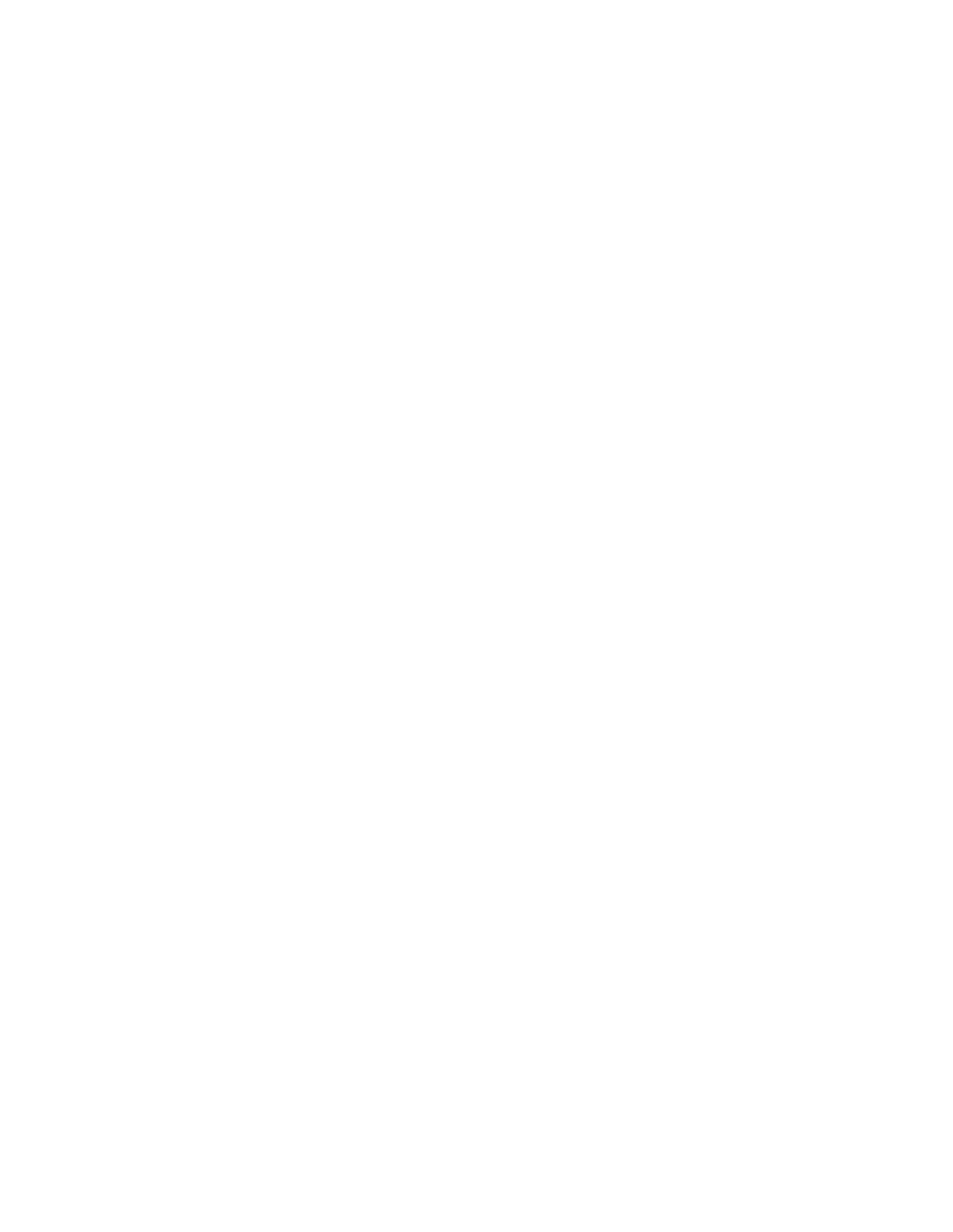### **798A Operating Firmware History**

Version 1.000beta October 18, 1999

Initial release for approval by outside testers.

Version 1.000 November 23, 1999

Finalized speedometer, auto-factor, and datalog firmware. Also added transducer Intelli-Sense™ capabilities. First product delivered.

#### Version 1.001 December 14, 1999

The **SPLIT** and **PARK/REVERSE** alarm beep lengths are now adjustable.

#### Version 1.002 December 20, 1999

Added new driver's remote auxiliary selection: The **TIME-** $\Delta$ **-ODO** switch can be used to select among the auxiliary calculated time, main odometer, or auxiliary odometer for the remote display.

Version 1.003 December 22, 1999

Corrected a speedometer calculation problem when the transducer pulse rate exceeded 107 pulses/sec (>150 mph in a typical magnet sensing application). The 798A speedometer now correctly displays speeds at transducer input pulse rates up to 250 pulses/sec.

#### Version 1.004 January 7, 2000

The **Load** function is no longer automatically disabled following a power-off condition. Similarly, once the Intelli-Sense™ system is armed (by changing odometer inputs), the system remains armed following a power-off condition. Previously, the **Load** function and the Intelli-Sense™ system had to be re-enabled following any power outage.

Also eliminated potential false transducer failure indications from occurring while making adjustments to the odometer factors.

Version 1.005 February 7, 2000

Changed the automatic LED display brightness level setting that occurs upon wake-up from idle mode. The main unit LEDs now re-illuminate at their mid-point if they were set to less than half the maximum brightness when the 798A entered the idle mode. The driver's module always re-illuminates at its prior setting.

Version 1.006 February 11, 2000

The power failure and odometer alarm visual notifications (showing in the **CLOCK** display) can now be dismissed by turning the rotary switch or actuating any toggle switch. Previously, only an actuation of the **SHIFT** switch dismissed the warnings.

Version 2.000 June 1, 2000

Added ability to execute the **Calc Factor** function without inserting the calculated value into the active factor. Thus, you can have the 798A compute a sample factor.

On units outfitted with the datalog (Option 1), the user may select whether the speed stored is the "changed to" or "changed from" CAST value. The choice is made while turning on the instrument. Also added eight additional datalog memories (for a new total of 56) and fixed a bug that prevented viewing some data when the log sequence number re-started (after reaching 250).

Now offer Option 6 allowing users to set CASTs with .01 mph resolution

Version 2.001 June 27, 2000

Fixed a firmware bug that occasionally prevented a speedometer reading of 0.0 [mph or kph] from being shown (in the driver's **AUXILIARY** display) after the vehicle stopped.

#### Version 2.002 July 18, 2000

Fixed a bug that prevented setting the "hundredths" digit of the **Preset** calculated time. Corrected truncation of the calculated time "tenths of units" digit when executing a preset **Load** after changing the time counting mode.

Added a new datalog review feature: each logging action automatically advance to the next newer data set. Previously the data set being viewed remained unchanged following each logging action, such as does a multi-split checkpoint clock (where a "first to last" review of logged data is required). The 798A can now also function like a traditional datalogger where a "last to first" review of logged data is expected.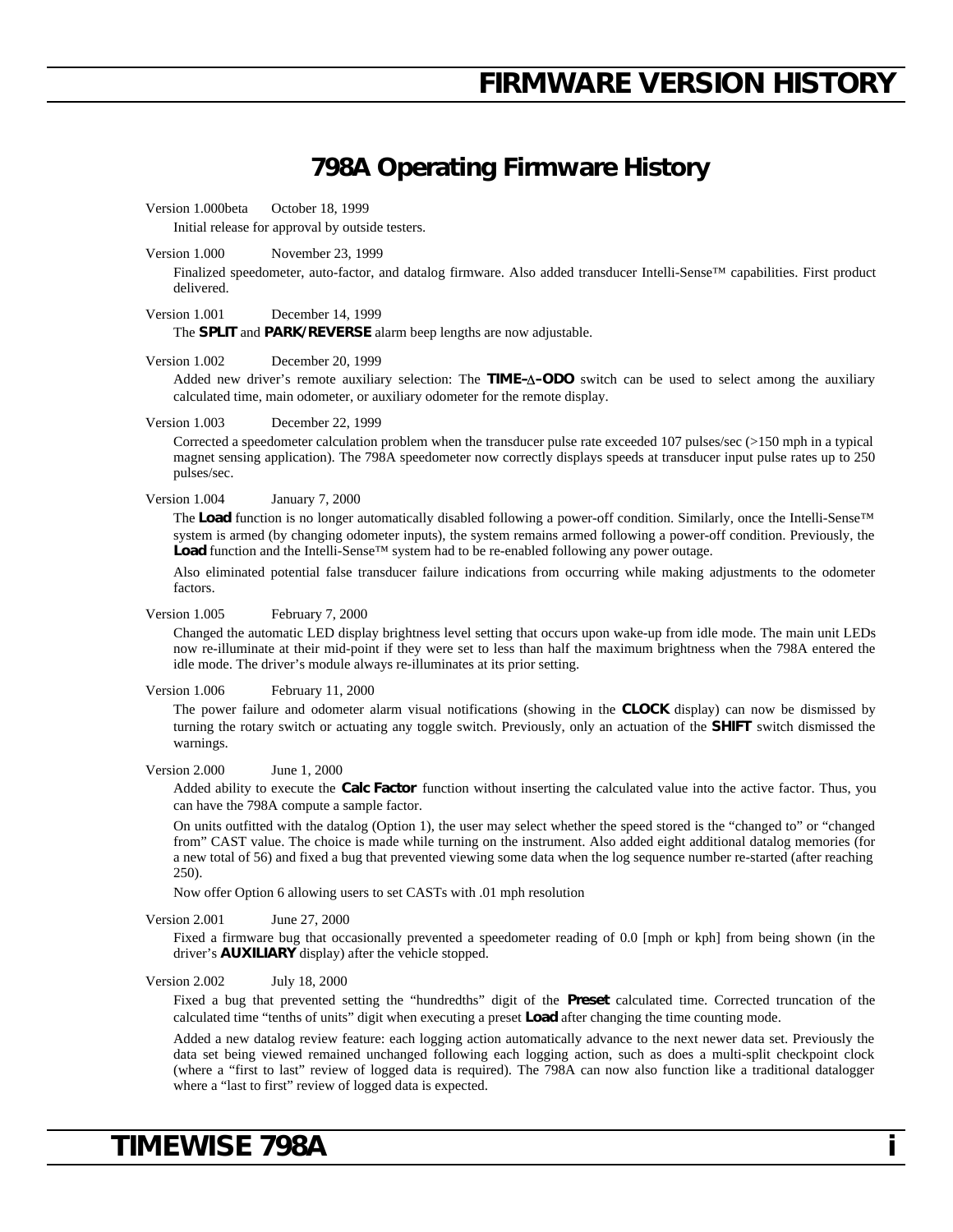## **FIRMWARE VERSION HISTORY**

Modified the display of logged calculated time and clock data to always show "tenths of units", regardless of the selected time resolution mode for live or split data.

Increased the settable **Alarm** resolution to 0.01 mile. Previously, the resolution was 0.1 mile.

Added ability to continuously display an alarm "countdown distance" in the main **AUXILIARY** display without holding down the **SHIFT** switch. Also added ability to display the countdown distance in the driver's **AUXILIARY** display.

Changed the alarm **To Go** function to an alarm "warning" distance. The **To Go** distance can range from 0.00 to 9.99 miles. Adjusting the **To Go** distance to a value other than 0.00 causes the beeper to sound at the selected distance prior to arriving at the alarm mileage. Previously, the alarm beeper could only sound at the alarm mileage. (Also previously, the **To Go** function simply served to temporarily display the alarm countdown distance in the **AUXILIARY** display.)

Altered the driver's module LED display circuitry re-initialization procedure to also include a re-initialization of the main LED display circuitry. The re-initialization procedure is now executed after a two-second **Last Split** activation rather than simply a two second **SHIFT** switch activation.

Version 2.003 August 18, 2000

Eliminated illumination of the "thousandths of miles" digit of an **Odo & Time** adjustment amount (in the **AUXILIARY** display) when thousandths of miles are not displayed in the main odometer. The log sequence number now counts to 255 before re-starting. Previously the sequence number counted to 250. You can now enter a **Preset** CAST with .01 mph resolution if Option 6 is installed.

Version 2.004 August 21, 2000

Implemented a flashing **ODOMETER** display when the **Remote Park** function is activated.

Version 2.005 September 7, 2000

Added an elective **ERROR** display offset of 0.45 second (or 0.45 hundredth). Some rallyists enable this offset to make it easier to arrive at a checkpoint "within the count" intended by the rallymaster.

Version 3.000 October 29, 2000

Fixed a bug that prevented the factors associated with the inactive odometer input from being corrected during the **Compute Factor** procedure if a sample factor was calculated first.

Added a visual warning that indicates when the odometer pulse rate is too fast  $(>1000 \text{ pulses/second})$ . Improved the Intelli-Sense™ transducer failure detection system. Changed the **AUXILIARY** display system to allow showing "tenths of units" when viewing a time parameter. Fixed an interrupt conflict introduced in version 2.002 that randomly produced a speedometer miscalculation.

Version 3.001 December 29, 2000

Fixed a bug in version 3.000 that prevented electronic synchronization to Timewise multi-split chronometers.

Changed the odometer pulse interrupt routine to allow an increase in the permissible odometer pulse rate. Continuous odometer pulse rates in excess of 5000 pulses/second are now tolerated, even without use of the 798A's built-in input signal divider. The visual warning indicating an overly rapid odometer pulse rate now occurs at rates in excess of 5000 pulses/second. (Pulse rates up to 640,000 pulses/second are allowed when using the input signal divider.)

Also raised the speedometer timing routine to a higher interrupt priority. This guarantees the accuracy of the speedometer calculation at extremely high speeds (>180 mph).

Version 3.002 January 3, 2001

Negative **Odo & Time** adjustment amounts (shown in the **AUXILIARY** display) are now displayed with a negative sign preceding the value. Previously, a negative adjustment amount was shown as a number decreasing from 1000.000 (e.g., a – 0.100 mile adjustment was shown as "**999.900**").

Version 3.003 February 22, 2001

Option 3 (Great Race testing) is now available.

Version 4.000 April 2, 2001

Fixed a bug that caused two problems with the use of the Last CAST odometer adjustment feature:

After exiting a transit zone (i.e., where the CAST had been 0.0 mph), any adjustment to the Last CAST odometer reading resulted in an incorrectly displayed value of the "updated" last CAST calculated time reading. This was a display anomaly only. The actual driving time error and the overall calculated time were not compromised.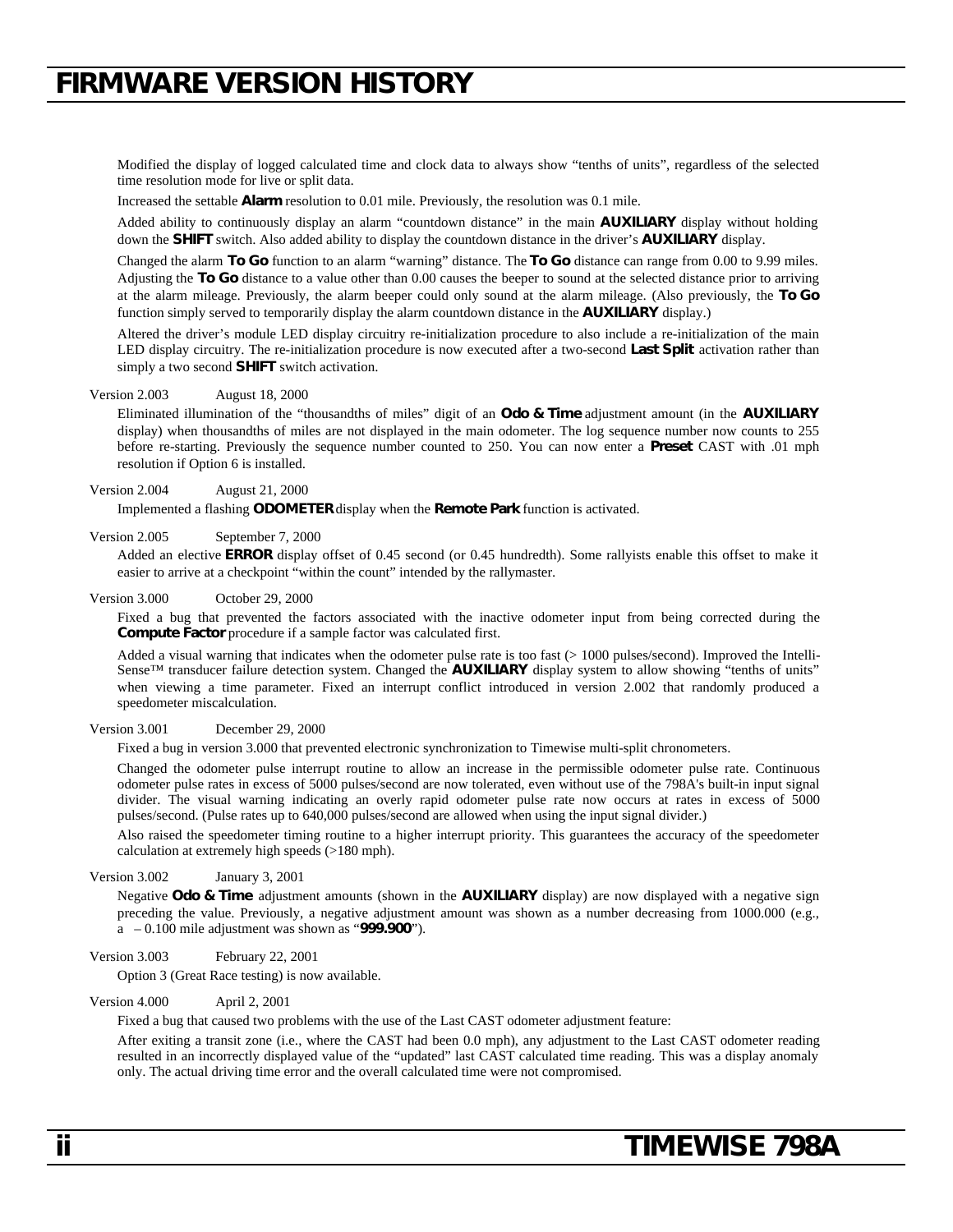## **FIRMWARE VERSION HISTORY**

Secondly, if the Intelli-CAST mode had been active upon a CAST change, the 798A saved the previous CAST (required if the Last CAST feature is applied) at a value 0.08 mph higher than the actual previous speed. As a result, Last CAST odometer reading adjustments resulted in a slightly inaccurate correction to the calculated time. Generally, the inaccuracy was less than 0.01 minute.

#### Version 4.001 September 20, 2001

Added an elective one second delay preceding execution of a main odometer truncate or main odometer reset.

Version 4.002 October 7, 2001

The elective truncate delay available as of version 4.001 no longer delays a main odometer reset.

Version 4.003 October 28, 2001

Allow use of an alternate LED interface circuit when manufacturing the driver's module.

Version 4.004 January 25, 2002

Allow use of an alternate LED interface circuit when manufacturing the main computer.

Version 4.005 February 20, 2002

Fixed a bug introduced in version 4.001 that prevented enabling/disabling of option 3 (Great Race testing) on units so outfitted. Option 5 (adjustable Auxiliary odometer) and option 7 (remote select for driver's **AUXILIARY** display) firmware developed

Version 4.006 March 13, 2002

Changed the firmware so that appropriate digits of the current speed, next speed, and preset speed are correctly "forced to a zero" after the **Speed Format** function is used to change the CAST resolution. In all previous firmware versions, the procedure was incorrectly implemented.

Version 4.007 April 7, 2002

Changed the "t-d-o" selection for the remote **AUXILIARY** display. The **TIME– –ODO** switch now selects the auxiliary odometer, the main odometer, or the alarm countdown distance. Previously, the selections were the auxiliary calculated time, the main odometer, or the auxiliary odometer.

Added an elective feature that requires the **SHIFT** switch to be depressed while exiting the **FORWARD** mode of operation. When enabled, this "shift to exit forward" feature will cause the 798A to disregard the selection of either **PARK** or **REVERSE** unless the **SHIFT** switch was depressed when the toggle switch handle was moved away from the **FORWARD** position. Should the **FORWARD-PARK-REVERSE** switch be accidentally moved out of **FORWARD**, this feature will keep the 798A odometers counting forward.

Version 4.008 September 4, 2002

While making Last CAST adjustments, actuating the **RESET** switch will revert Last CAST data to the original measured values. Previously, the **RESET** switch was inactive while making Last CAST adjustments.

Version 4.009 January 14, 2006

Option 8 firmware (1 Pulse per second output) developed, improved system reset routines.

Added "in-use" indicator for option 6 (0.01 resolution CASTs).

Added notification of odometer alarm in driver's display and increased the odometer alarm beep to 2 seconds.

Version 4.010 June 13, 2006

Option 9 (adjustable Error offset bias) firmware developed.

Version 4.011 September 29, 2006

Option 10 firmware (Intelli-Fix) developed. The "**ODO ALERT**" warning in the driver's **AUXILIARY** display is not displayed whenever a "**To Go**" distance other than 0.00 is set. The method used to show installed options while viewing system information has been changed.

Version 4.012 March 20, 2007

Option 11 (Auto-CAST) firmware developed.

Version 5.000 April 25, 2007 General compacting and cleanup of firmware.

### **TIMEWISE 798A iii**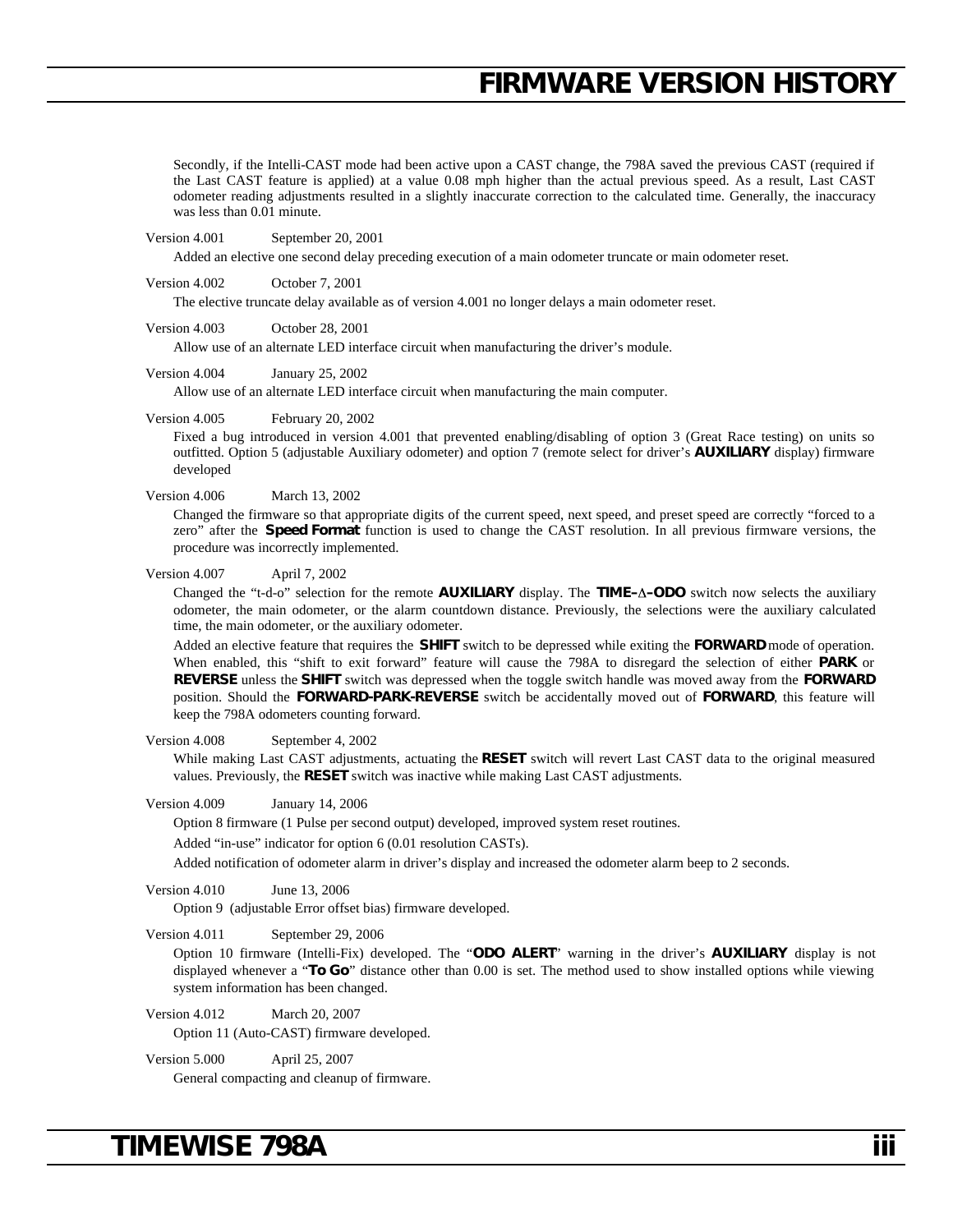### **FIRMWARE VERSION HISTORY**

Version 5.001 July 24, 2007 Improved Option 10 firmware (Intelli-Fix) by displaying the Intelli-Fix adjustment amount in the **AUXILIARY** display. The **RESET** switch now reverts Last CAST data to original value and removes Intelli-Fix adjustments from the main odometer. Version 5.002 September 3, 2009 Option 13 (remote reset of Auxiliary display) firmware developed. Version 5.003 September 28, 2012 An initial main odometer truncate (or main odometer reset) subsequent to a normal CAST is no longer required for correct Intelli-CAST computations. Version 5.004 February 24, 2013 Upon a Preset Load when loading of a CAST is disabled, the values in the **SPEED** and **NEXT SPEED** displays are not exchanged. Version 5.005 (March 29, 2013) and Version 5.006 (July 24, 2013) Firmware modified in display update, odometer pulse counting, and other routines to increase execution speed. Version 5.007 August 11, 2013 Eliminated random driver's module display anomalies subsequent to an odometer alarm when a "**To Go**" distance other than 0.00 was set. The problem had existed since version 4.011 firmware. Version 5.008 March 26, 2016 Option 16 released. The "tip" contact within the option 7 stereo jack can be used to reset the auxiliary odometer and simultaneously force it to be displayed in the driver's module **AUXILIARY** display. Changed the "t-d-o" selections for the driver's module **AUXILIARY** display. The **TIME– –ODO** switch now selects the alarm countdown distance ( $\textsf{TIME}$ ), the main odometer  $(\Delta)$ , or the auxiliary odometer ( $\textsf{ODO}$ ). Version 5.009 July 8, 2016 Odometer transducer "Input x Suspect" warnings can be dismissed by turning the rotary switch or activating **SHIFT**. When Option 6 is installed (CASTs with .01 mph resolution), the feature can be disabled and re-enabled. Version 5.010 September 13, 2016 Whenever the **SHIFT** switch is activated for one second the LED display drivers are re-initialized. Previously, the display drivers were re-initialized following a two second activation of **Last Split**. The live or split **ERROR** is shown in the **AUXILIARY** display with  $\Delta$  selected and the rotary switch turned to **Next Speed**. Upon a Preset Load, the main computer is split as long as the CAST switch is activated. Previously the displays did not split. Automatic CASTs (Option 11) are disabled unless the preset calculated time is hidden ("------" in the Auxiliary display). Ability to instantly truncate the calculated time to whole minutes (Option 17). Version 6.000 (October 3, 2016) and Versions 6.001 and 6.002 (January 2017) A Semi-Intelli-CAST mode is available (Option 18). Options 1, 3, 5, 6, 9, 10, 11, and 17 are now standard in newly manufactured 798As. Version 6.003 (July 9, 2019) Increased display update speed. Version 6.004 (July 20, 2019) Increased switch scan speed. Version 6.005 (November 10, 2021) The "divide by ratio" display format for Odometer Input 2 was corrected. Version 7.000 (July 30, 2019) Increased switch scan speed when using a trace modified main printed circuit board. Version 7.001 (November 25, 2019) Increased error computation speed. Option 7 and alternative LED drivers no longer mutually exclusive.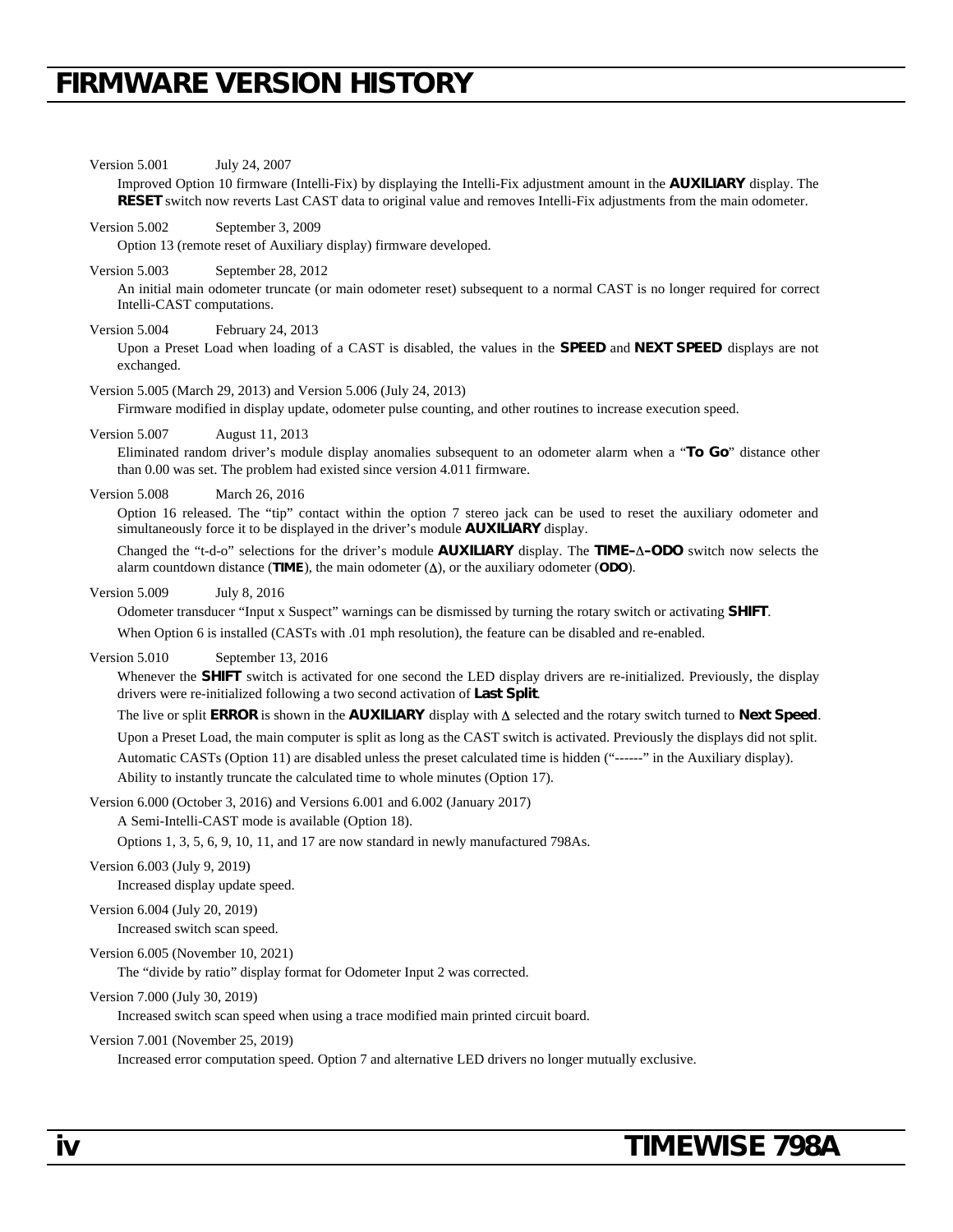### **NOTICE!**

### **Special Firmware for Developing a "Lost Time" Reference Table**

Your 798A has been configured with specialized "Option 3" firmware. This custom configuration provides unique features that significantly simplify measurement of "lost time" errors while practicing for "speedometer only" rallies.

In the "speedometer only" class of rallying, the only measuring equipment allowed in the vehicle during the rally is an analog reading speedometer and an analog time of day clock. No mileage measuring device (odometer) is permitted during the rally itself. The driver and navigator must rely exclusively on the accuracy of the speedometer, the clock, and their knowledge of the responsiveness of the vehicle. Only one other tool is allowed in the vehicle during the rally: a custom developed "lost time" reference table that lists time adjustments needed for a variety of course maneuvers. Armed with this reference of itemized timing errors, the navigator can inventory errors that accumulate during a rally. This allows the navigator to appropriately tell the driver to speed-up or slow-down.

Using the perfect time computing features of the 798A prior to running a rally, timing errors associated with typical course maneuvers (non-instantaneous starts and stops, speed changes at signs, slowing for turns, etc.) can be measured. Although the standard 798A could be used to determine these timing errors, the special features provided by option 3 firmware greatly simplify the process. A 798A outfitted with option 3 firmware enables development of a lost time reference table within a period of hours or days, rather than weeks or months.

**Option 3 Features**

Option 3 provides the following specific features:

- **1**) An "Event Timer" is shown in the **CLOCK** display in place of the time of day clock.
- **2**) A "Calculated Time Counter" is shown in the **CALCULATED TIME** display in place of the calculated time.
- **3**) The Error can be shown continuously in the main unit's **AUXILIARY** display, where it may be split.
- **4**) A single switch activation can simultaneously reset the Error, Calculated Time Counter, Event Timer, and Odometer.

The main unit display of the error will be split when the **SPLIT** switch is actuated. As a result, the timing errors accrued during individual maneuvers can be noted. In addition, split values for the distance driven during the maneuver, the actual elapsed time, and the perfect driving time can be recorded.

#### **Activating Option 3 Firmware**

Because the features provided by option 3 might be inappropriate when using the 798A during a rally, the option can be enabled or disabled as needed.

To enable option 3 follow this procedure: turn on the 798A while holding down both the **SHIFT** switch and the "minus" position of the "**+ / –**" **1.00** toggle switch. Once enabled, option 3 will be active whenever you turn on the 798A. When you want to disable option 3, repeat the "**SHIFT**" and " **– 1.00**" toggle switch turn-on procedure.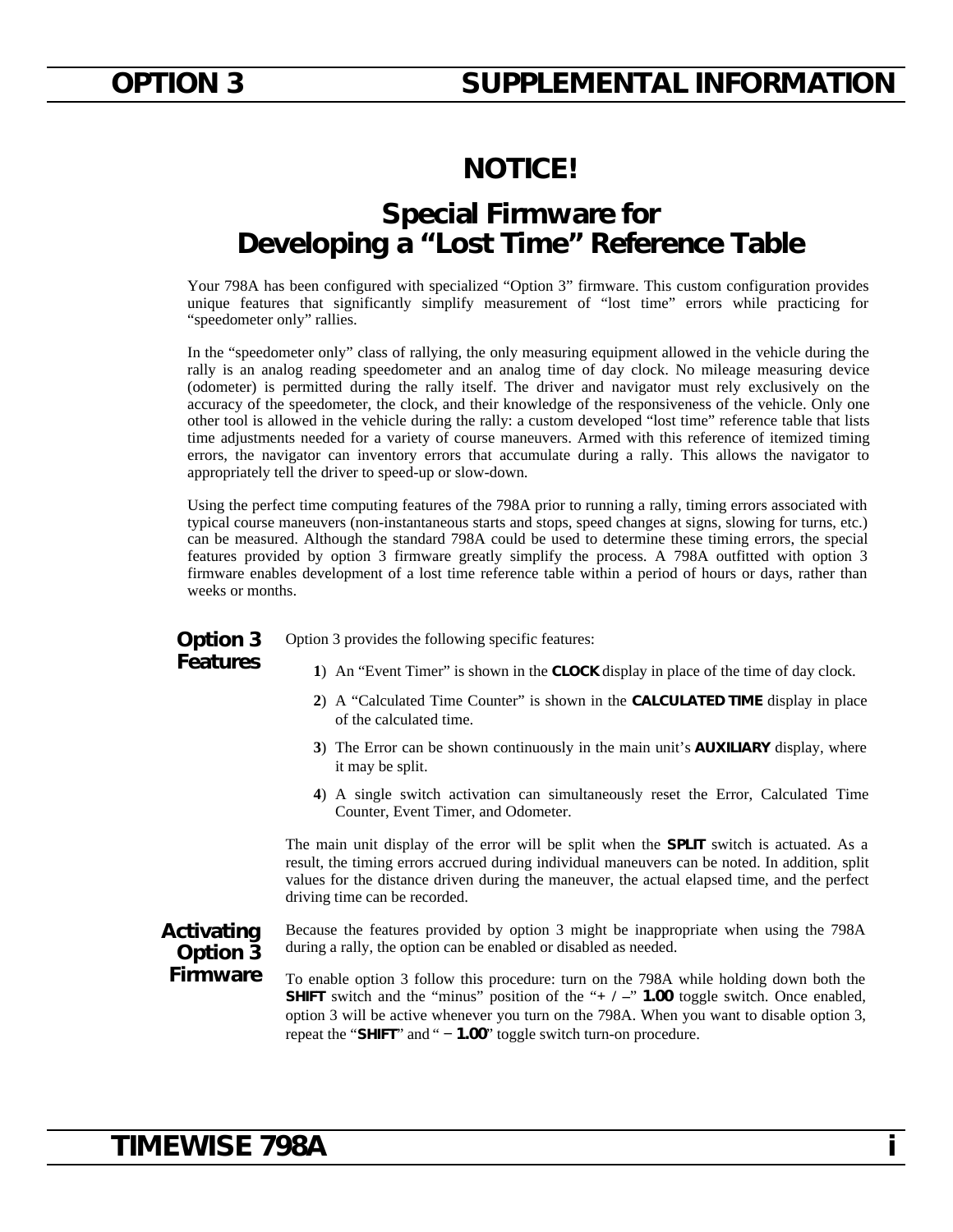### **SUPPLEMENTAL INFORMATION OPTION 3**

You can determine whether or not option 3 is enabled by observing the **CALCULATED TIME** and **CLOCK** displays. If the hour before one o'clock is displayed as "0" hours (rather than "12"), then option 3 is enabled.

#### **Displaying the Timing Error in the AUXILIARY display**

To show the timing error in the main computer **AUXILIARY** display, select **TIME** on the **TIME– –ODO** switch, and either **Adj ORM**, **Next Speed**, **Calc Time**, or **Odometer** on the rotary switch.

The timing error shown is the same as that displayed in the **ERROR** display of the driver's module. However, because you can choose different time display formats (seconds/hundredths, units/tenths, etc.) for the main and remote displays, the two error values may visually appear different. Nevertheless, the actual error magnitude is the same.

When the 798A is split, the timing error in the **AUXILIARY** display is split, whereas the error in the driver's module is not.

**Important!** When option 3 is active, the Auxiliary Calculated Time cannot be seen in the **AUXILIARY** display of the main computer because the timing error is shown in its place.

Note: When option 3 is not enabled, the timing error is still visible in the main unit's **AUXILIARY** display when " " is selected on the **TIME– –ODO** switch if (and only if) the 798A is split and **Next Speed** is selected on the rotary switch.

**The Event Timer and Calculated Time** With option 3 enabled, the time of day clock becomes a twelve-hour event timer. This timer counts from 0:00:00.0 to 11:59:59.9 (or 11:59.99.9 when operating in the "hundredths of minutes" mode).

> Similarly, the calculated time becomes a twelve-hour calculated time counter. The calculated time counter also counts from zero.

**Resetting the Error, Event Timer, Calculated Time, and Odometer**

**Counter**

When you are viewing the error in the **AUXILIARY** display, activating the **RESET** function will force the error to zero. This is accomplished by resetting both the event timer and calculated time counter. The odometer is also reset to zero.

As long as you hold the **RESET** switch up, the error, event timer, calculated time, and odometer will be kept at zero.

Simultaneously resetting the error, event timer, calculated time, and odometer during practice runs makes it easy to measure timing errors that accumulate during a course maneuver. The technique is simple: Prior to the start of the maneuver, actuate and hold the **RESET** switch. At the start of the maneuver, release the **RESET** switch. When the maneuver is complete, split the 798A. Then record the timing error, elapsed time, computed time, and distance traveled during the maneuver.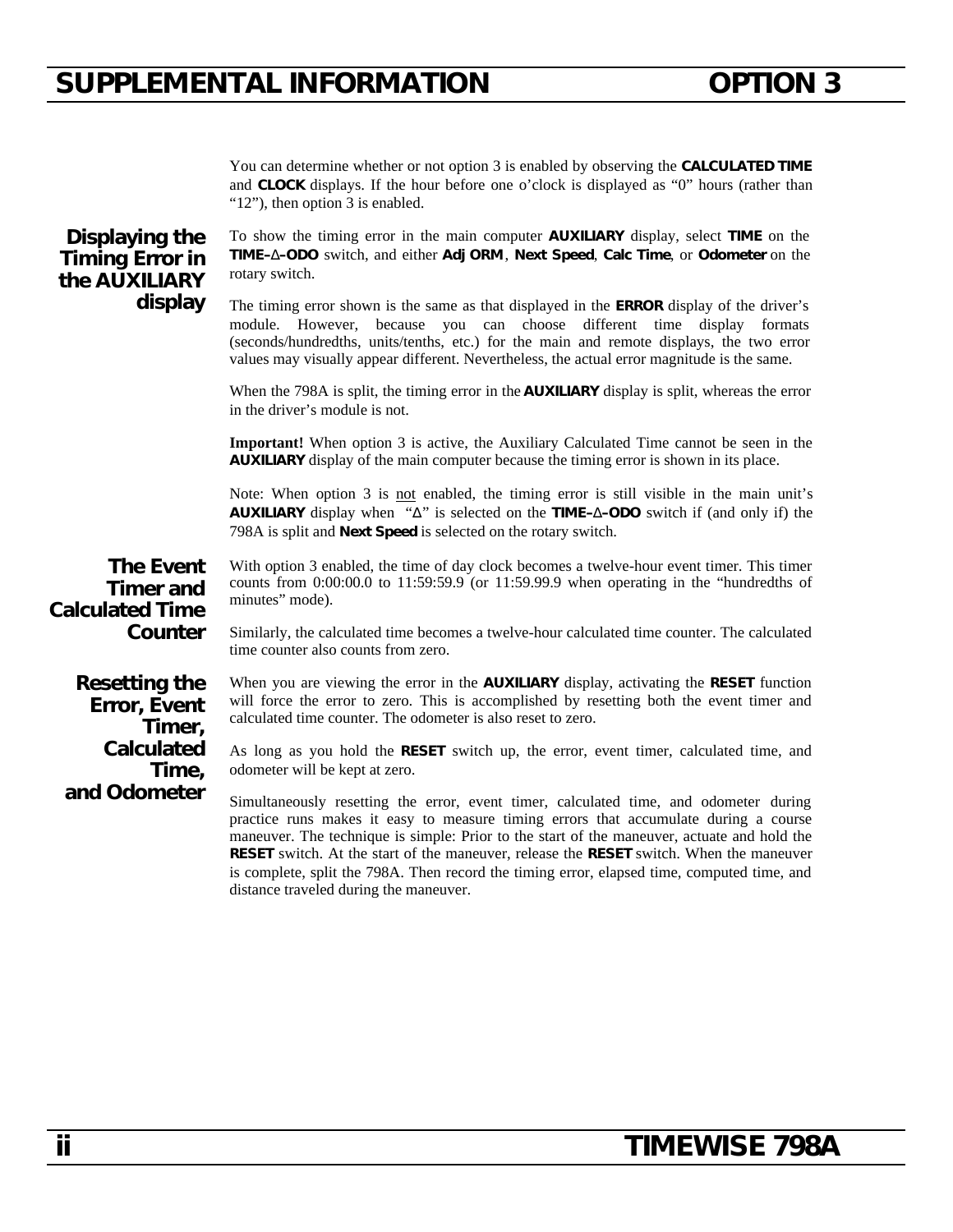### **OPTION 6 SUPPLEMENTAL INFORMATION**

### **NOTICE!**

### **Special Firmware for Setting CASTs with 0.01 MPH Resolution**

Option 6 firmware in your Timewise 798A allows you to set average speeds (CASTs) with a resolution of .01 miles per hour. All other functions in the 798A operate as usual.

#### **Setting Speeds with 0.01 MPH Resolution**

In a standard 798A, the "**+ / – .01**" toggle switch is inactive when setting a **SPEED** or **NEXT SPEED** value. The "**.01**" toggle switch is made inactive because the displays show a maximum resolution of **0.1** mile per hour.

Although is it rare for a rally speed to be given with higher resolution, there may be situations (such as emergency speeds that are a percentage of the original CAST) when setting a speed with **0.01** mile per hour resolution is desired.

With option 6 firmware, the adjustment lock-out of the " $+ / -0.01$ " switch is removed, and you can set the non-visible "hundredths" digit (the " **– – . – x**" digit) of the **SPEED** or **NEXT SPEED** parameters. (This extra resolution is not available in the 0 to 399 speed range.)

When you adjust the hundredths digit for the **SPEED** or the **NEXT SPEED** to any value other than "**0**", the far right radix point in that speed display will illuminate. In addition, as of version 5.004 firmware, the hundredths digit will momentarily flash every four seconds in place of the other digits of the set speed. In case you lose track of the numerical value of the hundredths digits, just wait for up to four seconds and the hundredths digit will be briefly shown in the display.

You can also see the hundredths digit of the **SPEED** display in the driver's **AUXILIARY** display. To do so, display the current CAST in the driver's **AUXILIARY** display. On 798A's with option 6 installed, the displayed CAST will be shown to **0.01** miles per hour resolution.

If you increment (or decrement) the **SPEED** or the **NEXT SPEED**'s hundredths digit 10 times, you will see the tenths digit change appropriately.

A quick method to set a speed's hundredths digit to zero ("**xx.x0**") is to change any other digit in the speed display. When you do this, the 798A will automatically "set to zero" the hundredths digit of the speed display being adjusted. That is, whenever a "**+ / – 10.00**", " $+$   $/$  – **1.00**", or " $+$   $/$  – **0.1**" toggle switch is activated (while adjusting a speed), the 798A automatically truncates the speed to **xx.x0** resolution.

As a result, in order to set a speed with a hundredths digit value other than "**0**", you must first set all the other digits to their required values. Then, lastly, adjust the hundredths digit. Were you to set the hundredths digit, and subsequently change any other digit in that speed display, the hundredths digit will automatically be returned to zero ("**0**").

When you execute a CAST, the hundredths digits are transferred between the **NEXT SPEED** and **SPEED** displays. Thus, you can set a next speed with high resolution and transfer that value to the active speed upon a CAST. Likewise, the value in the **SPEED** display is transferred to the **NEXT SPEED** display...including the non-visible hundredths digit.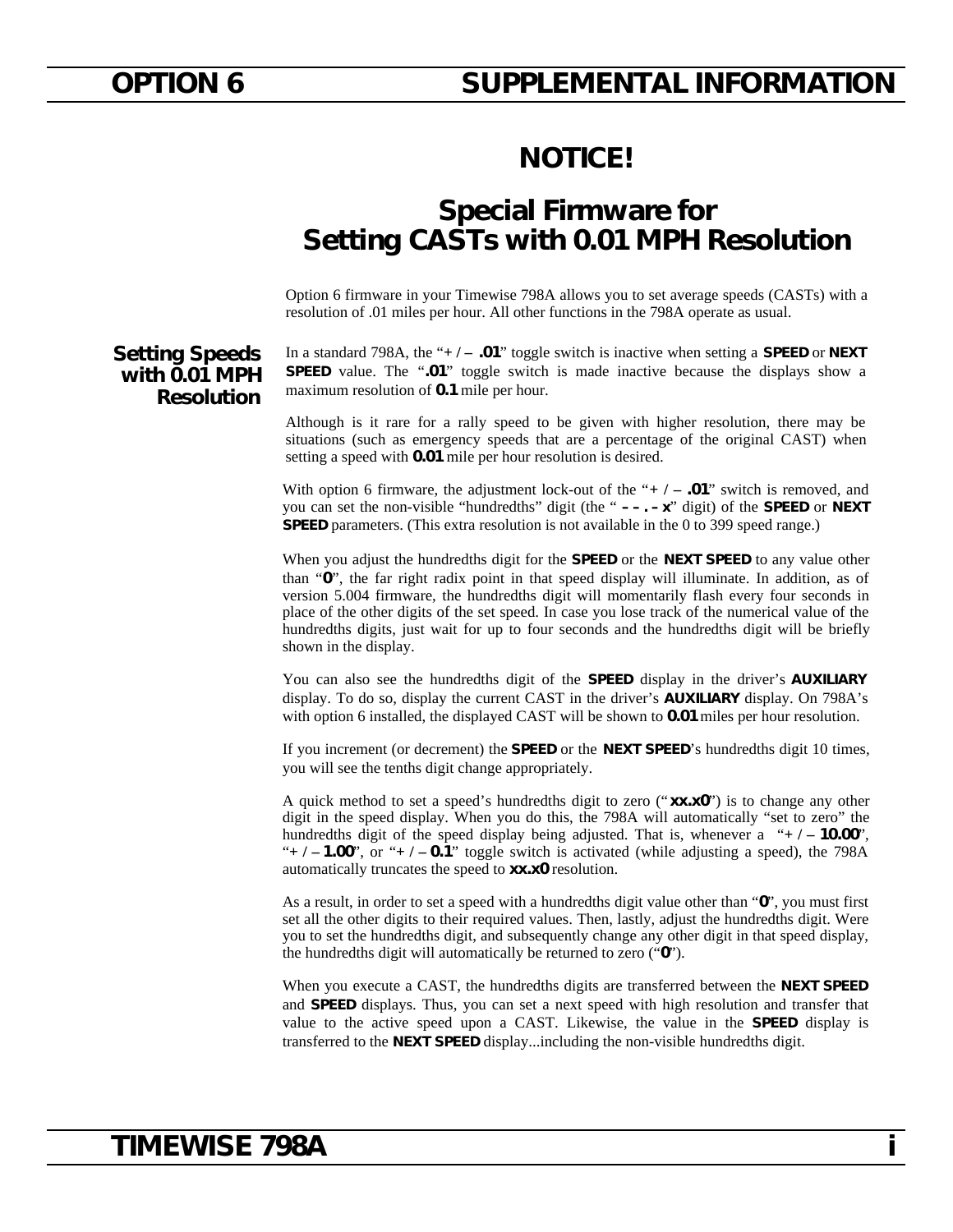|                                                                                             | As a safety measure, the 798A does not repeatedly increment (or decrement) the hundredths<br>digit of the speed displays when the .01 switch is held in place for more than a half second.<br>You must activate the switch multiple times to change the hundredths digit multiple counts.                                                                                                                             |
|---------------------------------------------------------------------------------------------|-----------------------------------------------------------------------------------------------------------------------------------------------------------------------------------------------------------------------------------------------------------------------------------------------------------------------------------------------------------------------------------------------------------------------|
| Setting the<br>Odo & Time<br><b>Calculation</b><br>Speed with 0.01<br><b>MPH Resolution</b> | The hundredths digit adjustability also applies to the calculation speed used by the<br><b>Odo &amp; Time</b> function. That is, while using the <b>Calc Speed</b> function, the .01 toggle switch<br>will be active. As when setting the current speed and next speed values, the hundredths digit<br>will momentarily flash every four seconds in place of the other digits of the Odo & Time<br>calculation speed. |
|                                                                                             | Also, as before, activating a "+/-10.00", "+/-1.00", or "+/-0.1" toggle switch (while<br>adjusting the calculation speed) automatically "zeros" the hundredths digit.                                                                                                                                                                                                                                                 |
| Setting the<br><b>Preset Data</b><br>Speed with 0.01<br><b>MPH Resolution</b>               | Lastly, the hundredths digit adjustability also applies to the speed you can load for the<br>Preset function. In this case, however, because the AUXILIARY display has a "hundredths"<br>digit, you can see the extra digit of resolution at all times as you set the preset speed.                                                                                                                                   |
|                                                                                             | As before, activating a "+ $/$ – 10.00", "+ $/$ – 1.00", or "+ $/$ – 0.1" toggle switch (while<br>adjusting the preset speed) automatically "zeros" the hundredths digit.                                                                                                                                                                                                                                             |
| <b>NOTE:</b>                                                                                | The hundredths digit is not saved in the datalog. As a result, when viewing logged data, a<br>speed recalled from the log and shown in the Speed display will not illuminate the far right<br>decimal point. That is, the log does not indicate that a high resolution speed had been in use.                                                                                                                         |
| Disabling and                                                                               | Because the features provided by option 6 might not be desired at all times when using the                                                                                                                                                                                                                                                                                                                            |

### **Re-enabling Option 6**

798A, the option can be disabled and re-enabled while turning on the 798A.

To disable option 6 follow this procedure: Turn on the 798A while both the **SHIFT** and the "plus" position of the "**+ / – 0.01**" toggle switch are activated. Option 6 will thereafter be disabled. When you want to re-enable option 6, repeat the "**SHIFT**" and " **+ 0.01**" toggle switch turn-on procedure.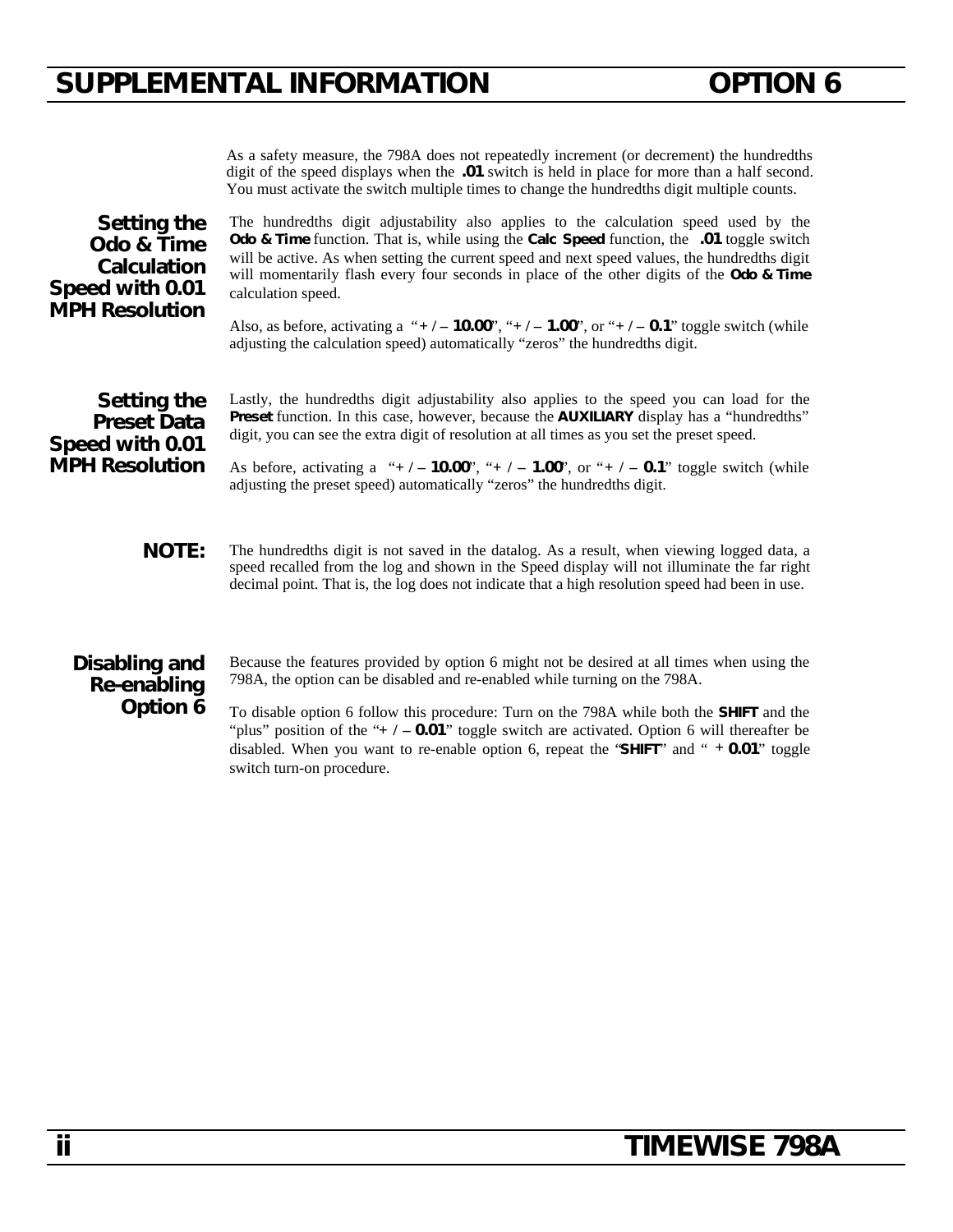### **NOTICE!**

### **Special Firmware for Adjusting the Driver's ERROR Offset Bias**

In a standard 798A, a fixed offset bias can be added to the driver's **ERROR** display. The discretionary application of this offset adds a fixed positive 0.45 seconds (or 0.45 hundredths) to the driver's error value. See page 60 in the Instruction Manual for details.

Option 9 firmware in your Timewise 798A allows you to apply a offset bias of an amount you choose to the driver's **ERROR** display. The offset bias is adjustable from  $+0.9$  to  $-0.9$ units (seconds or hundredths).

Whether or not you use the offset bias, and the amount you apply, is a matter of personal preference.

**Adjusting the ERROR Offset Bias for the Driver's Display**

To adjust the offset bias, turn the rotary switch to **CALC TIME**, and hold the **SHIFT** switch down. Then activate the " $+/-$ " **0.001** switch, up or down. Each time you do this, the bias will change by 0.1 second (or 0.1 hundredth). While making the adjustment, the calculated time display will show the current setting:

**biAS .9 biAS .8 : biAS .0 : biAS – .8 biAS – .9**

A bias of zero means that no offset is being applied to the driver's **ERROR** display.

The timing units, seconds or hundredths, for the offset bias are the same timing units as chosen for the driver's **ERROR** display.

After setting an offset for the driver's **ERROR** display, a radix point at the far right of the calculated time will be illuminated (e.g., **12:59.999.** ). When a bias of zero is selected, the radix point will not be illuminated (e.g., **12:59.999** ). Whenever you wish to confirm the actual amount of the applied offset, actuate the **CALC TIME/SHIFT** switch combination.

A positive offset bias is like a permanent "pause". That is, if the offset is positive, and you cross a checkpoint timing line with the driver's error reading **0:00.0**, you will actually arrive late by the offset amount you select (from 0.1 to 0.9 seconds/hundredths).

A negative offset bias is like a "gain". That is, if the offset is negative, you'll arrive early (0.1 to 0.9 seconds/hundredths) if you cross the timing line with the driver's error at **0:00.0**.

**Note!** The offset bias visually shifts the driver's **ERROR** display. It does not alter either the calculated time or the time of day clock. The split error that can be seen in the **AUXILIARY** display is also not affected. Data recalled from the optional datalog, or displayed upon activation of **Last Split** or **LAST CAST**, are also unaffected.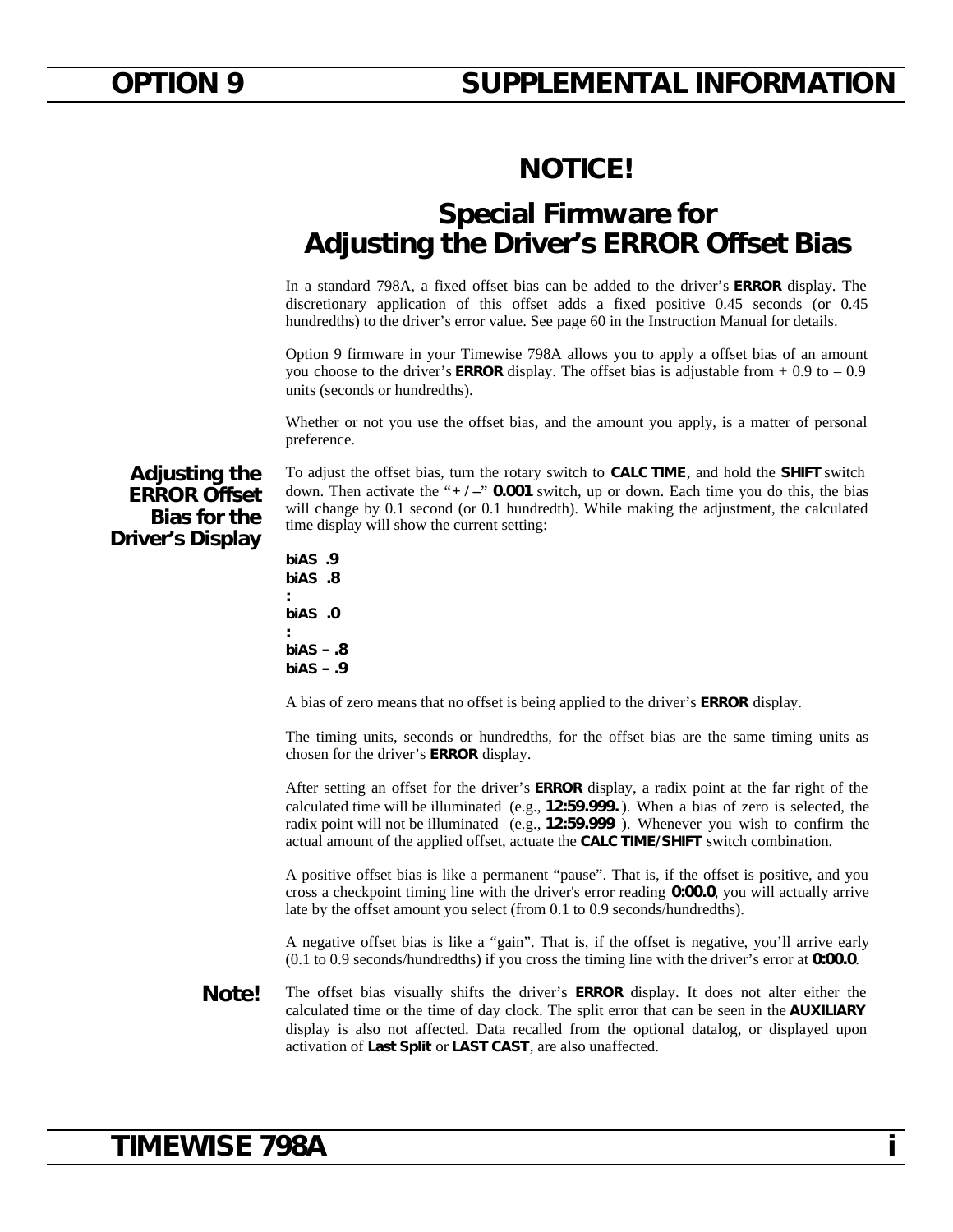#### **Selecting an Appropriate Offset Bias**

When you arrive at a checkpoint at what you know to be the perfect time, there is still a chance your arrival will be recorded as one count early or late. This may not be the fault of the timing crew. Rather, it can be the result of imperfect correlation between the 798A clock and the checkpoint clock. Limited display resolution and basic uncertainties affect all timing systems. The electronic response time of checkpoint triggering hardware can also be at fault.

For example, even when everyone's clocks are supposedly in "perfect synchronization", arriving at a checkpoint exactly when a second ticks might be recorded as one count early. This is due to timing uncertainties within the clocks. To counter this problem, rallyists often run "a little late" by inserting a positive offset (a slight "pause") into the driver's error. The theory is that even though the driver's display is showing **0:00.0** as you cross the checkpoint in-line, the slight positive offset will actually make you arrive a fraction of a count late. This helps you arrive "within the count" intended by the rallymaster.

As mentioned, a standard 798A can insert a fixed positive bias of 0.45 seconds (hundredths). Many rallyists feel this "pause" offset improves their chances of zeroing the checkpoint.

On the other hand, rallyists also know that checkpoint workers typically exhibit a small delayed reaction as they split a checkpoint clock when a car crosses a timing line. A slight negative offset (a "gain") can be used to account for such a "late" split.

And if the rallymaster hadn't located the timing line exactly at the truncated mileage used in the official course calculations, an additional level of a negative offset would be needed.

Further, when a pneumatic hose is used at a timing line, there is generally a small delay as air compresses within the hose. Here again, a slightly negative offset is needed.

Finally, even a checkpoint mirror system that dramatically darkens as a rally car passes (as the vehicle interrupts a reflection of the bright sky) can produce a late split. No checkpoint worker can react instantly as the mirror changes from bright sky to dark car silhouette. Plus, the fact that such systems often locate workers a slight distance from the timing line aggravates the problem. Anticipating when a distant oblique angled mirror will darken can be difficult. To compensate for this delay, a slight negative offset may be needed.

#### **OK…What's the Bottom Line?** So how much offset bias should be used, and in which direction? It's up to you. Option 9 allows you to adjust for the uncertainties within all checkpoint timing equipment. And your knowledge of human response time and the experience level of regional checkpoint workers may dictate whether or not an offset is needed during a specific rally.

**Confirming Operation of the Offset Bias** OK, so you've decided to use the error offset, and you want to be sure the system works as you'd expect. Here's a simple test which you can use to see the offset bias in operation.

First, select the timing mode for both the main and driver's module as "tenths of seconds". This is so that the time displays do not count as fast as they would in "thousandths of minutes". This makes it easier to read the display values.

Then adjust the calculate time to display an exact even minute (**xx:xx.000**). This step is not absolutely necessary, but it does make subtraction easier should you wish to compute the error yourself. Also, select  $a + 0.5$  or  $- 0.5$  offset bias. This, too, will make it easier to compute "on-the-fly" comparisons between the driver's **ERROR** and the split error in the main computer's **AUXILIARY** display.

Then set the **CLOCK** to a value that is a minute or so behind the calculated time.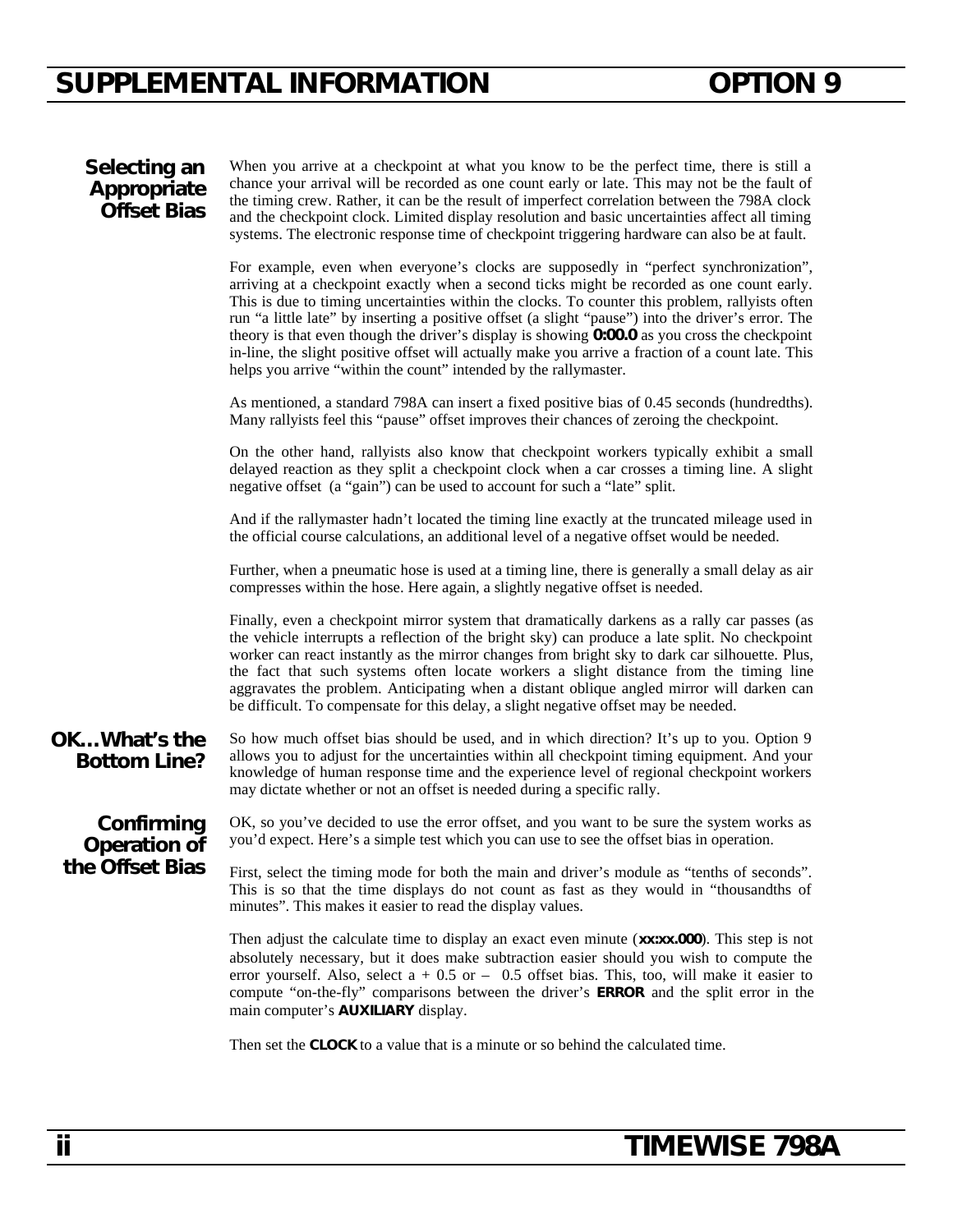Finally, select **NEXT SPEED** on the rotary switch and put the **AUXILIARY** display selection toggle is in its middle position. This lets you capture a split value of the error. As mentioned, the split error will not have the bias offset applied to its value.

Now watch the driver's **ERROR** display count down. When the error on the driver's display reaches **:00.0**, split the 798A.

Look at the error value in the **AUXILIARY** display. The split error shown there will confirm the offset you selected. If the offset was  $+0.5$  (in effect, you inserted a small "pause"), the split error will be **– :00.5**, indicating that you are actually late.

If the offset was – 0.5 (in effect, you inserted a small "gain"), the split error will be **:00.5**, indicating that you are actually early.

To do another comparison, add an exact minute or two to the calculated time and wait for the error to count down to zero again.

You need not wait until the driver's error reaches **:00.0**. After a few attempts, you'll become comfortable splitting at any driver's error value and comparing that value to the split error in the main computer's **AUXILIARY** display.

Making this comparison is easy whether the offset is positive or negative, *providing the driver's error is between* **:03.9** *and* **– :03.9**.

**However…** When the magnitude of the error is greater than or equal to 4 full counts, there is a counting oddity that you might notice. Here's what you might observe:

> Recall that when the driver's error is greater than or equal to 4 units (seconds or hundredths), the error is displayed with a resolution of only "whole units". Since the driver's display is not showing tenths of seconds (or thousandths of minutes), you can get a false perception of the error's real value.

> For example, when the driver's error decrements from **:06** to **:05**, it is actually changing from :06.0 to :05.9 – but you cannot see the ".9". That is, the error really changed by 0.1 count even though it appeared to change by a whole count. If you split the 798A at that moment, you might be splitting 0.9 earlier than you expected.

> As a result, if you compare the driver's **ERROR** display to the split error in the **AUXILIARY** display (or compute the difference between the clock and calculated time), the following will be observed:

> With an offset of zero, splitting the 798A at the exact moment the error decrements (to a positive whole number) will freeze the time of day clock 0.9 earlier than anticipated. In the example above, when the error visibly decrements from **:06** to **:05**, the error is still actually :05.9, and the clock would have been split 0.9 early.

> Now what happens if you use an offset of  $+0.9$ ? The offset makes you run 0.9 late. As such, if you split just as the driver's error decrements (to a positive whole number), the time of day will be split 0.9 counts later than it would have without the offset bias in use. In this situation, the difference you compute between the time of day clock and the calculated time will match the "whole units" error you see the driver's display. Thus, to continue with the example above, when the offset is  $+0.9$  and the driver's error visibly decrements from **:06** to **:05**, the true error really is :05.0. The split clock will be exactly as you expect.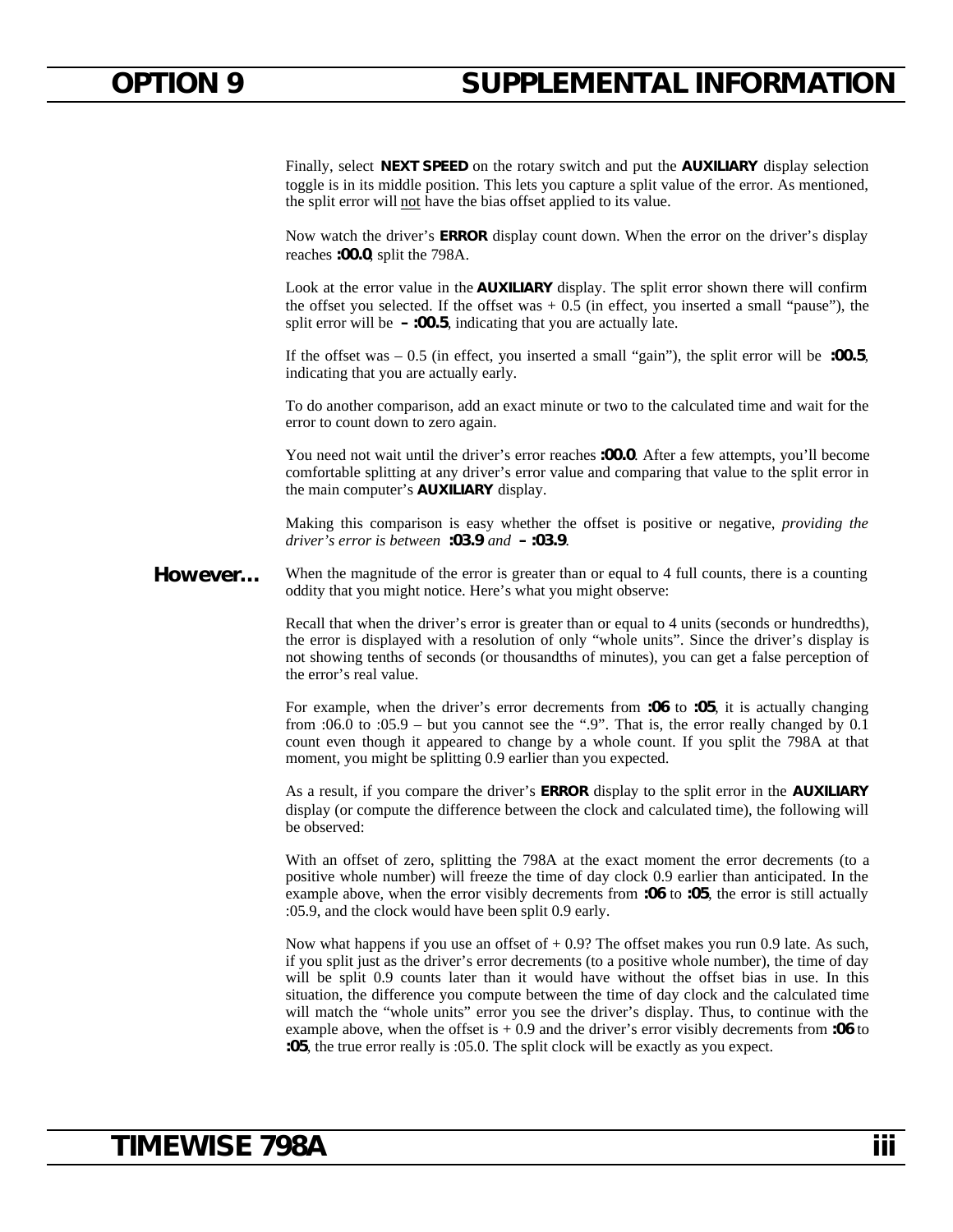And if you do this test with an offset of  $-0.9$ , splitting the 798A just as the driver's error decrements (to the next positive whole number) will actually freeze the time of day clock 1.8 units early. The negative offset of  $-0.9$  (a "gain" of 0.9), plus the fact that you split 0.9 counts early (when the error just decrements from **:06** to **:05**), adds up to 1.8 counts early.

Now let's consider what happens when the remote display is showing a whole negative error (i.e., a negative error is greater in magnitude than – 3.9).

Let's assume the bias is set to 0.0, and the driver's display is changing from **–:05** to **–:06** (actually  $-$  :05.9 to  $-$  :06.0). If you split exactly when the error changes, a zero bias setting would show the frozen time of day clock exactly as you'd expect…the observable difference between the time of day clock and the calculated time will be exactly 6 counts.

Had you selected a positive bias of + 0.9 and split exactly when the error changed from **–:05** to **–:06**, you will be 0.9 counts late on the time of day clock…exactly what you'd expect.

Finally, if you use a – 0.9 bias and split exactly when the error changes from **–:05** to **–:06**, you will arrive 0.9 early on the time of day clock…again, exactly what you'd expect.

What is important to note is that regardless of whether the offset is positive or negative, when the driver's error is between  $3.9$  and  $-3.9$ , (i.e., the error is shown with the extra digit of resolution) you will observe the offset bias system operating as you'd expect. Likewise, when the error is more than 4 counts negative, the offset operates as you'd expect.

But if the error is greater than 4 counts positive when you split, you may feel that the offset bias is not working properly. However, it is the lack of "tenths of units" in the driver's **ERROR** display that is misleading you.

Lastly, here's another simple way to confirm operation of the offset bias.

**Here's another easy way to confirm that the ERROR offset bias is working.**

Set the calculated time to an exact even minute (**xx:xx.000**).

Then hold the driver's module next to the main displays and watch the counting rhythm of the driver's **ERROR** and the **CLOCK**. The clock and error will count in unison when the offset is zero. Otherwise the error will lead or lag the clock by the amount of offset you select.

A positive offset will make the error lead the clock.

A negative offset will make the error lag the clock.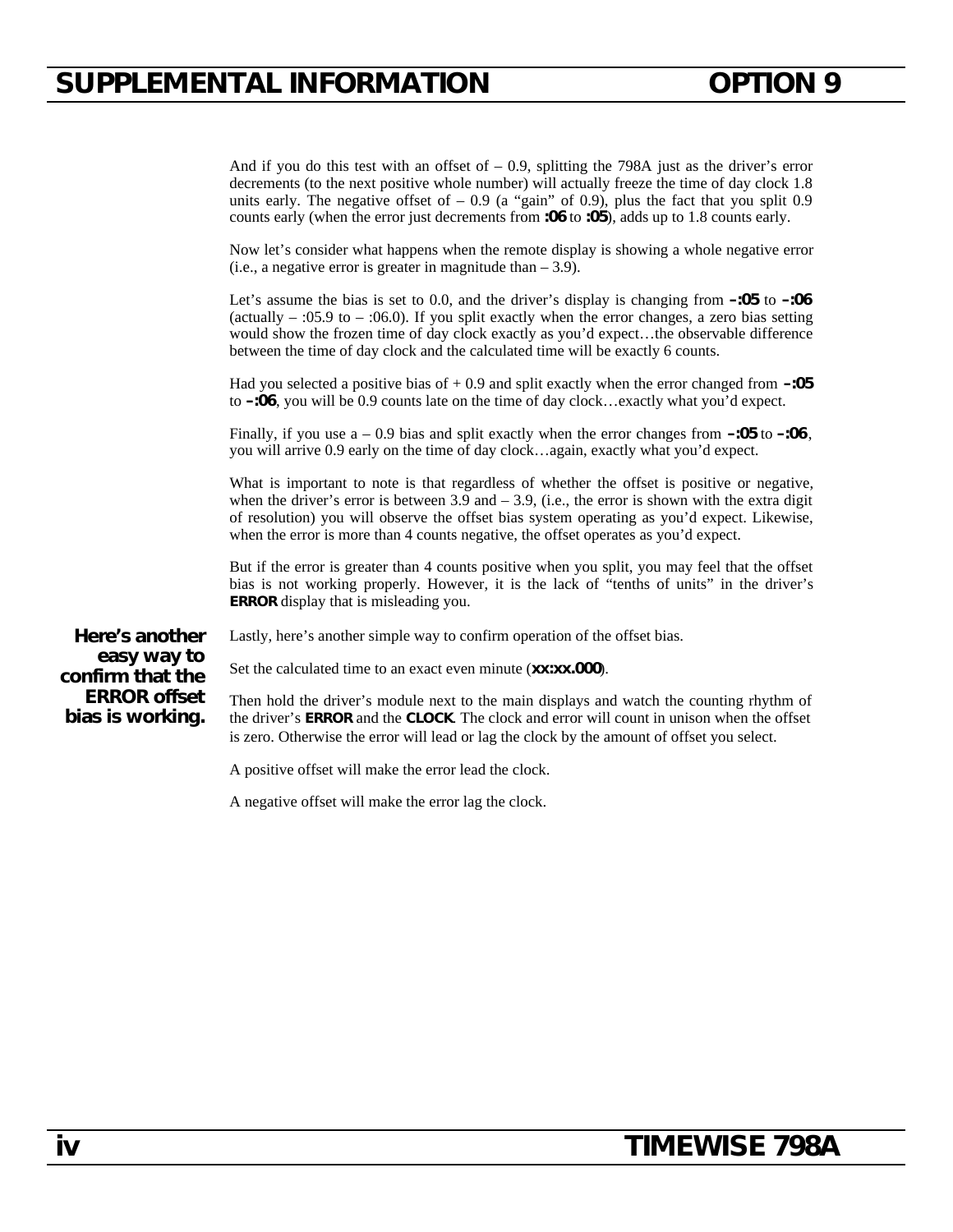### **OPTION 11 SUPPLEMENTAL INFORMATION**

### **NOTICE!**

### **Special Firmware for automatically executing a CAST at a preset distance**

Option 11 firmware in your Timewise 798A allows you to preset a distance at which a CAST is automatically executed. The rally speed that is used upon execution of the CAST is also preset. This optional feature for the 798A is called an "AutoCAST".

AutoCAST is useful when the rally instructions give both a distance and a new rally speed at which an instruction is to be executed. You can enter such information into the 798A before the main odometer reaches the instruction execution point. When the odometer matches the preset value, a CAST is automatically executed without any intervention.

**Entering the AutoCAST distance and new speed** The AutoCAST function uses the value in the **Preset** distance memory while making its comparison to the main odometer. The new CAST that will be used (inserted into the **SPEED** display) upon the AutoCAST execution is the value set in the **Preset** speed memory.

To set the AutoCAST distance, turn the rotary switch to **Preset** and place the **TIME– –ODO** toggle switch in the **ODO** position. The preset distance will be shown in the **AUXILIARY** display. Use the "**+ / –**" toggle switches to adjust the preset distance.

To set the AutoCAST speed, turn the rotary switch to **Preset** and place the **TIME– –ODO** toggle switch in its center "delta" (the " $\Delta$ " symbol) position. The preset speed will be shown in the **AUXILIARY** display. Use the "**+ / –**" toggle switches to adjust the preset speed.

Once a preset distance has been set, you must rotate the rotary switch away from the **Preset** position…even if just momentarily…before the 798A begins to compare the distance in the main odometer to the preset distance.

#### **VERY IMPORTANT! New as of Version 5.010 Firmware**

As of version 5.010 firmware for the 798A, an important modification has been incorporated into the AutoCAST functionality.

Although the 798A will continuously compare the main odometer to the preset distance when an AutoCAST preset distance is set, as of version 5.010 firmware the AutoCAST will be executed only if the **Preset Calculated Time** is hidden from view (i.e., replaced by dashes "**– – – – – –**" in the **AUXILIARY** display). To hide the preset calculated time, momentarily select **RESET** while viewing the preset calculated time. (Page 52 of the instruction manual gives details on "hiding" a preset value.)

**To repeat:** As of version 5.010 firmware, the **Preset Calculated Time** must be hidden from view (i.e., replaced by dashes "**– – – – – –**" in the **AUXILIARY** display) to enable AutoCAST functionality. Or, to state it with the opposite reasoning, if the preset calculated time value is not hidden, the AutoCAST function will not be executed.

When the main odometer matches the preset distance - providing the preset Calculated Time is hidden from view - an AutoCAST is automatically executed. At that time the beeper will sound for approximately one second.

After an AutoCAST is executed, you must change the preset distance before the function will operate again.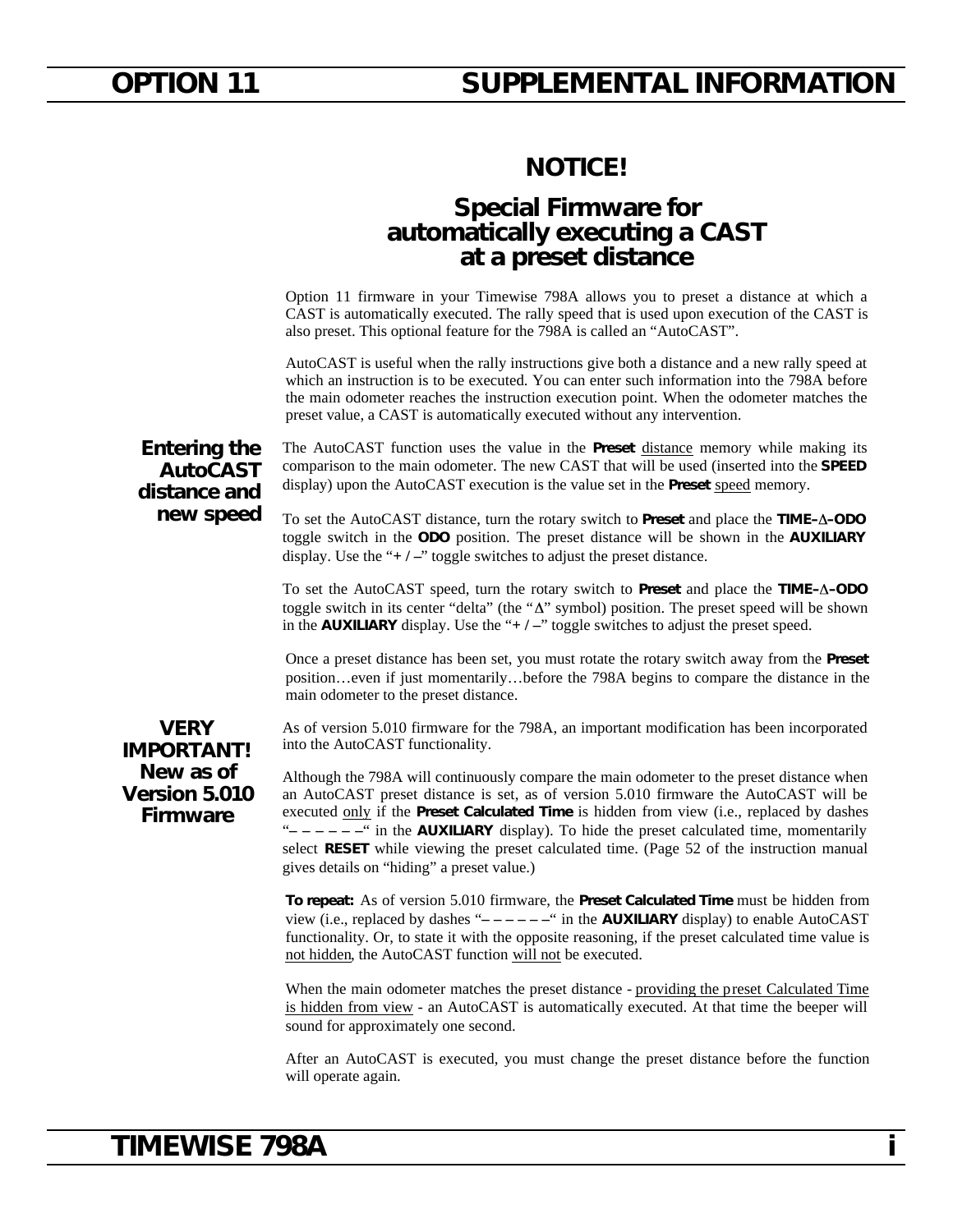## **SUPPLEMENTAL INFORMATION**

|                                               | <b>OPTION 11</b> |  |  |
|-----------------------------------------------|------------------|--|--|
|                                               |                  |  |  |
|                                               |                  |  |  |
| <b>UXILIARY</b> display while the<br>$\cdots$ |                  |  |  |

**Disabling the AutoCAST option**

As just discussed, the preset calculated time (set in the **A TIME– –ODO** toggle switch is in the **TIME** position) must be hidden from view to enable the AutoCAST function. That is, if the preset calculated time value is not hidden, the AutoCAST function will not be executed.

Another way to disable the AutoCAST function is to set a preset distance to a value that is far outside the expected distance the main odometer will reach (e.g., 900 miles).

A third way to disable the AutoCAST function is to hide from view either the preset distance or the preset speed. If either the preset distance or the preset speed are hidden, an AutoCAST will not occur when the preset distance and main odometer match. If you make both the preset distance and preset speed visible after the main odometer has counted beyond the preset distance, the AutoCAST will still not be executed.

**The original Preset Load function can still be used** The AutoCAST function does not preclude the use of the original **Preset** function. The same distance and speed values you set for the AutoCAST, as well as the preset calculated time, can be loaded into the 798A via the **Preset** function's "**SHIFT – CAST to Load**" procedure. See page 52 of the instruction manual for a detailed description of the **Preset** function.

> Please take note that after setting predetermined values for use with the original **Preset** function, it is possible to accidentally execute an AutoCAST should the main odometer eventually match the **Preset** distance. As stated earlier, "hiding" the preset distance or preset speed will disable the AutoCAST function altogether.

**The AutoCAST distance resolution** Note that the AutoCAST preset distance can be set to a resolution of "thousandths of miles". However, even though the thousandths digit can be set to something other than a "0", the AutoCAST function only uses "hundredths of miles" when it compares the preset distance to the main odometer. The "thousandths" digit is completely disregarded by the AutoCAST function.

> The reason for allowing a preset distance to be set to "thousandths" is so the original **Preset** function can load such a precise value into the main odometer.

> But why, you may ask, does the AutoCAST option only use "hundredths" resolution when making the mileage comparison? Here is the reason…

> A magnet sensing transducer system that uses two magnets mounted on a wheel generally requires that you set an odometer factor somewhere around 065000. If one of the two magnets should dislodge during the rally, the factor would need to be doubled...in this case to 130000...so you could continue running.

> With a factor of 130000, each pulse adds 0.00130000 to the odometer. Therefore, the odometer's counting sequence, starting from 0.000 miles, for example, would be (internal digits are in parentheses):

0.000 (00000) 0.001 (30000) 0.002 (60000) 0.003 (90000) 0.005 (20000) etc.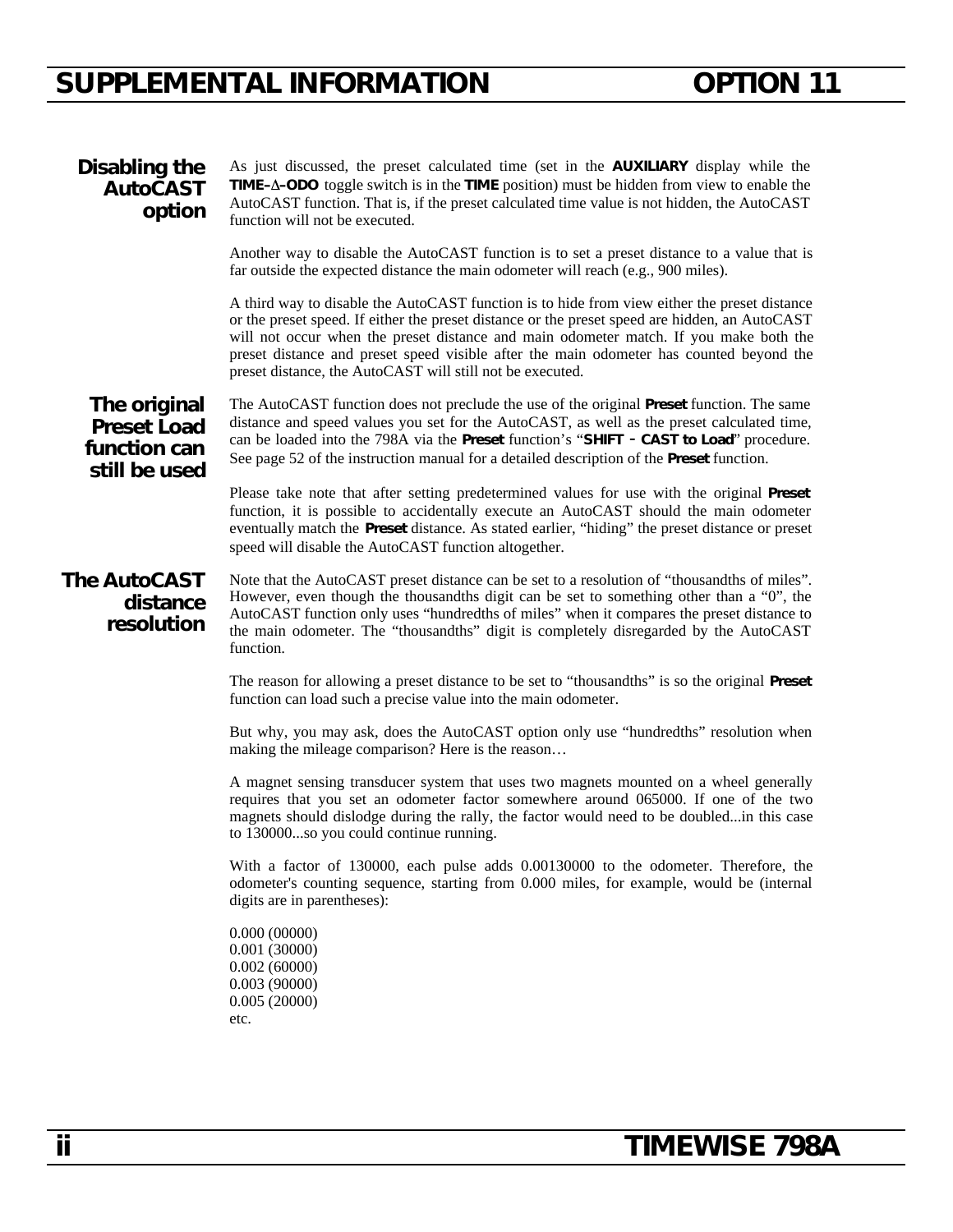Because each pulse represents a distance of slightly greater than 0.001 mile, the odometer visually skips a count of 0.004 miles. No measuring system would ever display 0.004 miles when a vehicle travels 0.00130000 miles between odometer transducer pulses.

Therefore, if the AutoCAST system required a match in the "thousandths" place, and the preset distance were set to 0.004, the main odometer and preset distance would never match. The AutoCAST would never be executed.

Fortunately, the AutoCAST system disregards the thousandths digit, and the automatic CAST would occur as expected.

Note that even if the preset distance has a value other than "0" in the thousandths place, the AutoCAST will be triggered as soon as the higher order digits match. For example, an AutoCAST distance setting of 50.009 miles will be executed as soon as the odometer reaches 50.000 miles. To confirm this after the AutoCAST is executed, you can use the **LAST CAST** function to observe that the CAST was actually triggered at a distance of 50.000 miles.

If the rallymaster had, in fact, stipulated that the CAST was to executed at 50.009 miles, use the **LAST CAST** Post-Alignment feature to correct the CAST mileage to the value desired...including the thousandths digit.

It should also be mentioned that when an AutoCAST does occur, the main odometer is not changed in any way. The odometer retains its full original value, including all of its internal digits (i.e., the non-visilble internal five digits: **– – –.– – – xxxxx**) just as it does upon execution of a manual CAST. This differs from a **Preset** load where the main odometer is truncated to thousandths of miles upon the distance being loaded (**– – –.– – – 00000**). (Again, see page 52 in the instruction manual for a detailed description of the **Preset** function.)

**Logged AutoCAST information** Lastly, note that when reviewing data in the 798A's optional datalog, an AutoCAST execution is identified by the word "**Auto**" in the **AUXILIARY** display. This distinguishes an AutoCAST from a manual CAST which is identified by the word "**CASt**".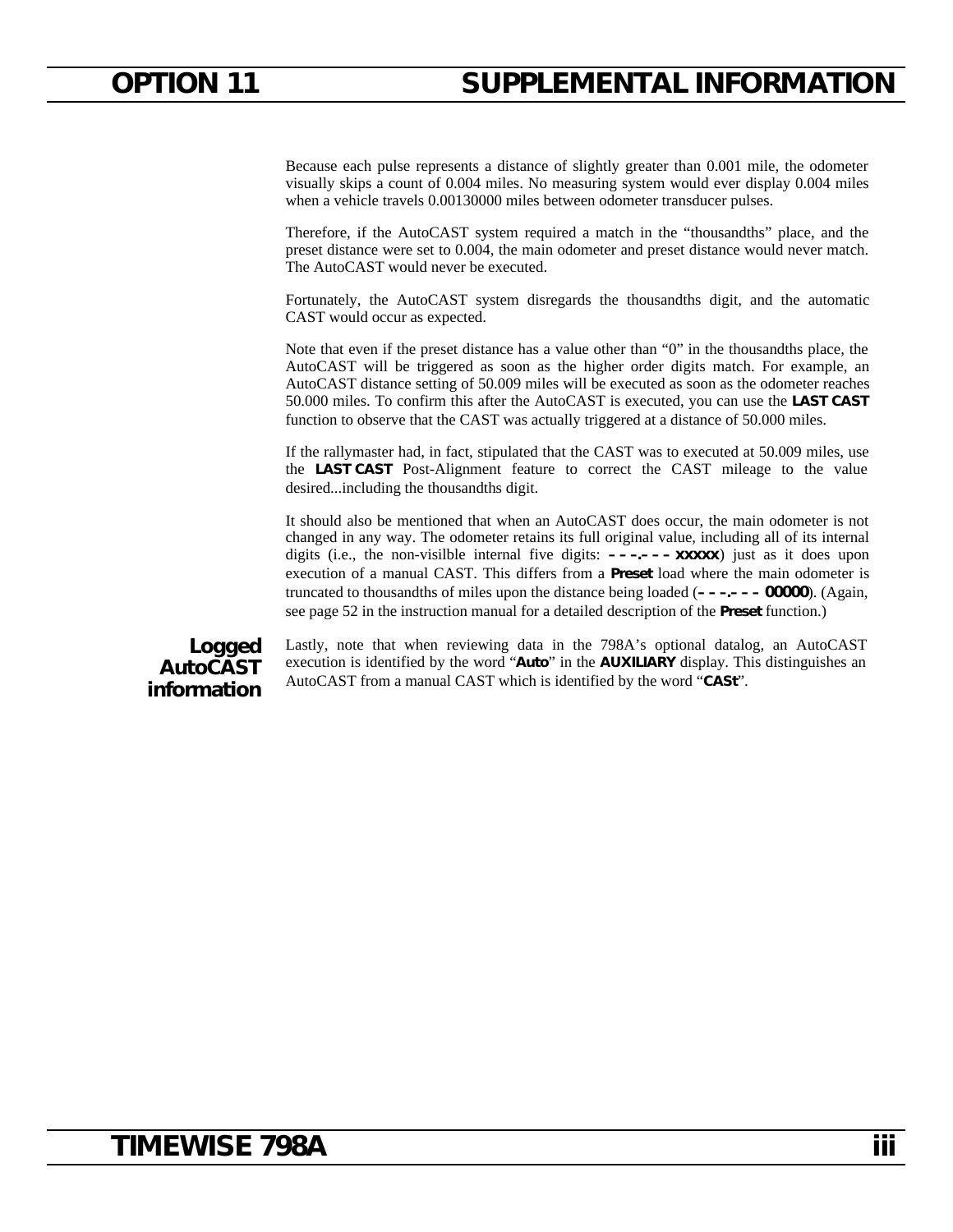## **SUPPLEMENTAL INFORMATION OPTION 11**

This Page Intentionally Left Blank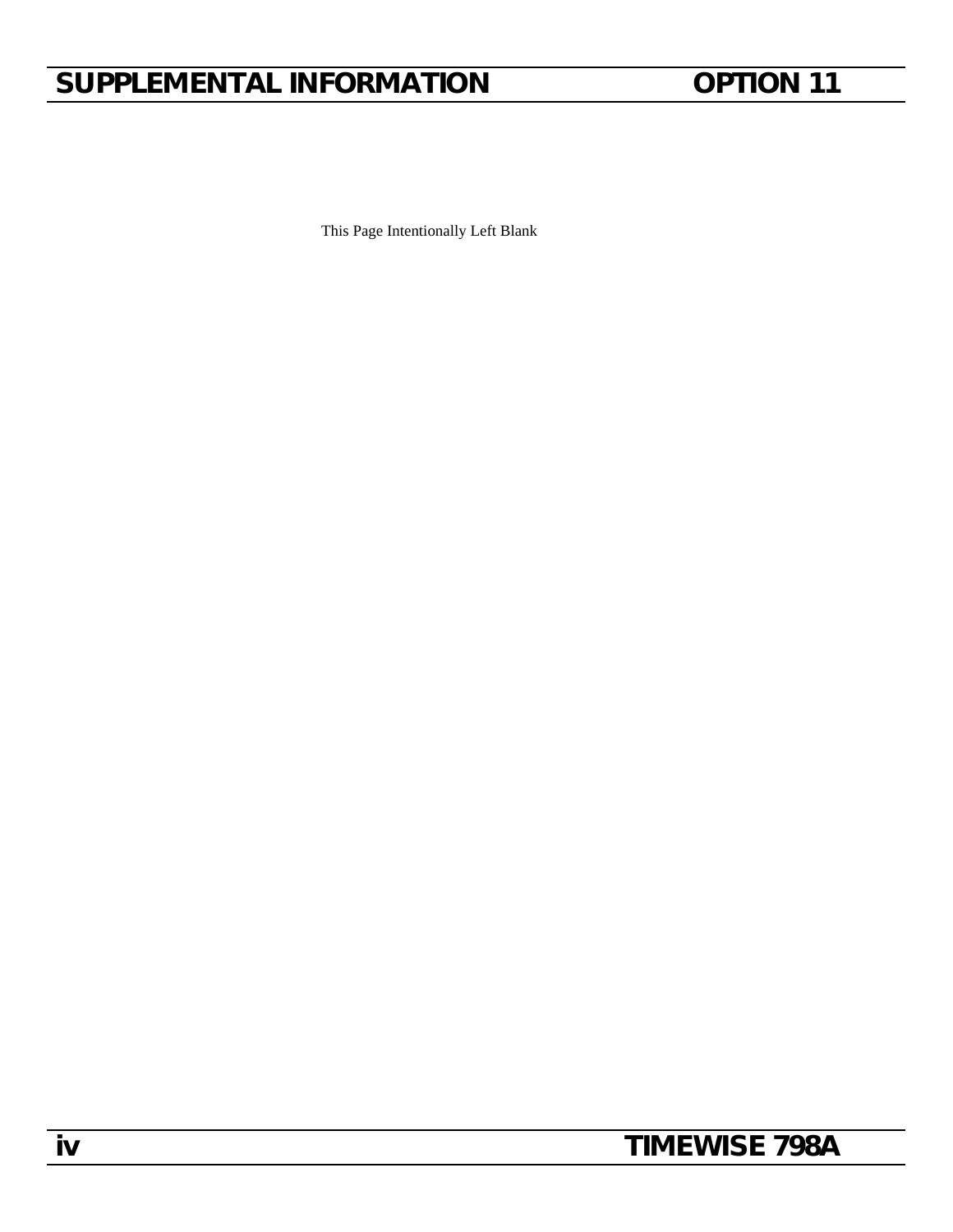#### **Copyright and Trademark Notification for this Manual and the Operating Firmware of Timewise Equipment**

The layout of this manual and the operating procedures for Timewise equipment are trademarks of Timewise and are copyrighted in all iterations and forms. No part of this manual or the operating system firmware for Timewise equipment may be copied, reproduced, or distributed, in whole or in part, without written consent and license from Timewise. The extraction, downloading, duplication, disassembly, dumping, or modification of the operating system firmware is expressly prohibited.

#### **Limitation on Warranty and Liability**

Timewise warrants this equipment to be free from defects in material and workmanship for a period of two years from the date of shipment to the original purchaser. This warranty is limited to the repair and replacement of parts and the necessary labor and services required to repair the equipment. This warranty is made in lieu of all other expressed or implied warranties, whether written or oral.

Except as specified below, this warranty covers all defects in materials and workmanship. The following are not covered: Damage as a result of accident, misuse, abuse, or as a result of installation, operation, modification, or service on the equipment; damage resulting from failure to follow instructions contained in the User's Manual; damage resulting from the performance of repairs by someone not authorized by Timewise; damage caused by direct exposure to liquids, solvents, salty air, or corrosive gases; damage caused by exposure to excessive amounts of dust or dirt; damage caused by exposure to temperatures above or below the storage or operating limits of the equipment; or normal wear of the instrument enclosure, connectors, or cables.

While under warranty, Timewise will service, repair, replace, or adjust any defective part(s) free of charge, when the instrument is returned freight prepaid to Timewise. The purchaser is responsible for insuring any equipment returned, and assumes the risk of loss during shipment.

#### **Limitation of Implied Warranties and Exclusion of Certain Damages**

All implied warranties, including warranties of merchantability and fitness for a particular purpose, are limited in duration to the length of this warranty.

In no event will Timewise be liable to the purchaser or any user for any damages, including any incidental or consequential damages, expenses, lost profits, lost savings, lost income, or other damages arising out of the use or inability to use this equipment. This exclusion includes damages that result from any defect in the firmware or manual.

#### **How to Obtain Repair Service**

If your Timewise equipment requires service, return it to Timewise directly. Do not return it to your dealer. Include a detailed description of the problem. Timewise must be able to verify the problem in order to repair it. Please include telephone numbers at which you can be reached during the day and evening.

Equipment to be repaired must be returned freight prepaid to Timewise. All equipment must be packaged with sufficient protection against shipping damage. You are responsible for transportation charges when returning equipment to Timewise. Insuring the shipment is recommended. Warranty repairs will be returned via UPS ground freight prepaid. Non-warranty repairs will be returned via UPS ground COD (repair charges, freight, and COD collection fee), cash only, unless prior arrangements have been made. Alternate shipping methods can, or will, be used as necessary to assure a prompt and safe delivery.

Repairs on equipment beyond the effective date of warranty or when abnormal usage has occurred will be charged at applicable rates. Timewise will submit an estimate for such charges before commencing repair, if so requested.

#### **Disclaimer**

Although every effort has been made to make this User's Manual technically accurate, Timewise assumes no responsibility for any errors, omissions, inconsistencies, or misprints within this document.

#### **For Further Information**

Please feel free to contact Timewise should you have any comments about this equipment. We encourage suggestions for product improvements. Special applications or customization of Timewise equipment to individual needs will also be entertained.

#### **TIMEWISE**

32 Old Barn Road Hawthorn Woods, Illinois 60047 USA (847) 550-5052 Users Manual 1001–798A Rev 7.000 July 30, 2019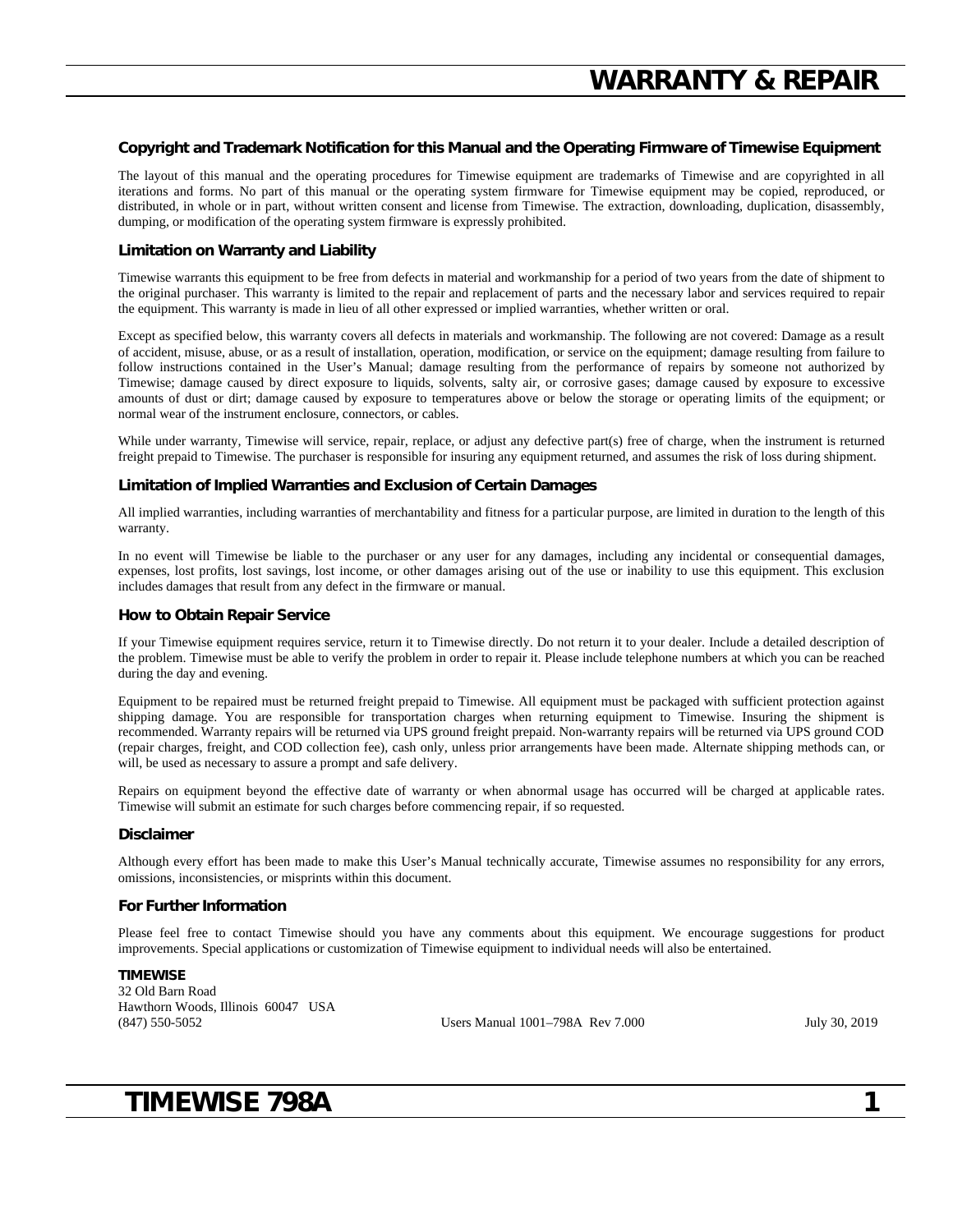## **ABOUT THIS MANUAL**

| <b>THANK YOU</b>                                          | for choosing the Timewise 798A Class A TSD rally computer! Your Timewise<br>798A is the most powerful and sophisticated rally computer ever developed. Its<br>unparalleled accuracy, versatility, ease of operation, and rugged construction give<br>you the competitive edge.                                                                                                             |
|-----------------------------------------------------------|--------------------------------------------------------------------------------------------------------------------------------------------------------------------------------------------------------------------------------------------------------------------------------------------------------------------------------------------------------------------------------------------|
|                                                           | This manual will guide you during installation of the 798A and teach you the<br>function of each control on the instrument. The information presented in this manual<br>is structured for first time users of electronic rally equipment, so even basic<br>procedures used to install and operate rally equipment are presented.                                                           |
|                                                           | If you've used traditional rally computers, you'll really appreciate the improved<br>quality, additional features, and expanded resolution provided by the 798A. There<br>are some new features in the 798A that bring significant benefits to the world of<br>rallying, so please take the time to learn all of its capabilities.                                                         |
| <b>What This</b><br><b>Manual Will</b><br><b>Tell You</b> | what the 798A does<br>$\bullet$<br>mounting procedures for the 798A<br>$\bullet$<br>how to electrically connect the 798A<br>$\bullet$<br>what an odometer transducer is and how to install one<br>$\bullet$<br>the function of each switch on the 798A<br>$\bullet$<br>how to use the features of the 798A<br>$\bullet$<br>simple troubleshooting and how to prevent problems<br>$\bullet$ |
| <b>How to Use</b><br><b>This Manual</b>                   | For a brief description of what the 798A does, read the <b>INTRODUCTION</b> . Study the<br><b>INSTALLATION</b> section of the manual for suggestions of various 798A mounting<br>methods. Then carefully follow the electrical connection procedure for safe and<br>dependable operation of the instrument.                                                                                |
|                                                           | The <b>INSTALLATION</b> section also describes odometer transducers and how distance<br>is measured. Here you will find several guidelines to assist you in the proper<br>selection of an odometer transducer, suggested mounting locations,<br>and<br>recommended installation procedures.                                                                                                |

The section covering the **OPERATION** of the 798A will teach you the meaning and use of each switch on the instrument. Some brief examples of specific applications are given in the section on **APPLICATIONS**.

Technical references are given in the **APPENDICES**. Here you can find information on rear panel connections, how to adapt custom made transducers, and specifications of the 798A. Please read the discussion in **Appendix B** about preventing problems and troubleshooting.

Also, take note of the **Quick Reference Guide** in **Appendix J** that briefly describes most of the procedures required to operate the 798A.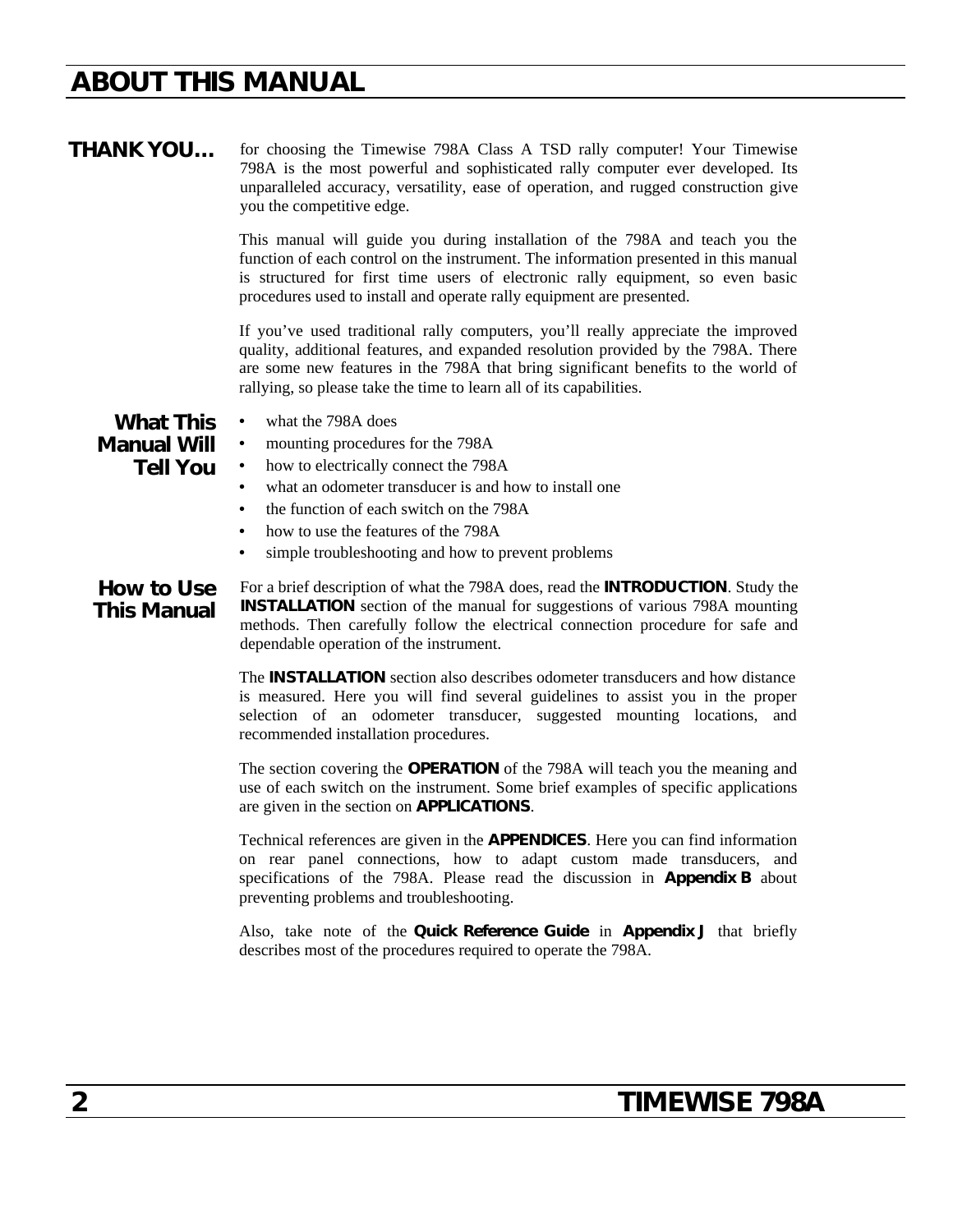### **TABLE OF CONTENTS**

- **1 Warranty & Repair**
- **2 About This Manual**
- **3 Table of Contents**
- **6 798A Features**
- **7 Introduction**

### **SECTION 1 – INSTALLATION**

- **9 Mounting the 798A**
- **10 Electrical Connection**
- **12 Odometer Transducers**
- **14 Transducer Selection**
- **15 Transducer Installation**
- **20 Final Installation Procedures**

### **SECTION 2 – OPERATION**

- **21 Start-Up Procedure…** Automatic LED Display Turn Off
- **22 Adjusting Parameters** Using the "**+ / –**" Toggle Switches The Rotary Switch The **RESET–SHIFT** Switch

#### **23 Splitting Parameters**

Temporary Recall of "Live" Parameters while Split Adjusting a Split Parameter Recall of Previous Split Values

#### **24 The Time of Day Clock**

Setting the Clock Synchronizing the Clock Automatically Setting the Clock

#### **27 The Odometer**

Selecting the Direction of Travel Preventing accidental selection of PARK or REVERSE PARK and REVERSE Warning Alerts Temporarily Disabling the Beeper while in PARK or REVERSE Displaying Thousandths of Miles Adjusting the Main Odometer Adjusting the Main Odometer and Calculated Time Concurrently Details, Details, Details… Adjusting the Auxiliary Odometer (Option 5) Truncating the Main Odometer Resetting the Main Odometer Resetting the Auxiliary Odometer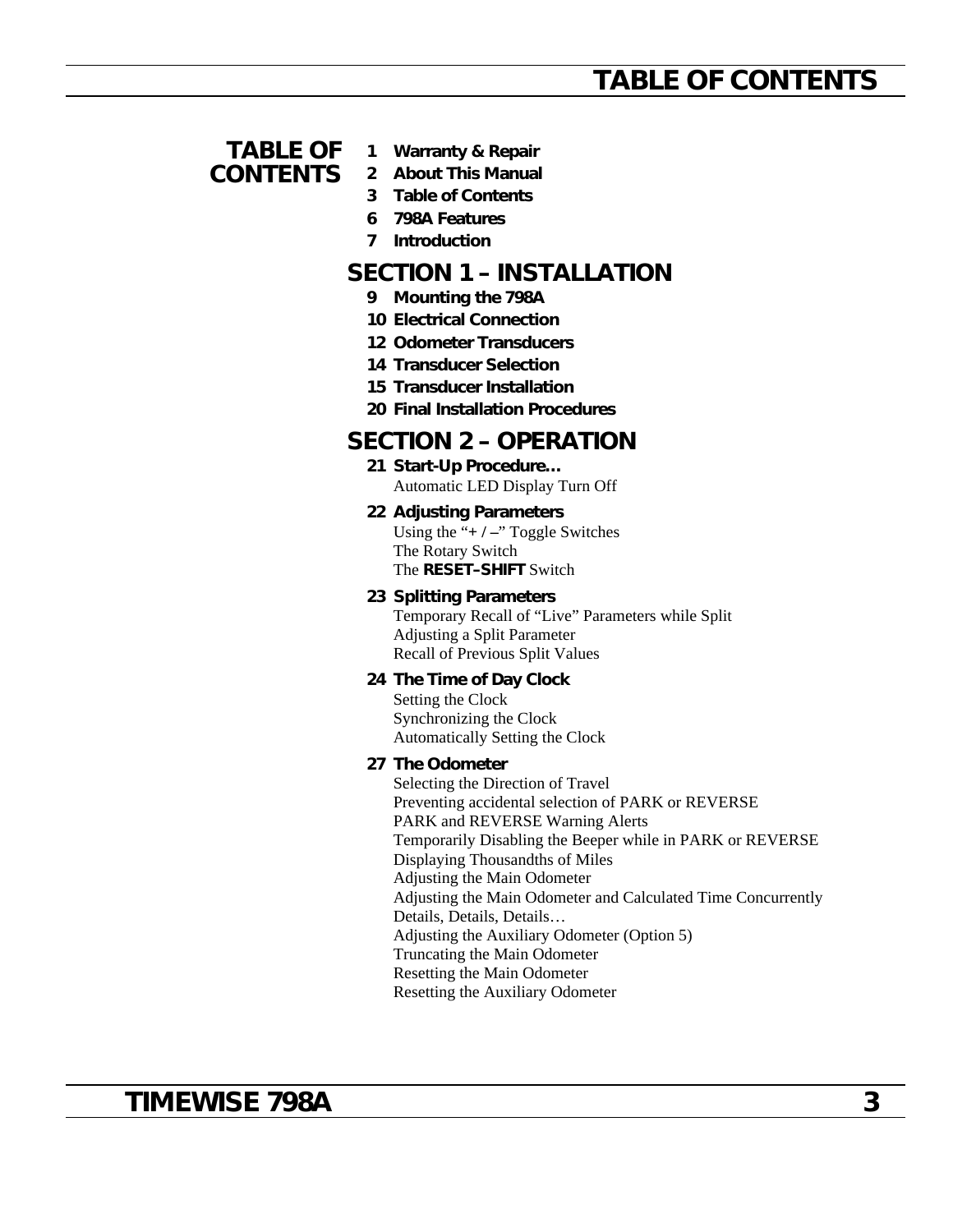#### **32 Selecting the Active Odometer Transducer Input**

#### **32 The Odometer Factor**

Selecting the Active Odometer Factor Determining Your Base Factor Using the Built-in Odometer Pulse Divider Determining a New Factor at a Rally Using Four Factors with One Odometer Transducer Automatic Warning of an Odometer Transducer Failure Automatic Factor Calculation Sample Factor Calculation Details on the Odometer Factor Fine Tuning the Odometer Factor

#### **40 The Calculated Time**

Adjusting the Calculated Time Pauses and Gains Truncating the Calculated Time Truncating the Calculated Time Minutes

#### **41 The Average Rally Speed (The CAST)**

The Active CAST The Next CAST Changing to a New Active CAST Adjust the Active CAST (Executing a Retro-CAST™) Details, Details… When You Change CAST Using Slow Speeds Intelligent CASTs Semi-Intelligent CASTs (option 18) Recalling the Course Parameters from the Last CAST Changing the Distance Measurement and Calculated Time at the Last CAST (Post-Alignment™) Automatic ORM correction during a Last CAST Adjustment (Option 10)

#### **49 Automatic Calculated Time Adjustments**

Odo & Time Adjustments The Odo & Time Calculation Speed Changing the Calculation Speed Details…one more time

#### **51 Transit Zones**

#### **52 Preset data**

Entering Preset Data Loading Preset Data

#### **53 The Datalog**

Reviewing the Datalog Datalog Presentation Modes Printing the Datalog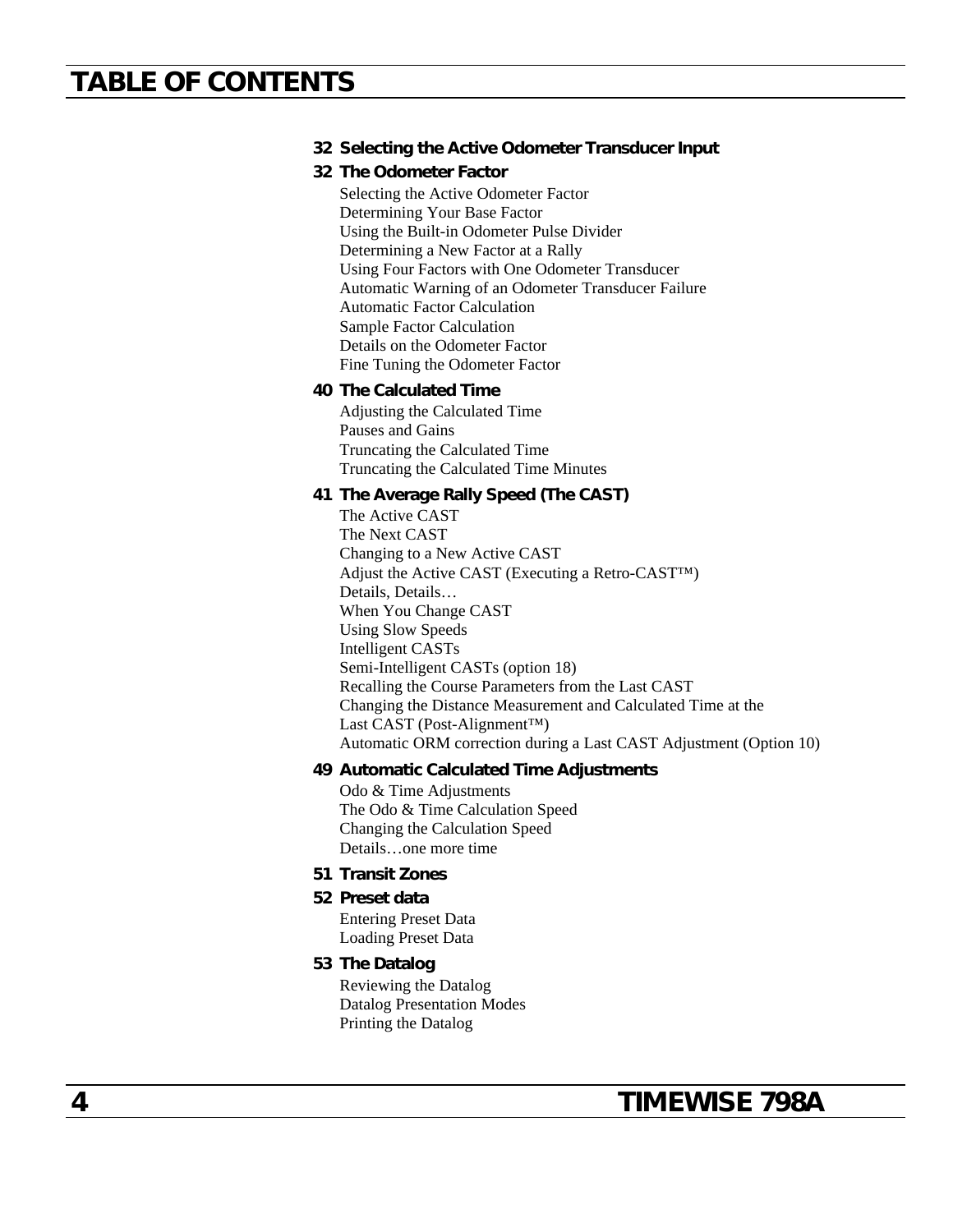#### **55 The Odometer Alarm**

The Alarm "To Go" Distance

#### **56 The Auxiliary Display**

The Auxiliary Odometer The Auxiliary Calculated Time The "Delta" Counters

#### **57 Changing the Display Brightness**

#### **58 The Remote Driver's Module** The Driver's Error Display

Details on the Error Adding an Offset Bias to the Error Display The Driver's Auxiliary Display

#### **62 Operating Mode Indications**

Transducer Failure Warning Power Failure Warning System Information Internal Battery Back-up Display Re-initialization Overall System Reset

**64 Please Read On…**

### **SECTION 3 – APPLICATIONS**

- **65 Using the 798A**
- **71 Sample Rally**

### **APPENDICES**

- **77 Appendix A - Remote Inputs/Rear Panel**
- **79 Appendix B - Preventing Problems**
- **85 Appendix C - Odometer Input Specifications**
- **89 Appendix D - Oscillator Adjustment**
- **90 Appendix E - Cleaning the 798A**
- **91 Appendix F - Materials List**
- **92 Appendix G - Technical Specifications**
- **93 Appendix H - Minutes/Mile Table**
- **95 Appendix I - 798A Options**
- **96 Appendix J - Quick Reference Guide**
- **98 Appendix K - Odds & Ends**

### **INDEX**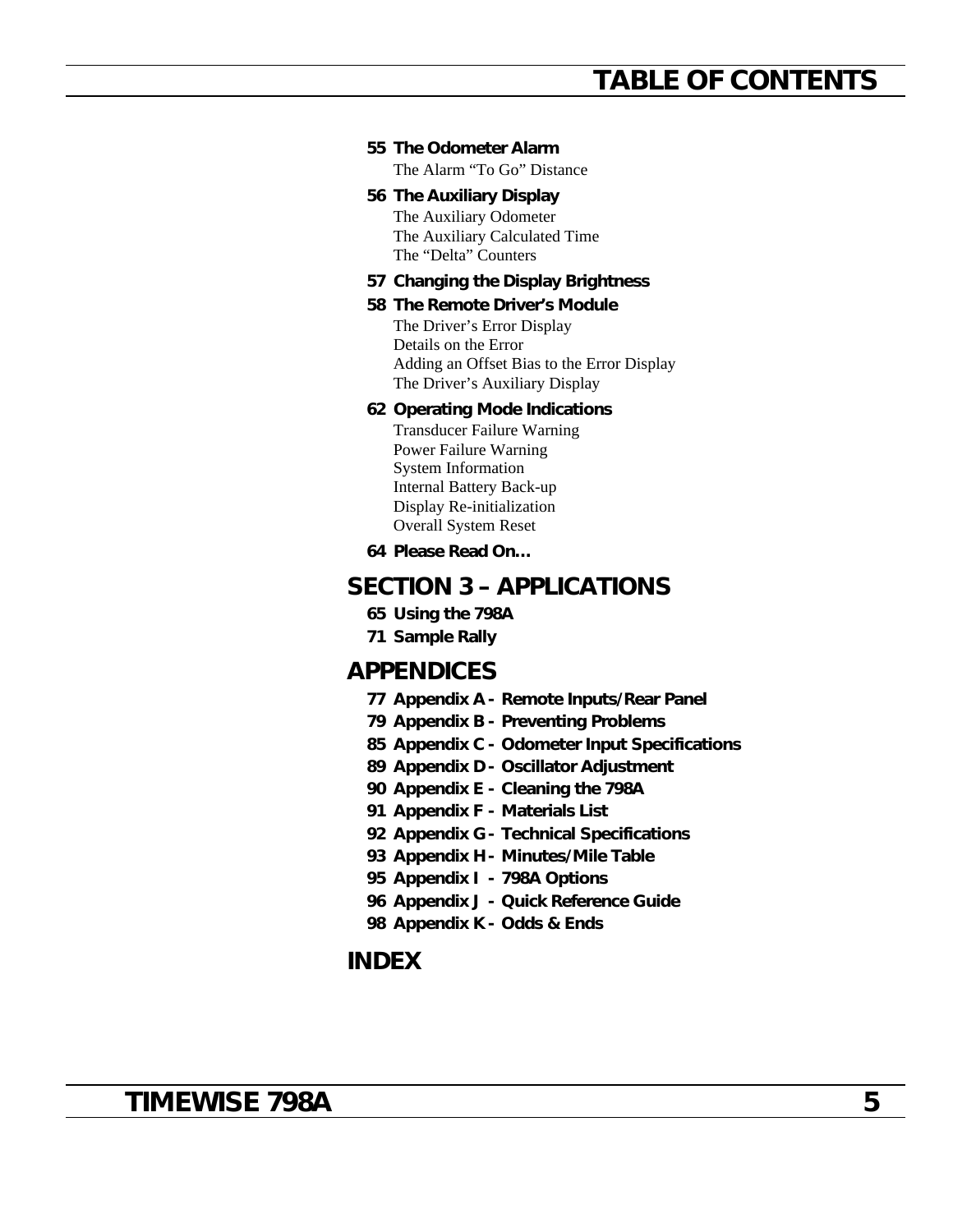## **798A FEATURES**

- **FEATURES →** Independently resettable main and auxiliary odometers
	- Odometer resolution  $(.01/.001)$  selection at any time
	- ◆ Forward (on-course); reverse (off-course); park (dead mileage)
	- ◆ Twelve-hour Calculated Time and Time of Day clocks
	- ◆ Time format (hundredths/seconds) and display resolution (units/tenths) selection at any time
	- ◆ Driving time Error format (hundredths/seconds), and display resolution (units/tenths), as well as lateness style (–:00.1 or 99:99.9), selection at any time
	- ◆ Selectable CAST range of 0.1 99.9, or 1 399 (mph or kph)
	- Clock auto-synchronization compatibility to Timewise clocks
	- ◆ Clock adjustments and synchronization to a time standard at any time
	- ◆ Intelli-CAST™ mode selection at any time
	- ◆ Park and reverse (off-course) warning alarm (w/ disable)
	- ◆ Pause and gain adjustments to calculated time
	- ◆ Automatic correction of calculated time when adjusting odometer
	- ◆ Auxiliary elapsed calculated time clock
	- ◆ Temporary recall of "live" clock while split
	- ◆ Adjustments to split or live values
	- ◆ Recall of most recent split data
	- ◆ Recall of most recent CAST data
	- $CAST$  correction for active speed section (Retro-CAST™)
	- ◆ Adjustment of odometer measurement at the most recent CAST location with automatic correction to the calculated time (Post-Alignment™)
	- ◆ Optional datalog from 56 most recent Splits and CASTs
	- Optional .01 mph resolution for CASTs
	- Odometer and calculated time truncation
	- ◆ Odometer, calculated time, and CAST preset, with simultaneous load
	- Audible odometer alarm and "distance before alarm"
	- ◆ Two independent odometer inputs
	- Two six-digit odometer factors per odometer input
	- ◆ Automatic odometer factor calculation
	- ◆ 0.4" high, ultra bright displays for daytime viewing
	- ◆ Display brightness adjustment, including "off", with separate adjustment for driver's display
	- $\blacklozenge$  Transit zone mode, with retroactive  $\&$  undo capabilities
	- Separate "amount of change" memory for odometer and calculated time adjustments
	- ◆ Separate reset for: Main odometer, auxiliary odometer, auxiliary calculated time, amount of change memory for distance, and amount of change memory for calculated time
	- ◆ Driver's auxiliary display selection of main odometer, auxiliary odometer, alarm countdown distance, CAST, actual speed (true rally speed), speed difference from CAST, or "off"
	- ◆ External activation of Park, CAST, and Split (Taylor split of auxiliary odometer)
	- **Battery backed Real Time Clock**
	- ◆ Built-in odometer input frequency divider for direct hook-up to OEM odometer signals
	- ◆ Easy-to-use, ergonomic design with non-slip toggle switch actuators
	- ◆ Sturdy metal case with mounting bracket
	- ◆ EMI/RFI protection designed-in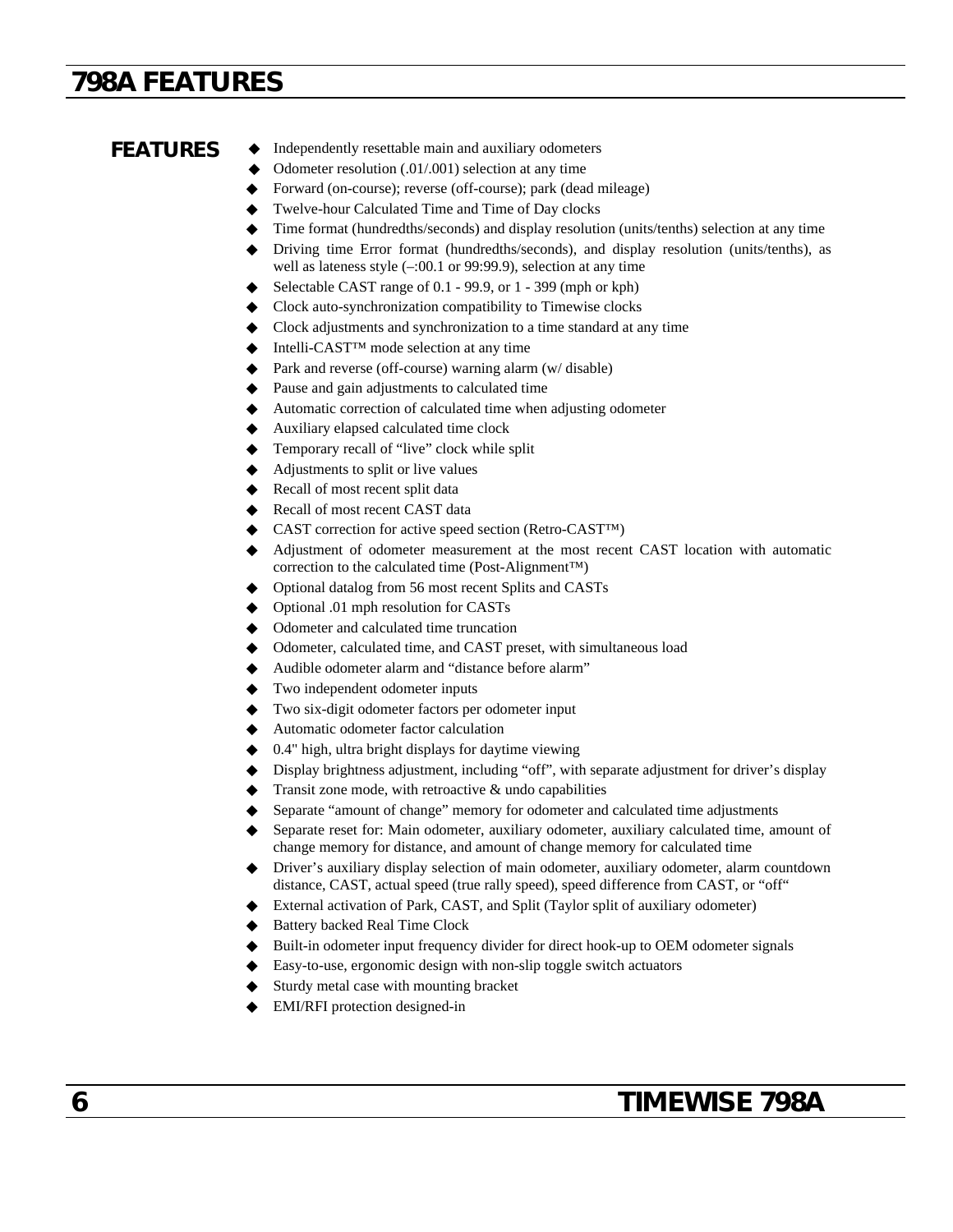## **FOR YOUR INFORMATION…**

The 798A is designed with the demanding requirements of professional road rallying in mind. Non-slip switch actuators on detent action toggle switches give positive operator feedback, even on the worst of roads. Switches are logically grouped by function and are placed far enough apart so that accidental activation of the wrong switch is minimized. A single rotary switch eliminates a confusing array of closely spaced pushbuttons, some of which would only be used infrequently during a rally.

All course parameters are shown on ultra-bright 0.4" tall LED displays to assure easy readability, even in bright light. For nighttime use, the LEDs can be dimmed to lower intensity levels.

The use of large scale integrated CMOS technology keeps component count and power dissipation to a minimum, while simultaneously providing increased reliability. The 798A uses a microcomputer designed for industrial environments where speed, efficiency, adverse ambient conditions, and electrical noise play a significant role in product specification and selection. Every safeguard was used to assure continual operation in the harsh environment of a rally vehicle.

#### **What the 798A Does**

The 798A rally computer provides the rallyist with precise distance and time information needed during the course of a rally. A quartz crystal oscillator and full featured, custom programmed microcomputer control all functions of the instrument.

Dual odometers measure distance to a resolution of 0.001 mile. Distance on the main odometer reads a maximum 999.999 miles before reverting to 0.000 miles. An auxiliary odometer also reads to 999.999 miles. These two odometers count up or down in unison, or they may be frozen (parked) at their current values. The odometers may be separately adjusted to any value, and independently reset to zero.

Two odometer inputs are provided. There are also two adjustable odometer factors per input: one for dry pavement, the other for gravel or snow. Distance measuring accuracy is assured by the use of a six-digit factor, allowing adjustments to one part in one hundred millionth of a mile. An odometer input pulse signal conditioner/divider allows you to connect the odometer input of the 798A directly to high pulse rate electronic speedometer signals now available on many vehicles. Automatic odometer factor calculation is also provided.

Time of day is displayed in hours, minutes, and hundredths/thousandths of a minute (12:59.999). Optionally, the rallyist can select the standard format of hours, minutes, and seconds/tenths (12:59:59.9). This time of day clock can be set to any hour, minute, or hundredth (second). You can switch between counting in hundredths or seconds at any time; and, you can synchronize the beat of the clock to a time standard at any time. If a Timewise multi-split checkpoint clock is accessible, the 798A can be automatically synchronized to the checkpoint clock via a simple cable connection.

A battery-backed real time clock (RTC) is standard. This feature keeps the clock counting whenever primarily power is removed from the 798A.

Another display shows the ideal time of arrival at every point along the rally course. This calculated figure is derived from distance measurements taken by the 798A, and from course speeds (CASTs) entered into the 798A by the rallyist. The calculated time can be held at its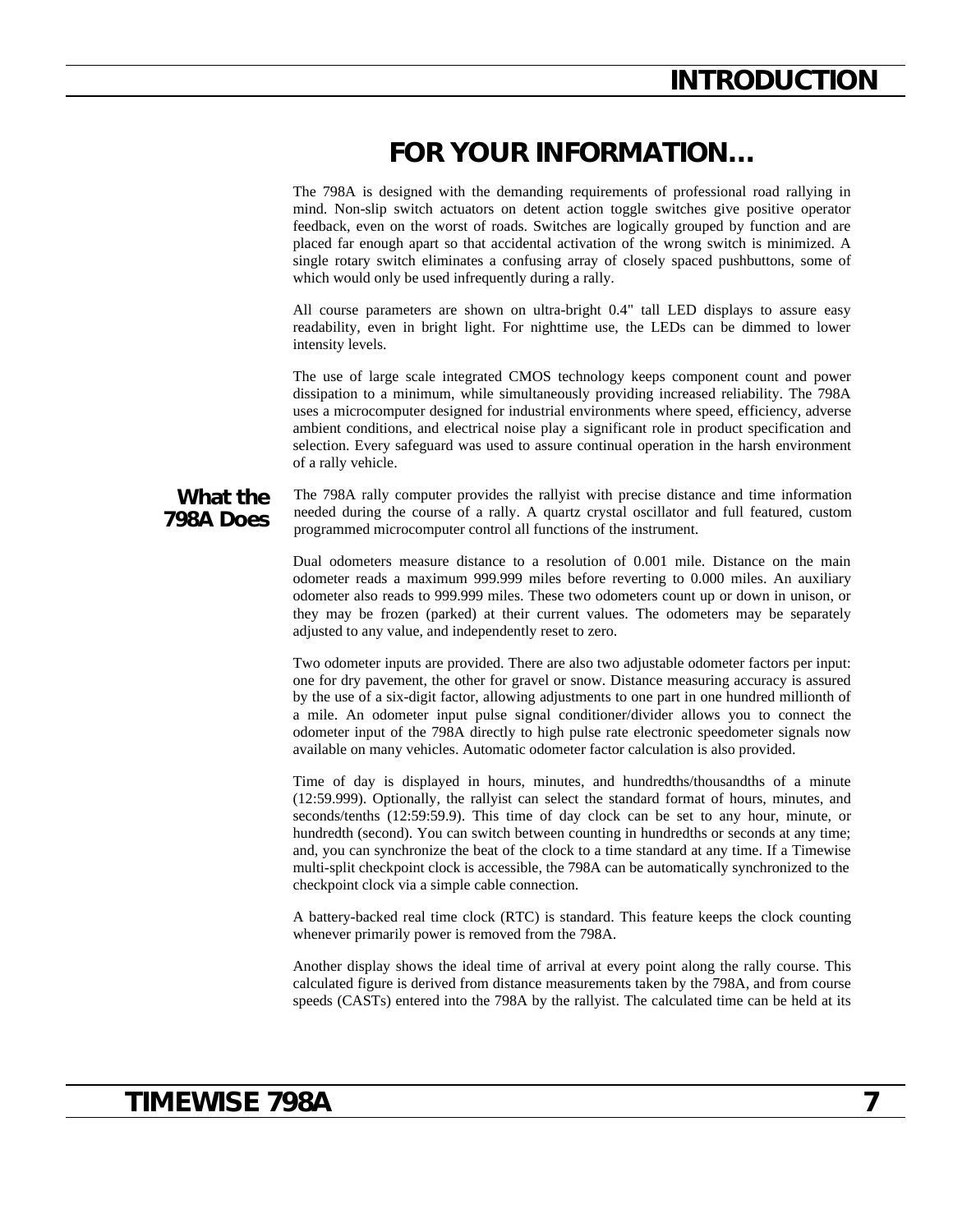### **INTRODUCTION**

present value even while measuring distance, thus providing transit zone and warp speed capabilities.

The computed course time is also used to provide a calculated time stopwatch. This auxiliary time display will measure an ideal course time between any two points.

A remote driver's module displays a driving time error of –9.999 to 59.999 minutes (optionally, minutes:seconds.tenths). This constantly updated figure is computed from the data in the real and calculated time clocks within the 798A. Keeping this figure at 0.000 means you are "on time".

A second display in the driver's module can show one of the following: the active CAST, the vehicle's actual speed (resolved to 0.1 mph), the difference between the CAST and your actual speed, the countdown distance to a predetermined alarm mileage, a duplicate of the main odometer, or a duplicate the auxiliary odometer. Vehicle speed is mathematically corrected to official course mileage and is updated approximately twice per second.

A split mode visually freezes all parameters on the main computer. After having released the 798A from the split mode, figures update to current values. A data recall mode lets you subsequently recall the latest split values. Parameters displayed in the driver's module continue to update whether or not the main computer is split.

After switching to a new CAST, you may subsequently change the CAST value to correct an erroneous entry. Two CAST displays are provided: one for the active speed, and the other for the next expected speed.

Virtually all parameters within the 798A can be altered by the rallyist, either independently or in combination. For example, when correcting the main odometer, automatic computation and entry of a correction for course time is possible. Changes can be made while course parameters are split or free running. A confirmation of the change is available in a resettable "amount of change" display.

Subsequent to a CAST change, you may recall values that were present in the 798A at the moment of that CAST. Further, you can adjust the CAST execution mileage to a new value and the 798A will automatically correct the calculated time, appropriately using the old and new CAST speeds in the re-computation.

As an option, the 798A can be supplied with a battery backed datalog memory that will store parameters present upon execution of the last 56 Splits and CASTs. You can review this logged data at any time via the front panel. Another option provides an RS-232C serial interface, allowing you to download the logged data to a printer or computer.

Lastly, rear panel inputs allow you to remotely execute a CAST, remotely split all values (with internal reset of the auxiliary odometer to zero), or remotely enter the Park mode.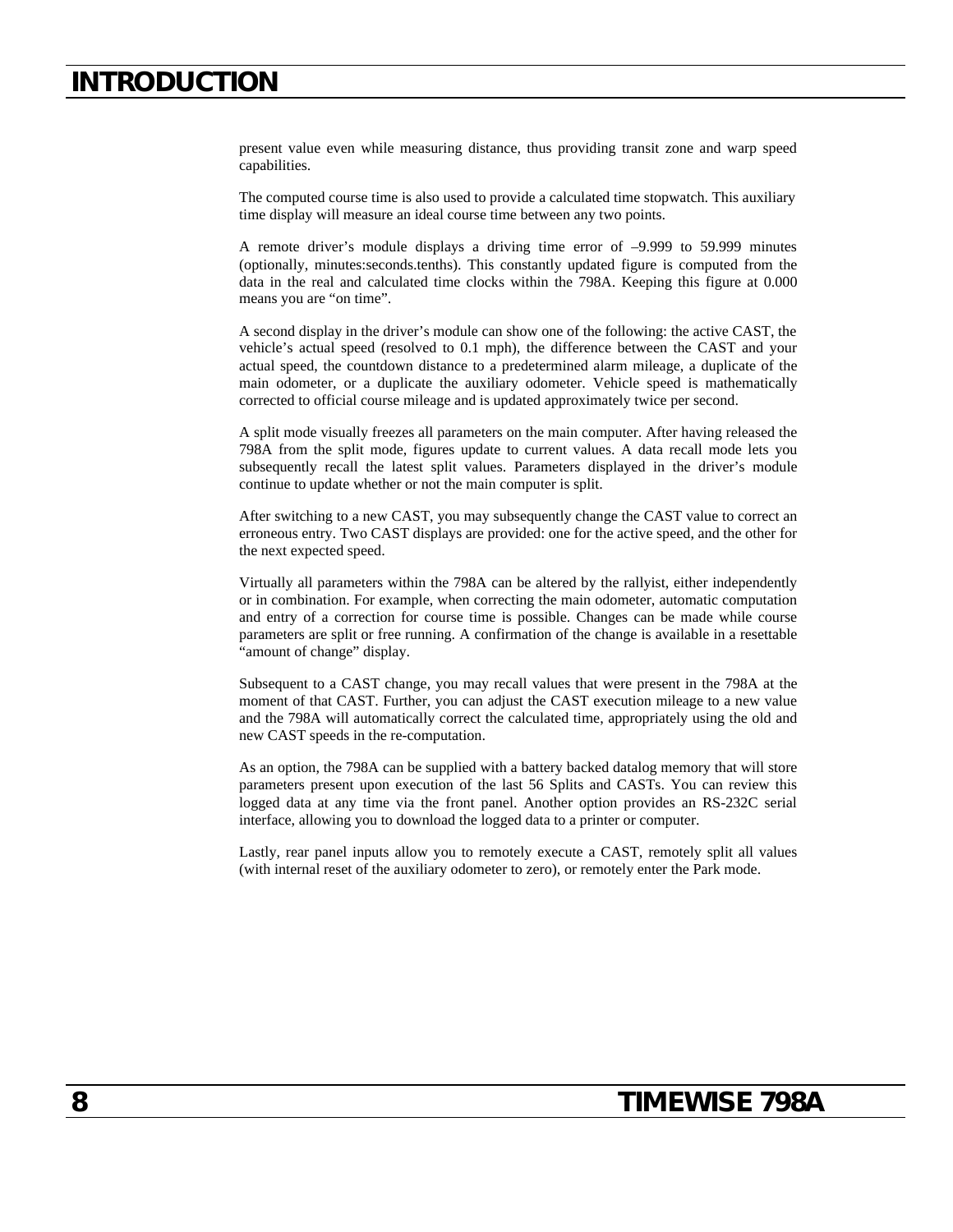### **WHEN YOU'RE READY TO BEGIN…**

Plan on spending an entire afternoon installing the 798A. Some transducer installations require that you wait overnight for epoxy to fully cure, so make allowances for that time, too. You will also need to spend additional time learning how to use the instrument.

Do not attempt to run a rally on the same day you install the 798A. In fact, it is highly recommended that you use the instrument under simulated rally conditions before running an actual rally. Without the pressure of having to stay on time, familiarization and confidence in the instrument will develop rapidly. As with everything else: Practice Makes Perfect. When you are comfortable using the 798A, you will be able to concentrate on navigating the rally course rather than the front panel of the instrument.

#### **IMPORTANT! READ THIS BEFORE YOU BEGIN!**

### Do not mount the 798A in such a location where it may interfere with the possible deployment of a supplemental restraint airbag system present in the vehicle!

**Mounting the 798A**

The 798A can be mounted by fastening the bracket provided to the vehicle dashboard using screws or bolts. The bracket has several pre-drilled holes, but you may want to drill others. When selecting bolts for mounting, note that the head of a large bolt may interfere with the bezel of the 798A when it is tilted, perhaps making final positioning difficult. Two or three #12 pan head tapping screws (you may need washers) usually provide sufficient mounting stability, without causing any interference. Use short screws that won't damage wiring or ductwork, or interfere with any airbag system or controls below the surface of the dashboard. Drill shallow pilot holes for the same reason. If you examine the dashboard, you may find that you can hide the mounting holes along the edge of decorative trim or camouflage them within the design. When the bracket is removed later, you don't want your "bodywork" on the dashboard to ruin the appearance of the vehicle.

Many rallyists prefer Velcro® fastening strips to attach the mounting bracket to the dashboard. Velcro is available at most hardware stores. Purchase Velcro with pre-applied adhesive on its back, rather than the style that requires an application of glue. Glue often fails after a short time because of temperature extremes within the vehicle. The glue also leaves a hard to clean mess when you remove the strips later.

Another attachment method is to use Scotch™ brand (3M) double-sided adhesive foam tape (picture hanging tape). This material forms a more rigid mount than Velcro strips. Applying two or three short strips of foam tape, instead of a single long piece, allows the bracket to straddle a slightly curved surface on the dashboard.

If you do use either Velcro or foam tape for mounting, thoroughly clean the area of the dashboard where you intend to apply the strips. Adhesives will not reliably stick to surfaces contaminated with dirt or oil. Vinyl conditioners must be completely removed. Use a good household cleaner or mild solvent. *Caution! Some solvents may damage the dashboard!*

To remove Velcro or foam tape from the dashboard after its adhesive has baked in the sun, Timewise suggests you apply a general purpose cleaner. Isopropyl alcohol will usually soften dried-on, hardened adhesive, allowing you to completely remove the Velcro or tape. Cleaners that are more aggressive are available at industrial electronic suppliers. *Caution! Some formulations use chemicals that will destroy plastics!* A blend of isopropyl alcohol and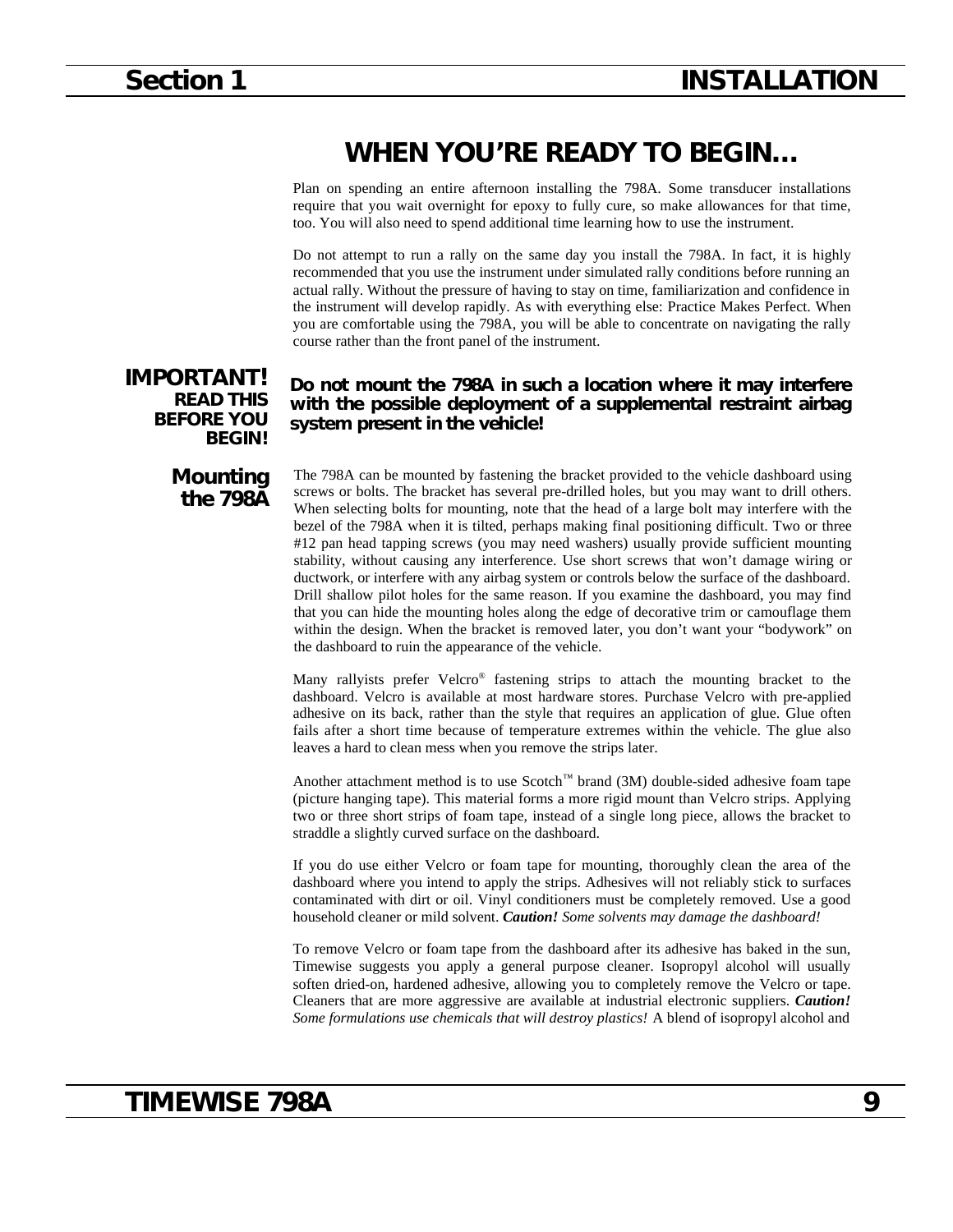denatured ethyl alcohol usually is not a problem. Do not use cleaner formulations that contain unspecified lubricating oils and additives without thorough testing. Sometimes damage to plastics will show up only after a while, and then it can be disastrous.

When selecting a mounting location, avoid placing the 798A high on the dashboard out of easy reach. Most navigators cannot comfortably operate the instrument with an extended arm. A lower position, perhaps just above the glovebox, usually provides easier access. Such a location is also out of sunlight much of the time, thereby keeping the instrument cooler. Choose a location that will not present a safety hazard during hard braking or sudden turns.

As an alternative to mounting the 798A on the dashboard, some rallyists place it within the glovebox. Such a location can provide a degree of security against theft. However, heat generated by the instrument will be confined to the close quarters of the glovebox. Fresh air is needed to cool the 798A. (Please read **Appendix B** for warnings about overheating.) Note that the driver may have difficulty glancing at the displays if they are partially hidden within the glovebox. In addition, it may be difficult to reach the power switch on the rear panel.

The 798A driver's module is generally mounted with Velcro. The mounting location does not necessarily have to be on top of the dashboard directly in front of the driver. Some rallyists position the module slightly to one side of the instrument cluster or place it on the steering column in front of the instrument panel.

When locating the driver's module, avoid laying the cable that attaches it to the 798A directly over a blower motor that may be located within the dashboard. Blower motors radiate incredible amounts of electrical interference that can enter the cable and cause a malfunction in the 798A. (See **Appendix B** for more details.)

Regardless of the mounting method you select, make certain both the main computer and driver's module are mounted securely. If they are loosely attached, they may become dislodged by a bump, sudden acceleration, or hard braking. Also, avoid mounting them at such an angle that sunlight reflects off the panels into your eyes. Don't forget this warning when installing the 798A while in a garage or at night.

**Electrical Connection**

The 798A operates from a nominal 12 volt, negative ground vehicle supply. A voltage range of 8 to 15 volts is tolerated continuously. Additional allowance is made for short duration drops to 7 volts, as well as the high voltage transients typically found in a vehicle.

### **WARNING!**

**Do not connect the 798A to a positive ground vehicle! Also, do not connect the 798A to a 24 volt electrical system!** 

**If your vehicle uses a positive ground, or operates on 24 volts, return the 798A to Timewise for modifications that allow operating under these conditions.**

**IMPORTANT! You Must Properly Ground the 798A!**

There are three electrical connections that you should make to assure proper operation of the 798A. In addition to the standard positive and negative electrical connections, it is also important to attach a heavy gauge ground wire to the .250" male spade lug terminal on the rear panel of the instrument. A proper ground assures that electrical noise and static discharges to the front panel of the 798A are dissipated along a path that doesn't interfere with the power supplied to the instrument. If you do not properly ground the 798A, it may fail in the presence of radio transmissions and other electrical noise.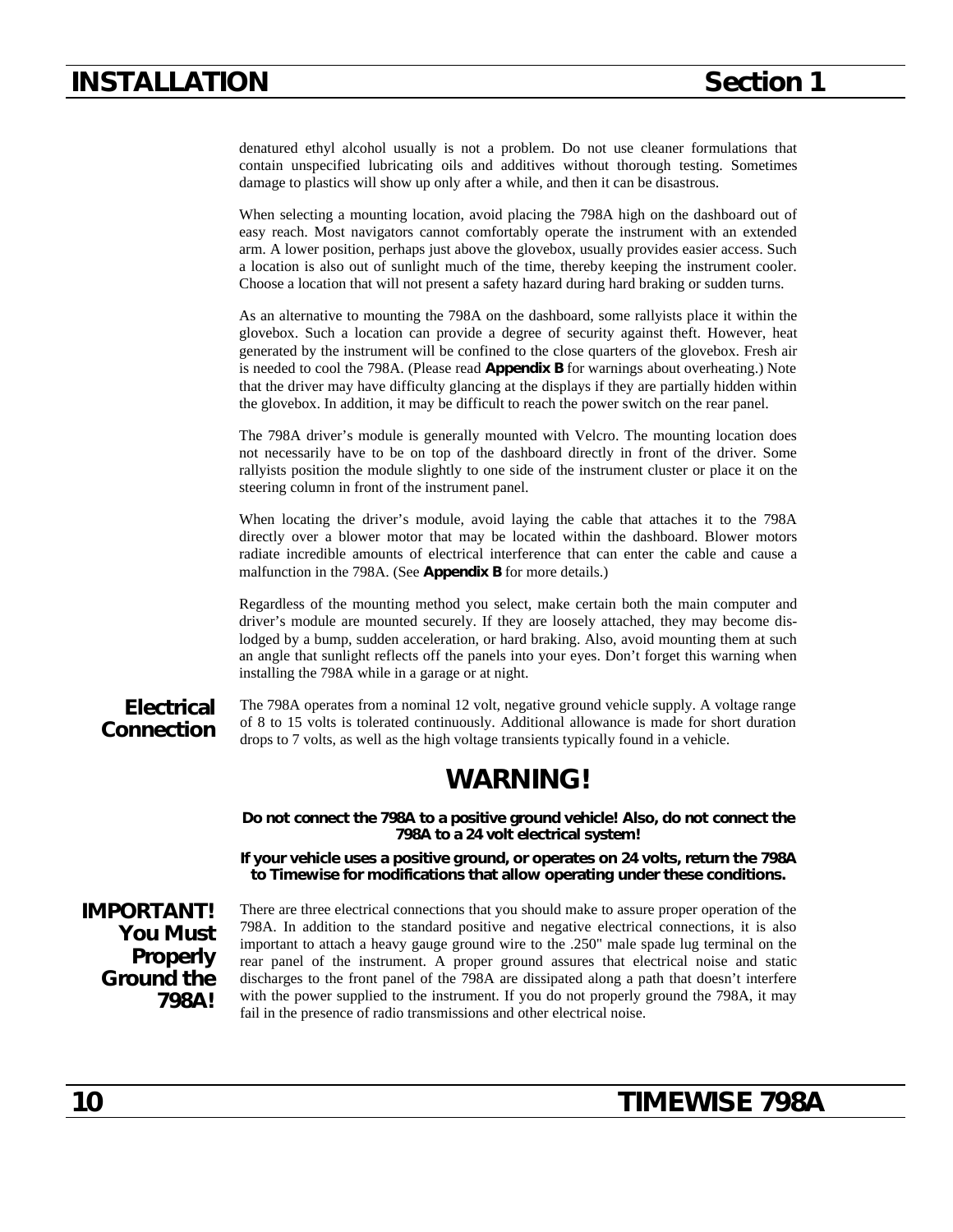Grounding the 798A is accomplished in a similar manner to grounding the radio in your vehicle. All you have to do is run a length of heavy gauge wire from the rear panel to a nearby screw or bolt on the chassis. The heavier gauge the wire, the better. You can't get too thick. Also, the shorter the wire, the better. **A foot is long, here. Three feet is too long!**

The power connections of the 798A must also be made with the utmost of care. The black wire must be connected to the negative (–) potential of the battery. The red wire must be connected to the positive (+) potential of the battery. The red wire must make continuous contact to a circuit that is not switched off anytime during driving, starting, or parking. Attaching both leads securely is mandatory. *Do not use a cigarette lighter adapter plug! Such a loose fitting connector is just inviting trouble.*

A good attachment point for the red wire is at the fuse box. There, the positive potential cable from the battery brings uninterrupted power to all circuits in the vehicle. The red wire is supplied with a slip-in connector that may fit between a fuse and its holder. Several other attachment methods include: attaching to the power distribution panel screw terminals provided in some vehicles, removing the fuse box and attaching to a terminal on its underside, or tapping a circuit that always powers an electrical accessory (e.g., a clock or cigarette lighter).

*Connecting directly to the 12 volt terminal on a battery within the engine compartment is not recommended, as the wire must then often wind its way next to electrically noisy components and wiring. See* **Appendix B** *for more information.*

If you attach the positive (red) wire to a circuit already protected by a fuse, keep in mind that a problem elsewhere in the vehicle may open that fuse and disable the 798A. Also, make certain the vehicle fuse is free of corrosion and makes continuous contact with its holder.

Connection of the negative (black) wire can be to a screw or bolt on the chassis *that is near the point of attachment for the red wire*. The connection must be free of dirt, oil, grease, and paint. Do not overtighten the connection, as you may weaken the wire by breaking some of its fine strands.

**IMPORTANT!** The red and black wires must be attached to points that are as close to each other as reasonably possible. In addition, the two wires must be twisted around each other approximately one turn for every inch of travel. Do not attach the black wire to some point on the chassis directly behind the computer and run the red lead a long distance to the fuse box or battery! By doing so, you create a huge antenna that can pick up all manner of radiated energy. Such energy cannot be filtered out of the power line without prohibitively expensive electronics. See **Appendix B** for more information. The connection for the black wire must be near the attachment point for the red power lead!

Take particular care when connecting the black wire to the vehicle. The outside of the 798A is electrically connected to the black wire. **If you connect the black wire to the positive potential of the vehicle when the instrument case or bracket is touching any metal on the vehicle, you will cause a direct short in the electrical system of the vehicle!** There is no fuse between the black wire and the instrument case. You may damage the electronics within the 798A, and the short could possibly start a fire. Should the black wire contact a fused circuit in the electrical system, you would, as a minimum, blow the fuse protecting that portion of the electrical system of the vehicle.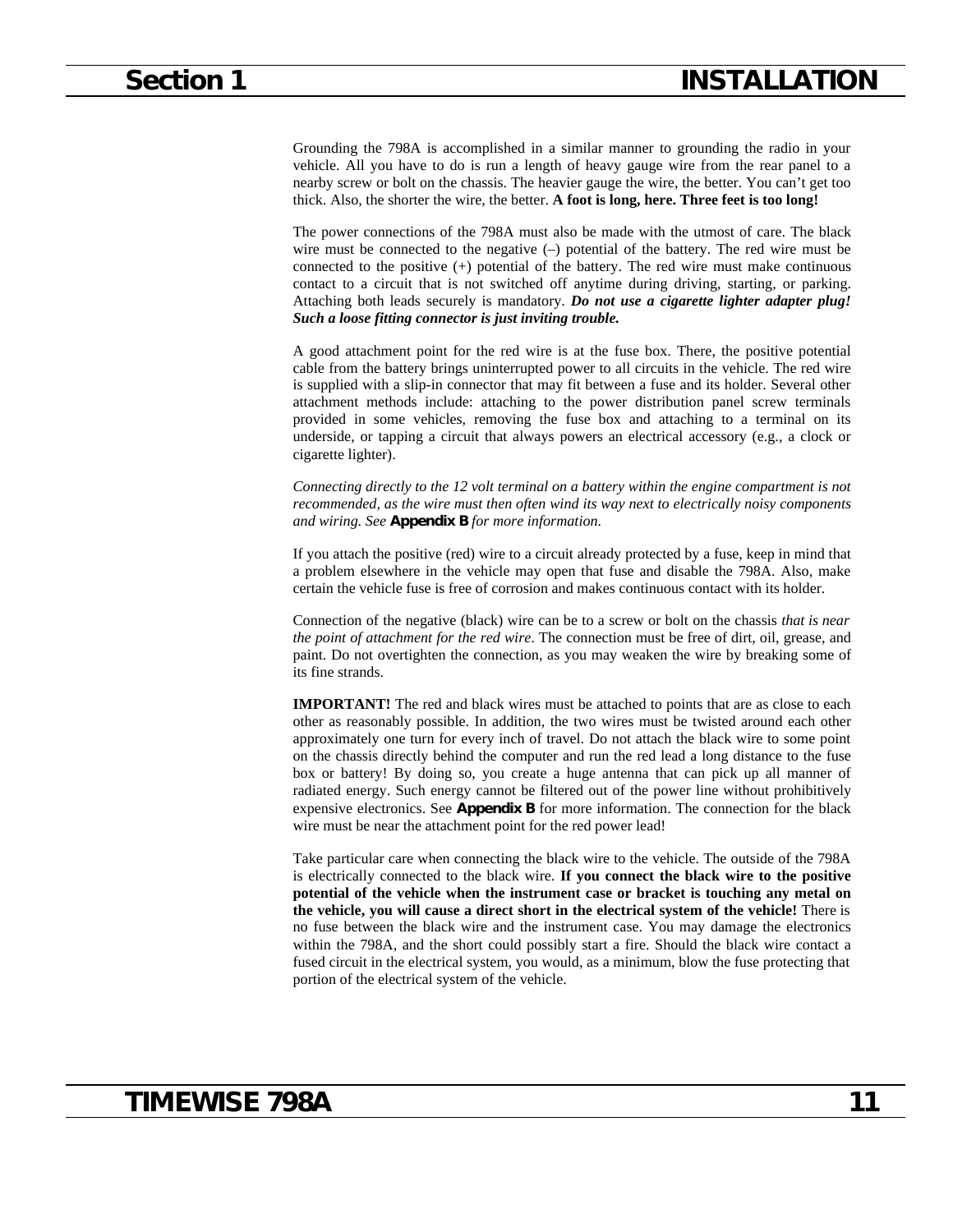Make sure the cable between the negative terminal of the battery and the chassis is clean and secure. If the vehicle chassis is isolated from the negative side of the battery, choose a connection point for the black wire at a convenient location along a negative potential line. In such a case, run a separate heavy gauge wire from the spade lug ground connector on the rear of the 798A to the same negative potential connection.

**IMPORTANT!** When routing the red wire, make certain that the in-line fuse holder has some freedom of movement. A spring inside the fuse holder can be compressed if the red wire is pulled. The fuse will then lose electrical contact within the housing. (This may occur only when the vehicle is jarred by a bump in the road.)

On the other hand, do not let the wires hang so loose that the navigator can snag the wires with her or his foot. Also, be careful when routing wires around the glovebox or among movable cables and levers. The wires may be pulled when the glovebox is opened or control levers are moved. Wires placed below floor mats or carpeting can likewise be pulled when the covering is stepped upon.

If you need to extend the electrical power wires of the 798A, extension cables are available from Radio Shack as part number 270-026. If you need to replace the entire fused power cable, ask for part number 270-025. The 798A uses a 2 amp 3AG fast blow fuse.

Note that the power wires *may* be fed through a dark gray metallic ring prior to entering the rear panel. There may also be rings on the cables of the driver's module and odometer transducer. These rings, termed "ferrite beads", help to prevent radio frequency interference (RFI) from entering the 798A. Overly strong RFI can interfere with the operation of the 798A. For the ferrite beads to be most effective in attenuating RFI, they must be located next to the 798A. See **Appendix B** for more information. Most 798As do not have ferrite beads.

#### **ODOMETER TRANSDUCERS**

The 798A will operate from a wide variety of odometer transducers (often referred to as **probes**, **pick-ups**, **sensors**, **impulse units**, or **senders**). An odometer transducer is an electromechanical device that produces an electrical signal indicating the passage of distance. There are two common types available: photoelectric and magnetic.

Photoelectric odometer transducers are supplied as a one-piece assembly consisting of a housing, a source of light, a slotted disk, and a light sensitive transistor (a phototransistor). The "closed" self-contained mechanism is constructed such that it can be attached to the speedometer cable of the vehicle. The speedometer cable turns the disk as the vehicle moves. The light source and phototransistor are placed on opposite sides of the rotating slotted disk, so that a beam of light flashes on the phototransistor. As the flashing beam of light strikes the phototransistor, electrical signals are sent to the 798A.

Magnetic odometer transducers use a semiconductor that is sensitive to magnetic fields. Magnetic transducers turn on and off in the presence and absence of this magnetic field, each time sending a signal to the 798A. Two styles are available: a "closed" self-contained module similar to the photoelectric unit, and an "open" two-piece arrangement consisting of a housing containing the sensing element and a separately mounted permanent magnet. Timewise manufactures both types of magnetic odometer transducers.

If you plan on using a transducer not supplied by Timewise, you will need an adapter cable to connect to the "eight-contact unkeyed modular jack" used on the 798A. *Do not use a four- or six-contact modular plug! Such plugs will damage the eight-contact jack!* Refer to **Appendix C** for transducer connector pin assignments. Timewise can provide adapter cables with (or without) a mating connector for another manufacturer's transducer.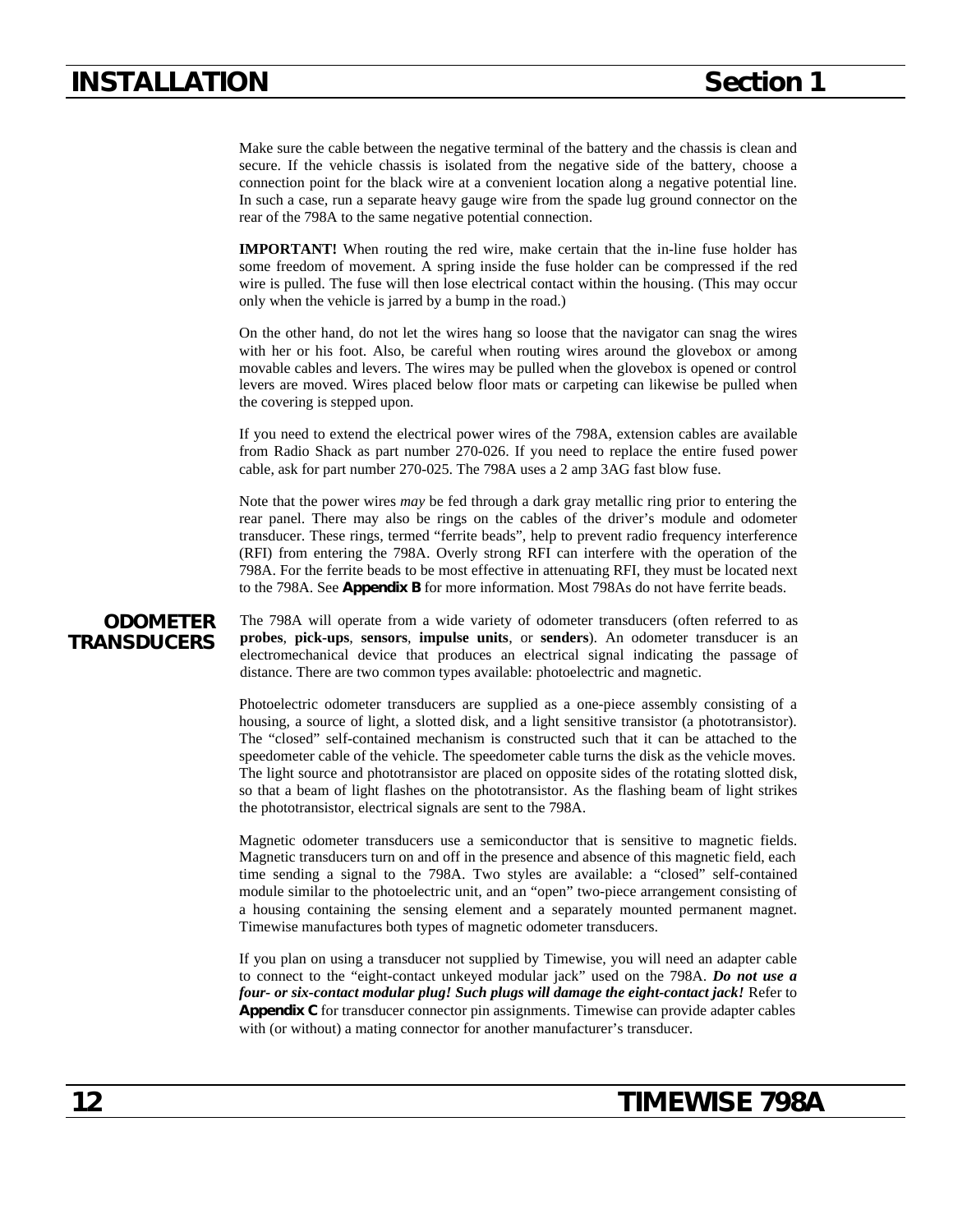Note that there are two odometer inputs on the rear of the 798A. To use both inputs, you need two odometer transducers. The transducers may be of different types. One may be from the electronic speedometer of the vehicle, the other from a transducer you have installed.

If you have only one odometer transducer, install the supplied jumper plug into the unused input. This allows that input to use the signal from the other transducer input. In this manner, you can have one transducer connected to both inputs.

**NOTE:** There is a resettable PTC (Positive Temperature Coefficient) fuse inside the 798A that will disconnect power to the odometer inputs if the transducer(s) draw more than  $170$  milliamps in total. After 2 to 5 minutes, the fuse will reset, allowing the odometer transducers to operate once again. If the transducers continue to draw too much current, the fuse will disconnect power again. This safety feature protects the 798A if you cause a short circuit when installing a defective transducer. (See **Appendix C** for additional information.)

**Connecting to an Electronic Speedometer** Most automobile manufacturers are now installing electronic speedometers in their vehicles as standard equipment. These systems use an electronic sending unit attached to the transmission — some are similar to the closed magnetic transducer; others are effectively small electrical generators. Such systems can be used as the odometer signal source for the 798A. If you intend to use an electronic speedometer system as your signal source, you must understand the needs and limitations of the 798A, as well as the electrical system of your vehicle. (Odometer input specifications are discussed in **Appendix C**.)

> Electronic speedometer signals must be properly conditioned before they can be used by the 798A. To do so, the 798A uses a built-in signal conditioner and pulse divider (the pulse divider is for **ODOMETER INPUT 2** only) that will buffer and reshape high speed electronic signals from the vehicle's system without interfering with normal vehicle functions.

> **NOTE:** While the 798A's built-in frequency divider circuitry does buffer and reshape low amplitude signals from electronic speedometer systems, many such systems do not reliably provide signals at low speeds. As of this writing, many electronic systems on US manufactured vehicles cease to function at low speeds. Bosch electronic systems (on many European vehicles) typically use electronic circuitry that outputs logic level signals at any speed. Signals from such systems should work fine. The 798A circuitry will not normally interfere with operation of any electronic speedometer, although this is not guaranteed.

> Usually, a single electrical connection to the electronic speedometer circuitry of your vehicle is all that is required when connecting the signal to the 798A. Locate the correct wire in the vehicle's electronic speedometer circuitry and connect that wire to contact number 4 in the modular jack for **ODOMETER INPUT 2**. (Timewise can supply an odometer input cable with a modular plug on only one end. See **Appendix C** for more information.)

> Generally, a signal ground connection (contact 7 in the modular jack) is not required when operating the 798A from an electronic speedometer source. In fact, unless you connect the electronic speedometer signal ground to the same location as the negative power lead for the computer, you may create a "loop antenna" that causes the 798A to count erratically.

**NOTICE!** Where you connect to the vehicle's electronic speedometer circuitry must be determined by you. Timewise has no information in this regard for any vehicle, and will not assist in locating a wiring diagram. Timewise assumes no liability associated with the use of this feature.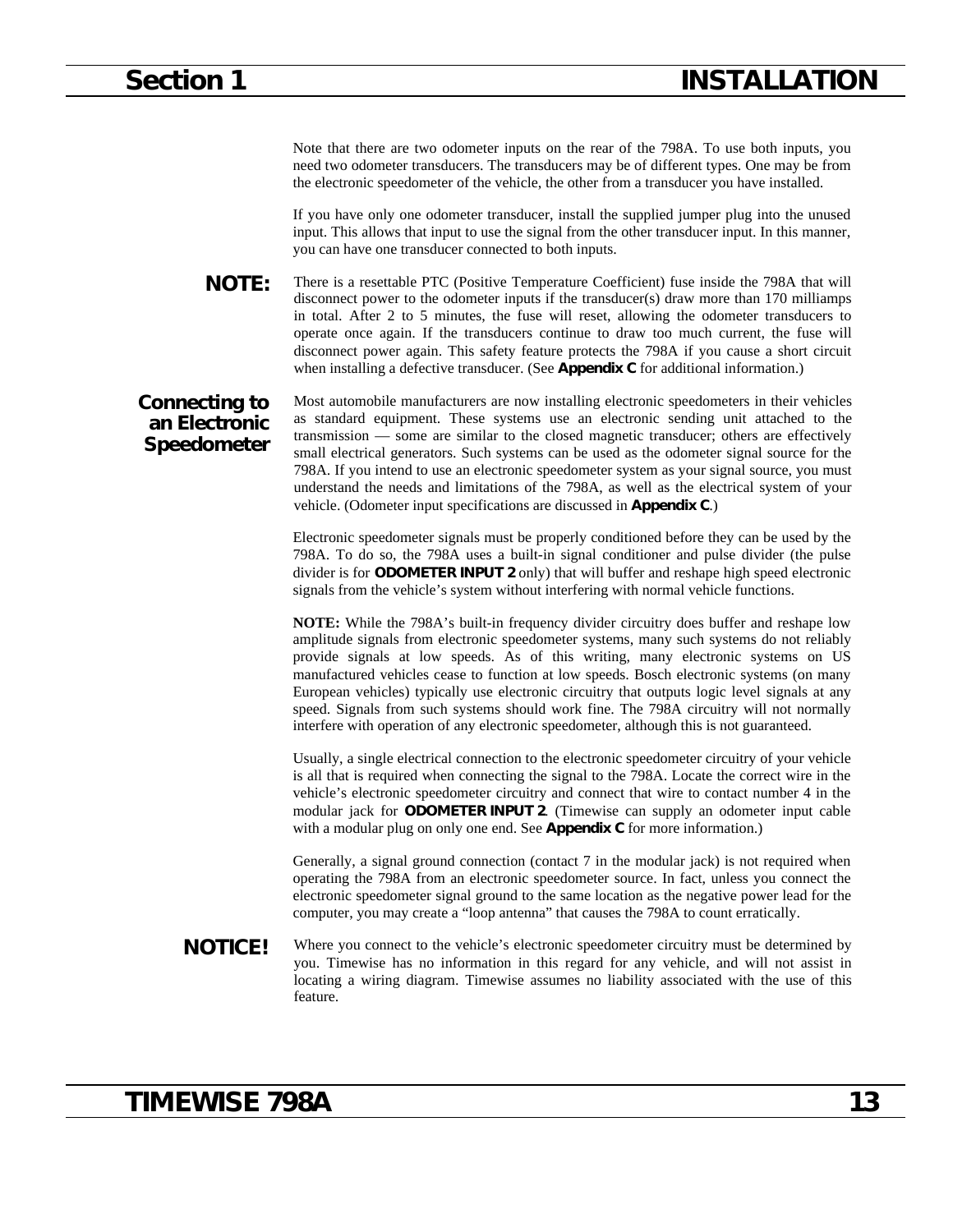#### **TRANSDUCER SELECTION**

Which type of odometer transducer is the best? Unfortunately, there is no clear-cut winner. There are advantages and disadvantages to each. When selecting a transducer, you'll have to weigh the following features for each type and decide which are important to you.

Measurement accuracy is definitely on everyone's list of required features. So which type of transducer can provide the greatest accuracy? There are two schools of thought on this. Some rallyists argue that wheel slippage during acceleration rules out any transducer attached to the drive train or to a speedometer cable mechanism driven by the transmission. These rallyists believe that a transducer sensing the rotation of an undriven wheel is required.

Other rallyists argue, however, that during braking (especially on gravel) an undriven wheel can lock up more easily. In such a case, a transducer sensing the rotation of an undriven wheel will miss pulses more often than a wheel connected to the drive train.

On all-wheel drive vehicles, when *any* wheel looses traction the transmission will turn erroneously. In such cases, when using a speedometer cable transducer, extra pulses are produced regardless of which wheel spins. Nevertheless, it has been suggested that, on the average, measurement of erroneous pulses are reduced by a factor of four on AWD vehicles.

As it happens, the distance measuring accuracy of the 798A is often not predictably improved by the choice of transducer or mounting position. Unless you install an undriven, non-braking, "fifth wheel" you will always experience missing or erroneous pulses from some manner of wheel slippage. Only by precise determination of the odometer factor (explained later) and a conscious effort to minimize wheel slippage is accuracy improved.

### **Photoelectric Transducers**

Photoelectric transducers are generally attached to the speedometer cable mechanism of your vehicle. Alternatively, some rallyists install a mechanical cable drive to the hub of a wheel and attach the photoelectric transducer to the end of that cable.

The photoelectric transducer is easy to install providing it has the correct mechanical fittings for your vehicle. Occasionally, because of the variety of odometer cable fittings in use, transducers with appropriate fittings are not available. Short adapter cables must then be used.

There are some potential problems with photoelectric transducers. Many of these transducers use an incandescent bulb as a light source. Proper designs use a bulb rated at a higher voltage than the voltage supplied by the rally computer. This greatly increases bulb life. Unfortunately, it is still possible for the light bulb to burn out in the middle of a rally.

Photoelectric transducers generally must be mounted inside the vehicle since weather and high levels of ambient light can adversely affect their operation. This restriction limits your selection of mounting locations.

Another problem exists with many photoelectric transducers: They often do not output "clean" pulses (i.e., pulses with sharp rising and falling edges) when the vehicle is moving very slowly. The 798A can generally accommodate these slowly changing transducer signals. However, if the signal varies excessively between "on" and "off" states before settling, the 798A can mistakenly count more than one pulse. (This problem will not occur if the transducer is designed with a "photo-darlington" output transistor.)

**Note:** Using two photoelectric transducers may cause an internal fuse to disconnect power to the odometer input connectors. (Photoelectric transducers typically draw between 60 and 90 milliamps of current.) After about 2 - 5 minutes, the fuse will reset. The fuse will then open, again, moments later, repeating the cycle.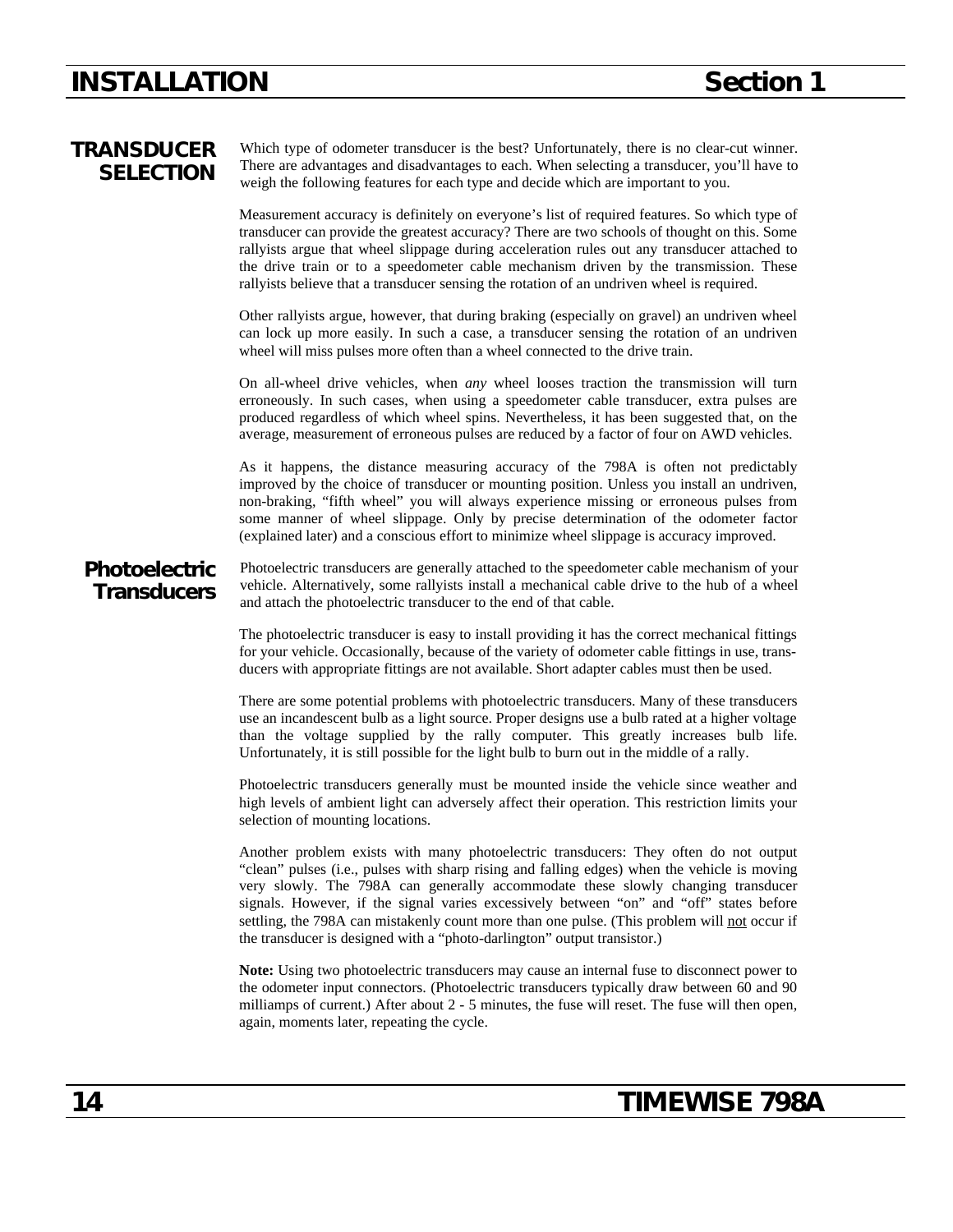#### **Magnetic Transducers**

There are two general types of magnetic transducers: "closed" and "open".

The most reliable transducer is the closed (or "self-contained") magnetic style. As for photoelectric transducers, appropriate mechanical connectors must be used to attach the selfcontained transducer to your vehicle. Timewise self-contained magnetic transducers are available with a variety of speedometer cable fittings. The 5/8"–18, 7/8"–18, 22mm–1.5mm, and 18mm–1.5mm thread sizes are the most common, but a host of other manufacturerspecific styles are also available.

Closed magnetic transducers are often sealed and may, therefore, be mounted outside the vehicle. These transducers also have operating hysteresis (different "on" and "off" sensing points), so you won't have a problem counting extra pulses when the vehicle rocks slightly while parked. When properly fitted to a vehicle, closed magnetic transducers will provide years of trouble free service.

Then there is the open (or "two-piece") magnetic transducer. An advantage of the open magnetic transducer is that it can be installed in a location where wheel slippage is less often a concern. Open magnetic transducers are also generally less expensive. A disadvantage of the open magnetic transducer is the greater effort required in its installation. The components are generally mounted under the vehicle. Choosing a location for the transducer requires considerable planning and understanding of the mechanics of the vehicle. The installation also requires critical alignment of the two components. If not correctly located, open "twopiece" magnetic transducers can be damaged or dislodged during rough driving.

Even with the difficulties mentioned, open magnetic transducers are by far the most popular. They have been installed on virtually every type of vehicle.

#### **TRANSDUCER INSTALLATION**

Anyone with average mechanical abilities can install an odometer transducer. Household tools are generally all that is required. Jack stands are necessary if you work under your vehicle. If you don't feel comfortable working on or under your vehicle, enlist the aid of friends or hire a mechanic. Make sure your assistants understand the seriousness of the sport and your intent on winning. Insist on perfection. You don't want a poorly installed transducer to fail during a rally.

Depending on the type of transducer, anywhere from one hour to twenty-four hours (if you're waiting for epoxy to cure) may be required for proper installation.

Read the following procedures and choose the method that you prefer. If you plan to use a signal from the electronic speedometer of your vehicle, you will have to plan your own installation method.

### **Closed Self-Contained Transducers**

Generally, photoelectric transducers are mounted inside the vehicle since water, dirt, and ambient light levels can affect their operation. As mentioned, closed "self-contained" magnetic transducers may be mounted outside the vehicle if they are weatherproofed. Check with the manufacturer to determine if you are restricted to passenger compartment mounting locations. Timewise closed magnetic transducers use a gasketed housing that weatherproofs the transducer, allowing it to be mounted outside the vehicle.

Installation of a closed transducer is rather straight forward. Locate and disconnect the speedometer cable at one end, attach one end of the transducer to where the cable was removed, and re-connect the cable to other end of the transducer. Generally, the speedometer cable is disconnected from the back of the speedometer, and the transducer is attached (with adapters, if required) to the speedometer. If your vehicle is equipped with a cruise control,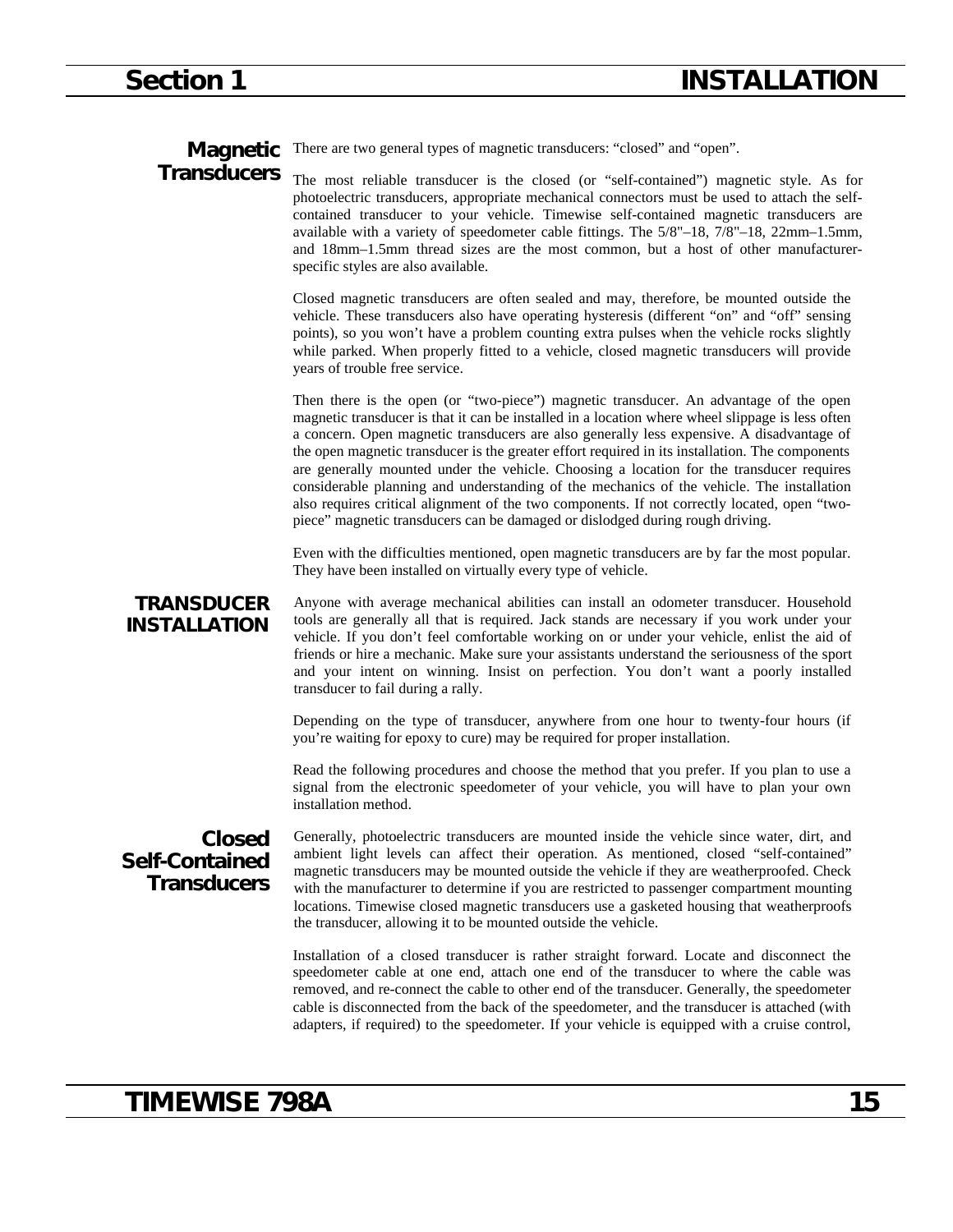the transducer may also be connected at the cruise control interface module. The transmission end of the cable is sometimes used if the transducer is weatherproof. All these mounting methods are termed an "in-line" installation.

In some vehicles, a formed metal cavity surrounds the speedometer. This metalwork may prevent you from attaching the transducer directly to the rear of the speedometer. In such a case, you can purchase short extension cables that will allow the transducer to be located a few inches away from the speedometer.

When installing a weatherproofed closed transducer, you may choose to attach the transducer directly to the hub of an undriven wheel. Your rally equipment dealer can supply you with the correct hardware to do this.

Avoid sharp bends in the speedometer cable when installing the transducer. If necessary, push the speedometer cable back through the firewall. You could also have the speedometer cable shortened or purchase a replacement cable that is shorter than the original. Local speedometer repair shops can assemble custom speedometer cables.

#### **Open Two-Piece Magnetic Transducers**

The permanent magnet and sensing probe of an open "two-piece" magnetic transducer are mounted under the vehicle. The magnet is epoxied to a rotating shaft or to a wheel rim. The sensing unit (the actual transducer) is rigidly mounted to a non-rotating part of the vehicle. The mounting locations for these items are chosen such that the permanent magnet rotates past the sensing end of the transducer.

The standard Timewise two-piece magnetic transducer (a.k.a. the Permalloy "sensitive" Model 217-15) is activated by either the North or South pole of a magnet. The transducer is 2" long and 0.375" in diameter. The body of the transducer is threaded along its entire length, allowing you to adjust its axial position after installation.

When installing the transducer, position it so the magnet will pass approximately 3/8" to 5/8" from its sensing end. Stronger magnets can activate the transducer at greater distances.

The distance between the magnet and transducer may be reduced to the point at which the two pieces nearly touch each other. However, since there is always some vibration of the elements in the installation, a very small gap increases the risk that the magnet and transducer will hit each other. Mounting the magnet and transducer too far apart will cause the transducer to work erratically or not at all.

You can use common magnets found at many hardware stores and electronic distributors. Radio Shack sells a small "button" magnet (0.5" dia. x 0.2" thick; part number 64-1883, package of 5) that will activate the transducer at a distance of 3/8" or more. When you purchase magnets, make sure you get the standard two-pole type; do not use multi-pole "ring" magnets or plastic magnetic sheet. Don't use magnets with holes, either; the odd shape magnetic field they produce can cause double pulses. Common household message holder magnets on your refrigerator will not work. If you cannot find appropriate magnets at a local source, contact your rally equipment dealer. Many sizes and shapes are available.

**Note:** Long rectangular magnets whose North/South orientation is transverse (i.e., the poles are along the long sides of the rectangle, rather than at the ends) have an unusual magnetic field very close to the material's surface. A transducer may be activated twice if it passes too close to such magnets. When using these magnets, mount the transducer so that it passes no closer than 5/8" from the magnet. The more uniform field at that distance will properly activate the transducer.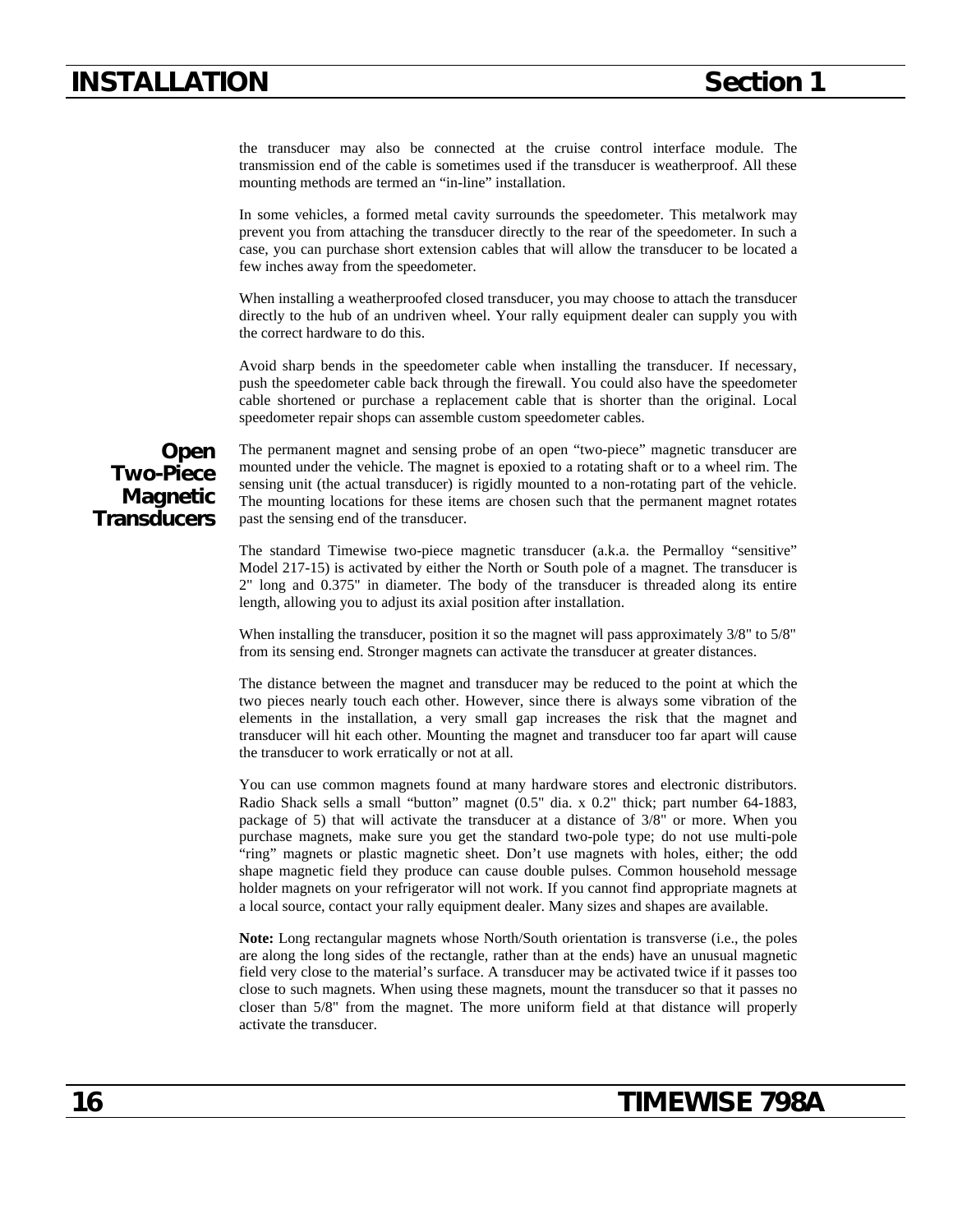### **Selecting a Mounting Location**

Since every vehicle model is unique, there are many possible attachment locations for the open magnetic transducer. Use your own judgement when selecting a mounting location by studying the undercarriage of the vehicle. The time spent evaluating possible locations can save hours of aggravation later. A hastily chosen mounting location may turn out to be too close to a moving suspension arm or susceptible to debris thrown up by a wheel.

A custom designed mounting bracket to hold the transducer must be attached to the vehicle. To maintain the correct distance between the magnet and transducer, the mounting bracket must be attached to a part of the vehicle that does not move relative (axially and radially) to the rotating member holding the magnet. Remember that you will be installing the transducer on a stationary vehicle. Poor mounting locations are not always apparent.

A popular attachment location for the transducer is to a disc brake caliper or a drum brake backing plate. The magnet is then epoxied to a wheel. (Do not epoxy the magnet to a brake drum or brake disc—they get so hot during hard braking that the magnet will demagnetize.)

Another popular method is to mount the transducer directly to the transmission or differential housing. The magnet is then epoxied to the flange of a universal or constant velocity joint. This location is well under the vehicle and out of the way of any debris that might be thrown up by the wheels.

Don't attach the transducer to the chassis and the magnet to the transmission output shaft. Since the transmission is mounted on rubber bushings, both the transmission and the drive shaft will twist and vibrate as the engine applies torque to the drive train. When that happens, the gap between the transducer and magnet will change. There may be enough movement to cause damage to the transducer. This same warning applies to mounting the transducer on the chassis next to the differential with the magnet on a half shaft.

On rear wheel drive vehicles that have an independent rear suspension, the differential is often attached directly to the chassis. In such a case, the transducer can be mounted to the chassis, with the magnet(s) epoxied to a flange on the drive shaft or half shaft. However, be forewarned that some independent rear suspension differentials are supported by hard rubber bushings that isolate drive train vibrations from the chassis. The differential will still vibrate during severe road conditions. Do not assume the differential does not move.

Be careful when attaching the transducer to a McPherson strut shock absorber. The apparent solid assembly may be isolated from the suspension arm with a hard rubber bushing that compresses during severe road conditions. Also note that straight axle suspensions and independent suspension differentials may have semi-flexible arms supporting them.

Remember that the suspension will be fully extended while the vehicle is raised. What appears to be an unobstructed location for the transducer may actually be the headroom for part of the suspension mechanism. Make certain that the suspension will not hit the transducer, bracket, or cable when encountering severe road conditions. Be careful of seemingly fixed objects in the suspension. A stabilizer bar will change shape and position when the suspension moves.

As mentioned, when installing the transducer, you will need to position it so the magnets will pass approximately 3/8" to 5/8" from the transducer's sensing end.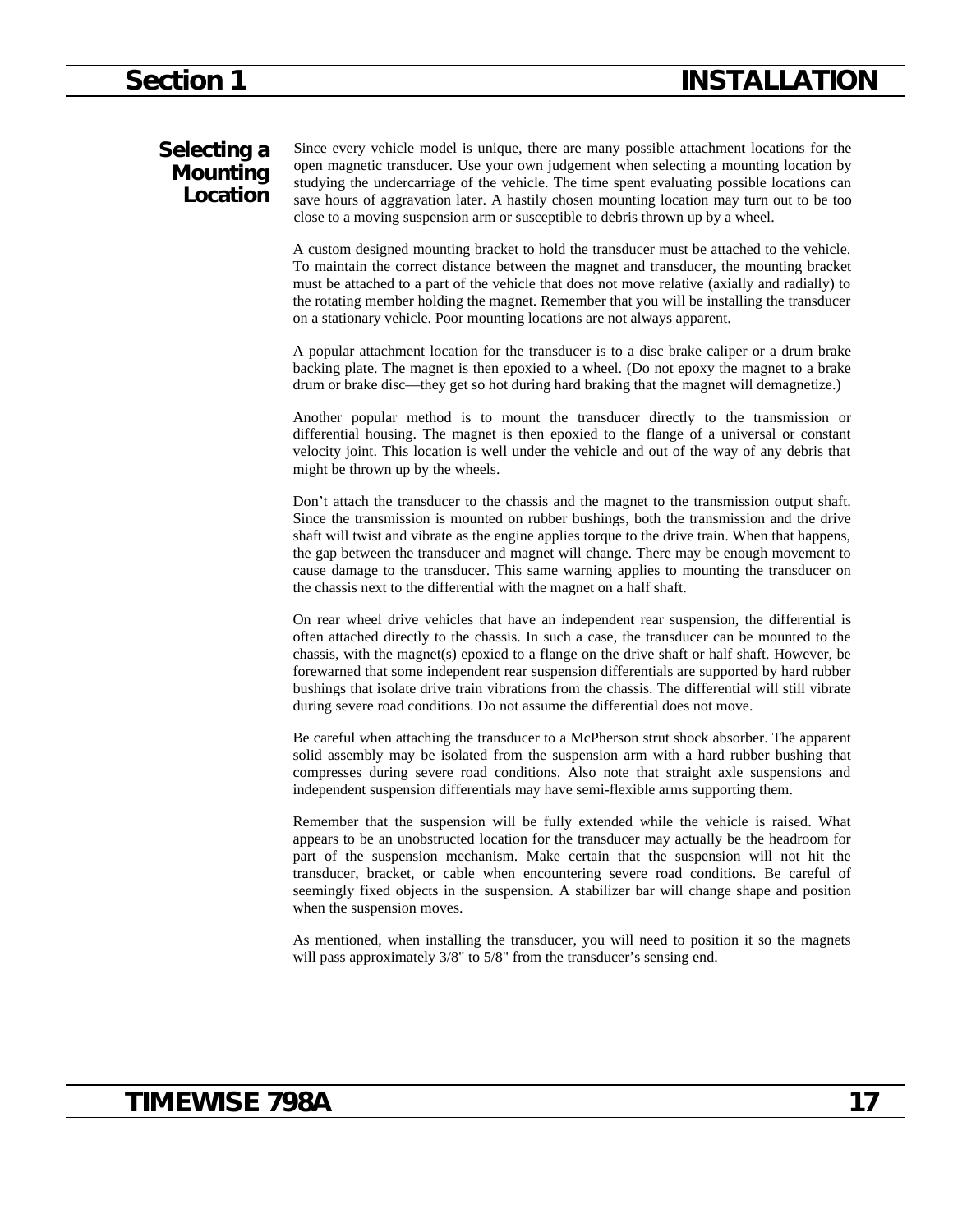#### **Mounting the Transducer CAUTION!** When working under a raised a vehicle, always use jack stands or another approved vehicle support system! Never use several boards of lumber, cinder blocks, or the tire changing jack that comes with your car! **Serious injury or death will result if you are under your vehicle when an improper support mechanism fails.**

Mount the transducer to the vehicle before you epoxy the magnet in place. You may have to relocate the magnet if the intended mounting position for the transducer doesn't work out. While you are mounting the transducer, temporarily hold the magnet in its expected mounting location with adhesive tape. On steel, the magnet will hold itself to the surface.

Determine the path that you will use to route the transducer cable. The cable may have to run through the firewall or other metal obstruction. It is usually easier to start inside the vehicle and feed the transducer through any required holes, rather than pushing the plastic modular plug through the opening. The transducer is considerably more durable than the plug.

A bracket for the transducer must be attached to the vehicle. Timewise can supply a bracket with several pre-drilled 1/4" holes for mounting bolts and a 3/8" hole for the transducer. You can also fashion your own bracket from a steel mending plate. Mending plates with predrilled holes are available at most hardware stores. You can cut, bend, or drill additional holes as necessary. Your particular installation will dictate the exact size and shape you need. Keep the bracket as short as possible to reduce transducer vibrations.

If you mount the bracket to the brake or suspension mechanism, use thread-locking compound when reseating any bolts you remove. The bolt must be re-tightened to the correct torque. Also, the added thickness of the bracket may require the use of a longer bolt. Always replace a loosened expansion bolt with a new one.

When mounting the transducer to part of the suspension, allow enough slack in the cable so that it can flex with maximum wheel movement. Don't let the cable get entangled in the steering mechanism. Also, route the cable along a path that protects it from debris. If the cable follows the brake fluid line, these problems can generally be solved.

To hold the cable in place, use electrical tape or cable ties. Cable ties are available at electronic, electrical, hardware, and automotive parts stores. If you route the transducer cable through a hole with sharp edges, place a protective grommet around the cable.

#### **Mounting the Magnet**

Rallyists have traditionally used two magnets in open magnetic transducer installations. This has been done for several reasons. First, having two magnets provides redundancy. If, by some misfortune, a magnet is dislodged, the remaining magnet can be used to measure distance. Secondly, two magnets mounted radially opposite each other helps keep a rotating component dynamically balanced.

Lastly, rallyists use two magnets in an attempt to improve measuring accuracy. As is turns out, however, overall accuracy is not improved by using more than one magnet. Accuracy is improved only by good driving habits (i.e., no wheel slippage) and precise determination of the odometer factor (explained later).

Using two magnets does, nevertheless, increase the frequency of odometers pulses. You will, as a result, be able to identify a specific point on the course with greater assuredness. On wheel mounted installations, pulses will occur approximately every 3 feet, instead of every 6 feet. (Note: Using more than two magnets may make the speedometer on the driver's module malfunction. This is due to the timing method used to determine your speed.)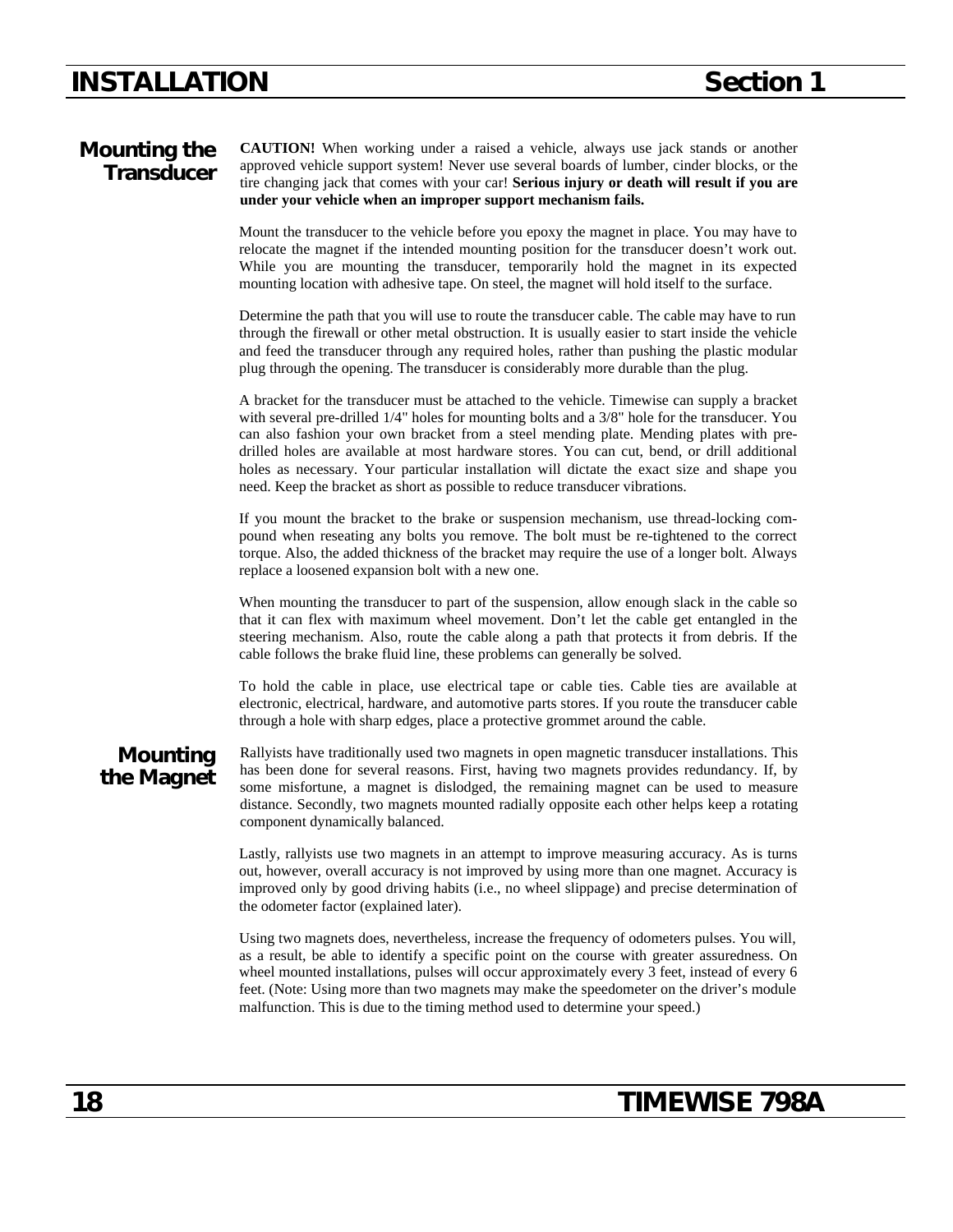For most rallyists, the advantages of using two magnets outweigh the extra effort of the installation. By the way, when mounting magnets on a wheel, you should also put magnets on your spare tire. Should you get a flat tire on the wheel chosen for the transducer, the magnets on the spare tire will allow you to measure distance.

**IMPORTANT!** Magnets are generally very brittle. Be careful when handling them near ferrous metals or other magnets. Should a magnet slip from your fingers, it may shatter on impact with another surface. Even if the magnet doesn't break, the physical shock will often reduce its magnetic field strength.

When mounting the magnets, do not recess them in a hole drilled in a metal surface, or locate them in a depression in metal. Doing so will change the shape of the magnetic field, drawing it closer to the surrounding surface. When the magnetic field does not extend far away from the magnet, you may not be able trigger the transducer. Also, do not machine a magnet to fit a particular location. Cutting, drilling, or grinding a magnet will reduce its strength in two ways: by material loss and by stress induced demagnetization. The magnetic field of the remaining material may not be sufficient to stimulate the transducer.

If you need magnets of a different shape, size, or magnetic orientation, contact Timewise.

When installing the Timewise Model 217-15 transducer, you need not be concerned which pole of the magnet faces the transducer. However, do make certain that one of the two poles (North or South), not a non-pole side, passes by the sensing end of transducer.

Even though it isn't absolutely necessary to install magnets with a specific pole facing the transducer, Timewise does suggest that you consider placing the South pole toward the transducer. Doing so assures you that, should you subsequently install a "south pole only" transducer, the magnets will be appropriately oriented. ("South pole only" transducers are sold elsewhere.)

**Note:** The South pole of a magnet can be determined with the aid of a compass. The South pole will attract the end of the pointer in a handheld compass that normally points to the North pole of the earth. An automotive compass that shows you the direction you are heading will turn to have the "S" designation face toward a permanent magnet's South pole.

When mounting the magnet to a wheel, it may be easier to do so with the wheel removed from the vehicle. Locate the magnet onto the wheel at the required position and then carefully remove the wheel. Don't bump the transducer while doing this.

The epoxy used for attaching the magnet must firmly bond it to the selected mounting surface. Make sure you use an epoxy designed to adhere to the materials being bonded. Use a gap filling, non-shrinking type. Consult your rally dealer or your local hardware store for recommendations of a long lasting, strong epoxy. "Five minute" epoxies are usually not strong enough, so avoid using those.

A word of caution: Reliable attachment of the magnet to an aluminum or magnesium wheel can be a problem. The epoxy will adhere well to the oxide film that rapidly forms on those metals, but the microscopic film may "peel" off the base metal, causing the magnet and epoxy to fall off. You must epoxy the magnet to the wheel *immediately* after the surface has been sanded to roughen the surface and cleaned with a strong solvent. Methyl ethyl ketone (MEK) or acetone can be used as they dry the surface and leave no residue. *Careful! These solvents remove paint and damage plastics!*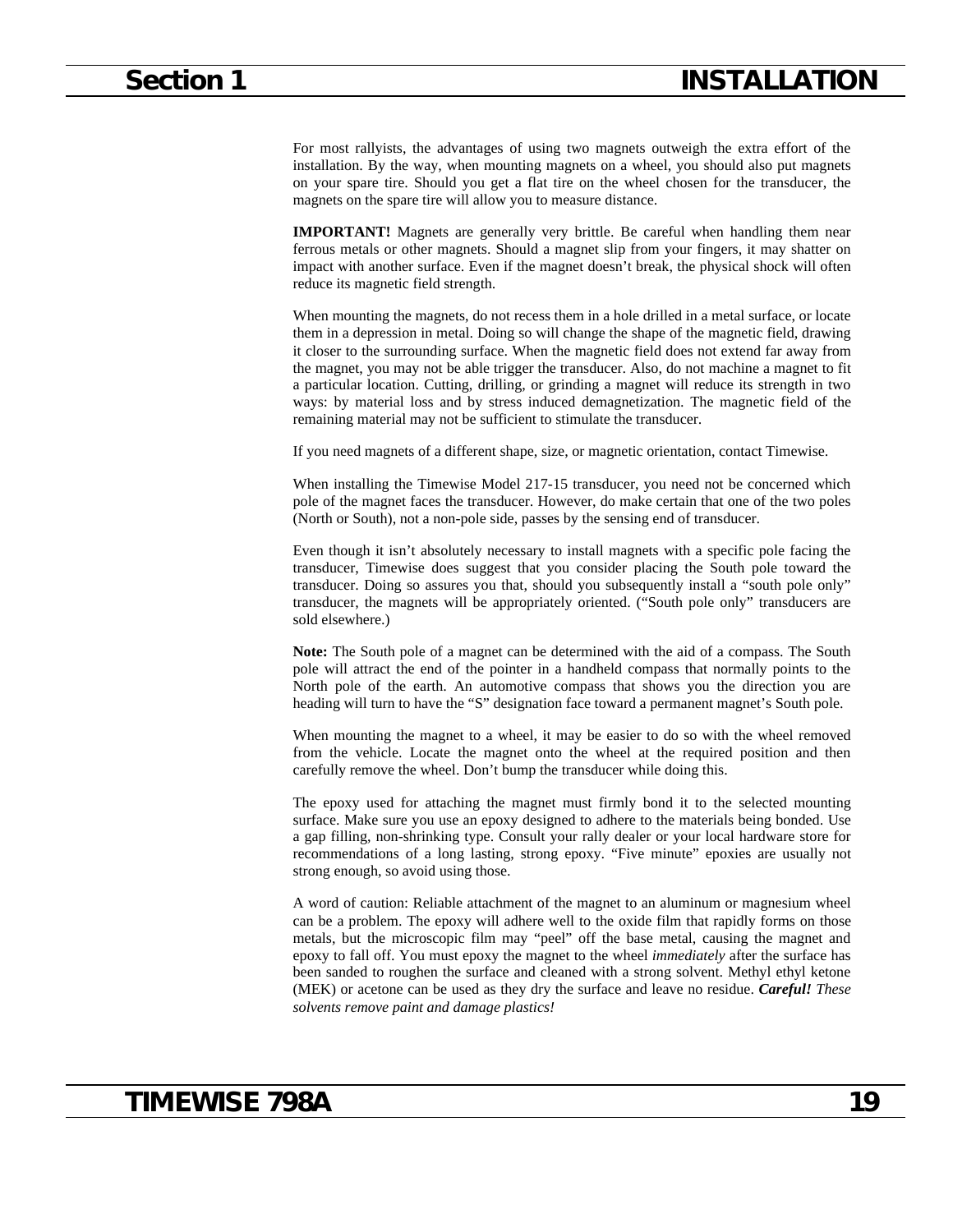Carefully mark the location of the magnet using crosshairs. Remove the magnet and thoroughly clean the attachment area so it is free of all dirt, rust, grease, oil, and paint. You can use navel jelly or a little vinegar to remove small amounts of surface rust. Use emery paper or a wire brush to remove paint and heavy deposits of rust. Following this, clean the surface with alcohol to remove all residues. Clean the magnet also, removing all the dirt, grease and oil that have accumulated during handling.

Prepare the epoxy according to the directions on the package. Now carefully coat the surface of the magnet that will lie against the mounting surface. Use a thin layer of epoxy—just enough to fill small gaps. Too much epoxy here and the magnet may not lie flat. Precisely place the magnet in position and use additional epoxy to fill-in along the sides of the magnet. Apply a liberal amount here, but be careful not to cover the upper surface; and don't form a ridge around the magnet that will interfere with the transducer.

If you have attached the magnet to a shaft or flange (as opposed to a wheel), you may wish to wrap nylon-reinforced tape around the rotating member to hold the magnet in place while the epoxy is curing. Keeping this tape in place after the epoxy cures provides additional holding power should the epoxy bond fail. Always wrap the tape in the direction opposite the normal turning motion of rotating member. *Caution! Improperly applied tape may begin to unravel and get caught between the transducer and rotating member, possibly damaging the transducer and/or magnet.*

If you have epoxied the magnet to a wheel that was removed from the vehicle, replace the wheel only after the epoxy has cured. This will prevent accidental movement of the magnet. Be careful not to bump the transducer when locating the wheel on the hub.

**CAUTION!** If you spin balance a wheel that has a magnet attached, be forewarned that an improperly epoxied magnet could come off.

Finally, re-align the transducer. The body of the transducer is threaded along its entire length to aid in adjustment to the required spacing. The magnets should pass approximately 3/8" to 5/8" from the transducer's sensing end.

Once everything is in place, the open magnetic odometer transducer will provide years of reliable service. The transducer is not affected by water, dust, or extreme weather. In fact, the transducer will operate from –40°C to 100°C.

**FINAL INSTALLATION PROCEDURES**

After installing the 798A and the transducer(s), plug the transducer(s) into the odometer input jack(s) on the rear of the 798A. If you have only one odometer transducer, install the supplied jumper plug into the unused input. This allows that input to use the signal supplied to the other transducer input. In this manner, you will have one transducer feeding two inputs. Selecting either input effectively selects the same transducer.

Also, plug the driver's module into the REMOTE DISPLAY jack on the back of the main computer.

#### **WARNING! The driver's module display must be plugged into the 798A before turning on the instrument. The LED displays can be damaged if the driver's module is plugged in after the 798A is already powered up!**

If you plan on using the remote input features on the rear panel, attach the necessary hardware now (see **Appendix A**).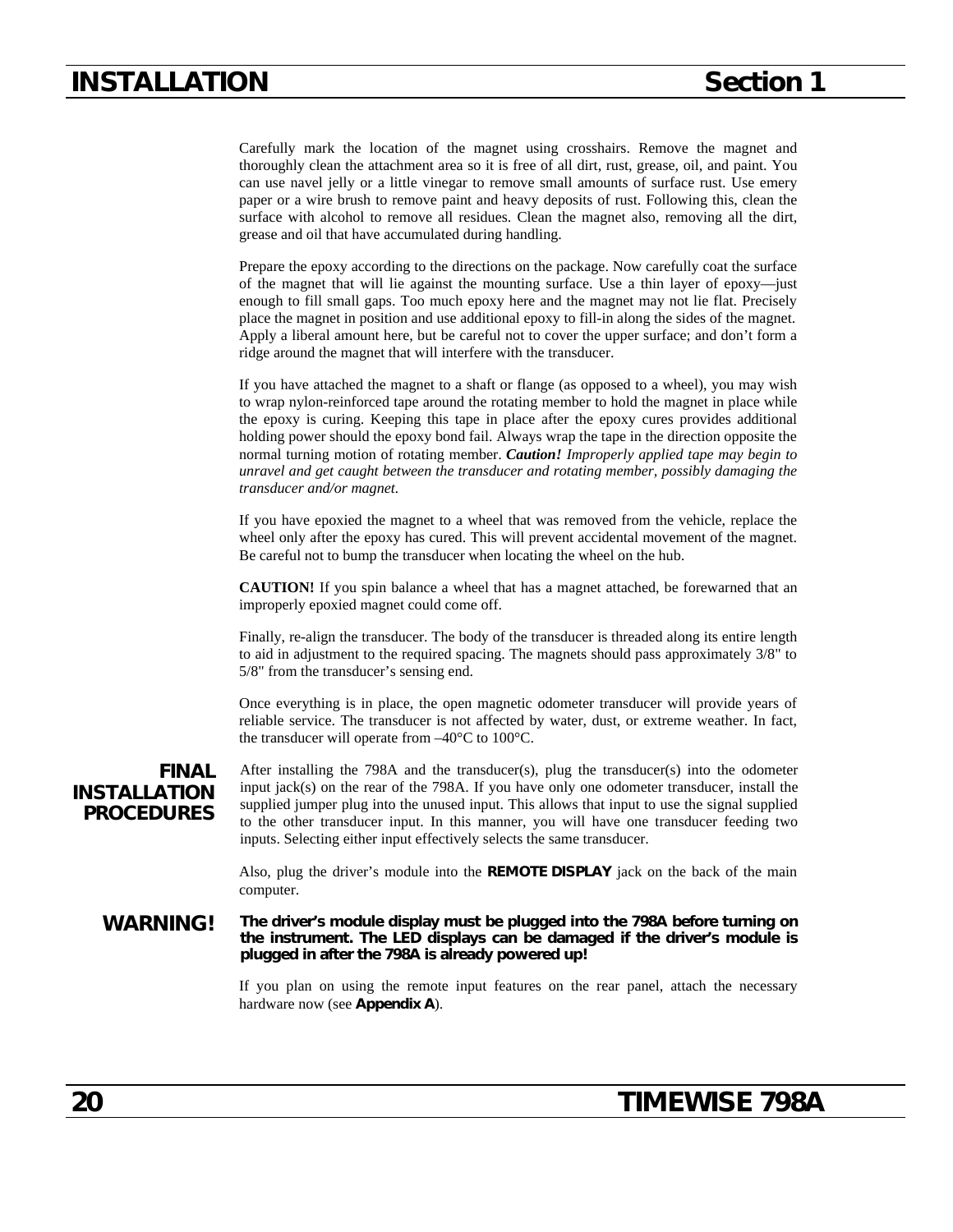# **START-UP PROCEDURE…**

The **ON-OFF** switch for the 798A is located in the lower central area of the rear panel. When the 798A is turned on, the displays always illuminate at their brightest setting, the clock displays the current time, and other parameters in the 798A are restored to the values present when the unit was turned off. All of your personal setup selections are automatically restored when the 798A is powered up, so you may begin using the 798A immediately.

If you turn the 798A on with the **SPLIT-LAST CAST** toggle switch in the **SPLIT** position, you will see coded information in the displays. This information indicates the date of manufacture (in the **CL O CK** display), the operating firmware version (in the **AUXILIARY** display), as well as the serial number of your 798A (in the **CALCULATED TIME** display). The **ODOMETER**, **SPEED**, and **NEXT SPEED** displays show information regarding options installed in your 798A and the quality of 12 volt power you are supplying to the instrument. De-select **SPLIT** or depress **SHIFT** to remove the system information from the displays.

This manual describes version 6.000 through 7.000 firmware. Not all features described in this manual were incorporated in earlier versions of firmware. If you contact Timewise about your 798A, please be familiar with the firmware version in your 798A.

These instructions generally use the timing mode of hundredths of minutes when describing the operation of the 798A. When timing in seconds, substitute "seconds" in any reference to "hundredths of a minute".

Similarly, you may measure distance in miles or kilometers. If you use kilometers as your unit of measure for distance, you must use kilometers/hour as the unit of measure for speed. The computed time will then be correct.

#### **Automatic LED Display Turn Off**

To conserve power while the 798A is idle, the LED displays automatically turn off after 16 minutes of total inactivity.

To re-illuminate the displays when they automatically turn off, actuate any switch or drive the vehicle (to input an odometer transducer pulse).

Note: When the displays are off, the "**+ / –**" toggle switches will not change a parameter in the 798A. Instead, the switch activation only re-illuminates the displays.

You'll note that the LEDs in the main unit re-illuminate at their mid-point brightness level if they were set to less than half the maximum brightness at the time the displays turned off. The driver's module, on the other hand, always re-illuminates at the LED brightness level being used prior to entering the power savings mode.

If you do not want the displays to automatically go off while the 798A is idle, turn the rotary switch to the **Next Speed** position. The displays will then not turn off after 16 minutes.

### **IMPORTANT!**

Fresh air must be allowed to cool the 798A and to circulate through the instrument. Normally, there is enough air movement circulating in the instrument while driving. However, if the 798A is placed in the glove box or recessed into the dashboard, air circulation will be restricted and the instrument may overheat. *Do not block the ventilation panels on the top and bottom of the instrument.*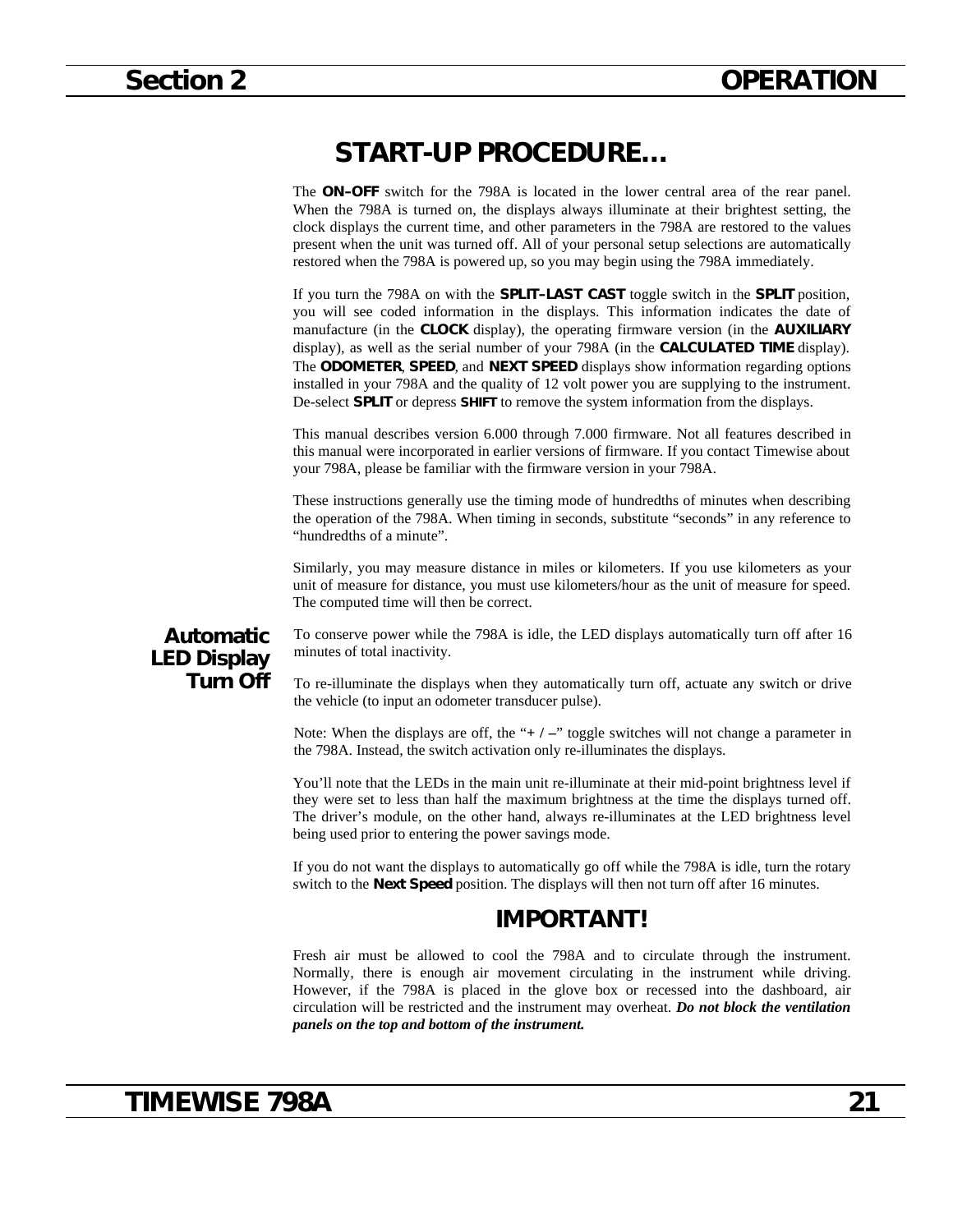#### **ADJUSTING PARAMETERS**

**Using the "+ / –" Toggle Switches** Throughout this manual you will be directed to alter the values of rally parameters in the 798A. To do so, you must understand how to use the "**+ / –**" toggle switches as well as the rotary switch and the **RESET–SHIFT** switch. Read the following information carefully.

Each of the five "**+ / –**" adjustment toggle switches alter a rally parameter by a specific amount:

The **.001** switch increases (**+**) or decreases (**–**) the selected parameter .001 unit with each activation of the switch. If this switch is held in the up or down position for approximately one second, the parameter will change 12.5 times per second until the toggle handle is released. This switch is inactive when setting a rally speed.

The **.01** switch increases (**+**) or decreases (**–**) the selected parameter .01 unit with each activation of the switch. If held up or down for approximately one second, the parameter will change 12.5 times per second. This switch is inactive when setting a rally speed unless Option 6 is installed and enabled. **†** See footnote

The **.10** switch increases (**+**) or decreases (**–**) the selected parameter .10 unit with each activation of the switch. If held in the up or down position for approximately one second, the parameter will change 12.5 times per second. This switch is inactive when setting a rally speed if you are using the  $1 - 399$  mph (kph) speed range.

The **1.00** switch increases (**+**) or decreases (**–**) the selected parameter 1.00 unit with each activation of the switch. If held in the up or down position for approximately one second, the parameter will change 12.5 times per second.

The **10.00** switch increases (**+**) or decreases (**–**) the selected parameter 10.00 unit with each activation of the switch. If held in the up or down position for approximately one second, the parameter will change 12.5 times per second.

**The Rotary Switch** The rotary switch selects which parameter will be altered when you actuate the "**+ / –**" switches. The function of each rotary switch position will be explained throughout this manual while describing the operation of the 798A.

> The 5 o'clock position of the rotary switch does not have an identifying descriptive label. Instead, an extended indicator line points to a selection of functions below the "**+ / –**" toggle switches. These special functions are available for execution whenever the rotary switch is in the 5 o'clock position. Throughout this manual, the 5 o'clock position of the rotary will be referred to as either the "5 o'clock" or the "special function" position.

# **WARNING!**

The rotary switch has a rotational stop between the 4 o'clock (**Adjust ORM**) switch position and 5 o'clock (special function) switch position. Do not force the switch to turn past this built-in stop! You will break the switch!

**22 TIMEWISE 798A**

1

<sup>†</sup> When the 798A is outfitted with the **High Resolution CASTs** option (identified as Option 6 - installed as a standard feature as of version 6.000 firmware), the "**+ / –**" **.01** toggle switch will be active when setting a rally speed. See the option 6 supplement inserted in the manual for more information. When Option 6 is installed, it can be enabled or disabled – see Option 6 supplement and/or page 98.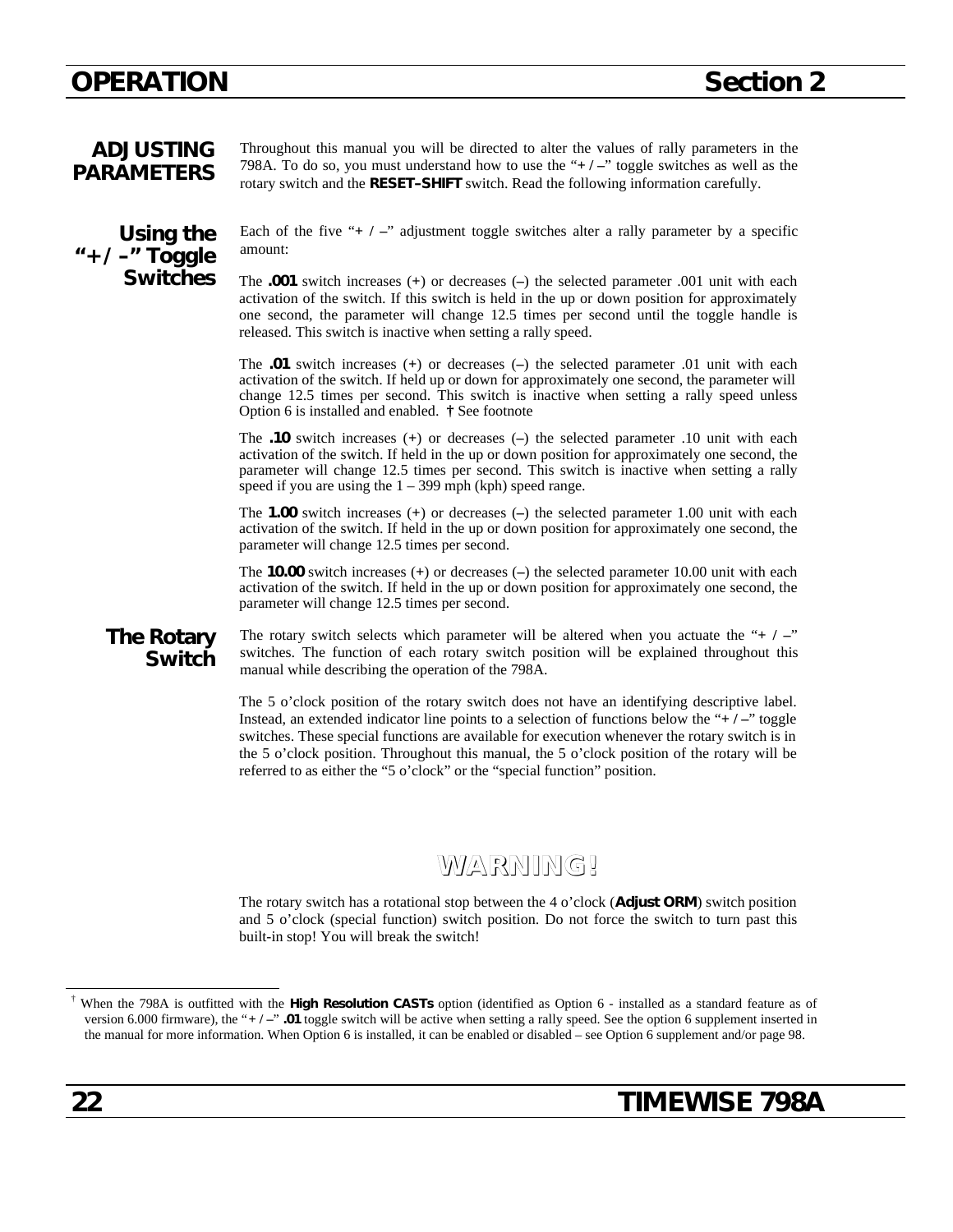#### **The RESET–SHIFT Switch** The **RESET–SHIFT** toggle switch serves two primary purposes: the **RESET** position clears (resets to zero) selected parameters, while the **SHIFT** position enables a secondary function assigned to several switches. Both the **RESET** and **SHIFT** positions of the switch are momentary acting, i.e., the toggle handle will spring back to its center position upon release.

**RESET** is used to clear (to 0.000 units) the value shown in the **AUXILIARY** display. The **TIME– –ODO** switch next to the **AUXILIARY** display determines which parameter will be reset. (The specific parameters that the **AUXILIARY** display can show will be discussed in detail later.) **RESET** acts similar to the trip odometer reset button that is in most cars.

The **RESET** switch also serves to prevent accidental adjustment of the time of day clock. Setting the clock can only be executed after the **RESET** switch is momentarily actuated.

The **SHIFT** switch enables an alternate function assigned to many switch positions. This alternate function is printed in italics below the regular function label for the switch. Examples include selecting the remote display brightness level, or resetting the main odometer to zero.

Specific procedures for using the **RESET** and **SHIFT** functions will be described as needed.

### **SPLITTING PARAMETERS**

When **SPLIT** is selected on the **SPLIT–LAST CAST** toggle switch, the information in the **ODOMETER**, the **CLOCK**, the **CALCULATED TIME**, and **AUXILIARY** displays is frozen. While you are in the split mode, the 798A continues to keep track of time and the passage of distance internally. When you de-select **SPLIT**, the displays automatically update to current course values. It will be as if you had never entered the split mode at all.

**NOTE:** If you have the rotary switch in the **Next Speed** position when the 798A is split, and put the switch next to the **AUXILIARY** display in its middle " $\Delta$ " position, a split value of the driving time **ERROR** (see page 58) will be shown in the **AUXILIARY** display. (**Note:** As of version 5.010 firmware, the "live" error will be shown when the 798A is not split.)

Whenever the 798A is split, the **CLOCK** display will momentarily blink off every other second, and a beeper will briefly sound every ten seconds. †

The 798A is also split as long as **CAST** is selected on the **CAST-TRUNCATE** switch.

### **Temporary Recall of "Live" Parameters while Split**

 $\overline{a}$ 

If you turn the rotary switch to the **Clock** position when the 798A is split, all the displays become "live" again. When you de-select the **Clock** position, the displays return to the split values previously shown. You can use this feature to check the accuracy of the 798A clock if there is a dispute regarding your split in-time as recorded by checkpoint workers.

If the rotary switch is turned to the **Clock** position when you actuate **SPLIT**, the 798A will be split, but you won't see the split parameter values until you de-select the **Clock** position.

<sup>†</sup> You can adjust the length of time each beep sounds when the 798A is split. To do so, select **ALARM** on the rotary switch and momentarily actuate **RESET**. The number at the left of the **AUXILIARY** display is the length of time (in tenths of seconds) the "split beep" sounds every ten seconds. Use the "**+ / –**" **10.00** toggle switch to adjust the split beep time from 0 to 15 tenths of seconds. Select **SHIFT** to hear a sample beep indicating the newly selected split beep time.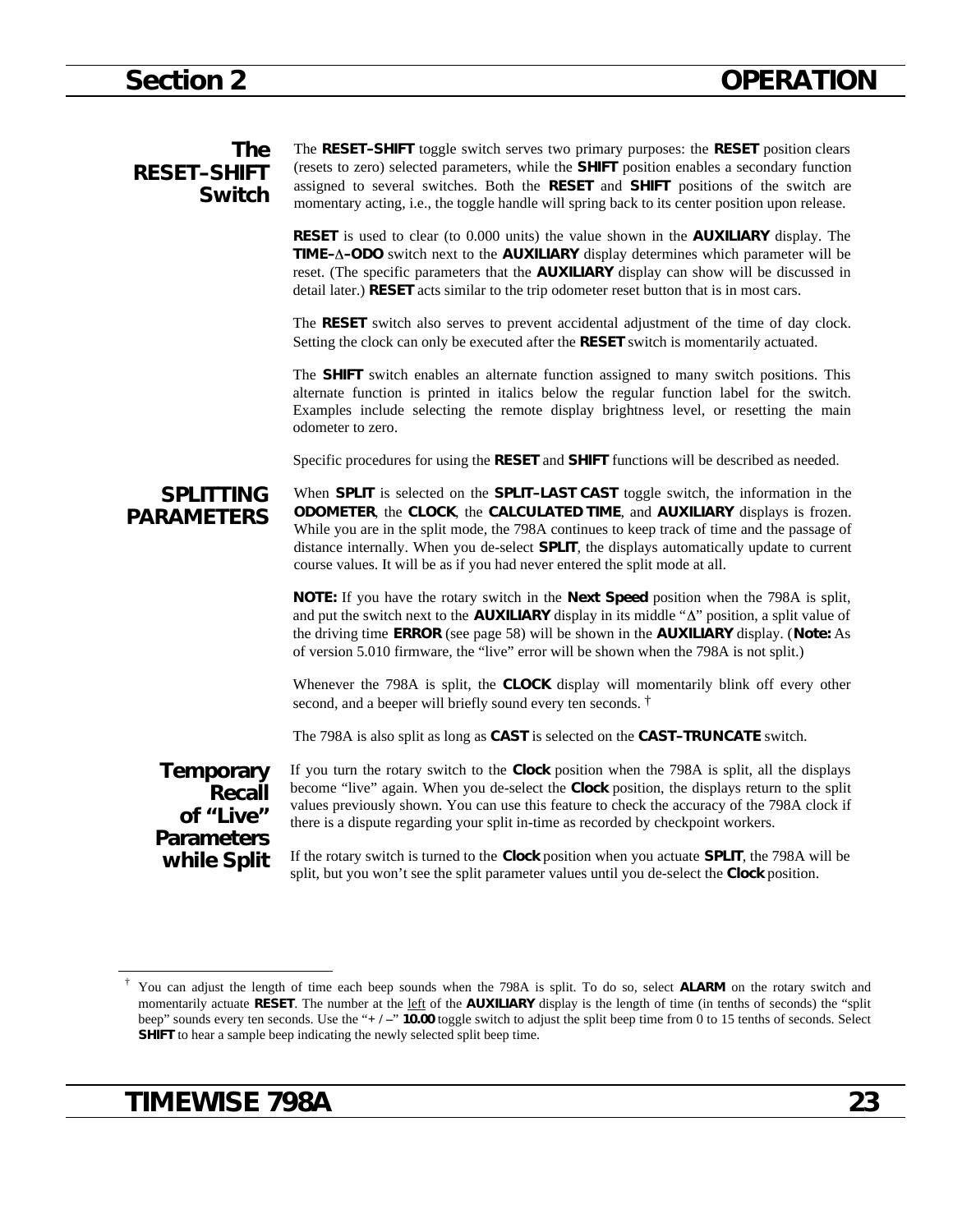#### **Adjusting a Split Parameter**

You may adjust a parameter using the "**+** / –" toggle switches whether or not you are in the split mode. When you adjust the split value of a parameter, the internal "live" value is also adjusted by that same amount. Upon exiting the split mode, the live parameter value will include the changes you have made as well as the normal advances that have occurred.

As an example, you can use this feature to set the main odometer to a particular value, even while you are moving. Here's how:

- **1.** Split the 798A when you get to a point on the course with an official mileage.
- **2.** As you drive away from that location, adjust the split odometer mileage to the value it should have been at the point you split the 798A.
- **3.** Exit the split mode.

After exiting the split mode, the updated odometer will include your manual adjustment as well as the distance driven since you entered the split mode.

**Recall of Previous Split Values**

After exiting split, you may subsequently review the latest split values by concurrently selecting both **SHIFT** and **LAST CAST**. (You can activate the switches in any order.) Notice the label "**Last Split**" for the shifted function of the **L A ST CA ST** switch position.

Recalled **Last Split** values are those values that existed at the moment the **SPLIT** switch was most recently actuated. Adjustments you may have made during the split are not included in recalled **Last Split** values. This is intended. You cannot adjust recalled **Last Split** values.

**THE TIME OF DAY CLOCK** The **CLOCK** display shows a twelve-hour time of day clock. This clock is derived from a quartz crystal oscillator that has a specified accuracy of  $\pm$  0.01 minute after a twelve-hour period. (Actually, when the clock is initially calibrated by Timewise, the oscillator is set to an accuracy of  $\pm$  0.01 minute after 48 hours.) If you participate in a rally lasting several days, Timewise suggests that you carry a receiver that can be tuned to an official time broadcast. You can then re-align the clock if necessary.

The clock may be run in either hours, minutes, and hundredths of minutes (11:59.99), or hours, minutes, and seconds (11:59:59). Notice the colon (:) between the minutes and seconds digits when running in the "seconds" mode. You may also select whether or not a "tenths of units" (thousandths of minutes, or tenths of seconds) digit is displayed. The mode of operation you select will be a matter of convenience. If the rallymaster has used "seconds" in the instructions, you might find it easier to operate in that mode; or, you might wish to use "hundredths" anyway, to increase your timing resolution.

A unique feature of the 798A is that the counting mode of the clock may be changed at any time without introducing any timing inaccuracy. To change the mode of the clock, turn the rotary switch to its 5 o'clock, or special function, position. Then actuate the "**+ / –**" **.01** switch. Notice that beneath the "**+ / –**" **.01** switch there is the designation **Time Format**. This is the function of that switch when the special function position of the rotary switch is chosen. Each time you actuate **Time Format**, moving the toggle switch either up or down, the 798A will change from one counting mode to another. The various modes are: seconds, tenths of seconds, hundredths of minutes, and thousandths of minutes. (Later in this manual you will learn that the driver's **ERROR** timing display mode can be different from the time mode on the main unit.)

If the 798A is split while making your selection of the counting mode for the clock, you will select the time display resolution (e.g., seconds or tenths of seconds) applicable when the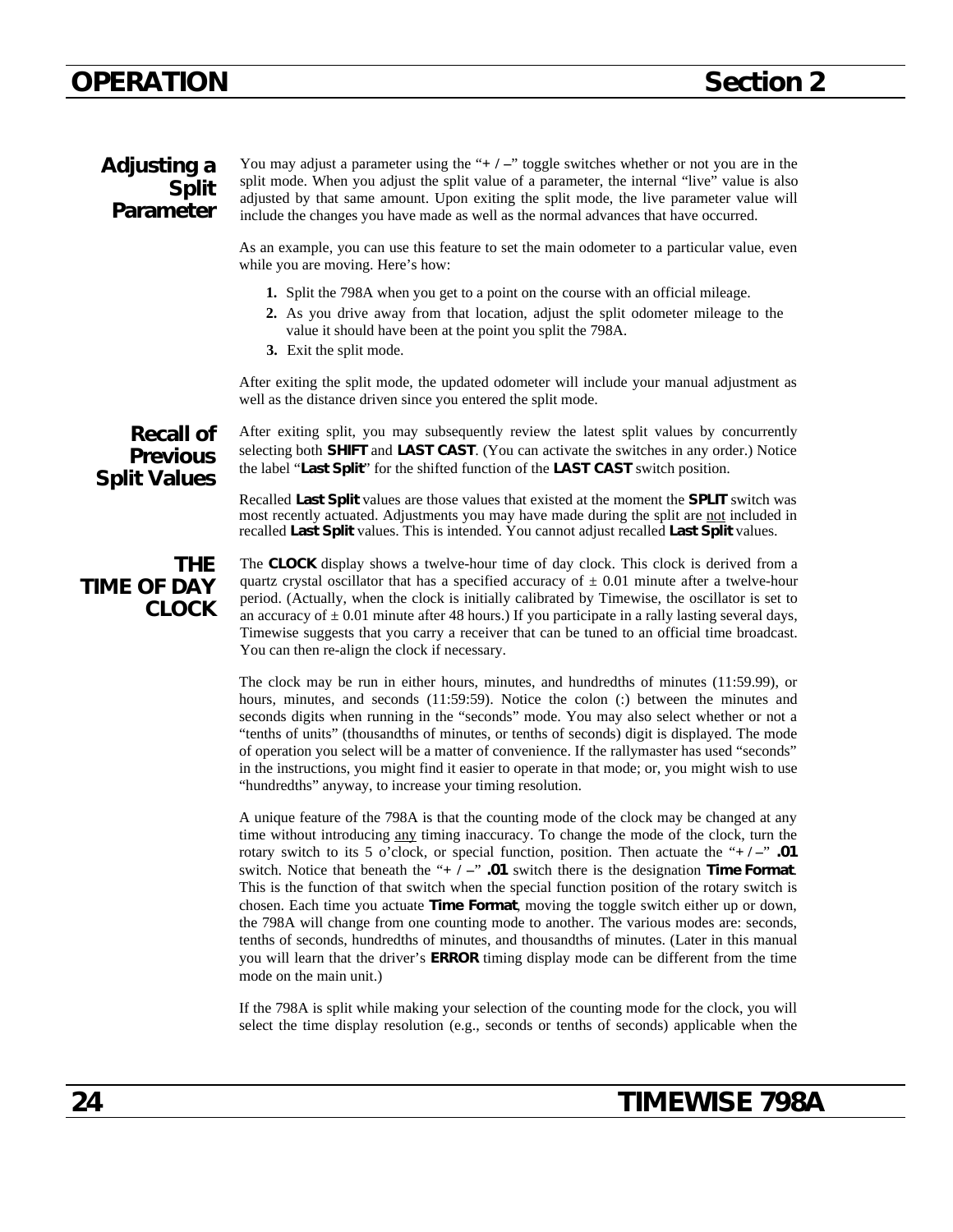instrument is split. The split resolution may be different from the non-split resolution. Thus, you can display time in hundredths of minutes when the instrument is not split, yet automatically show thousandths of minutes whenever split. This is a great convenience for making accurate time notations at split locations, while eliminating incessant high speed counting in the displays when the 798A is free running.

One benefit to changing the counting mode of the clock is evident when setting the clock at the beginning of the rally. You can use the "seconds" mode when aligning to WWV or another time standard, and switch to "hundredths" to run the rally.

An important point to note is that you can select the clock counting mode at any time. There is no introduction of any timing inaccuracy when you switch between time counting modes.

**Setting the Clock** Setting the clock in the 798A consists of a sequence of steps that safeguard against accidentally changing the time. Once learned, the steps will become second nature.

To set the clock in the 798A, start by turning the rotary switch to the **Clock** position. Then momentarily select the **RESET** position of the **RESET-SHIFT** toggle switch. This enables, or "unlocks the door to", the time setting procedure.

The next step is to note the time of day as you select the **S HIFT** position of the **RESET-SHIFT** toggle switch. By this action you enter the clock Set mode. Continue holding the **SHIFT** toggle handle down. (The clock setting functions are identified in italics ("**Set/Sync**") below the rotary switch **Clock** label.)

Note: If you do not activate RESET prior to selecting SHIFT, the 798A will display "**SELECt rESEt FirSt**" in the **CLOCK, CALCULATED TIME,** and **AUXILIARY** displays. The requirement to "select RESET first" is a security measure that prevents accidental changing of the clock. Select **RESET** (or turn the rotary switch) to remove the warning.

If you correctly execute the clock set procedure, the clock will be split and the **AUXILIARY** display will show the word "**SEt**". Continue holding the **SHIFT** toggle handle down.

After having entered the **Set** mode, use the "**+ / –**" toggle switches to adjust the clock to the time noted when you initially depressed **SHIFT** . You may take as much time as necessary to do this. Once you have adjusted the clock to the noted time value, release the **SHIFT** switch. The **CLOCK** display will become "live" again, and the time of day will be correct.

To summarize, here's the step by step method for setting the clock:

- **1.** Turn the rotary switch to **Clock**.
- **2.** Momentarily select **RESET**. This unlocks the clock setting function.
- **3.** At a noted the time of day, actuate and hold **SHIFT**. This selects the clock **Set** function. The time of day will be split.
- **4.** Use the "**+ / –**" toggle switches to adjust the clock to the time noted in step **3**.
- **5.** Release the **SHIFT** switch.

If your reaction time was a bit slow between mentally noting the time of day and selecting the **SHIFT** position, you may find the live clock to be off by one count. If so, actuate **SHIFT** again and adjust the clock by that one count.

You may set the clock at anytime.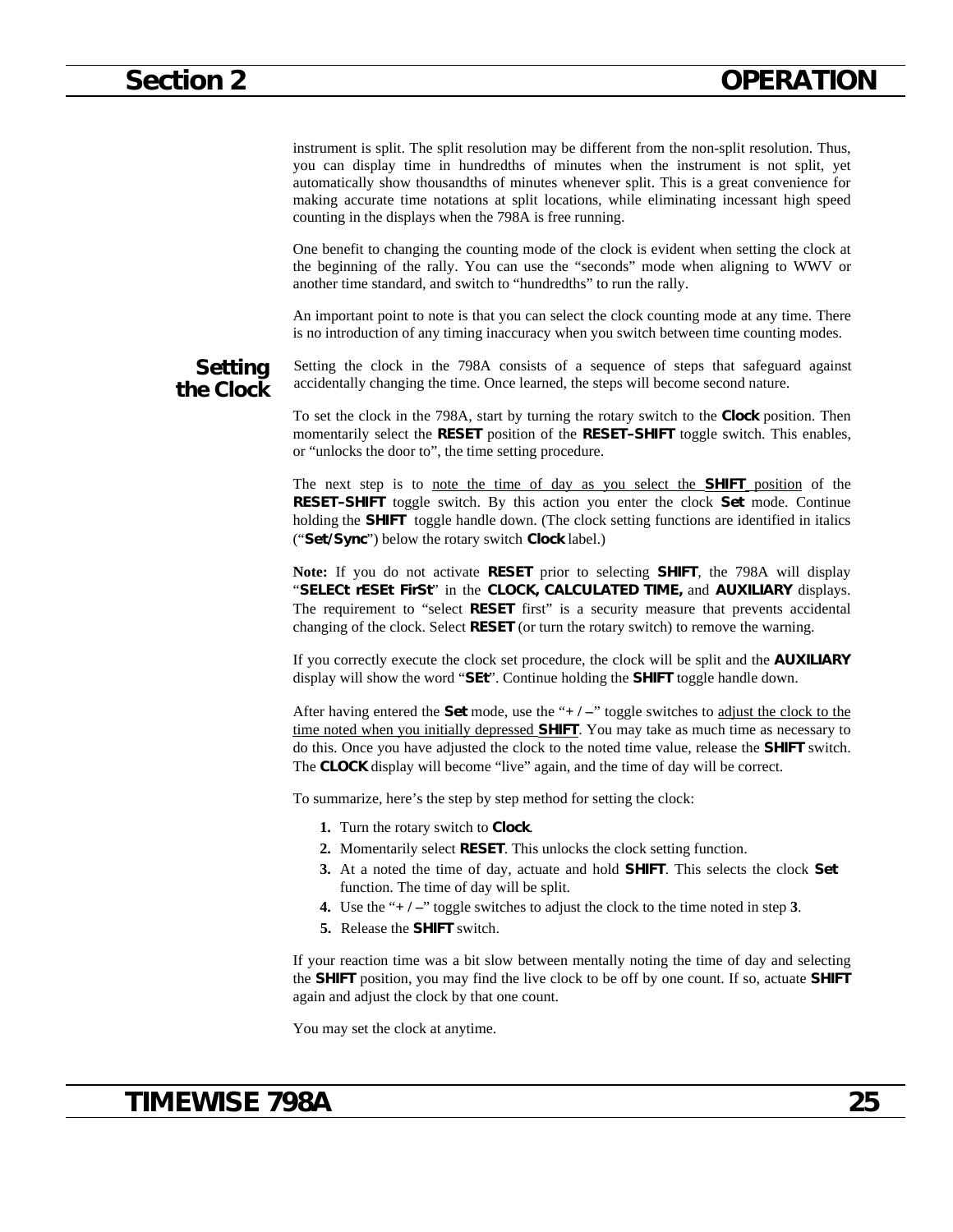### **Synchronizing the Clock**

Setting the clock does not alter the beat of the clock. That is, although the clock setting procedure just described corrects the numerical value of the clock, the "ticking" pulse of the clock is not changed. If the clock is "out of sync" with the official time standard, you should also synchronize the clock to that time standard.

To do so, turn the rotary switch to the **Clock** position. Then actuate the **RESET** position of the **RESET-SHIFT** toggle switch. As mentioned previously, this "unlocks" the clock setting procedure. It also simultaneously activates the clock **Sync** function. Continue to hold the **RESET** switch up. The **AUXILIARY** display will show "**SYnc**" and the clock will be live.

Now actuate any "+ / -" toggle switch to "nudge" the clock's ticking pulse closer to the pulse of the time standard. Each "+" actuation advances the live clock  $1/50<sup>th</sup>$  of a second; each "–" actuation retards the live clock 1/50<sup>th</sup> of a second. Repeat as needed until you are satisfied that the counting rhythm of the clock is synchronized to the time standard. (Holding a "**+ / –**" switch up/down will repeatedly advance/retard the clock. The clock is nudged about five times each second as you hold the switch in place. Thus, holding a "**+ / –**" switch up for ten seconds will have shifted the clock counting rhythm one full second ahead.)

When you have finished synchronizing the clock, release the **RESET** switch.

To recap, follow this procedure to synchronize the 798A clock to an official time standard:

- **1.** Turn the rotary switch to **Clock**.
- **2.** Actuate and hold **RESET** to select the clock **Sync** function. (The clock will be live and the **AUXILIARY** display will show the word "**SYnc**".)
- **3**. Actuate any "**+ / –**" switch to advance (**+**) or retard (**–**) the clock. Repeat as needed.
- **4.** Release the **RESET** switch.

You may synchronize the clock as often as you like.

Always check the numerical value of the clock after synchronizing. You may find the time to be off by a count because you advanced or retarded the clock so much during the procedure that the clock has been shifted by a full second. If necessary, use the clock **Set** procedure to correct the clock to match the official clock. The synchronization will not change.

### **Automatically Setting the Clock**

As a convenience, the clock in the 798A can be automatically set and synchronized to the exact time of day within a Timewise Model 610, 650, or 660 Multi-Split Chronometer.

To do so, start by selecting **RUN** on the chronometer. Then insert a 1/8" stereo phone plug cable between the **Remote Split** stereo jack on the chronometer, and the **SPLIT/SYNC** stereo jack on the back of the 798A. (Upon inserting the cable, the chronometer may become split as contacts within the jacks are shorted together. You can un-split the chronometer, if you wish, although having it split during this procedure does not matter.)

On the 798A, select **Clock** on the rotary switch and actuate the **RESET** switch. This enables the clock **Sync** function. Continue holding the **RESET** switch up. When the 798A electronically senses the presence of an attached 610, 650, or 660, the time of day will be automatically downloaded and the 798A will display "**donE**" in the **AUXILIARY** display. (If you release the RESET switch too soon, the synchronization will nevertheless correctly finish, but you won't see the "**donE**" notification.)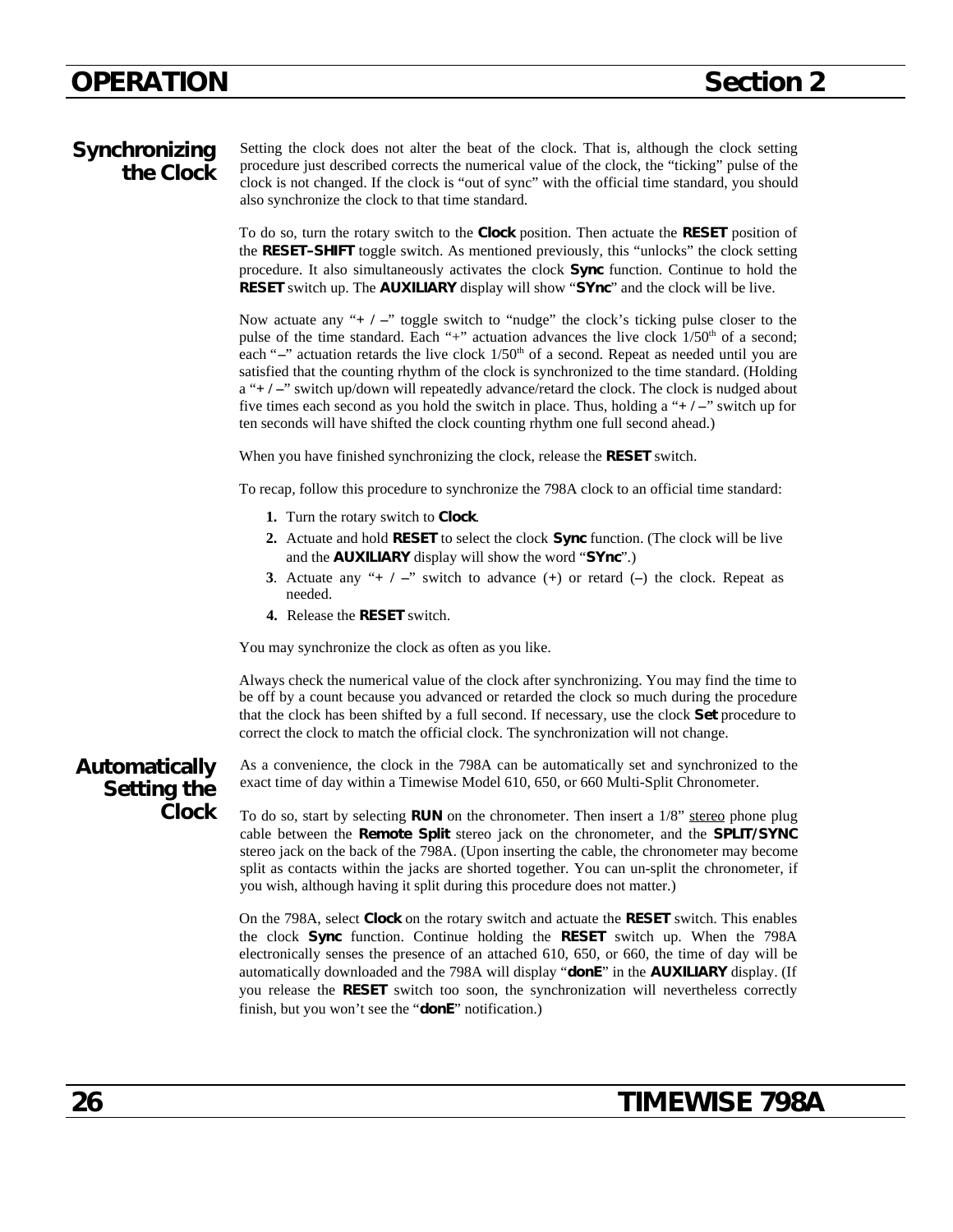You'll note that activating the automatic clock setting procedure is identical to enabling manual clock synchronization. The only difference is that when a 610, 650, or 660 is sensed by the 798A, the time of day is automatically downloaded from the chronometer.

To recap, follow this procedure to synchronize the 798A to a Model 610, 650, or 660 chronometer:

- **1.** Select **RUN** on the chronometer.
- **2.** Insert a 1/8" stereo cable between the Remote Split jack on the chronometer and the **SPLIT/SYNC** jack on the 798A.
- **3.** Select **Clock** on the 798A rotary switch.
- **4.** Actuate **RESET** to enable the automatic clock setting function. Continue to hold the **RESET** switch up. The **CLOCK** display will freeze as data is read from the master chronometer.
- **5.** Wait until the 798A indicates "**donE**", and the clock becomes "live" again.
- **6.** Release the **RESET** switch.

The 798A will remain in the same counting mode (hundredths of minutes or seconds) as it was prior to the automatic setting procedure, regardless of the counting mode of the master 610, 650, or 660. Contact Timewise if this is not desired.

A 798A cannot be used as a master clock for setting another instrument.

### **THE ODOMETER**

The main odometer on the 798A displays distances from 0.000 to 999.999 miles. Every 1000 miles the odometer overflows to 000.000 mile.

The **ODOMETER** display blanks leading zeros when the distance displayed is less than one hundred miles. Leading zero blanking will not occur after the thousand mile point. Blanking leading zeros at each thousand mile point has been disabled, as there would be a sudden major change in the appearance of the display, potentially startling the navigator.

In addition to the main odometer, the 798A has an auxiliary "trip" odometer. The auxiliary odometer is visible in the **AUXILIARY** display when **ODO** is selected on the switch to the left of the display. Use the auxiliary odometer to measure free zones, actions keyed to a mileage interval after a reference, pauses over a distance, etc. The auxiliary odometer can range from 0.00 to 999.999 miles. Every 1000 miles it overflows to 0.000 mile.

The odometers actually measure distance to a resolution of 0.000**00001** mile (one hundred millionth of a mile), but the five least significant digits (shown in bold type) are internal to the instrument and cannot be seen. (Note that 0.00000001 mile is equal to 0.006336 inches.)

### **Selecting the Direction of Travel**

The **FORWARD–PARK–REVERSE** toggle switch is used to select the counting direction of both the main and auxiliary odometers.

**FORWARD** makes the odometers increase with each odometer transducer pulse. Use this mode when you are "on-course" or whenever you want distance to count up as you drive. When in **FORWARD**, the calculated time (explained later) will increase as you drive.

**REVERSE** is used when you want the odometers to decrease as you drive. Use this mode while returning from an "off-course" excursion. If you back up to check a reference, use **REVERSE** to tell the 798A that you are going backwards. **REVERSE** also subtracts the correct amount from the calculated time.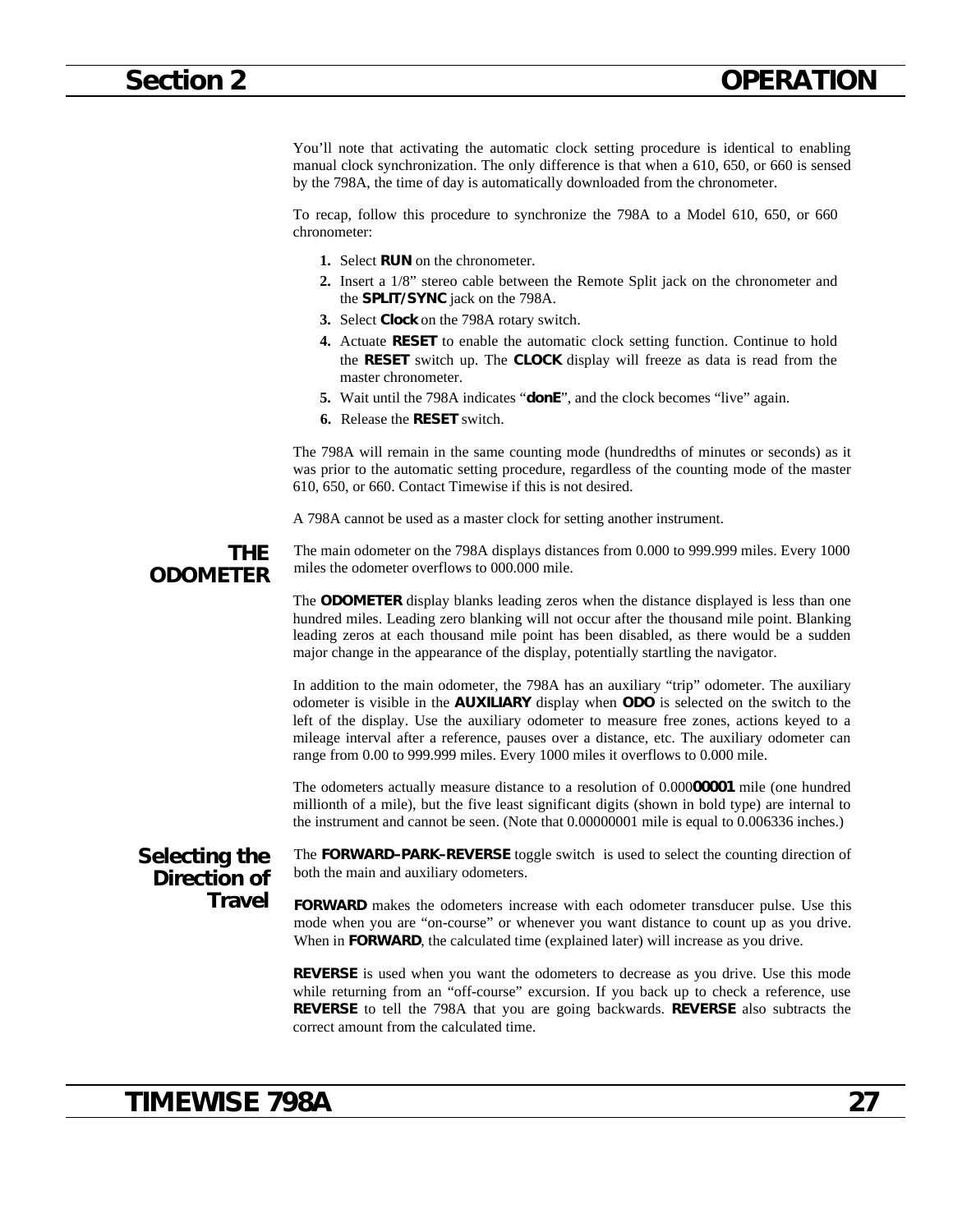**PARK** is used when you don't want to count pulses from the transducer. While in **PARK** the calculated time, as well as the odometers, will not change as you drive. (Note, however, that the speedometer in the driver's module will continue to function.)

Selecting **PARK** can be useful when you need to make a U-turn or jockey your vehicle during a three-point turn. For example, if you realize that you are off-course, here's what you can do: Look for an easily identifiable landmark such as a mailbox or utility pole. As you pass the landmark switch to **PARK**. Then turn around at a safe opportunity and select **REVERSE** as you pass the landmark again. This procedure removes the guesswork out of where to switch into reverse. When you return to the location where you left the correct course, switch directly to **FORWARD**. The odometers and calculated time will again equal official course values. The time of day clock will have continued counting normally, of course, so you'll have to drive faster than the given rally speed to make up for lost time.

**Preventing Accidental Selection of PARK or REVERSE**

An elective feature is available to help prevent accidental selection of **PARK** or **REVERSE**. When this feature is enabled, the **SHIFT** switch must be depressed while you move the odometer direction switch from **FORWARD** to **PARK**. This "shift to exit forward" requirement causes the 798A to disregard the selection of **PARK** (or, subsequently, **REVERSE**) unless the **SHIFT** switch had been depressed as **FORWARD** was exited. Thus, should the direction switch be bumped, with the result that **FORWARD** is accidentally de-selected, the odometer (and calculated time) will continue to count up, even though the switch actuator is actually in the **PARK** or **REVERSE** position.

To enable the "shift to exit forward" feature, turn on the 798A while actuating both **SHIFT** and the "**+ .001**" position of the "**+ / –**" **.001** switch. Repeat to return to the standard mode.

Note: When the "shift to exit forward" feature is enabled, switching between **PARK** and **REVERSE** does not require actuation of the **SHIFT** switch. Nor is it necessary to actuate **SHIFT** when moving from **PARK** to **FORWARD**.

### **PARK and REVERSE Warning Alerts**

When either PARK or REVERSE is selected, the **ODOMETER** display will blink off momentarily every other second and a beeper will briefly sound every ten seconds. This is a reminder that you are operating in a non-standard mode. The importance of selecting FORWARD after returning from an off-course excursion is evident when the ODOMETER is flashing and the alarm repeatedly beeps.†

**NOTE:** When the "shift to exit forward" feature is enabled, selection of **PARK** (or **REVERSE**) without concurrent actuation of the **SHIFT** switch, will cause the **ODOMETER** display to flash once every second (twice the normal warning rate).

### **Disabling the Beeper while in PARK or REVERSE**

If the beeper becomes bothersome during long periods of being in **PARK** or **REVERSE**, you can stop it from sounding every ten seconds by momentarily selecting **LAST CAST** on the **SPLIT-LAST CAST** toggle switch. Repeat the procedure if you want to re-enable the beeper. The beeper is automatically re-enabled when you return to **FORWARD**, so the next time you chose **PARK** or **REVERSE**, the alarm will again sound every ten seconds even if you had previously disabled it.

<u>.</u>

<sup>†</sup> You can adjust the length of time each beep sounds when the 798A is in park or reverse. To do so, select **ALARM** on the rotary switch and momentarily actuate **RESET**. The number at the right of the **AUXILIARY** display is the length of time (in tenths of seconds) the "park/reverse beep" sounds every ten seconds. Use the "**+ / –**" **.001** toggle switch to adjust the park/reverse beep time from 0 to 15 tenths of seconds. Select **SHIFT** to hear a sample beep indicating the newly selected park/reverse beep time.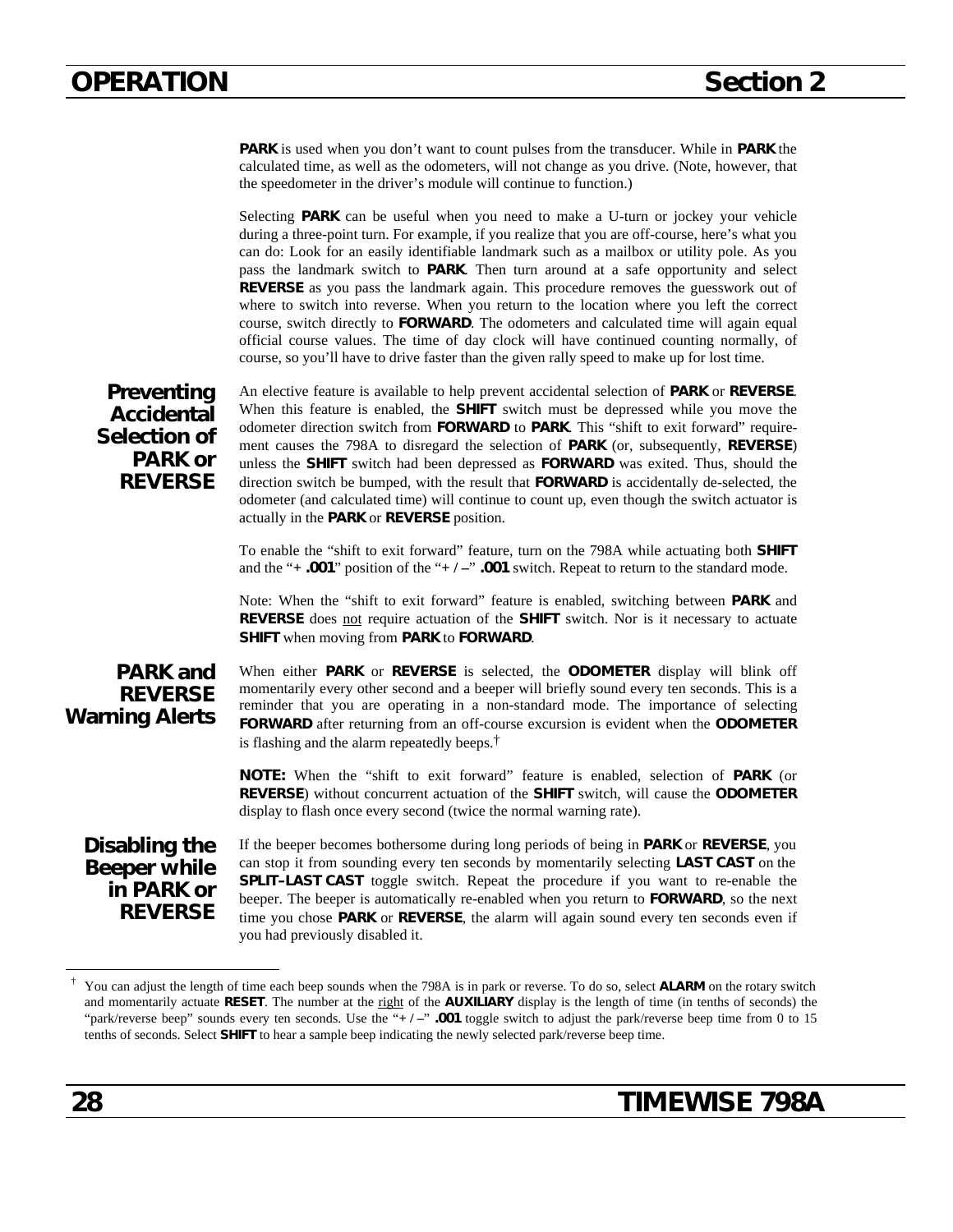#### **Displaying Thousandths of Miles**

A standard feature of the Timewise 798A is that it allows you to display and adjust the odometer in thousandths (.001) of miles.

To display "thousandths of miles" resolution in the odometers, turn the rotary switch to the special function (5 o'clock) position, and actuate the "**+ / –**" **.001** toggle switch, either up or down. The rightmost digit of both the main and auxiliary odometers will illuminate, revealing thousandths of miles. Notice that beneath the "**+ / –**" **.001** switch there is a designation **Odo Format** that identifies the function of the switch when the rotary switch is in its special function position. With each activation of **Odo Format**, the thousandths digits will switch between on and off.

If the 798A is split while selecting the odometer display resolution, you will set the resolution applicable whenever the 798A is split. The split resolution may be different from the non-split resolution. Thus, you can keep the odometer resolution at hundredths of miles when the instrument is not split, but automatically show thousandths of miles when split is activated. This allows you to make precise distance notations at split locations, while eliminating high speed counting in the odometer display when the 798A is free running.

**Note:** When the **Adjust ORM** (Official Rally Miles) position of the rotary switch is chosen, the thousandths digits in the odometers are always displayed, whether or not you have selected to view that digit in the split or non-split modes.

### **Adjusting the Main Odometer**

With the rotary switch in the **Odometer** position, the "**+** / -" toggle switches can be used to change the value of the main odometer. Use this function to align the main odometer to an official mileage (e.g., an outmarker or other mileaged reference).

**Important!** The calculated time (described in detail later) will not change when you change the main odometer while using the **Odometer** position of the rotary switch. To automatically correct the calculated time as you adjust the main odometer, use the Adjust ORM function (see below) or the Odo & Time function (see AUTOMATIC **CALCULATED TIME ADJUSTMENTS**). You can, of course, manually calculate a required change to the calculated time and separately modify that parameter.

When changing the main odometer, the "**+** / -" .001 toggle switch is inactive if you are not viewing distance with thousandths of miles resolution. If you display "thousandths of miles" only when split, you will be able to adjust the thousandths only when split.

The auxiliary odometer is unaffected by adjustments to the main odometer.

**Adjusting the Main Odometer and Calculated Time Concurrently**

With **Adjust ORM** (Official Rally Miles) selected on the rotary switch, the "**+** / -" toggle switches can be used to adjust the main odometer, *and the calculated time will be corrected as appropriate to coincide with the distance change*.

When changes to the main odometer are made using the **Adjust ORM** function, the 798A accumulates those changes in a manner similar to distance accumulated while driving. In fact, the 798A has no way of distinguishing between distance entered using the Adjust ORM function and distance accumulated while driving. The Adjust ORM function effectively allows you to change the distance measured by the 798A.

You may use the **Adjust ORM** function whether or not the 798A is split. If split, the correction to the calculated time will be apparent as you enter the distance adjustment.

The auxiliary odometer is unaffected by adjustments made with the **Adjust ORM** function.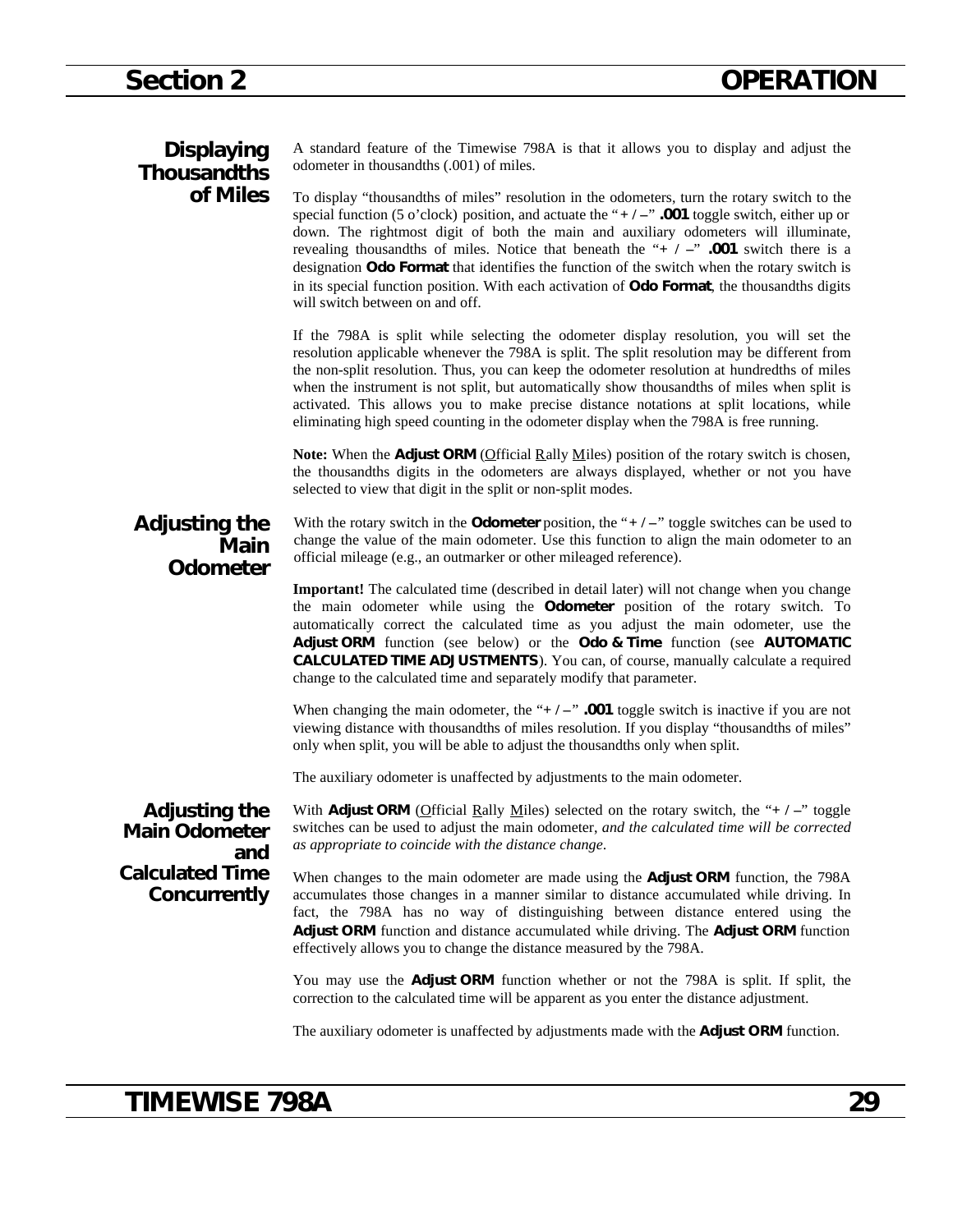| Details,<br>Details,<br>Details                             | You may need to read the following information a few times before it becomes meaningful:                                                                                                                                                                                                                                                                                                                                                                                               |
|-------------------------------------------------------------|----------------------------------------------------------------------------------------------------------------------------------------------------------------------------------------------------------------------------------------------------------------------------------------------------------------------------------------------------------------------------------------------------------------------------------------------------------------------------------------|
|                                                             | The 798A totals distance separately for each "speed section". (Each segment of the route<br>driven at an assigned rally speed is referred to as a "speed section".) As mentioned, the 798A<br>doesn't distinguish between distance accumulated via transducer pulses and distance entered<br>via the Adjust ORM function. To be precise, distance entered via the Adjust ORM function<br>is considered part of the "active" speed section (i.e., the current speed section).           |
|                                                             | As will be explained in detail later, the active speed section distance is used when employing<br>the Retro-CAST <sup>™</sup> function. Should a Retro-CAST be executed, all Adjust ORM changes,<br>as well as the actual driven distance, will affect the re-computation of the calculated time.                                                                                                                                                                                      |
|                                                             | Therefore, when you don't want odometer adjustments to be part of the active speed section<br>(and used by the Retro-CAST function, should that feature be employed), do not use the<br>Adjust ORM function. Instead, use the Odo & Time function as explained in detail later.                                                                                                                                                                                                        |
|                                                             | Whew! What the? Don't worry. This information is restated later in a slightly different<br>manner. It will become clearer when you read about the Retro-CAST and Odo & Time<br>functions. And if you're a driver, rather than a navigator, you may not care anyhow.                                                                                                                                                                                                                    |
| Adjusting<br>the Auxiliary<br><b>Odometer</b><br>(Option 5) | As of version 6.000 firmware, the 798A is always outfitted with an adjustable auxiliary<br>odometer. To adjust the auxiliary odometer, make it visible in the Auxiliary display, turn the<br>rotary switch to Odometer, select SHIFT, and use the " $+/-$ " toggles. There is no italicized<br>label below the word Odometer that indicates the auxiliary odometer adjustment function.                                                                                                |
|                                                             | <b>Note:</b> You can adjust the auxiliary odometer only when the auxiliary odometer is visible.                                                                                                                                                                                                                                                                                                                                                                                        |
|                                                             | The 798A disables adjustments to the main odometer for about one second following an<br>adjustment to the auxiliary odometer. This prevents changes to the main odometer should<br>you accidentally release the SHIFT switch while making an auxiliary odometer adjustment.                                                                                                                                                                                                            |
|                                                             | Auxiliary odometer adjustments do not alter either the main odometer or the calculated time.                                                                                                                                                                                                                                                                                                                                                                                           |
| <b>Truncating the</b><br><b>Main</b><br><b>Odometer</b>     | As mentioned, the 798A measures distance to a resolution of 0.00000001 mile. The five<br>least significant digits (shown in bold type) are internal to the instrument, and cannot be<br>seen. These internal digits are generally not of concern to the rallyist since official distances<br>are most often given to a resolution of 0.01 or .001 mile.                                                                                                                                |
|                                                             | Still, there are occasions when the internal digits of the odometer can be important. For<br>example, when resetting the odometer at the beginning of the rally, the internal digits must<br>also be cleared to all zeros. Although you can use the " $+/-$ " switches to adjust the main<br>odometer to show 0.000 miles in the <b>ODOMETER</b> display, the values of the internal digits<br>would be unknown. You must zero the internal digits to measure from exactly zero miles. |
|                                                             | To clear the internal digits of the main odometer, momentarily select TRUNCATE on the<br><b>CAST-TRUNCATE</b> toggle switch. <sup>†</sup> When <b>TRUNCATE</b> is actuated, the internal digits of the<br>main odometer, as well as the thousandths of miles digit in the display, are reset to zero. The                                                                                                                                                                              |

main odometer is, thusly, truncated to an exact hundredth of a mile (xxx.xx000000).

<u>.</u>

<sup>†</sup> If desired, you can enable a short delay before a truncate action is recognized. To implement the delay, turn on the 798A while holding down the **SHIFT** and **TRUNCATE** switches. With the delay enabled, you must depress the **TRUNCATE** switch for 1 second to execute the truncate. The beeper will signal when the delayed truncate occurs. (Repeat the described turn-on procedure to revert to the "no delay" factory setup.)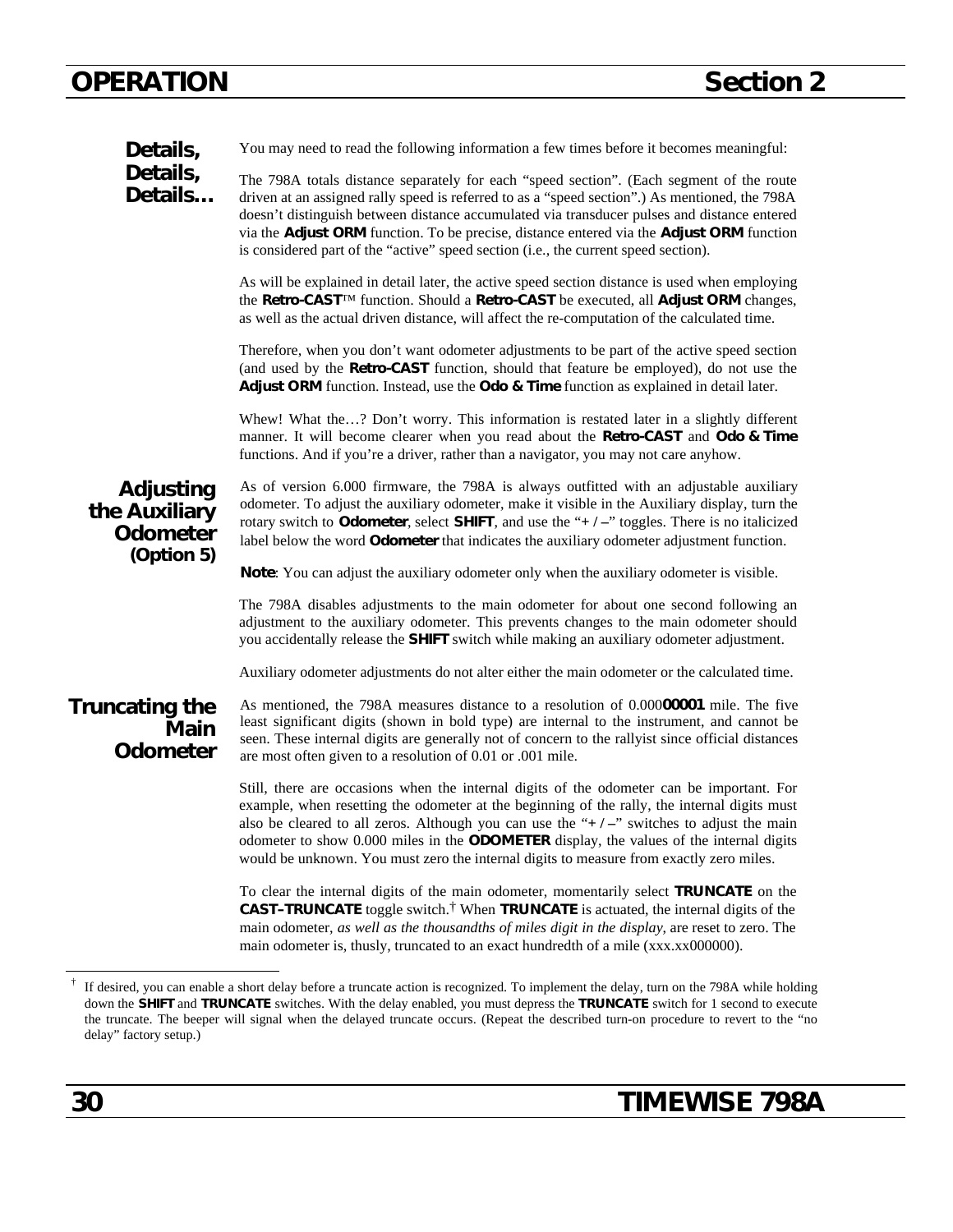Obviously, **TRUNCATE** should be used at the start of a rally. Less obvious is that you should also consider using **TRUNCATE** at the beginning of each leg, whether or not the official rally mileage restarts at 0.00 mile. Here's why:

Rallymasters generally design a rally course over a period of time. Since each leg may be measured separately, and often only to a precision of 0.01 mile, there is usually a small distance  $(<0.01$ ) that remains unaccounted for at the end of each leg. When the individual leg measurements are added together to form a cumulative distance for the entire rally, these small distances are typically not carried over from one leg to the next. To exactly match the rallymaster's measurements you must similarly discard this small distance. Activating **TRUNCATE** at the start of every leg accomplishes this. If you do not truncate the main odometer, there will possibly be an error (albeit slight) in the odometer throughout each leg.

Even when the rallymaster had measured the entire route in a continuous run, you probably should still activate **TRUNCATE** at each outmarker. This is because **TRUNCATE** also truncates the calculated time. See **Truncating the Calculated Time** for more information.

**IMPORTANT!** As long as you have the **TRUNCATE** function selected, the 798A will not accumulate any distance in the main odometer, nor will the calculated time change. As an option, Timewise can reprogram your 798A so that subsequent to a truncate being executed, the main odometer will immediately count distance (and count calculated time) even while the **TRUNCATE** switch continues to be depressed.\*

Activating **TRUNCATE** does not affect the auxiliary odometer.

**Resetting the Main Odometer** The main odometer can be reset to exactly 0.00000000 by actuating the **SHIFT** switch and then *concurrently* depressing the **TRUNCATE** switch. This executes the main odometer **Reset** function.†

> You must actuate the switches in the prescribed order. After the reset, the main odometer will be held at 0.00000000 as long as you depress the **TRUNCATE** switch.‡

> **IMPORTANT!** Resetting the main odometer also truncates the calculated time. See the discussion in **Truncating the Calculated Time** for further information.

Resetting the main odometer does not affect the auxiliary odometer.

### **Resetting the Auxiliary Odometer**

j

The auxiliary odometer has non-visible internal digits just like the main odometer. When you select the **RESET** position of the **RESET-SHIFT** toggle switch, *while the auxiliary odometer is being displayed*, the auxiliary odometer will be reset to 0.00000000 mile. In this way, you can measure precise distances between physical references.

Resetting the auxiliary odometer does not affect the main odometer or the calculated time.

<sup>\*</sup> If the delayed truncate mode is enabled, the main odometer (and calculated time) will advance during the 1 second delay prior to the truncate function actually being executed. Also, the odometer (and calculated time) will count immediately after the truncate is executed, even if the **TRUNCATE** switch continues to be depressed.

<sup>†</sup> There is never a delay when resetting the odometer, whether or not the delayed truncate mode is enabled.

When the delayed truncate mode is enabled, the main odometer will accumulate distance immediately following the reset, even if you continue to depress the **TRUNCATE** switch. The calculated time will also advance immediately following the reset.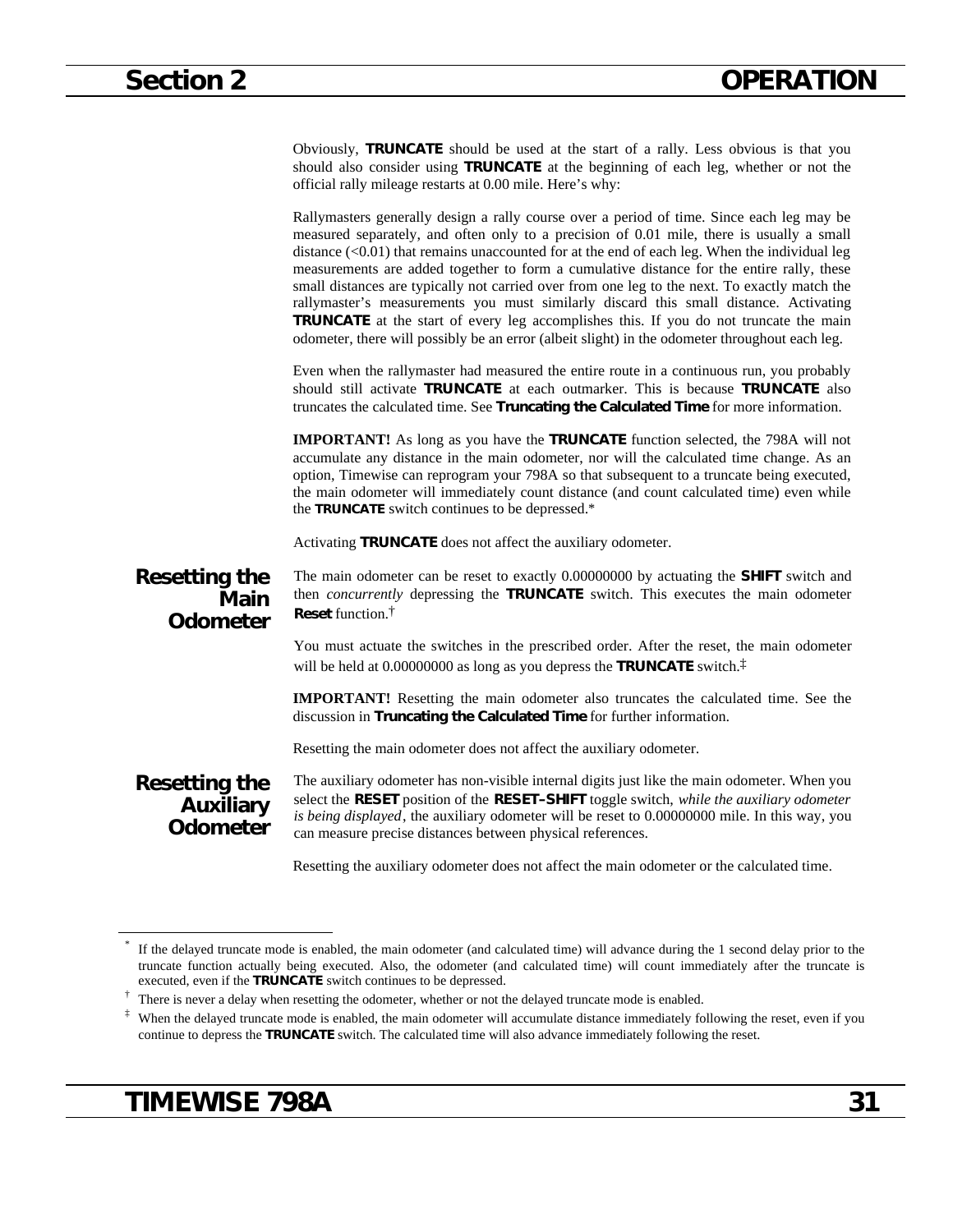#### **SELECTING THE ACTIVE ODOMETER TRANSDUCER INPUT**

There are two odometer transducer inputs on the 798A, labeled "ODOMETER INPUT 1" and "**ODOMETER INPUT 2**" on the rear panel. The inputs are independent of each other. Either can be used without the other one having a transducer attached.

There are two methods available to select which transducer input is to be used. One way is to turn the rotary switch to its special function position, depress (and hold) **SHIFT**, and then activate the **Odo Input** select function by toggling the "**+ / –**" **10.00** switch. Each time you actuate **Odo Input**, the 798A will toggle the active input from one to the other. The **CALCULATED TIME** display will show which input is active: "InPut 1" indicates that odometer transducer input 1 is active; "**InPut 2**" means that input 2 is active

Alternatively, you can select **Factor** on the rotary switch, actuate (and hold) the **RESET** switch up, and then actuate any "**+ / –**" switch. The 798A will begin using the other odometer input. As before, the **CALCULATED TIME** display shows the active input. (The **RESET** switch will not reset any parameter when the rotary switch is in the **Factor** position.)

The 798A remembers your selection of the active input when the instrument is turned off. Don't forget to connect to the appropriate input when re-installing the 798A at a later date.

**THE ODOMETER FACTOR**

Whenever **Factor** is selected on the rotary switch, the time of day in the **CLOCK** display is temporarily replaced by the odometer factor.

The odometer factor is the distance, in decimal parts of a mile (or kilometer), that your vehicle travels between each pulse generated by the odometer transducer. The factor is six digits long. By using an appropriate factor, the 798A will correctly measure distance as it senses pulses.

To understand how the odometer factor is used, a brief description of the distant measurement methodology used by the 798A is helpful:

The odometers are internally resolved to 0.00000001 mile (kilometers). When a transducer pulse is received by the 798A, the six digit factor is added to the six rightmost (internal) digits of the odometers. When a sufficient number of pulses are received, the summation mathematically carries into the higher order (visible) digits. (Note that the leftmost digit of the factor ( **x** xxxxx) carries a numerical significance of thousandths of miles (kilometers). If that digit is non-zero, each pulse will increase the thousandths digit in the odometers.)

The odometer factor is initially set to a value of 050000 at the factory. This value represents 0.00050000 mile. With a factor of 050000 the odometer will increase exactly 1.000 mile after receiving 2000 transducer pulses. (This default value was selected because two-piece transducers, when sensing magnets attached to a wheel, output about 2000 pulses each mile. The odometer factor for your vehicle will probably to be close to the default value.)

### **Selecting the Active Odometer Factor**

There are actually four odometer factors in the 798A, two each associated with the two odometer transducer inputs. When you use **ODOMETER INPUT 1**, the two factors associated with that input are available. Two different factors are available when you use **ODOMETER INPUT 2.** 

To change from one factor to another, while continuing to use the same odometer input, turn the rotary switch to the **Factor** position and depress **SHIFT**. This enables the  $A \leftrightarrow B$  factor select function, allowing you to choose which factor is to be used. With the **SHIFT** switch depressed, actuate any "**+ / –**" toggle switch, either up or down. Each time you do so, the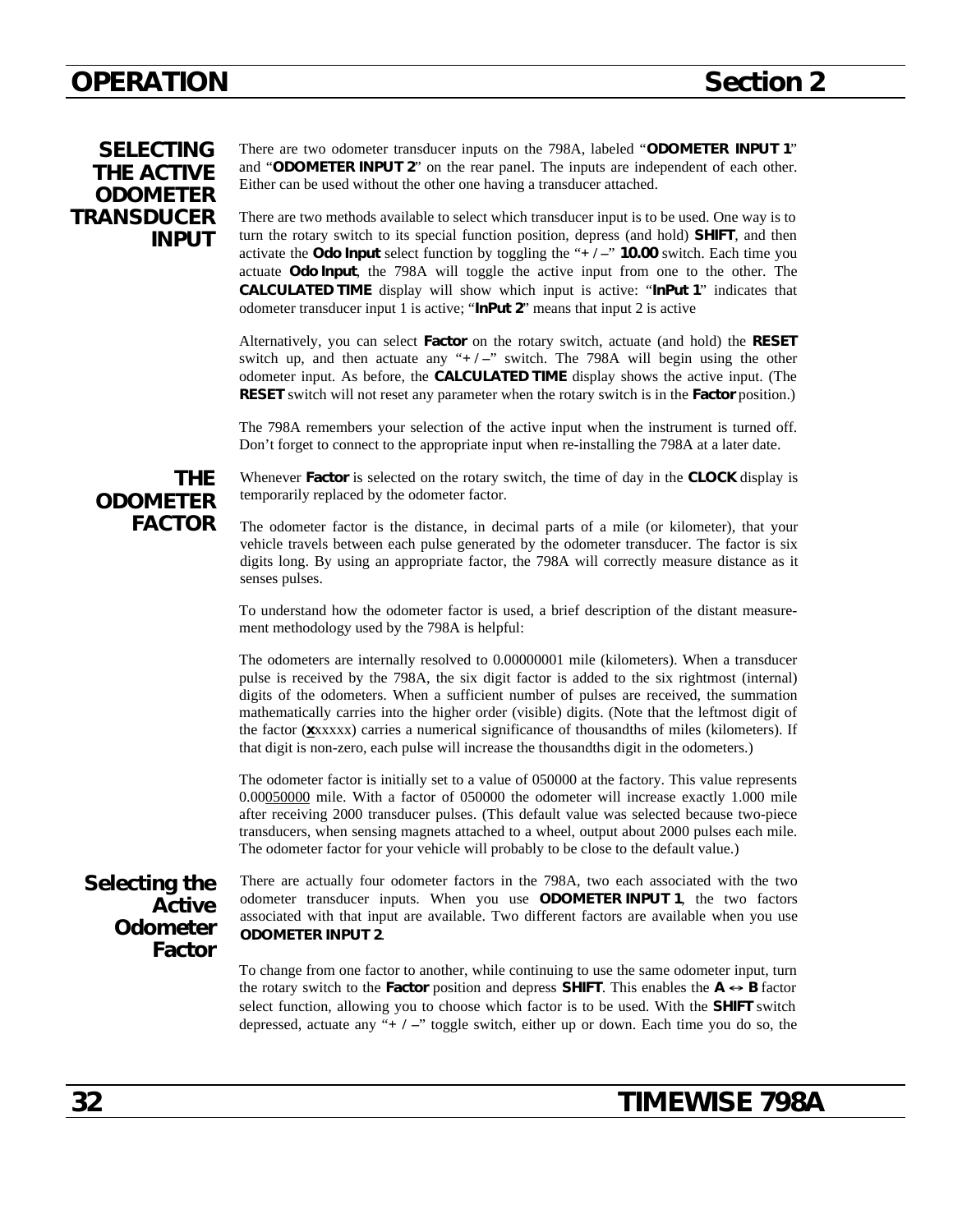798A will alternate between the two factors for the active odometer input. The **AUXILIARY** display shows which factor is in use: When odometer input 1 is being used, "**Fctr. A**" and "**Fctr. b**" are available. When odometer input 2 is being used, "**Fctr. C**" and "**Fctr. d**" are available. The factor letter designations are arbitrary, as there is no operational difference between the factors. The **CLOCK** display changes to show the value of the selected factor.

After selecting a factor, release the **SHIFT** switch. Then, use the "**+ / –**" toggle switches to adjust the factor's value. But note: after using the  $A \leftrightarrow B$  factor select function, the 798A disables adjustments to the factor itself for about one second following the release of the **SHIFT** switch. This prevents an accidental adjustment to the factor if you should temporarily release the **SHIFT** switch while making the factor selection.

When you adjust an active factor, the inactive ones are not adjusted. You must separately select and adjust both factors if you expect to use both of them with one odometer input. Similarly, the two factors associated with the other odometer input must be separately adjusted. (See **Automatic Factor Calculation** for an exception to this rule.) Remember that the **CALCULATED TIME** display shows the active input whenever **Factor** is selected: "InPut 1" indicates that odometer input 1 is active; "InPut 2" means input 2 is active.

The 798A saves all factors in non-volatile memory. The factor values you enter will remain unchanged until you subsequently change them, even if the 798A had been turned off.

### **Determining Your Base Factor**

The procedure described below is used to compute a unique "base factor" for your installation. When your base factor has been determined, enter that value into the 798A. A correct base factor will make the 798A accurately measure statute distances.

To determine a base factor, you must drive an officially measured distance. Most rallyists use the statute mileage posted along major highways. Alternatively, measure a course with the standard odometer in your vehicle. Select a course of about five to ten miles.

(Note: Although you will have an opportunity to compute a new factor at the start of each rally, it is advisable to ascertain an accurate base factor. Should you make a course error during the odometer check, your base factor can be used to run, or at least start, the rally.)

After having driven a selected official route, compare the official distance for the route to the distance measured by the 798A. Then use this formula to compute a new factor:

#### **New Factor = Official Distance <sup>x</sup> Old Factor Measured Distance**

In this formula, the **Old Factor** is the factor that was in the 798A as you traversed the official measured route. When the 798A is delivered, the "old factor" is 050000.

After you compute a new factor, select **Factor** on the rotary switch and use the "**+ / –**" toggle switches to adjust the factor to the new value.

If you are using both odometer transducer inputs you will have to separately calculate base factors for both inputs. Don't forget to re-select your primary odometer transducer input after setting the factors for the other input.

A bigger factor makes the 798A display more miles after driving between two points. That is, to accumulate more miles during passage of a route, increase the odometer factor. Conversely, a smaller factor makes the 798A display fewer miles after traversing the route.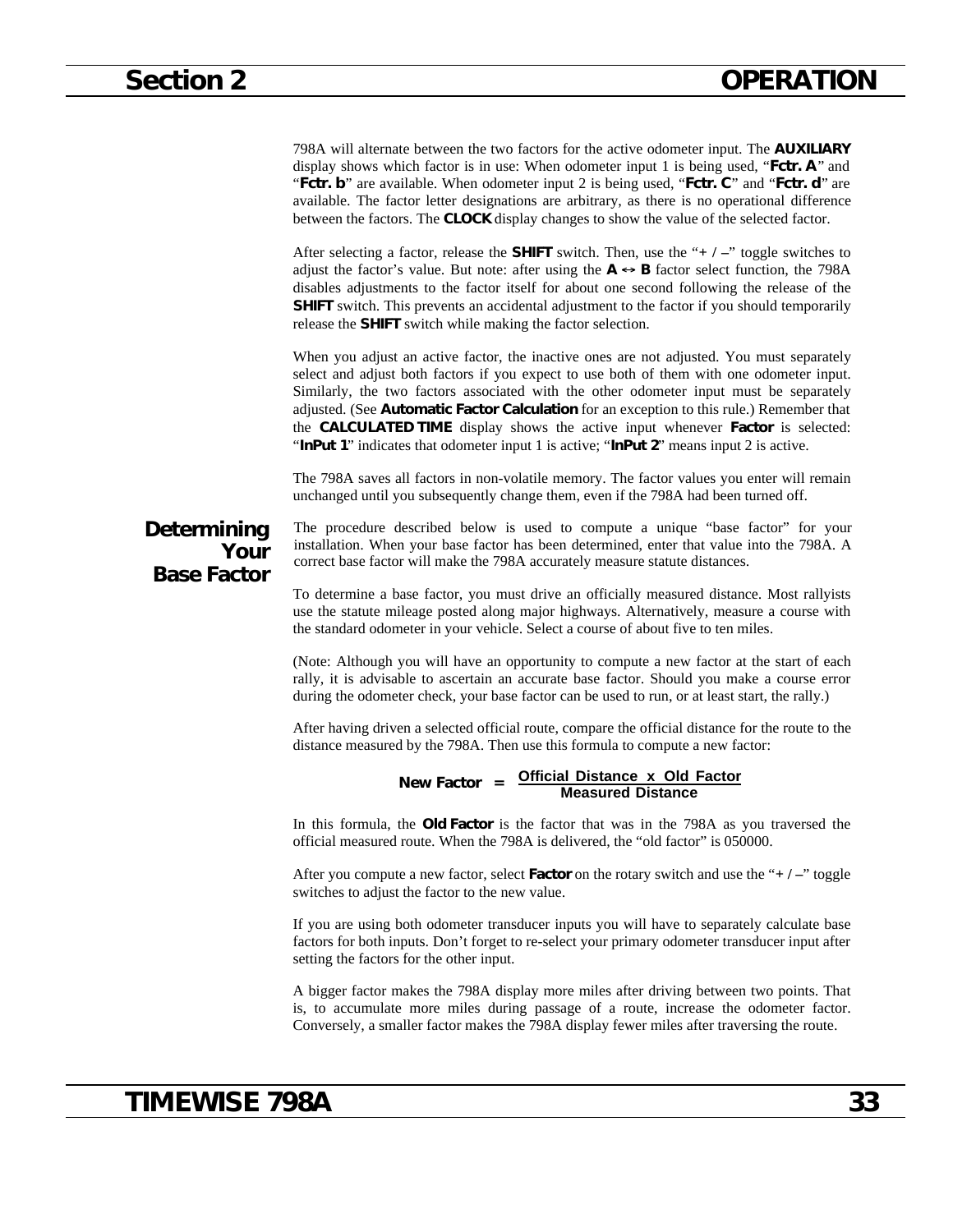The factor can be set to any value in the range 000000 to 999999, although most installations use a factor from 010000 to 090000. Recheck your computations if you calculate a factor greater than 090000. If your computations are correct, a poorly installed or defective transducer may be indicated.

#### **Using the Built-in Odometer Pulse Divider**

Although the odometer factor can be set to a value less than 010000, using such a small factor means that the 798A is receiving more than 10,000 pulses per mile. Under such conditions, when traveling at high speeds, the 798A might receive pulses so quickly that it won't be able to process every pulse. Such high pulse rates often occur when using OEM (Original Equipment Manufacturer) electronic speedometer systems as the signal source.

If odometer transducer pulses arrive too rapidly for the 798A to assimilate (> 1500 pulses per second on the active input), the 798A will display the warning "**PULSES ArE too FASt**" in the **CLOCK**, **CALCULATED TIME**, and **AUXILIARY** displays. The warning is displayed until the pulse rate is lowered. †

Use the 798A's built-in odometer signal "divide-by" circuitry when connecting to such high pulse rate signals. The "divide-by" circuitry allows the use of high frequency signals that originate from electronic speedometer systems. Using the built-in divider, odometer pulses applied to **ODOMETER INPUT 2** may be divided by 1, 2, 4, 8, 16, 32, 64, or 128.

To display the current "divide-by" ratio for **ODOMETER INPUT 2**, turn the rotary switch to the special function position and depress the **SHIFT** switch. Provided input 2 is selected as the odometer signal source, the **CLOCK** display will show **xxx:1**, with xxx indicating the current "divide by" setting for *odometer input 2*.

To select a different divide-by ratio, start by displaying its current setting. Then activate the "**+ / –**" **1.00** toggle switch, either up or down. Notice the shifted designation **Input ÷ Ratio** beneath the "**+ / –**" **1.00** switch. Each time you activate the **Input ÷ Ratio** function, you'll select a different division ratio.

The divide-by setting is only applicable to **ODOMETER INPUT 2**. The divide-by ratio for **ODOMETER INPUT 1** is never displayed and is fixed at 1:1

You must experimentally determine the correct signal division ratio for your installation. Drive your vehicle slowly (20 to 25 mph) for a short distance (an  $1/8<sup>th</sup>$  mile or so) and compute a new odometer factor. If the factor is below 020000, select a higher division ratio and re-try. For electronic speedometer systems, the 4:1 or 8:1 ratio is usually appropriate.

The divide-by circuitry in the 798A also conditions the input signal in an attempt to correct for deficiencies in the quality of an electronic speedometer signal. Unfortunately, many early electronic speedometers do not provide a reliable signal when traveling slowly. These older systems use small generators, or magnet and coil inductive designs, that ceased to function at low speeds. Signals from those early electronic speedometers can produce erratic results.

Fortunately, most new electronic speedometer systems output logic level signals at any speed. Signals from such newer designs should work fine.

1

<sup>†</sup> Actually, the 798A has been experimentally operated at an odometer signal rate of 10,000 pulses per second without missing a single pulse. The "divide-by" circuitry extends this rate to 1,280,000 pulses per second. No land based vehicle electronic speedometer system comes anywhere close to this limit.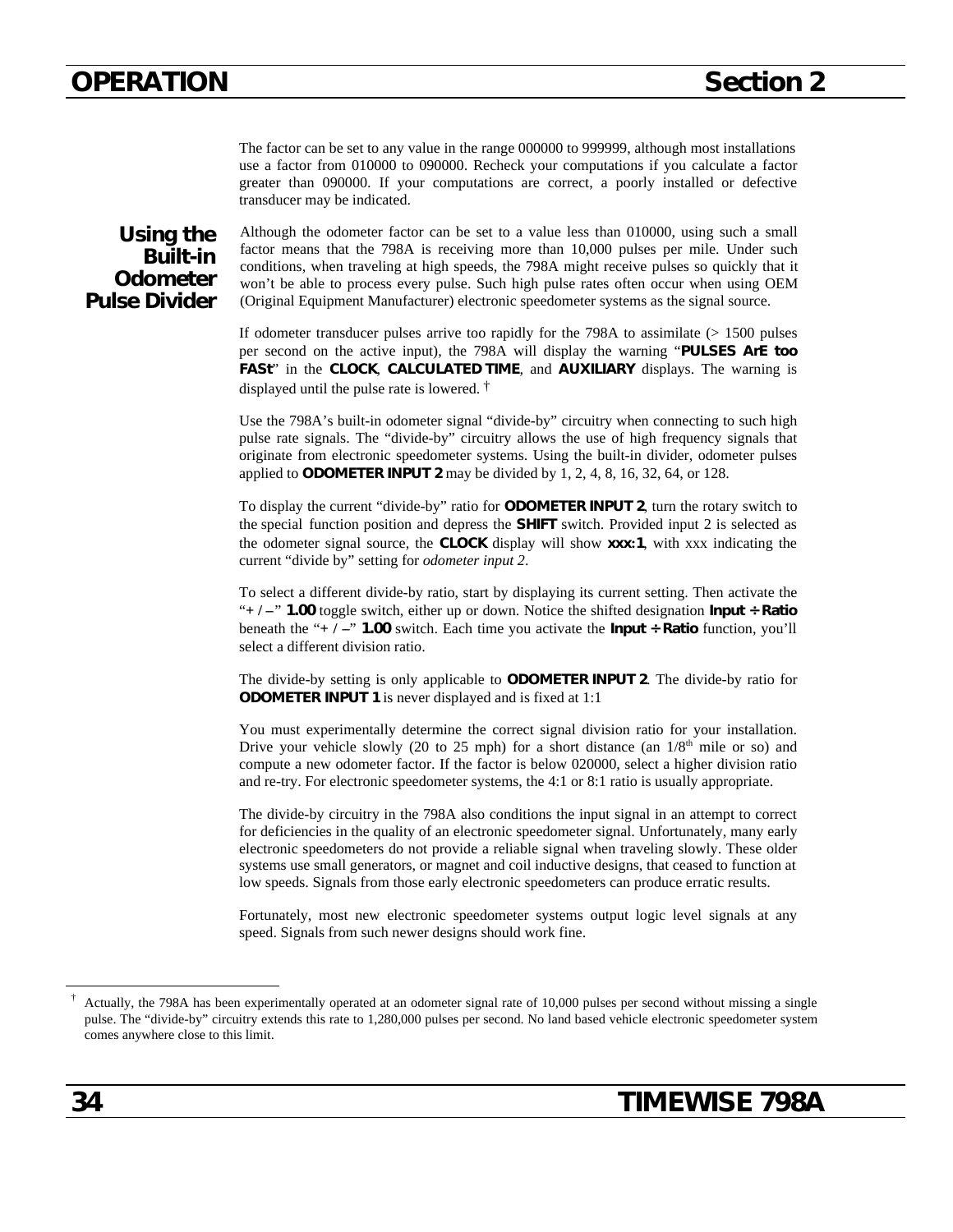You must determine where you connect to the OEM electronic speedometer circuitry. Timewise cannot assist in locating a wiring diagram of your vehicle or a specific connector under the dash. Although the 798A signal conditioning will not normally interfere with operation of the OEM electronic speedometer, this is not guaranteed. Timewise assumes no liability associated with the use of this feature.

Note: The duplicated transducer signal that is **output** on pin 8 of the **ODOMETER INPUT 1** modular jack (**Appendix C** has details) is the "divided" signal from **ODOMETER INPUT 2**. Therefore, if you place the odometer signal duplicator jumper plug (described shortly) into **ODOMETER INPUT 1**, the divided signal from input 2 is fed back to input 1.

### **Determining a New Factor at a Rally**

An accurate base factor will make the 798A measure distance according to the official standard you select. Unfortunately, since each rallymaster uses a different "official" standard (and measurement technique), your factor will need to be changed a little at each rally.

The **New Factor** formula shown earlier is also used to compute a new factor for each rally. When figuring a new factor at a rally, the odometer check distance is the **Official Distance** and your base factor is the **Old Factor**. After driving the odometer check route, the 798A's measurement for the route becomes the **Measured Distance**.

If you plan on using only one factor and a single odometer transducer, you need to calculate only one new factor. After determining the new factor, change the active factor to that new value. From then on your distance measurements will match the rallymaster's. If you wish, you can set all unused factors to that same value. By doing so, you will continue to count mileage correctly should you accidentally switch factors or inputs (assuming you install the odometer signal duplicator jumper plug mentioned below).

If you had valid base values for the other factors in the 798A, you can use the same odometer check measurement value to calculate new values for the other factors. However, if those factors do not have valid base values, you would have to retrace the odometer check once for each of those other factors. This applies to the second factor for the odometer input used during the odometer check, as well as the factors of the unused odometer input. (If you do adjust the other factors, don't forget to re-select your primary factor and input.)

#### **Using Four Factors with One Odometer Transducer**

Designed into the 798A is a system that allows you to choose among all four factors (two each associated with the two odometer inputs) while using only one odometer transducer. This feature is enabled via a special "jumper plug" provided with the instrument.

The jumper plug is a custom wired RJ45 modular plug that causes a signal from one transducer to be applied to both odometer inputs. By inserting the jumper plug into an "unused" odometer input, pulses from the transducer attached to the other odometer input are simultaneously re-directed to both inputs. Selecting either odometer input will access the same signal. And since each input has its own pair of factors, you can select among four available factors. You can use this feature, for example, if you experience a variable amount of wheel slippage under four different road conditions: gravel on straight roads, gravel with a lot of turns, wet pavement, and dry pavement.

(By the way, the signal duplication circuitry also allows you to connect a single odometer transducer to two different Timewise computers. To do so, you'll need to attach a cable from an unused odometer transducer input on the 798A to an odometer input on a second computer. **Appendix C** describes a special cable required to do this.)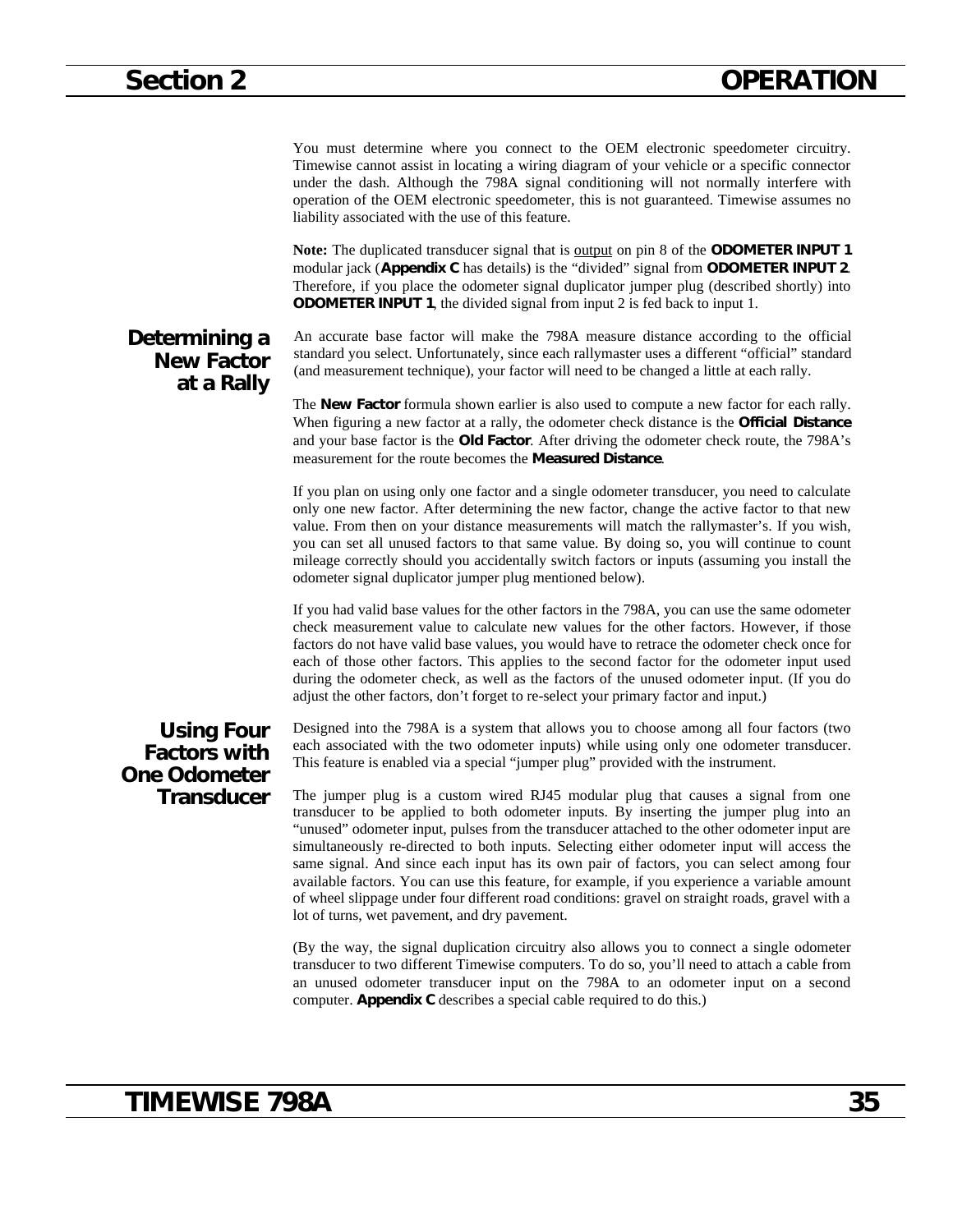#### **Automatic Warning of an Odometer Transducer Failure**

If you are operating with two odometer transducers, a unique **Intelli-Sense**™ system in the 798A can determine if one of those installations is failing.

In order for the **Intelli-Sense**™ warning system to function correctly, there are a few requirements. First, you must start with two functioning transducers. Secondly, the active factors for each transducer must have been set to approximately correct values. And lastly, both transducers must operate correctly for a short distance (about 0.03 mile). (The 798A uses these conditions to initially correlate the distance measured by both transducers.)

If the 798A detects a problem with an odometer input, the **CLOCK** and **CALCULATED** TIME displays will show the warning "InPut 1 SUSPECt", or "InPut 2 SUSPECt", indicating that a particular transducer installation appears to have failed.

The failure warning can be dismissed by activating **SHIFT**, adjusting the factor, changing odometer inputs, or (as of version 5.009 firmware) by turning the rotary switch. It is up to you to determine if there really is a failure and, if necessary, change the input transducer.

After acknowledging a suspected failure by operating the **SHIFT** switch or adjusting the factor, the warning system will not be reactivated until you change odometer inputs. If you do change inputs, but do not correct the problem, the warning will likely re-appear.

The failure detection system is designed to allow as much leeway as is reasonable when correlating the way two different transducer installations sense distance, without causing unnecessary warnings during hard braking, heavy acceleration, or sharp cornering. **The intent of the warning system is primarily to give rapid warning should a magnet be dislodged from a wheel, or when a transducer fails completely.**

The transducer failure warning system is not intended to warn you of random missed pulses. You can, however, often use the driver's speedometer readout for that purpose. If a pulse is skipped while the 798A is measuring your speed, the speedometer value will momentarily decrease by 5% to 10%. (The 798A measures your speed approximately twice per second. If a pulse is skipped between speed measurements, the missing pulse will not be evident.)

### **Automatic Factor Calculation**

Instead of manually calculating new odometer factors, you can let the 798A compute new factors for you. The **Odo Check** and **Compute Factor** functions are used for this purpose.

Whenever **Odo Check** is selected on the rotary switch, the **AUXILIARY** display shows an "official odometer check distance" — a value you set in the 798A. (The odometer check distance is automatically displayed regardless of the **TIME– –ODO** switch position.) At the same time, the active factor is shown in the **CLOCK** display. With **Odo Check** selected on the rotary switch, the "**+ / –**"switches will adjust the official odometer check distance.

To correctly carry out the automatic factor calculation, here's what you have to do:

At the start of the odometer check, reset the main odometer (to 0.00000000 mile). Then begin driving the route. Prior to finishing the odometer check, select **Odo Check** and enter the official odometer check distance into the **AUXILIARY** display. This value can range from 0.001 to 99.999. (You can enter the odometer check distance at anytime. The value is saved in memory when the rotary switch is rotated away from the **Odo Check** position.)

As you approach the end of the odometer check route, select **Odo Check** on the rotary switch. Then depress (and hold) the **SHIFT** switch. This arms the **Compute Factor** function. At the exact point on the course that is the end of the odometer check, actuate any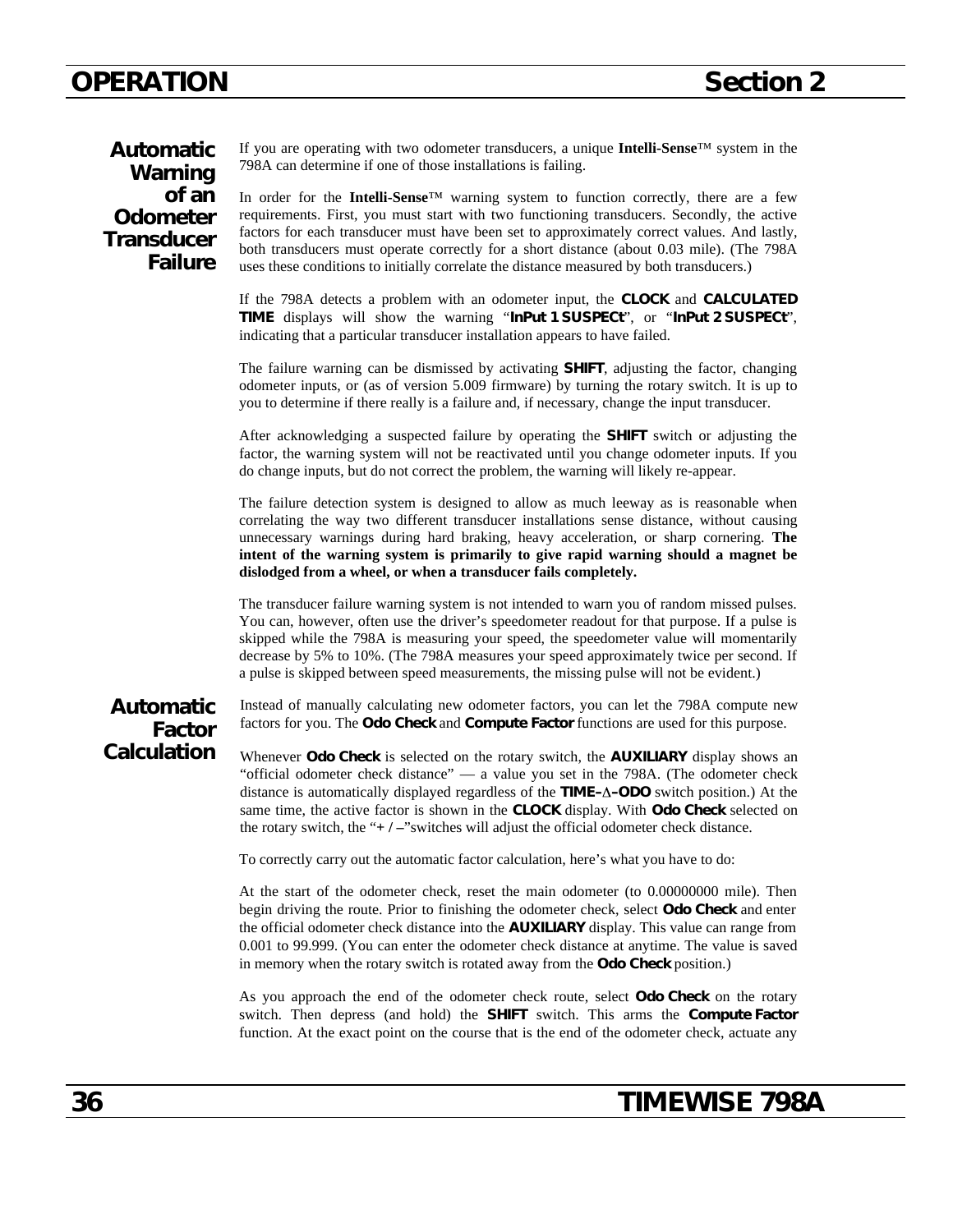"**+ / –**" toggle switch to execute the function. The 798A will compute your new odometer factors. The currently active factor (visible in the **CLOCK** display) will be updated to its new value, and the official odometer check distance will be entered into the main odometer.

*Note: The other factor in the 798A associated with the active odometer input will also be corrected. If you subsequently select the other factor, don't be surprised to see that it, too, has a new value*. *Contact Timewise if you don't want this feature.*

Here's the step by step method to execute the automatic factor calculation:

- **1.** Reset the main odometer at the start of the odometer check.
- **2.** Select **Odo Check** and adjust the **AUXILIARY** display to show the official odometer check mileage.
- **3.** Drive the odometer check route.
- **4.** At the end of the odometer check make certain **Odo Check** is selected, depress and hold **SHIFT**, and then actuate any "**+ / –**" toggle switch.

When executing the **Compute Factor** function, the 798A internally resolves distance to ten thousandths of a mile (.0001). If you decide to double check the accuracy of the 798A by manually computing the factor, you will not have such resolution available. As a result, you may compute a slightly different value than does the 798A. After a ten mile odometer check, the factor calculated by the 798A can be 0.01% smaller than the value you calculate (using a resolution of .001 miles). A greater difference is possible if the distance is shorter.

**IMPORTANT!** There are three major items to note when using the automatic factor calculation.

First, *the calculated time remains unchanged following an automatic factor calculation.* Do not assume the calculated time is corrected following the procedure. It does not happen. (The auxiliary odometer also remains unchanged.)

Second, when you execute an automatic factor calculation, *all four odometer factors may undergo a correction*. That is, the factors associated with the inactive odometer input may also change. However, to automatically correct those factors, you must have a functioning transducer attached to the inactive input during the odometer check. (You can use the signal duplicator jumper plug to simulate a transducer, if you want.) If a transducer is not attached to the inactive input, the 798A senses this and does not change the associated factors.

Lastly, correct base values for the unused factors (the second factor for the active input, as well as both factors for the inactive input) must have been set into the 798A. This is because the 798A computes a correction percentage for the active factor, and then applies that same percentage adjustment to each of the other factors (unless, as mentioned above, the inactive input is not receiving a signal, in which case the factors for that input are not changed).

Other items to note:

- ❏ You must not change the factor or the odometer input during the odometer check.
- ❏ The automatic calculation uses the overall distance measured by the 798A when figuring the new factor. Do not split the 798A at the end of the odometer check and drive beyond the reference marker before executing **Compute Factor***.* If you do so, the 798A will compute incorrect factors. The 798A uses the actual distance driven, not the split value**.**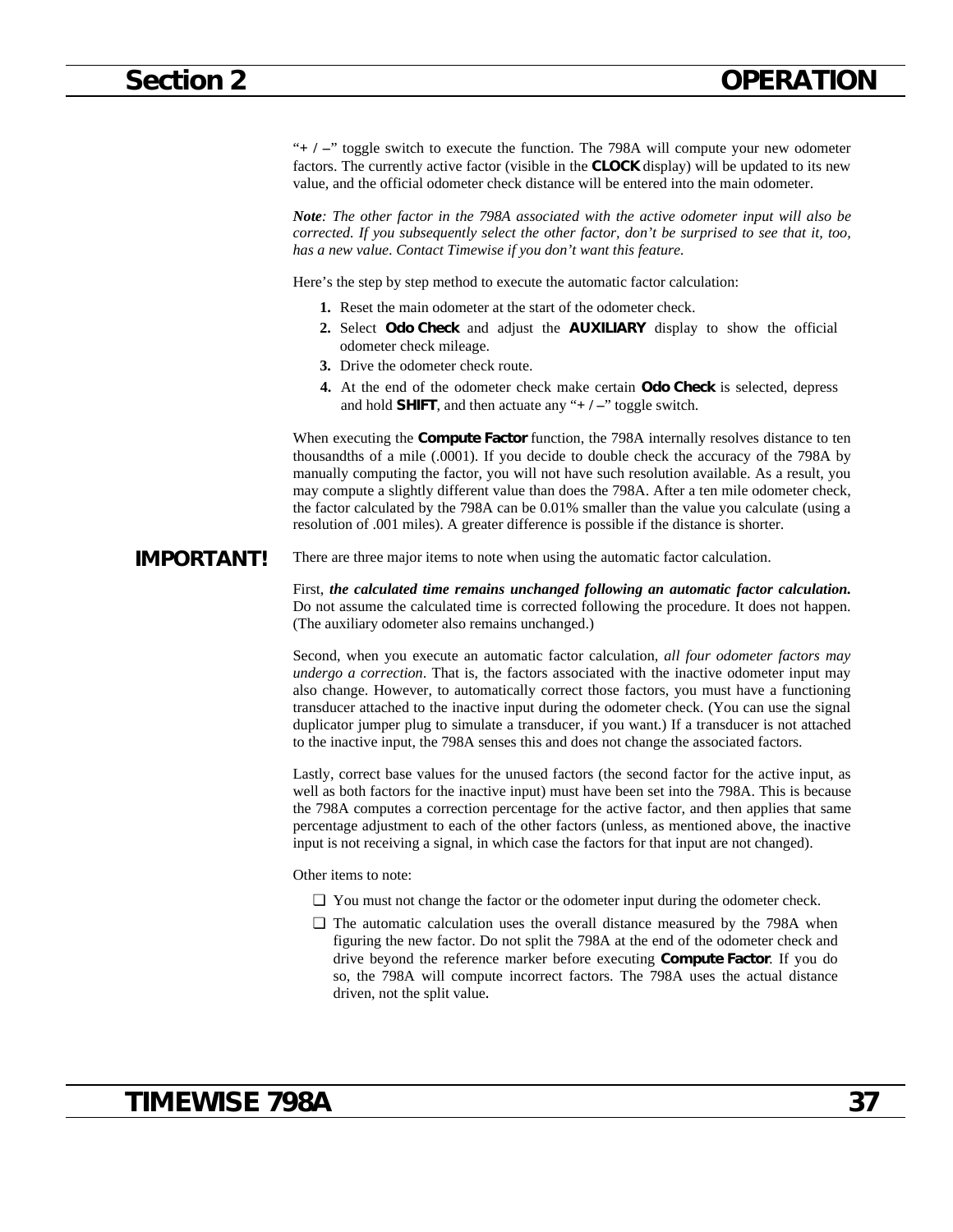|                                             | $\Box$ Do not execute <b>Compute Factor</b> at intermediate mileaged references along the<br>odometer check route. The calculation algorithm assumes measurement differences<br>occur linearly throughout the odometer check, not just between a couple of<br>references. Repeatedly executing Compute Factor is not a valid way to "zero in"<br>on your factors!                                                                                                         |
|---------------------------------------------|---------------------------------------------------------------------------------------------------------------------------------------------------------------------------------------------------------------------------------------------------------------------------------------------------------------------------------------------------------------------------------------------------------------------------------------------------------------------------|
|                                             | The After executing an automatic factor calculation, you must change the Odo Check<br>distance before the function can be executed again. As such, it is recommended that<br>you do not alter the Odo Check value after executing the function. This will<br>prevent an unintentional activation of the procedure a second time.                                                                                                                                          |
|                                             | $\Box$ Always record the new factors computed by the 798A! If you manually alter the<br>factors, you might subsequently need the original numbers to put back into the<br>factor memories.                                                                                                                                                                                                                                                                                |
| <b>Sample Factor</b><br><b>Calculation</b>  | The 798A can also execute a "sample" factor computation.                                                                                                                                                                                                                                                                                                                                                                                                                  |
|                                             | To compute a sample factor without changing any of the original factors, follow the<br>Compute Factor procedure as outlined above, except actuate the RESET switch at the end<br>of the odometer check (instead of the SHIFT switch and $a''+/-$ " toggle switch).                                                                                                                                                                                                        |
|                                             | (The <b>RESET</b> switch action will not reset the odometer check distance.)                                                                                                                                                                                                                                                                                                                                                                                              |
|                                             | The computed sample factor will be shown in the CALCULATED TIME display. Neither the<br>main odometer nor any of the factors (active or inactive) will be modified.                                                                                                                                                                                                                                                                                                       |
|                                             | The sample factor will be displayed until you turn the rotary switch away from the Odo<br>Check position. Record the sample factor as necessary before moving the rotary switch!                                                                                                                                                                                                                                                                                          |
|                                             | You can repeat the sample factor calculation without changing the odometer check distance.<br>A new calculation is performed each time. But note this important item:                                                                                                                                                                                                                                                                                                     |
|                                             | After a sample factor calculation is executed, the normal <b>Compute Factor</b> function can be<br>executed only before the 798A counts another transducer pulse. As soon as a pulse is used to<br>count forward motion (i.e., when the 798A is in FORWARD), the Compute Factor<br>function is disabled until the odometer check distance is modified. This prevents inadvertent<br>changes to the factors should you accidentally attempt to execute the function later. |
| Details on the<br><b>Odometer</b><br>Factor | Note that the least significant digit of the factor represents one hundred millionth of a mile<br>(0.00000001 mile). Adjusting a factor by one count means that the 798A will gain (or lose)<br>0.00000001 mile with each pulse from the transducer. You would have to receive 100,000<br>pulses before a one count adjustment would make a correction of 0.001 mile.                                                                                                     |
|                                             | To illustrate further: On installations where the transducer senses two magnets mounted to a<br>wheel rim, the wheel must complete 50,000 revolutions before a factor adjustment of one<br>count would make a noticeable correction in the odometers. Since a wheel turns approxi-<br>mately 1000 times per mile, you would have to drive 50 miles before a one count adjustment<br>in the factor would make a 0.001 mile difference in the odometers. Consequently,      |

corrections to the odometer factor usually mean adjusting it more than just a few counts.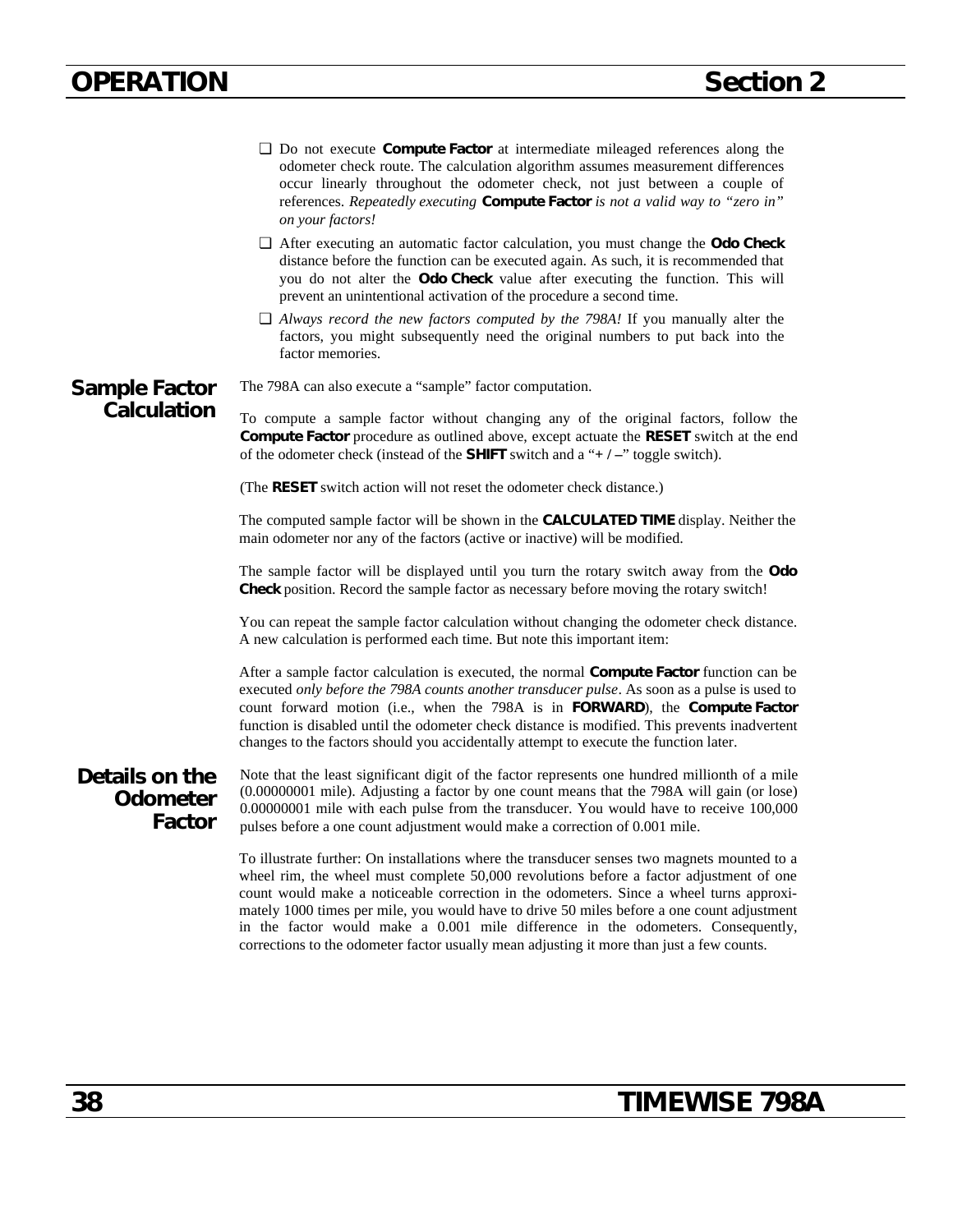#### **Fine Tuning the Odometer Factor**

Whenever the rallymaster gives an official mileage at a reference, you can use that information to confirm the measuring accuracy of the 798A. When doing so, you will often notice slight deviations from official mileages. Such inconsistencies occur when the rallymaster's driving style differs from yours. Also, the course may have been measured under different road and weather conditions.

Although you can align your odometer at each official mileage, you may decide to re-figure your odometer factor in the midst of the rally. Changing your factor to adjust for such minor course variations is called "fine tuning" the factor.

To fine tune your factor in the midst of a rally, use the **New Factor** formula as before. You will need two official mileage references and your odometer reading at both locations. Then use the distances between the references (both official and measured) in the formula.

Rather than using the **New Factor** formula to re-calculate the factor, it is sometimes easier to do a quick fix "in your head". Let's look at the relationship between a mileage measurement error and the correction required in the odometer factor to eliminate the error.

Assume your factor is 065000. Then suppose your odometer has increased 1.00 mile after traveling 0.99 official course miles. Your measurement of 1.00 was in error by 0.01 mile. That is, your measurement error is 0.01 mile per 1.00 mile, or 1% (0.01  $\div$  1.00). This 1% error figure is also the error in the factor.

A decrease of the factor by this same percentage is necessary to correct the factor. (Remember — decreasing the factor makes the 798A measure fewer miles.) Thus, reduce the factor 1% of 065000, or 650 counts. The correct factor is 064350. You must also correct the inactive factors, as well as adjust your odometer and calculated time to match the rallymaster.

Had you traveled 10.00 miles before accumulating the 0.01 mile error, you would have a 0.1% error (0.01  $\div$  10.00). Your factor would then be reduced 0.1% of 065000, or 65 counts, to a new value of 064935.

Unfortunately, when an opportunity to fine tune the factor does occur, you will likely not have such easy to use numbers for the mileage or factor. Still, the principle is the same...figure the percentage error of the mileage, and correct the factor by that percentage.

Here's a more realistic example: Assume your factor is 072563 and that you reset the odometer at the start of the leg. You are currently working on an instruction that reads,

"Turn on Rinkel Road at 4.32 miles"

When you turn on Rinkel Road, you note that your odometer displays 4.30 miles, giving you an error of 0.02 miles. This is a 0.02 mile error in 4.30 miles, or approximately 0.5%. To correct the factor, increase it by 0.5%, or approximately 360 counts. Set your new factor to 072920, rounding off to ease future recalculations. Don't forget to adjust the inactive factors by the same percentage. Also, remember to correct both the odometer and calculated time!

**CAUTION!** As all experienced rallyists know, mileage references at anything other than clearly labeled signs should be suspect as to their accuracy. Do not change your factor every time a reference mileage is given! Rather, align your odometer, if you must, and watch for a repeating trend. If your odometer continues to drift, you may then wish to change the factor.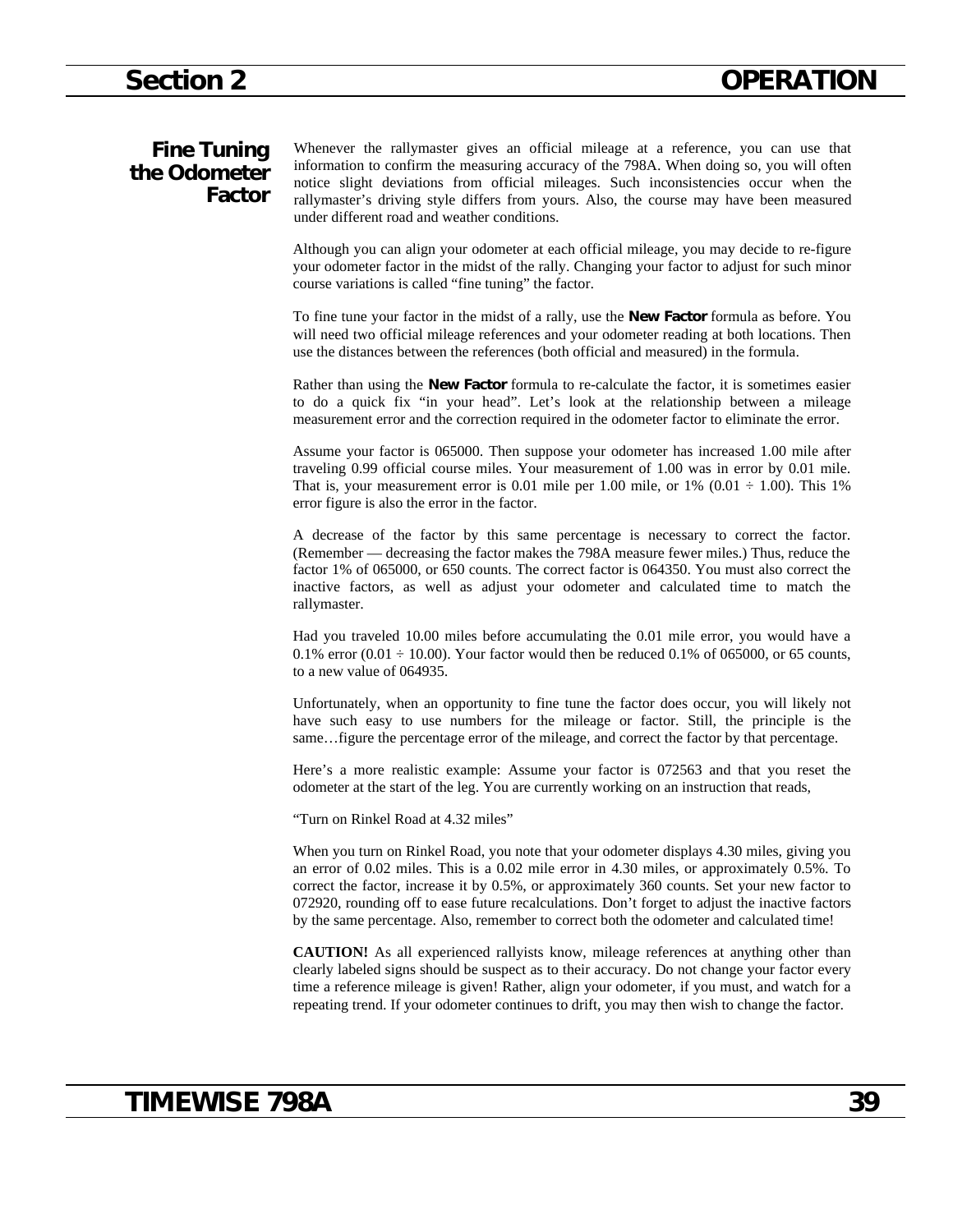**THE**

**TIME**

**CALCULATED**

It is unwise to change the factor when noting a one time 0.01 mile difference between your odometer and the official mileage. One pulse from the transducer can cause the difference.

Of course, the way to win a rally is to exactly match the rallymaster's official distance at all points along the course. To do so, many rallyists keep a constant watch on their odometer, looking for a pattern of measurement differences. That is really the most effective method for knowing when to adjust the factor or just align the odometer.

By using the thousandths of miles capabilities of the 798A, you can see how close you match every mileage reference given by the rallymaster. You can precisely align your odometer to the rallymaster's official measurements at each such reference.

**IMPORTANT!** Do not use **TRUNCATE** to synchronize your odometer to the rallymaster's mileages in the middle of a leg! See **Truncating the Calculated Time** to understand why.

A primary function of the 798A is to compute perfect rally time. Perfect rally time, termed the "calculated time," is the exact time of day that you should arrive at each point along the course. The **CALCULATED TIME** display shows this figure.

Like the time of day clock, the calculated time ranges from 12:00.000 to 11:59.999 (:59.9). The counting mode (i.e., "hundredths of minutes", "thousandths of minutes", "seconds", or "tenths of seconds") of the clock also dictates the counting mode of the calculated time.

The calculated time is computed from the distance you drive and the average speeds given by the rallymaster. Since the calculated time is a computed value, rather than a stopwatch or a clock, the value displayed will not necessarily advance at a steady pace. Instead, the calculated time will count at a rate that depends on your progress along the rally route.

By comparing the value of the calculated time to the time of day clock, you can determine whether you are "early" or "late" as you proceed along the course. *If the calculated time is greater than the clock, you are early. If the calculated time is less, you are late.* As explained later, the **ERROR** display on the driver's module makes this comparison for you.

Like the odometers, the counting direction of the calculated time is determined by the **FORWARD-PARK-REVERSE** switch. **FORWARD** makes the calculated time increase as you drive; **REVERSE** makes the calculated time decrease as you drive; and **PARK** stops the calculated time from changing. When you select **REVERSE** while retracing an off-course excursion, the calculated time decreases so that upon returning to the correct route, the value will be correct for that location, irrespective of your indirect way of getting there.

The 798A can also display an "**Auxiliary Calculated Time**". The auxiliary calculated time is the computed driving time from a previously selected point to your current location. The **AUXILIARY** display shows the auxiliary calculated time when you select **TIME** on the **TIME– –ODO** toggle switch. See **THE AUXILIARY DISPLAY** for more information.

**Adjusting the Calculated Time**

When **Calc Time** is selected on the rotary switch, the "**+ / –**" toggle switches can be used to adjust the calculated time. Use this feature to align the calculated time to your assigned outtime at the beginning of the rally and at each checkpoint outmarker.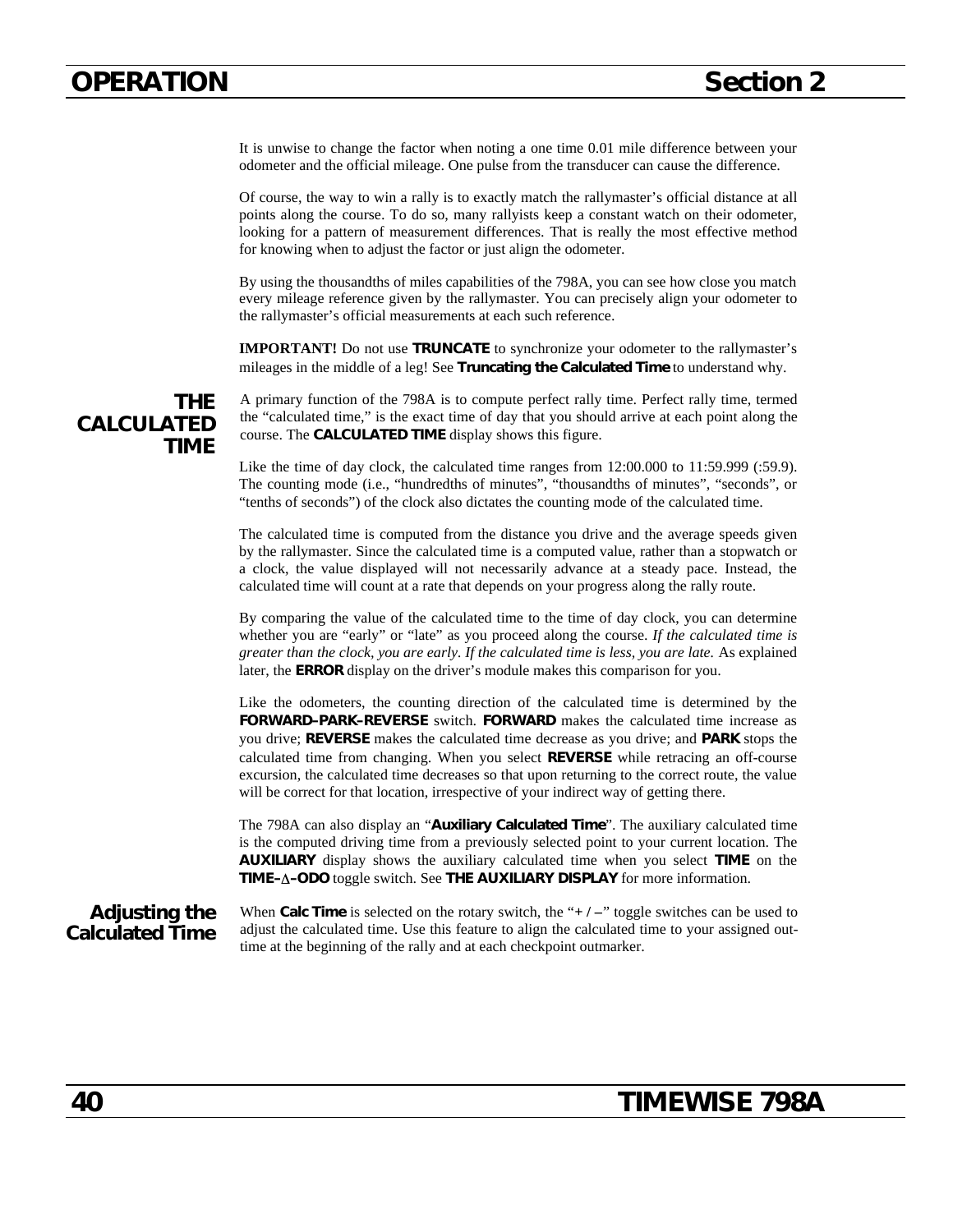| <b>Pauses and</b><br>Gains                                        | When a rally instruction directs you to execute a "pause" or a "gain", use Calc Time to enter<br>the amount. A pause is entered as a positive change to the calculated time; a gain is entered<br>as a negative change. That is, add time to the calculated time to enter a pause; and<br>conversely, subtract time from the calculated time to enter a gain.                                                                                                                                                                                                                                                                                                                  |
|-------------------------------------------------------------------|--------------------------------------------------------------------------------------------------------------------------------------------------------------------------------------------------------------------------------------------------------------------------------------------------------------------------------------------------------------------------------------------------------------------------------------------------------------------------------------------------------------------------------------------------------------------------------------------------------------------------------------------------------------------------------|
|                                                                   | As you make such adjustments to the calculated time, the amount of change may be viewed<br>in the AUXILIARY display. See THE AUXILIARY DISPLAY for more information.                                                                                                                                                                                                                                                                                                                                                                                                                                                                                                           |
| <b>Truncating the</b><br><b>Calculated Time</b>                   | The 798A computes the calculated time to a resolution of $0.0001$ minute (or $0.01$ second).<br>The two least significant digits (in bold) are generally not of concern since official times are<br>given only to a resolution of 0.01 minute (or whole seconds). Nevertheless, it is advisable to<br>zero those two low order digits when setting your out-time at the start of each leg, insuring<br>that the 798A counts from the exact value used by the rallymaster. If not cleared, non-zero<br>values in those two digits would cause the calculated time to increment too soon. The result<br>would be a slightly incorrect calculated time throughout the entire leg. |
|                                                                   | To clear the calculated time's two least significant digits, momentarily select TRUNCATE<br>on the CAST-TRUNCATE switch. <sup>†</sup> In this manner you truncate the calculated time to an<br>exact hundredth of a minute (or exact whole second).                                                                                                                                                                                                                                                                                                                                                                                                                            |
|                                                                   | <b>IMPORTANT!</b> Truncating the calculated time also truncates the main odometer to<br>hundredths of a mile.                                                                                                                                                                                                                                                                                                                                                                                                                                                                                                                                                                  |
|                                                                   | <b>IMPORTANT!</b> Resetting the main odometer (by activating RESET and TRUNCATE) also<br>truncates the calculated time to whole hundredths of a minute (or whole seconds).                                                                                                                                                                                                                                                                                                                                                                                                                                                                                                     |
|                                                                   | IMPORTANT! As long as TRUNCATE is selected, the 798A will not accumulate any<br>calculated time, nor will distance accumulate in the <i>main odometer</i> . <sup>‡</sup>                                                                                                                                                                                                                                                                                                                                                                                                                                                                                                       |
| <b>Truncating the</b><br><b>Calculated Time</b><br><b>Minutes</b> | As of version 5.010 firmware, you can optionally truncate the calculated time to exact whole<br>minutes, whereby all digits to the right of the calculated time minutes are cleared to zero. To<br>do so, first turn the rotary switch to Calc Time, then concurrently actuate TRUNCATE and<br>the "+ $/$ -".001 switch (either "+" or "-"). This feature is known as Option 17.                                                                                                                                                                                                                                                                                               |
| <b>THE AVERAGE</b><br><b>RALLY SPEED</b><br>(The CAST)            | Depending on local custom, the average speed at which you are to travel has been called<br>"BAS", "CAS", or "CAST". These are acronyms for "Begin Average Speed", "Continue at<br>Average Speed", "Commence Average Speed", and "Change Average Speed To".<br>Throughout the remainder of these instructions the acronym "CAST" will be used when<br>referring to the average speeds given by the rallymaster. Similarly, the phrase "change<br>CAST" means "change to a new average speed."                                                                                                                                                                                   |
|                                                                   | CASTs can be anywhere in the range 0.1 to 99.9, or 1 to 399. The 1 to 399 range is most<br>often used when the rally is run in kilometers, rather than miles. (Optional firmware allows<br>CASTs to be set from 0.01 to 99.99 (0.01 resolution). See the Option 6 supplement at the<br>front of this manual for more information.)                                                                                                                                                                                                                                                                                                                                             |
|                                                                   | To change from one speed range to the other, turn the rotary switch to its special function<br>(5 o'clock) position. Then depress and hold <b>SHIFT</b> . Finally, use the "+ $/ -$ " .001 switch to                                                                                                                                                                                                                                                                                                                                                                                                                                                                           |

j

<sup>&</sup>lt;sup>†</sup> See the footnotes on pages 30 and 31 regarding implementation of a one second delay for the truncate function.

<sup>&</sup>lt;sup>‡</sup> The implementation of the one second delay for the truncate function (see the footnotes on pages 30 and 31) disables the continuous truncation of the main odometer and the calculated time while the **TRUNCATE** switch is being depressed (both before and after the truncation).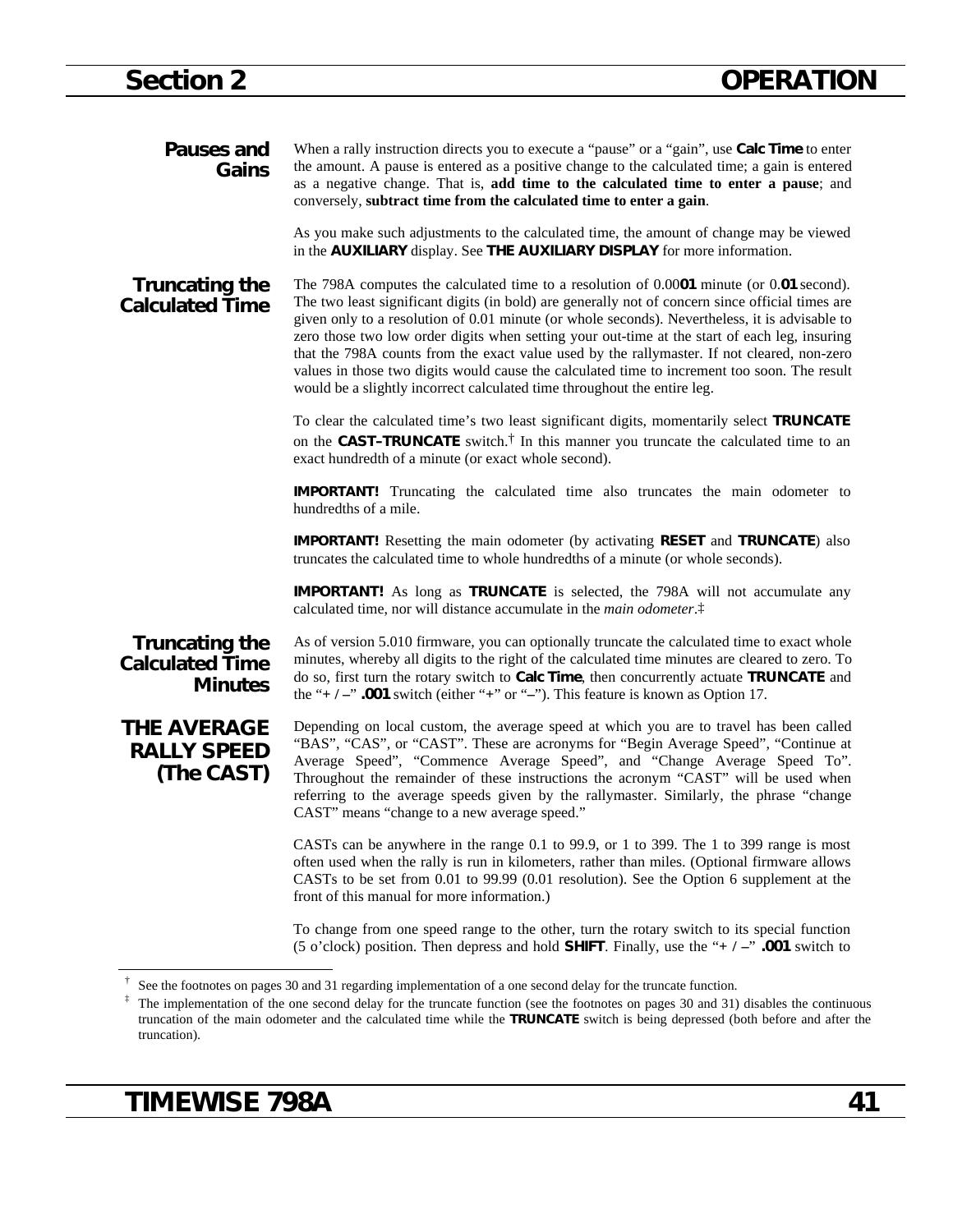activate the **Speed Format** function. Each time you activate **Speed Format**, the 798A will change from one speed range to the other.

**Note:** If you have a non-zero value in the "tenths" digit while in the 0.1 to 99.9 range and subsequently select the 1 to 399 range, that digit will be forced to a zero. If you switch back to the low range, that digit will remain at zero. Similarly, a non-zero digit in the "hundreds" position while in the high range will be forced to a zero when switching to the low range.

**The Active CAST** The **SPEED** display shows the CAST currently in use by the 798A as it computes the calculated time. The CAST shown is the average speed the 798A expects you to maintain, *not the speed at which you are actually traveling*.

You will change the active CAST throughout the rally as directed by the rally instructions.

**The Next CAST** The **NEXT SPEED** display shows the next CAST you expect to use. This value is derived from information given in the rally instructions.

> By selecting **Next Speed** on the rotary switch, the value shown in the **NEXT SPEED** display can be adjusted with the "**+ / –**" toggle switches \*, thereby setting it to the next expected CAST.

#### **Changing to a New Active CAST**

To begin using a new active CAST, momentarily select CAST on the CAST-TRUNCATE toggle switch. This will instantly change the currently active CAST, as had been showing in the **SPEED** display, to the next CAST, as had been showing in the **NEXT SPEED** display. The 798A will immediately begin using the new CAST value as it computes the calculated time.

After activating **CAST**, the value in the **NEXT SPEED** display is automatically set to the previous CAST. You will essentially see the two CAST values change places. In this manner, the 798A allows you to easily switch back and forth between the two speeds.

You may actuate **CAST** at any time. Each time you actuate **CAST**, a beeper will briefly sound.

*When you execute a CAST, the 798A inserts a 0.56 second delay before allowing another CAST to be executed. Call Timewise if you want a different delay (0 to 20 seconds).*

While the **CAST–TRUNCATE** toggle switch is held in the **CAST** position, the 798A will split the odometers, the calculated time, and the time of day clock. This is a convenience for rallyists wishing to keep a log of distance and times at each CAST change. (You cannot adjust any value in the 798A while split in this manner, but you can select **SPLIT** on the **SPLIT–LAST CAST** switch and make adjustments after releasing the **CAST** switch.)

**Note:** You must CAST at least once every 27.77 hours of calculated time. This is because the 798A subtotals calculated time for each speed section in a register that overflows after 27.77 hours (100,000 seconds). You do not actually have to change to a new CAST value it is only necessary to activate the **CAST** switch. You can "change" to the same CAST value.

1

<sup>\*</sup> You can reverse the selection of whether the **Next Speed** or **Speed** adjustment is enabled when the **SHIFT** switch is actuated. To do so, turn on the 798A with both **SHIFT** and the "**– .001**" position of the "**+ / –**" **.001** switch selected. Repeat this procedure to revert to the factory setup.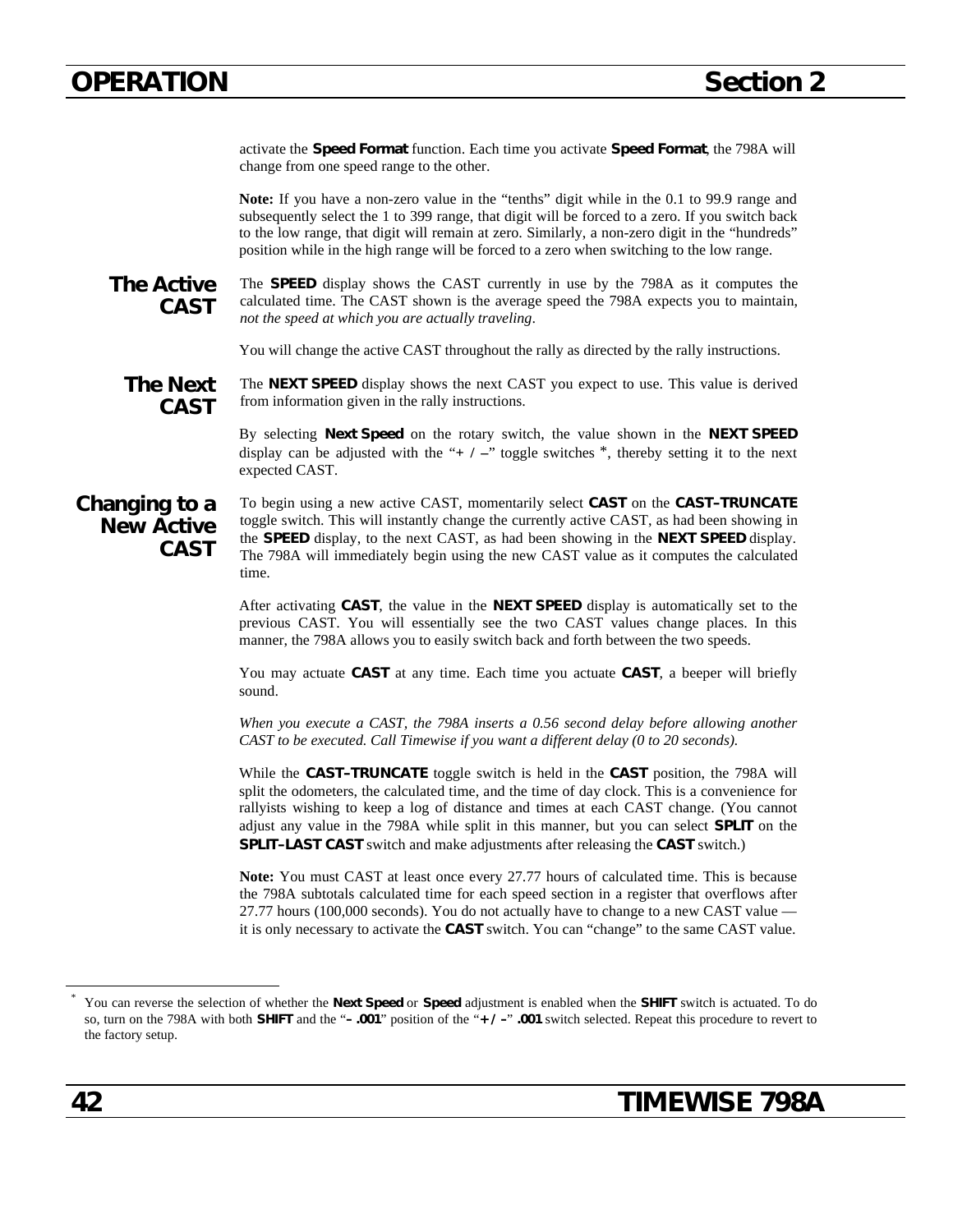### **Adjusting the Active CAST (Executing a Retro-CAST™)**

When **Speed** is selected on the rotary switch (choose **Next Speed** on the rotary switch and actuate **SHIFT** )†, the "**+ / –**" toggle switches can be used to adjust the active CAST (the value in the **SPEED** display). When you adjust the active CAST, the calculated time for the distance you have traveled *since the last activation of the* **CAST** *switch* is re-computed.

Adjusting the active CAST is called a "retroactive CAST change" or **Retro-CAST™**. Unique to Timewise rally computers, this important feature deserves further explanation:

As you drive, the 798A not only keeps track of distance in the main and auxiliary odometers, it also has another internal odometer that records the distance driven within the "active speed section". (The active speed section is the distance driven since the **CAST** switch was last activated). The 798A uses this active speed section distance, along with the active CAST value, to compute the calculated time. This computation is repeated 12.5 times per second.

Imagine, if you will, that you used a handheld calculator to compute your perfect passage time as you progressed along the course. In that scenario, you'd insert a new distance into the calculator each time you made the computation. Note that with each iteration you could also use a different speed, as well as a new distance. In fact, even if you didn't update the distance, using a different speed would alter the result of your time calculation.

The 798A essentially does just that when you adjust the active CAST to a new value.

The concept of adjusting the active CAST is often best understood by example. Here's an intriguing application that utilizes the Retro-CAST feature:

Suppose you're driving at an assigned CAST of 40 and the current instruction reads:

"CAST 30 at last sideroad prior to Reynolds Drive."

How can you possibly know where to begin execution of this instruction if the sideroad and Reynolds Drive are not within sight of each other? You would never know which sideroad to use as the initiation point of the instruction until you find Reynolds. Unfortunately, when Reynolds is reached, it would be too late to make the CAST change. You would have to drive back to the sideroad, execute the CAST change, and return to Reynolds.

Fortunately, you can use the Retro-CAST function so you don't have to retrace the distance to the sideroad. ‡

Here's what you can do: Enter a speed of 40.0 into the **NEXT SPEED** display. This would be the same value as you would have in the **SPEED** display. At each sideroad you pass, actuate **CAST**. Although, it will appear that you aren't changing CAST, you will start a new active speed section with each CAST execution. When you finally do reach Reynolds Drive, *do not* actuate **CAST**. Instead, use the **Speed** function to adjust the **SPEED** display to a value of 30.0 mph. The 798A will automatically re-compute the calculated time for the distance traveled since the last sideroad (the starting point for the active speed section) using the corrected CAST.

j

<sup>†</sup> You can reverse the selection of whether the **Next Speed** or **Speed** adjustment is enabled when the **SHIFT** switch is actuated. To do so, turn on the 798A with both **SHIFT** and the "**– .001**" position of the "**+ / –**" **.001** switch selected. Repeat this procedure to revert to the factory setup.

<sup>‡</sup> See the discussion on **Changing the Distance Measurement and Calculated Time at the Last CAST** on page 47 for another idea on how to handle this problem.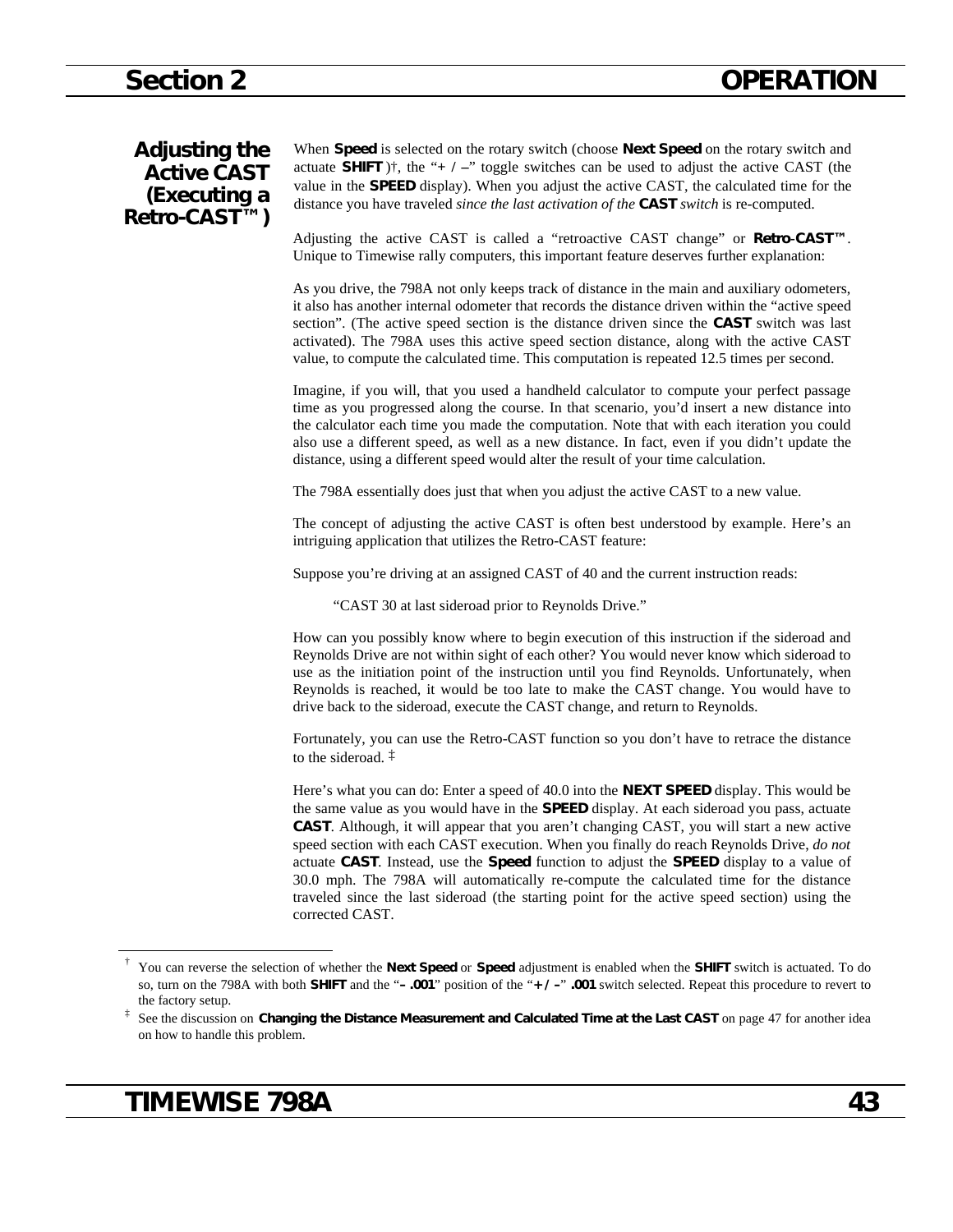When you become comfortable adjusting the active CAST "after the fact," you will discover other ways to use this feature. For example, you might be on a rally that has a default CAST of 20 whenever you enter a gravel road. Normal CAST changes would be executed using values entered into the **NEXT SPEED** display. However, if you suddenly enter a gravel road, actuate **CAST** immediately. Then select **Speed** and adjust the **SPEED** display to 20.0 as you drive. The ability to correct the active CAST eliminates the need to stop the vehicle and fiddle with a series of switches before proceeding along the course.

You'll soon realize that it doesn't matter what value is set in the **NEXT SPEED** display...you can always correct the active speed after executing **CAST**. In fact, the next speed feature is provided primarily as a convenience for presetting the next expected CAST when enough time and information is given about the course. When a surprise CAST does occur, all you have to do is actuate **CAST** and adjust the **SPEED** display to the correct value using the **Speed** function. † There is no loss of accuracy when using the 798A in this manner.

**Note:** Once you execute a **Transit**, **TRUNCATE**, **Reset**, or **Compute Factor** function, you can no longer alter the CAST for the distance traveled prior to the execution point of those functions. Executing any of those functions always establishes a new active speed section.

**Details, Details…** As mentioned earlier, when changes to the main odometer are made using the **Adjust ORM** function, the 798A accumulates those changes, along with the actual distance you drive, in the "active speed section".

> It follows, therefore, that any use of the Retro-CAST function will result in a recomputed calculated time due, in part, to **Adjust ORM** adjustments made in the active speed section.

> If you wish to prevent course adjustments from becoming part of a Retro-CAST correction, use the **Odo & Time** function instead of the **Adjust ORM** function. The **Odo & Time** function is explained in **AUTOMATIC CALCULATED TIME ADJUSTMENTS**.

**When You Change CAST** When computing the calculated time, the 798A uses some of the internal, non-visible digits of the odometer. By using these lower order digits, the calculated time can update before the odometer visibly increments a hundredth of a mile. If the 798A updated the calculated time only when the odometer visibly incremented the hundredths digit, the calculated time would appear to skip numbers.

> For example: After traveling exactly 1.000 mile at a CAST of 30 mph, the 798A will increase the calculated time exactly 2.00 minutes. When you travel 1.005 miles, the calculated time will increase to 2.01 minutes. Note, however, that because the rallymaster typically resolves distances to only hundredths of a mile, she will still consider the distance to be 1.00 mile. The rallymaster's calculated time will, therefore, remain at 2.00 minutes. When the distance increases to 1.010 mile, both the 798A and the rallymaster will compute the same calculated time of 2.02 minutes. Thus, the rallymaster effectively skips from 2.00 minutes to 2.02 minutes, whereas the 798A does not.

> Since the 798A does not skip numbers, the calculated time it displays may differ from the figure computed by the rallymaster whenever you are "in between" hundredths of a mile. The 798A can, at those times, compute a calculated time more precise than the official value. In effect, the 798A is too accurate!

1

<sup>†</sup> If desired, you can reverse the selection of whether the **Next Speed** or **Speed** adjustment is enabled when the **SHIFT** switch is actuated. To do so, turn on the 798A with both **SHIFT** and the "**– .001**" position of the "**+ / –**" **.001** switch selected. Repeat this procedure to revert to the factory setup.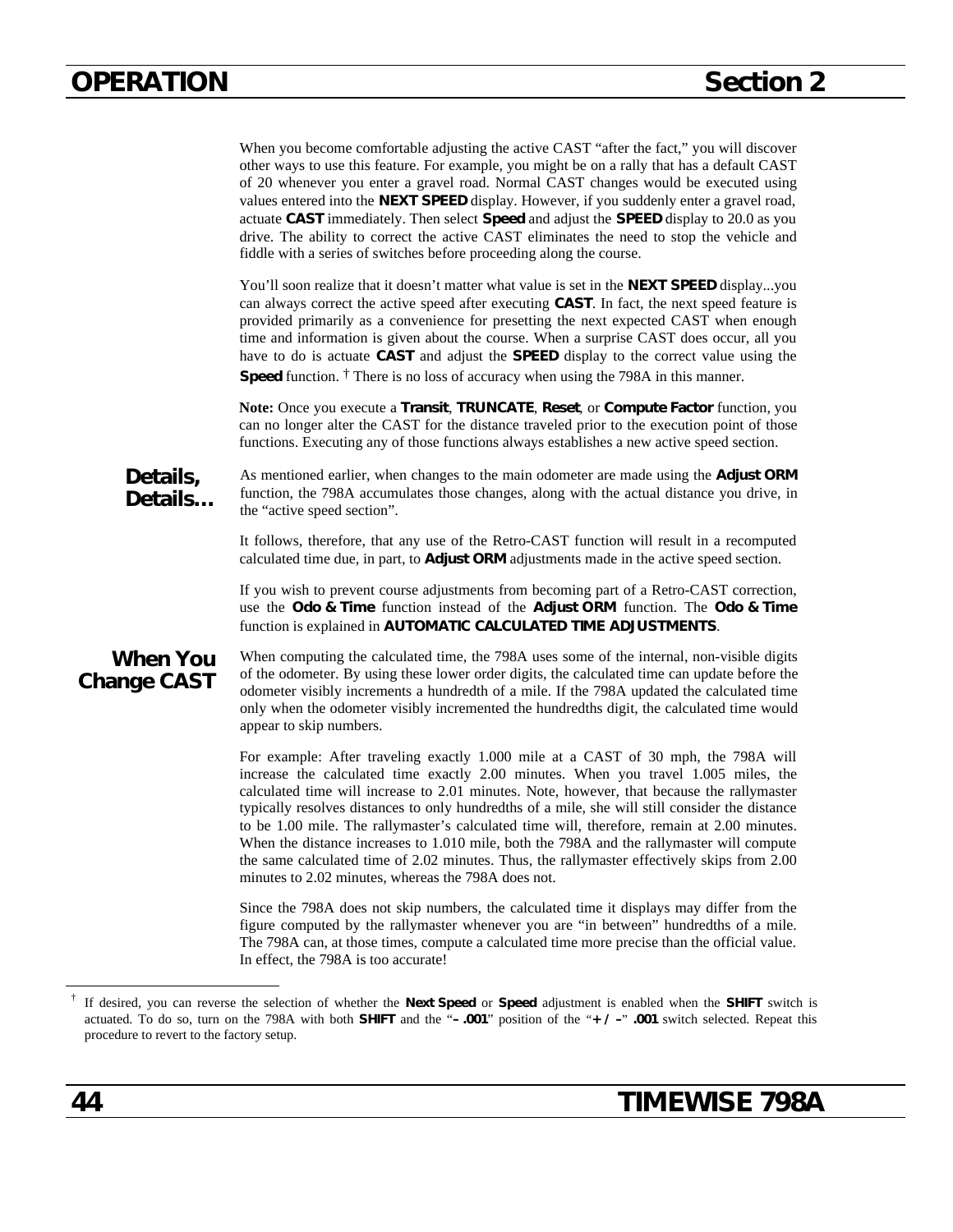Note, however, that any discrepancy between the 798A and the official calculated time disappears whenever your mileage equals an exact hundredth of a mile. At each such point, both the 798A and the rallymaster compute the same value for the calculated time. Thus, the discrepancy will come and go with each hundredth of a mile change in the odometer.

If you CAST while "between" hundredths of a mile, however, an apparent problem occurs. At that moment, the calculated time for the just completed CAST section will be saved in an internal "spreadsheet". Any discrepancy between the 798A's calculations and those of the rallymaster will, therefore, be permanently recorded. At this point, it would appear that the measuring accuracy of the 798A would cause an unrecoverable calculation error.

As it turns out, however, such errors are rarely observed. This is because the 798A ends up measuring a fractionally shorter distance in the new CAST section. Unless the new CAST is substantially different in value from the previous one, the slightly reduced calculated time for the new section will balance the slightly excess calculated time of the previous section.

If you are concerned about timing discrepancies resulting from the high measuring resolution of the 798A, it is suggested that you change CAST at locations that are exact hundredth of a mile increments. That is, instead of executing a CAST *exactly* at a reference, you may wish to execute the CAST just before or immediately after the reference.

You can often judge where the odometer will increment by watching its counting rhythm. If you think the odometer will increment a foot or two after the reference, try waiting those extra few feet before actuating the **CAST** switch. If you see the odometer increment a few feet before the reference, and you believe the rallymaster would have used that exact value, actuate the **CAST** switch immediately. Note that many rallymasters effectively do this when they record an official course mileage in "xxx.xx" resolution at a landmark.

### **Using Slow Speeds**

The 798A allows you to use a CAST as low as 0.1 mph. Even while traversing such slow speed sections the calculated time will increment appropriately, making it possible to easily judge your driving time error.

As mentioned, the measuring resolution of the 798A can cause an apparent discrepancy when changing CAST while "between" hundredths of a mile. This is especially true when entering and exiting very slow speed sections. Unless you execute slow speed CAST changes at the *exact* mileages intended by the rallymaster, the 798A *will* compute a comparatively erroneous figure for the calculated time.

As an example, let's assume that you are at a CAST of 60 and that the rallymaster instructs you to CAST 10 at an "RXR" sign and then CAST 60, again, at a "Pass With Care" sign. As is usual for such slow speed sections, the rallymaster has also given the official mileages at the two signs. Let's assume the official distance between the two signs is 0.14 mile.

If you actuate **CAST** exactly at the referenced signs, the 798A may, in fact, measure a distance of 0.145 mile. At a CAST of 10, the travel time for 0.145 mile is 0.87 minutes. For the 0.14 mile measurement used by the rallymaster, the travel time is 0.84 minutes. The greater accuracy of the 798A will actually give you a 0.03 minute error.

As a result, it is highly recommended that you enter and exit slow speed sections (<25 mph) at the exact official mileages given by the rallymaster. If official mileages are not given, actuate **CAST** when the hundredths digit of the odometer visibly increments slightly before, or immediately after, a reference. By doing so, you will more than likely execute the speed changes at the exact mileages used by the rallymaster.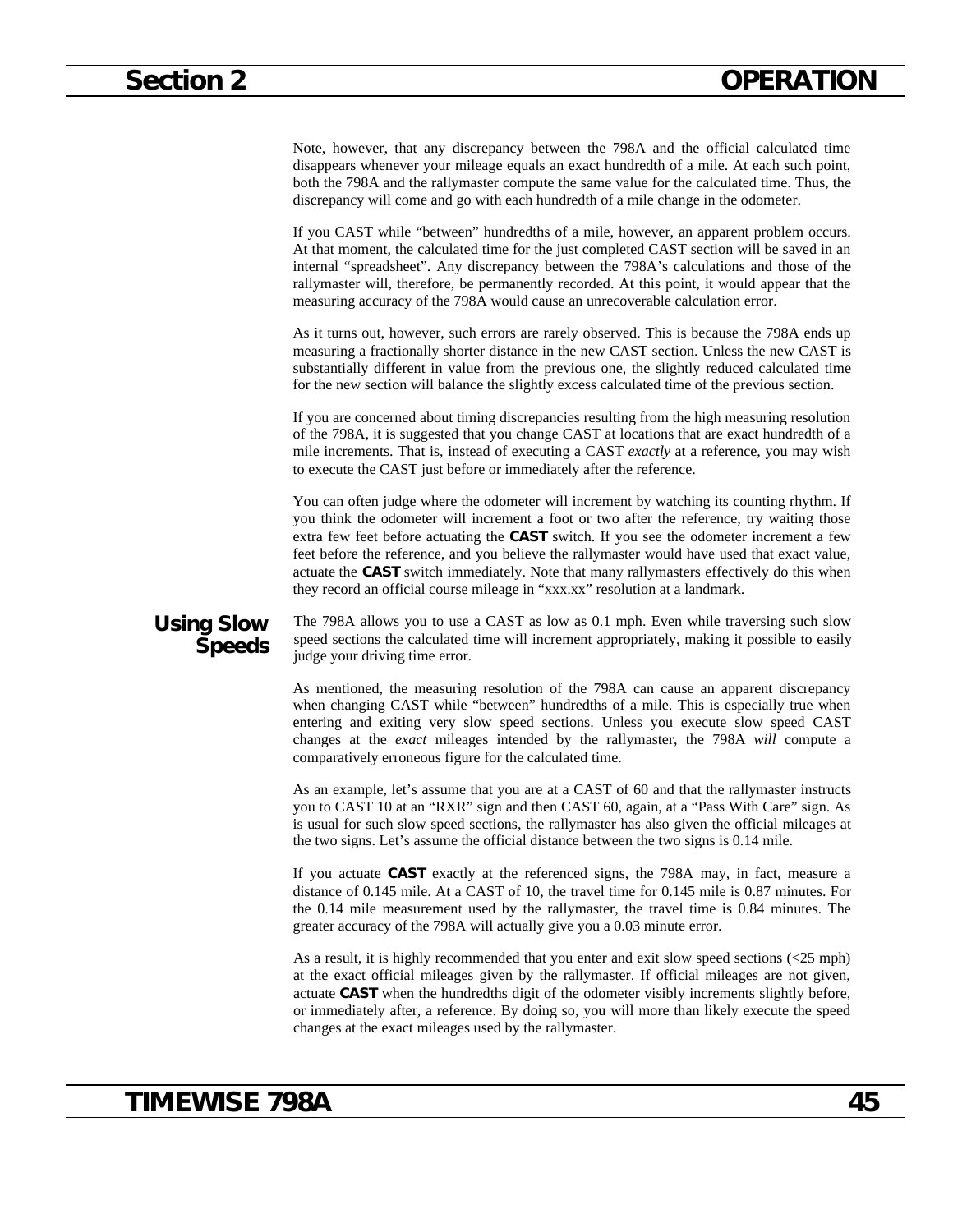### **Intelligent CASTs**

The 798A can be set up so that the distance (and, therefore, the calculated time) for each CAST section will exactly match the rallymaster's 0.01 mile resolution *regardless of where [within the intended hundredth of a mile] you change CAST*.

This Intelligent CAST, or **Intelli-CAST™**, feature automatically re-computes the calculated time upon each **CAST**, temporarily ignoring any partial hundredths of a mile in the main odometer. Essentially, the 798A measures distance in "normal" high resolution (0.00000001) while traversing a speed section, yet reverts to the rallymaster's resolution (0.01) upon a CAST. After the CAST, the ignored partial hundredths of a mile is applied to the new speed section. In this manner, each speed section always ends at hundredths of a mile increments.

To enable the intelligent CAST feature, turn the rotary switch to its special function position, and actuate the "**+ / –**" **1.00** toggle switch. Note the **Intelli-CAST** label below the switch.

Each time you actuate the "**+ / –**" **1.00** switch the 798A will alternately enable and disable the Intelli-CAST mode. To indicate whether or not the Intelli-CAST mode is enabled, an LED illuminates in the upper right of the **ODOMETER** display. A label identifies the LED's meaning. You can use intelligent CASTs for an entire rally, or just for selected sections.

As an example of how Intelli-CAST operates, consider the scenario described in **Using Slow Speeds**. With Intelli-CAST enabled, exiting the 10 mph section will cause the 798A to re-compute the calculated time using an exact 0.14 mile distance, temporarily ignoring the extra 0.005 mile. The calculated time for the 10 mph section will be 0.84 minutes—exactly the same figure computed by the rallymaster. The unused 0.005 mile is then applied to the following CAST 60 section. Thus, you may enter and exit slow speed sections without concern about where within the intended hundredth of a mile you make the CAST changes.

However, it must be pointed out that a disadvantage of using this feature is that you *must* execute all CAST changes *within* the intended hundredth of a mile. If you execute a CAST change just inches before the intended hundredth, the 798A will have measured the just completed CAST section incorrectly by a full 0.01 mile. The calculated time will then likely be incorrect — unless the two speed sections have substantially the same CAST.

**Note:** If you use the Intelli-CAST feature, *you may see a correction to the calculated time at the moment you change CAST.* This is because while re-computing the calculated time, the 798A may temporarily ignore some distance  $(<0.01$ ) it had measured up to that point. The calculated time may change as a result of using this "truncated" odometer distance. Note that you won't often observe the correction because the re-computed calculated time will also automatically include the travel time for that same distance  $(<0.01$ ) at the new CAST. If the new CAST is close in value to the old one, the correction may not be evident. However, if you switch to a significantly different CAST, it is possible to see the calculated time correct itself by a count or more. Remember, too, that the 798A is split while **CAST** is actuated, so if you are moving, you'll have to release the **CAST** switch quickly to observe the correction.

**Semi-Intelligent CASTs (Option 18)**

As of version 6.000 firmware, a **Semi-Intelli-CAST™** mode is optionally available. Called "Option 18", the Semi-Intelli-CAST mode operates similar to Intelli-CAST, but the odometer momentarily revert to 0.001 resolution upon each CAST (rather than the 0.01 resolution used by Intelli-CAST). The unused <0.001 mile then becomes part of the new speed section. When option 18 is installed, activating the " $+$  /  $-$ " **1.00** switch (with the rotary switch in its special function position) will cycle through three modes: "normal", Semi-Intelli-CAST, and Intelli-CAST. When the Semi-Intelli-CAST mode is active, the LED in the upper right of the **ODOMETER** display will blink on and off each second.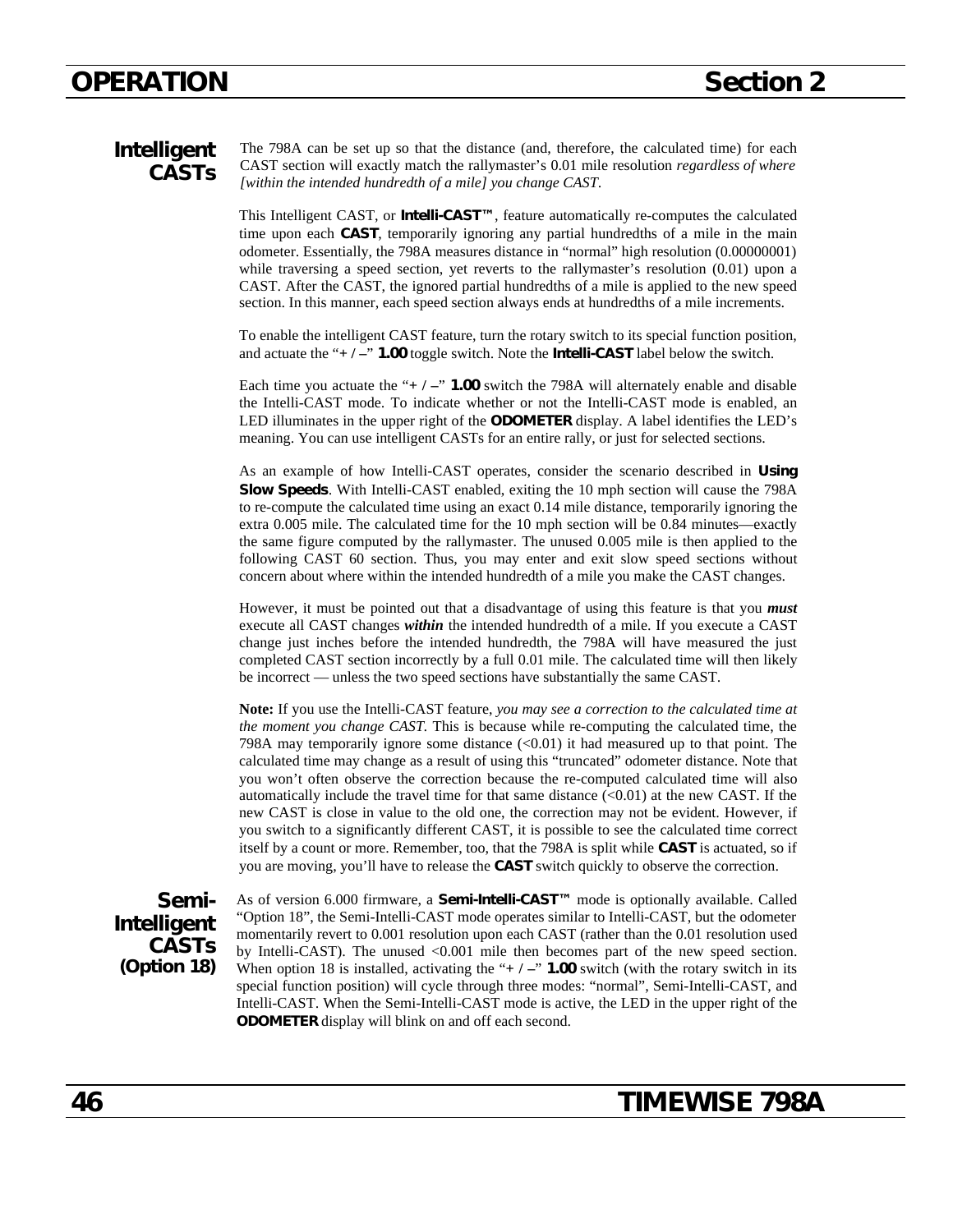| <b>Recalling the</b><br>Course<br><b>Parameters</b><br>from the<br><b>Last CAST</b>                                                                        | Each time you execute a CAST, the 798A saves in memory the following parameters: the<br>odometer, the clock, the calculated time, the CAST used during the just completed speed<br>section, and the actual distance measured during the just completed section.<br>To review this "last CAST" data, select LAST CAST on the SPLIT-LAST CAST toggle<br>switch. While the LAST CAST function is selected, the distance in the ODOMETER display<br>is temporarily replaced by the value that was in the 798A when you last actuated the CAST<br>switch. Likewise, the CLOCK, CALCULATED TIME, and SPEED displays will show the<br>values they were displaying when you last executed a CAST. Lastly, the AUXILIARY<br>display shows the actual distance traveled during the just completed CAST section. <sup>†</sup> |
|------------------------------------------------------------------------------------------------------------------------------------------------------------|--------------------------------------------------------------------------------------------------------------------------------------------------------------------------------------------------------------------------------------------------------------------------------------------------------------------------------------------------------------------------------------------------------------------------------------------------------------------------------------------------------------------------------------------------------------------------------------------------------------------------------------------------------------------------------------------------------------------------------------------------------------------------------------------------------------------|
|                                                                                                                                                            | Last CAST data is also saved upon a Transit, a TRUNCATE, a main odometer Reset, after<br>executing the Compute Factor function, or after loading Preset data (explained later).                                                                                                                                                                                                                                                                                                                                                                                                                                                                                                                                                                                                                                    |
|                                                                                                                                                            | Note: Even when Intelli-CAST is active, the saved last CAST execution point will include<br>the "thousandths of miles" that had been present when the CAST was executed. On the other<br>hand, the stored calculated time will include the correction resulting from use of the Intelli-<br>CAST's "odometer truncation" feature. (Recall that when Intelli-CAST is active, each CAST<br>action recomputes the calculated time by temporarily disregarding the odometer's<br>thousandths of miles.) By displaying the "thousandths" in the last CAST odometer readback<br>you can determine how close you were to the distance measurement used by the rallymaster.                                                                                                                                                |
| Changing the<br><b>Distance</b><br><b>Measurement</b><br>and<br><b>Calculated</b><br>Time at the<br><b>Last CAST</b><br>(Post-<br>Alignment <sup>™</sup> ) | A very remarkable feature of the 798A is that you can retroactively correct the execution<br>point (ORM distance) for the last CAST. This capability is called Post-Alignment™.                                                                                                                                                                                                                                                                                                                                                                                                                                                                                                                                                                                                                                    |
|                                                                                                                                                            | To correct the last CAST execution point, hold down the LAST CAST switch. Now,<br>regardless of the rotary switch position, the " $+/-$ " toggle switches will adjust the last CAST<br>execution point (in the ODOMETER display). When you change the last CAST execution<br>point, the overall calculated time is mathematically corrected (using the previous and current<br>CASTs) to a value appropriate to the new last CAST execution point.                                                                                                                                                                                                                                                                                                                                                                 |
|                                                                                                                                                            | (Note: Post-Alignment™ corrections can be executed at anytime, regardless of the position<br>of the rotary switch. The LAST CAST function overrides all rotary switch functions.)                                                                                                                                                                                                                                                                                                                                                                                                                                                                                                                                                                                                                                  |
|                                                                                                                                                            | For example, suppose you are driving at a CAST of 30 and are working on this instruction:                                                                                                                                                                                                                                                                                                                                                                                                                                                                                                                                                                                                                                                                                                                          |
|                                                                                                                                                            | CAST 20 at "RXR" at 26.75 miles.                                                                                                                                                                                                                                                                                                                                                                                                                                                                                                                                                                                                                                                                                                                                                                                   |
|                                                                                                                                                            | Here's how this might be played out                                                                                                                                                                                                                                                                                                                                                                                                                                                                                                                                                                                                                                                                                                                                                                                |

As you pass the "RXR" sign, you actuate **CAST**. Then, to double check the mileage at which you executed the CAST change, you depress the LAST CAST toggle. In doing so, you see that the last CAST odometer measurement was actually recorded as 26.74 miles, not the 26.75 official mileage. While continuing to depress the LAST CAST switch, you correct the 0.01 mile error using the "**+ / –**" toggle switches.

As you change the last CAST execution point to 26.75, the 798A will add 0.02 minute to the *previous* section's calculated time. This is due to the additional .01 mile traveled at 30 mph. (You'll see this as a correction to the value in the **CALCULATED TIME** display.)

j

<sup>†</sup> As of version 5.001 firmware: If your 798A is outfitted with option 10 (**Intelli-Fix™**, explained in a moment), the **AUXILIARY** display will show an **Intelli-Fix™** adjustment amount whenever the rotary switch is turned to the **Adjust ORM** position.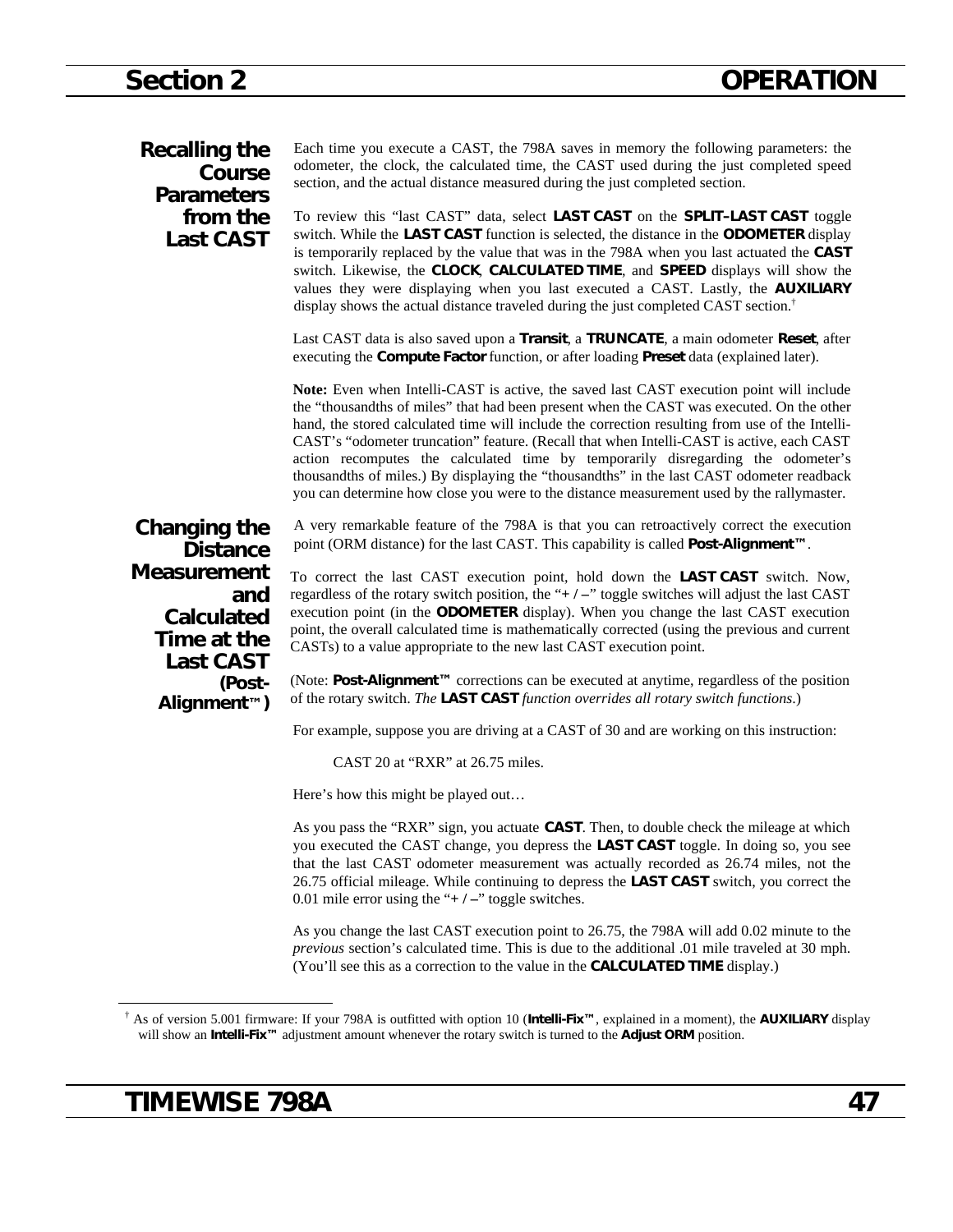Simultaneously, [internally] the 798A will subtract 0.03 minute from the *active* section's calculated time (for the .01 mile not traveled at 20 mph). The result is that the *overall* calculated time will be reduced by 0.01 minute. Upon releasing the **LAST CAST** switch, the corrected overall calculated time will be displayed.

As mentioned, when viewing last CAST data the distance traveled during the previous speed section is in the **AUXILIARY** display (exception…see footnote). The **Post-Alignment™** will also correct the previous section distance in the **AUXILIARY** display.

**Note:** Attempts to adjust the last CAST odometer measurement's "thousandths" place will be disregarded if the Intelli-CAST™ feature was enabled at the time of the last CAST.

As of version 4.008 firmware, last CAST data can be returned to original values by actuating the **RESET** switch while the **LAST CAST** switch is depressed.

When you release the **LAST CAST** switch after entering a last CAST odometer correction, the 798A temporarily disables use of the "**+ / –**" toggle switches for about one second. This forestalls a change to any other parameter should you accidentally release the **LAST CAST** switch while making the **Post-Alignment™** adjustment.

**But be careful, there's one more step!**

**Automatic ORM Correction when making a LAST CAST Adjustment (Option 10)**

Continuing with the example above: If you are confident that you executed the CAST at the proper physical point on the course, it must be that your overall measured course distance (ORM) had been short by the 0.01 mile. As such, you'll also need to use the **Adjust ORM** function to add 0.01 mile to the overall mileage so it matches the rallymaster's. You can make this adjustment at any time. If, however, you executed the CAST at the wrong location, your course mileage may or may not be correct…you'd need to ascertain that later.

As of version 6.000 firmware, a standard feature of the 798A can be used to automatically adjust the overall rally mileage (ORM) as you make **LAST CAST** adjustments. This feature, called **Intelli-Fix<sup>™</sup>**, will correct the ORM by the same amount applied to the **LAST CAST** odometer reading if the rotary switch is in the **Adjust ORM** position. Thus, **Intelli-Fix™** can eliminate the need to separately correct the ORM after a **LAST CAST** adjustment.

To illustrate **Intelli-Fix™** functionality, let's use the example from above. As had been explained, the LAST CAST function aligned the last CAST odometer measurement to 26.75, and, it corrected the overall calculated time by 0.01 minute. With **Intelli-Fix™**, the 798A will also automatically add 0.01 mile to the overall course distance (the ORM). You do not need to separately use the **Adjust ORM** function to align your overall mileage to the rallymaster's overall mileage.

Of course, there are times when **LAST CAST** adjustments do not require a correction to the overall course mileage. For example, if you execute a CAST at the wrong location, you need only align the CAST execution point to where the rallymaster intended (even if you can only guess at that mileage). In this case, the overall course mileage need not be changed. Therefore, to allow for situations when an ORM correction is not required following a **L A S T CA S T** adjustment, the use of **Intelli-Fix™** is discretionary. As mentioned, the **Intelli-Fix<sup>™</sup>** correction is applied only when the rotary switch is in the **Adjust ORM** position. <sup>†</sup> In all other rotary switch positions, the **Intelli-Fix™** correction is skipped.

1

<sup>†</sup> As of version 5.001 firmware, selecting **Adjust ORM** while viewing last CAST data causes the **AUXILIARY** to display an **Intelli-Fix™** adjustment counter. This counter shows ORM adjustments entered via the **Intelli-Fix™** feature. The counter is reset upon each CAST.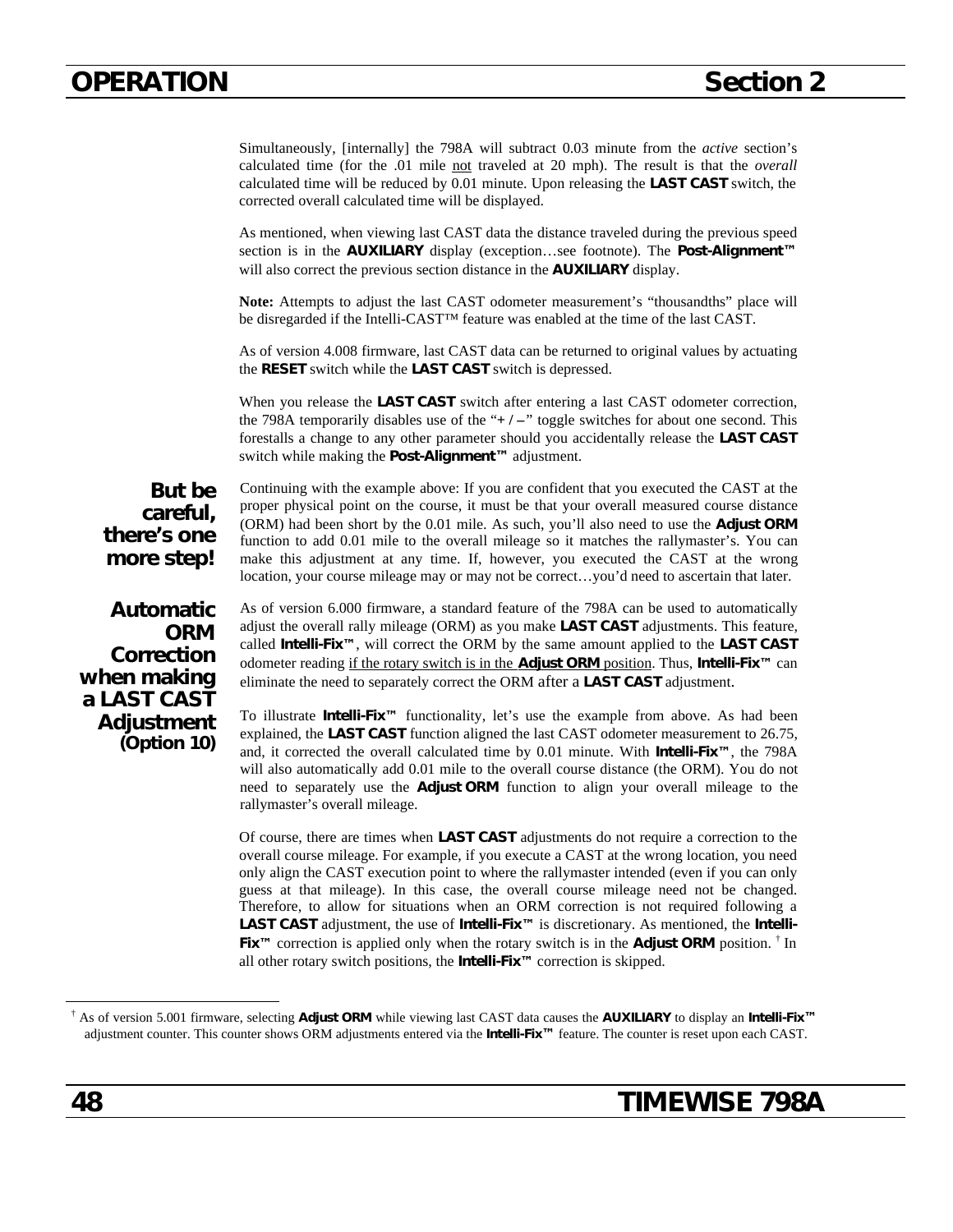#### **AUTOMATIC CALCULATED TIME ADJUSTMENTS**

At the start of each leg of a rally, you will set the calculated time to your assigned out-time and the main odometer to the official mileage. (See **Checkpoint Procedure** in **Section 3** for details.) If you follow all the rally instructions perfectly, the odometer and calculated time will exactly match the rallymaster's official figures throughout the leg. At least that is what is supposed to happen.

Unfortunately, there is always some error in distance measurement due to wheel slippage, lane changes, driving techniques, etc. Since distance measurement errors result in calculated time errors, it will become necessary to correct both the odometer and calculated time.

Normally, correcting both the odometer and calculated time would be a three step affair. You would have to correct the odometer, manually compute the required adjustment to the calculated time, and then make the adjustment to the calculated time.

Fortunately, there is a faster, easier, and more precise method to automatically adjust the calculated time while correcting the odometer. In fact, there are two methods. The first method is to use the **Adjust ORM** function as discussed in **Adjusting the Odometer and Calculated Time Together**. The second method is to use the Odo & Time function.

The two functions act very similar, with one exception. Distance adjustments entered using the **Odo & Time** function are not considered an integral part of the current speed section. As a result, if the Retro-CAST™ function is used after entering an **Odo & Time** adjustment, the distance added or subtracted is not used during the Retro-CAST™ recalculation. To explain further, here's a complete description of the **Odo & Time** function, with additional clarification on how it differs from the **Adjust ORM** function.

### **Odo & Time Adjustments**

With **Odo & Time** selected on the rotary switch, the "**+** / -" toggle switches can be used to adjust the main odometer. As the main odometer is changed, the calculated time is automatically corrected to account for distance added to, or subtracted from, the main odometer. The standard TSD formula is used to compute the calculated time correction:

#### **CALCULATED TIME CORRECTION = DISTANCE ADJUSTMENT CALCULATION SPEED**

While making an **Odo & Time** adjustment, both the **ODOMETER** and **CALCULATED TIME** displays update instantly to show the results of your adjustment. (Note: the "**+ / –**" **.001** toggle switch is inactive if you are not viewing distance with "thousandths" resolution. If you display thousandths only when split, you may adjust thousandths only when split.)

The adjustment made to the main odometer will be shown in the **AUXILIARY** display. This "amount of adjustment" figure is shown regardless of the **TIME– –ODO** switch position. By watching the **AUXILIARY** display, you can confirm the correction you enter. Upon deselecting Odo & Time, the AUXILIARY display returns to its normal usage and the "amount of adjustment" reminder figure is reset. When you select **Odo & Time** again, the **AUXILIARY** display will always show 0.00 (or 0.000 if viewing thousandths of miles).

The **Odo & Time** function will work even when the 798A is split. As when adjusting any split parameter, corrections to the split calculated time will be apparent as you enter the distance adjustment, and will be included in the "live" values when you unsplit.

**Odo & Time** adjustments are computed to a resolution of 0.0001 minute (0.01 second). Thus, the adjustments are just as precise as if you had driven the distance.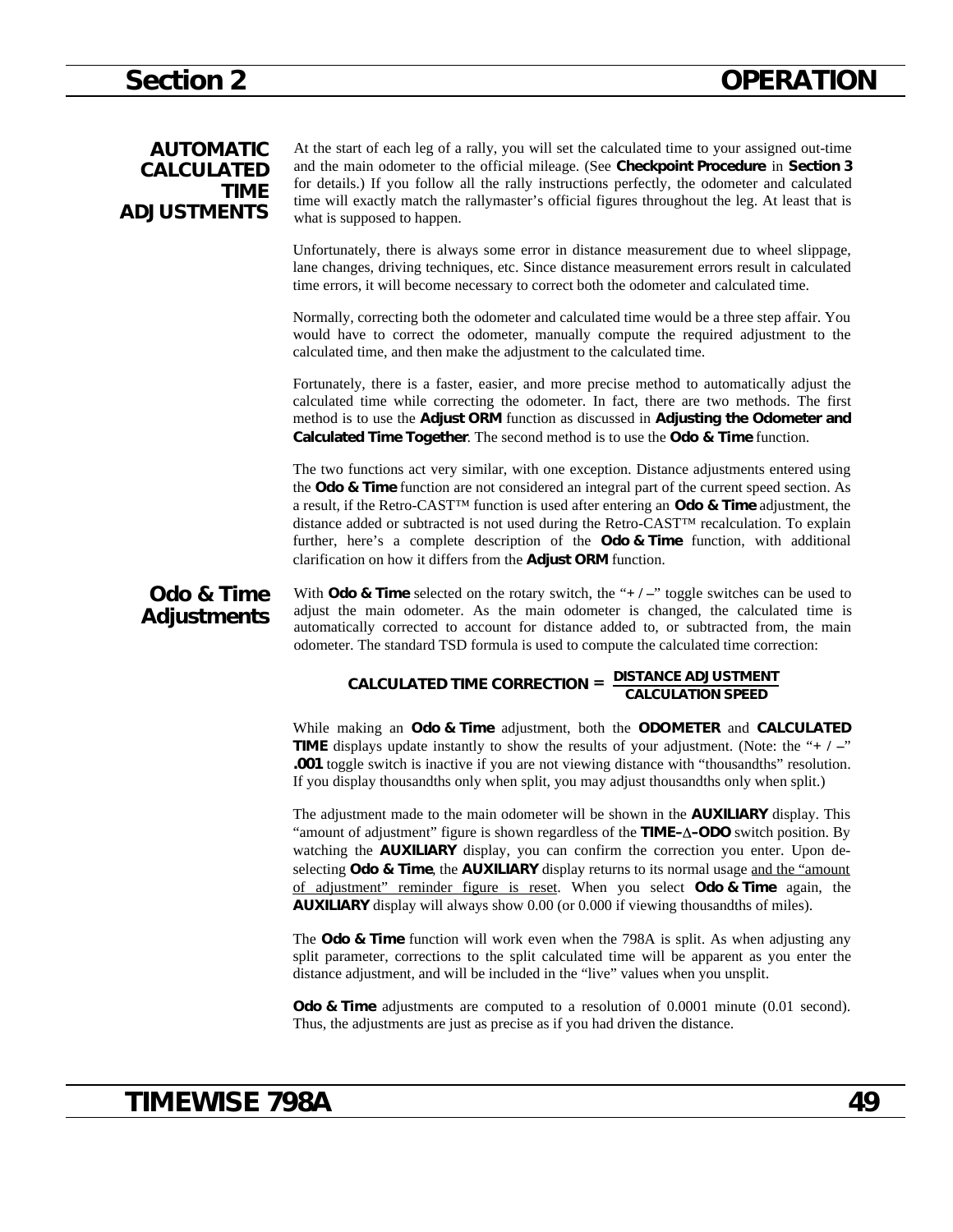#### **The Odo & Time Calculation Speed**

The **CALCULATION SPEED** term in the above formula is shown in the **SPEED** display whenever you select **Odo & Time** on the rotary switch. The calculation speed always defaults to the active CAST value when you select the **Odo & Time** function. As a result, the **SPEED** display won't visibly change. Nevertheless, the calculation speed is a separate parameter from the active CAST.

**Odo & Time** adjustments can be used to correct measurement errors resulting from wheel slippage, lane changes, improper turns, etc. To correct such errors, select Odo & Time and adjust the main odometer. The calculated time will be updated using the calculation speed in the **SPEED** display. And since the calculation speed defaults to the active CAST, it's easy to make corrections the moment you experience a measurement error.

You may notice that the **Odo & Time** function appears to do the same thing as the Adjust ORM function (described earlier). This is true to a major extent. With either function, you can make concurrent distance and time adjustments the moment you experience a distance measurement error. However, there are occasions when you need to make the adjustment using a calculation speed different from the active CAST. This is when the **Odo & Time** function needs to be used instead of **Adjust ORM**. Here's an example:

Suppose, in retrospect, you decide that you had experienced wheel slippage while driving on a gravel road earlier in the course. Suppose, too, that the CAST used on the gravel road was different from the active CAST. If you use the **Adjust ORM** function to adjust the odometer, the calculated time will be corrected using the active CAST. Similarly, if you use the **Odo & Time** function, you will correct the calculated time using the calculation speed showing in the **SPEED** display. And since the calculation speed for the **Odo & Time** function defaults to the same value as the active CAST, the end result would be the same.

In this situation, however, you need to correct the calculated time using the CAST employed while on the gravel road. You need to change the calculation speed.

### **Changing the Calculation Speed**

Here's how you can do that: With **Odo & Time** selected on the rotary switch, depress and hold the **SHIFT** switch. The **Calc Speed** function is now active, and the "**+** / –" switches will alter the calculation speed showing in the **SPEED** display. (Remember, the calculation speed takes the place of the active CAST when **Odo & Time** is selected.)

You may alter the calculation speed before or after you enter an **Odo & Time** odometer adjustment — providing you don't rotate the rotary switch away from the **Odo & Time** position. (If you change the calculation speed *after* entering the distance adjustment, the 798A appropriately re-computes the correction to the calculated time.)

Distance adjustments you make, as well as the associated correction to the calculate time, are permanently recorded when you de-select **Odo & Time**. At that time, the calculation speed will automatically revert to the active CAST value. The next time you select **Odo & Time**, the calculation speed will once again be the same as the active CAST.

**Note:** If you execute a **CAST**, a **Transit**, a **TRUNCATE**, or **Reset** the main odometer while **O do & Time** is selected, the 798A will electronically de-select **O do & Time** for a moment. Any adjustments you are in the process of making will be permanently recorded, the calculation speed will change to the new active CAST, and the "amount of adjustment" figure in the **AUXILIARY** display will be reset to 0.000 mile.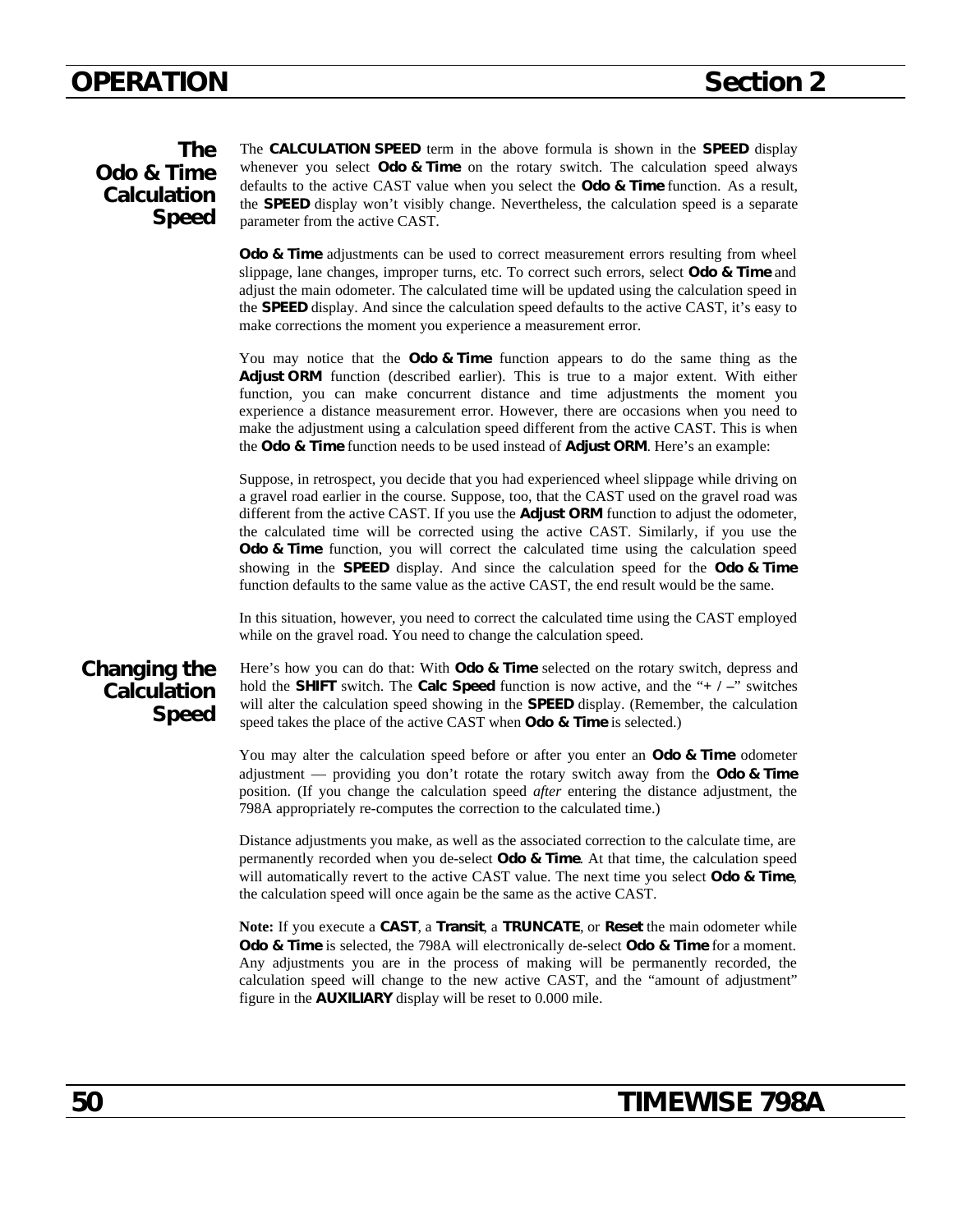The **Odo & Time** function can make a calculated time adjustment up to 27.77 hours. Don't be concerned if you temporarily enter a calculation speed and distance combination (e.g., 0.5 mph for 15.00 miles) that computes a time greater than 27.77 hours—the calculated time will be "fixed" when a more reasonable combination is chosen.

Remember: To adjust the odometer without changing the calculated time, use the **Odometer** position on the rotary switch. Also, use **Calc Time** to adjust only the calculated time.

**Details… one more time**

Here is the important point to remember when determining whether to use the **Odo & Time** function or the **Adjust ORM** function:

Distance adjustments entered using the **Odo & Time** function are not linked to the active speed section, and, therefore, will not influence the calculated time should the Retro-CAST<sup>™</sup> function be employed. That is, odometer adjustments made via the **Odo & Time** function will not contribute to the revised calculated time should you execute a Retro-CAST™. *This applies even when an* **Odo & Time** *adjustment is made using a calculation speed that is the same as the active CAST.*

On the other hand, changes to the odometer made via the **Adjust ORM** function are tallied in a manner identical to distance accumulated while driving. Both the actual measured distance and the manually entered **Adjust ORM** distance are part of the active speed section. Since **Adjust ORM** adjustments are part of the active speed section, those adjustments will influence the revised calculated time if you subsequently use the Retro-CAST™ function.

Therefore, if you anticipate employing the Retro-CAST™ function, and you want an automatic calculated time adjustment to remain unchanged (after the Retro-CAST), use the **Odo & Time** function when making the combined odometer and calculated time adjustment.

### **TRANSIT ZONES**

Sometimes you are instructed to drive a section of the course without maintaining a specific speed. In such cases, you're usually given an exact time to travel the route instead of an average speed. Such course sections are often referred to as "transit zones."

There are two ways to begin a transit zone. Both methods give the same results — one is just a bit quicker to execute.

One way to start a transit is to CAST 0.0 mph. That is, prior to arriving at the transit zone, set a CAST of 0.0 mph into the **NEXT SPEED** display. Then actuate **CAST** at the start of the transit. The **SPEED** display will show 0.0 mph, and the 798A will be in the transit mode.

A faster method for entering the transit mode is to use the **Transit** function. To do so, depress (and hold) **SHIFT** while executing a CAST. The **Transit** function automatically executes a CAST of 0.0 mph, disregarding the next speed setting.

During passage of the transit zone, select **Calc Time** and add the official travel time for the transit zone into the calculated time. Also, set the next CAST into the **NEXT SPEED** display. At the end of the transit zone, actuate **CAST**.

The 798A treats transit zones just like any other speed section. As a result, you can use the Retro-CAST<sup>™</sup> function. If you execute a **Transit** in error, use the **Speed** function to change to the earlier CAST. The 798A corrects the calculated time appropriately. (Don't forget to remove any transit time you added for the "erroneous" **Transit**.) You can also use the **LAST CAST** function after entry into (or exit from) a transit zone.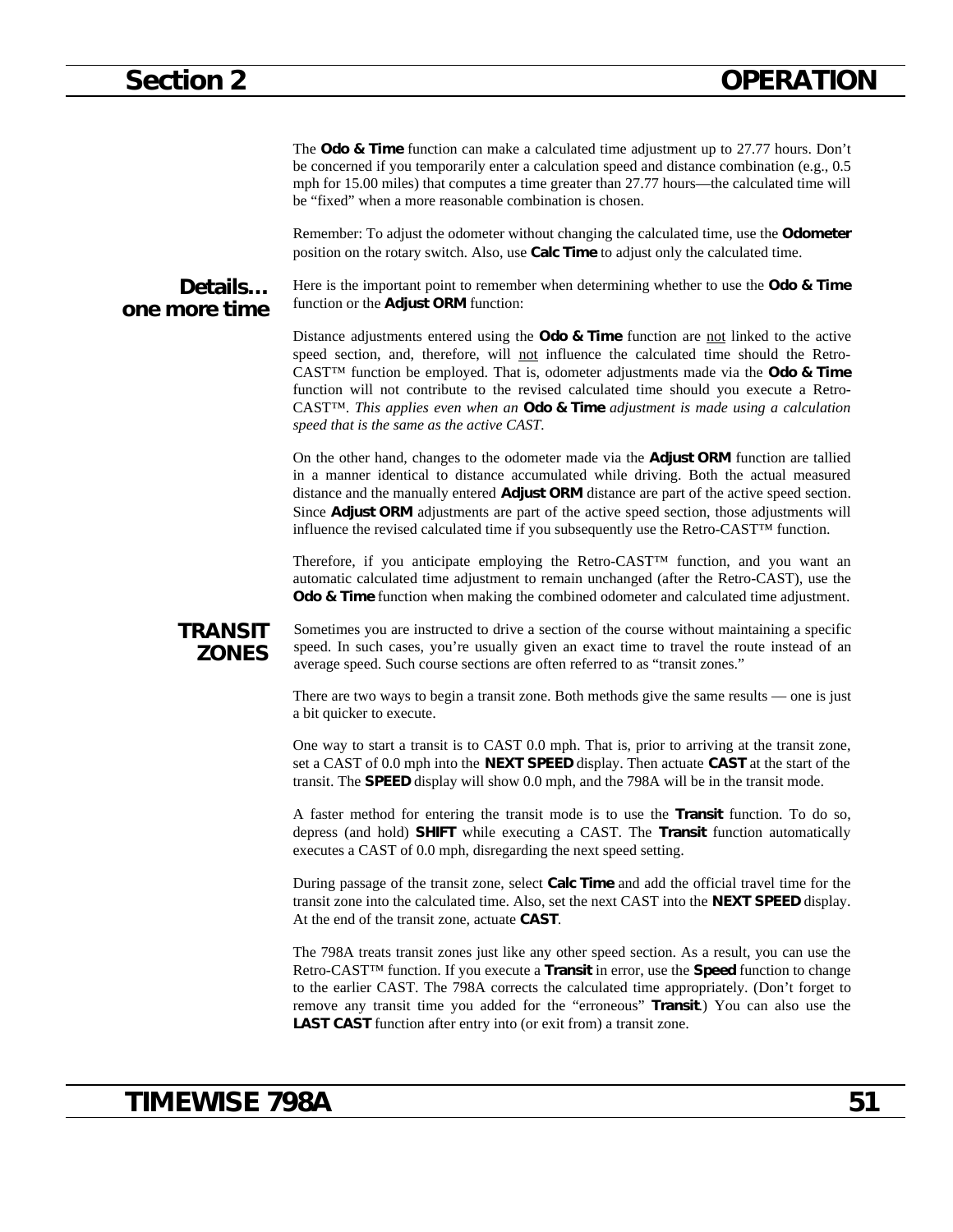Rather than using the transit zone capabilities of the 798A, some rallyists calculate an ideal average speed for the transit zone. (This can often be done using information given by the rallymaster.) This speed is then used as a transit CAST. The advantage of this method is that while traversing the transit zone, the calculated time will operate normally, making it easier to judge your transit timing. As before, **CAST** to the next speed at the end of the transit.

The transit mode is also used with "warp speed" CASTs. A warp speed CAST means that you must effectively drive at the speed of light, making your travel time for any rally distance essentially zero. By using the transit zone function, you can drive the distance to the next CAST without increasing the calculated time. A warp speed zone is, therefore, treated like a transit zone except that there is no passage time added to the calculated time.

**Note:** If you enable the Intelli-CAST™ feature, transit zones will begin and end at exact hundredth of a mile increments. That is, upon entering the transit zone, any partial hundredth of a mile in the odometer is considered part of the transit zone, rather than the previous CAST section. Likewise, upon exiting the transit zone, partial hundredths are applied to the following CAST section, not the transit zone. See **Intelligent CASTs** for more information.

#### **PRESET DATA** During a rally there are a number of reference points at which the three important official values — time, speed, and distance — are provided by the rallymaster. Such is the case at the start of the rally and (usually) at the start of each leg.

At each of these "alignment" locations you are given an official odometer measurement (e.g., 0.00 miles), a calculated time (your out-time), and a CAST. Using this information you can precisely align the 798A to the rallymaster's values. To do so, drive to the identified landmark and enter the three official values into the appropriate displays.

Acknowledging the need for expediency in such situations, the 798A allows you to load the three official values into a stand-by "preset" memory. Then, upon reaching the referenced landmark, you can insert the stored values simultaneously into the **ODOMETER**, **CALCULATED TIME**, and **SPEED** displays. The **Preset** function is used for this purpose.

**Entering Preset Data** When **Preset** is selected on the rotary switch, future values for the odometer, the calculated time, and a CAST can be viewed and edited. The three values will be shown in the **AUXILIARY** display, with the **TIME-** $\Delta$ -ODO switch selecting which parameter is visible. Select **TIME** to preset a future calculated time, select **ODO** to preset a future odometer value, and select the " $\Delta$ " symbol to preset a future CAST. The " $+$  /  $-$ " toggle switches adjust whichever parameter is being displayed. The three values are retained in memory when the **Preset** function is de-selected, so the information can be entered at anytime.

**Loading Preset Data** To simultaneously load the three preset values into the **CALCULATED TIME**, **SPEED**, and **ODOMETER** displays, start by selecting **Preset** on the rotary switch. Then depress and hold **SHIFT**, and finally actuate the **CAST** switch. Note the asterisked "**SHIFT – CAST to Load**" notation for the **Preset** function identifying the load procedure. (*Important!* When **Preset** is selected on the rotary switch, the **SHIFT/CAST** combination does not execute a **Transit**.)

> As of firmware version 5.010, upon executing a **Preset** load, the clock, odometers, and calculated time will be split as long as the **CAST** toggle switch is held in place.

> If you want to load only one or two preset values, you can individually select which ones you don't want to load by activating **RESET** while viewing that value. That parameter's value will then be hidden from view and replaced by dashes  $($ " $-$ "). Activating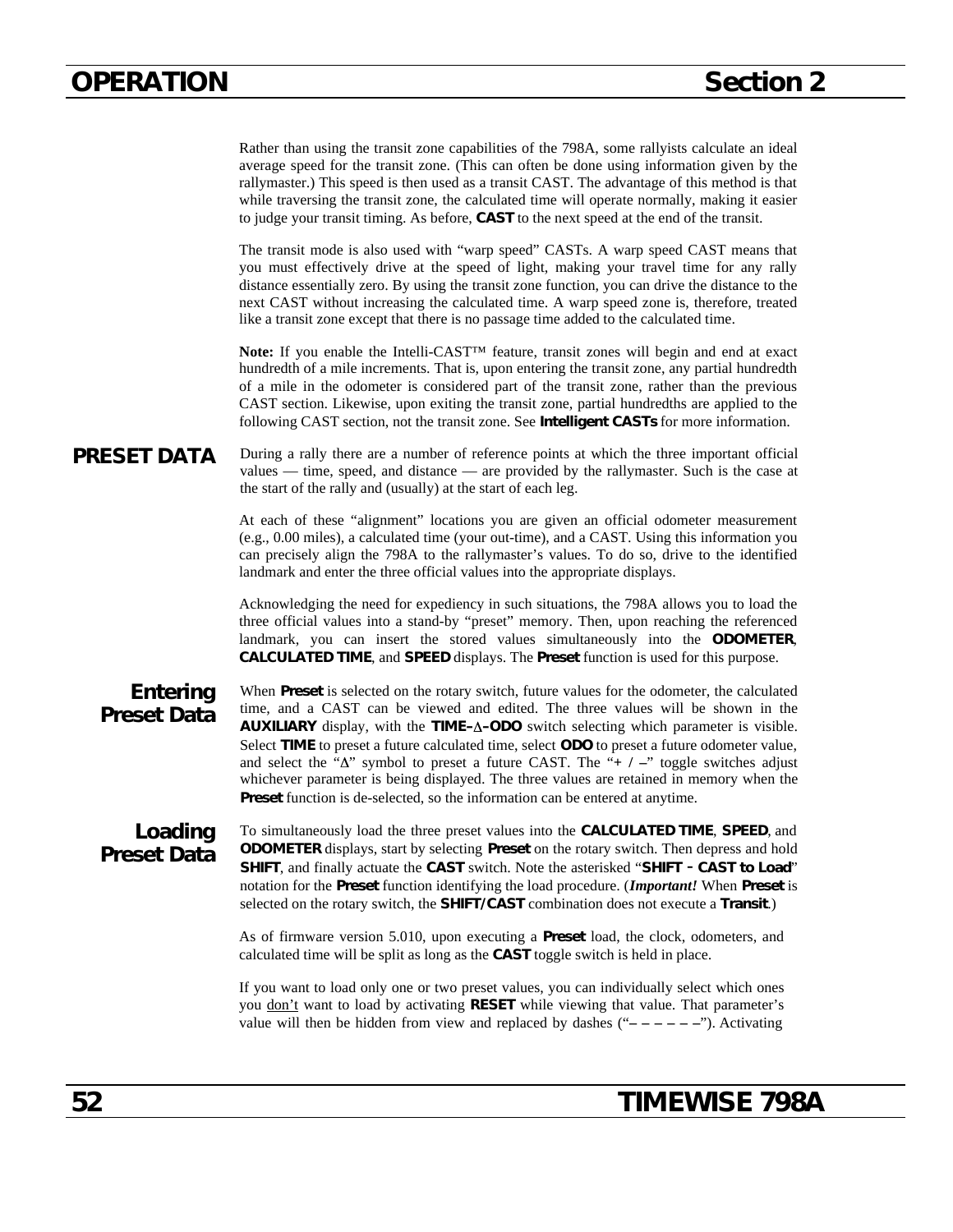**RESET**, again, causes the parameter to be visible again. A "hidden" preset value will not be inserted into the relevant display when you execute the load procedure.

The resolution of the preset value for the calculated time is limited to whole units (seconds or hundredths). That is, the "tenths of units" is always "0" (**xx.xx.xx.0**). When a preset calculated time is loaded, all other internal fractional parts of seconds/hundredths are also cleared. The calculated time is, as a result, truncated. **Note:** If you do not load a preset calculated time (because its preset value is hidden) the calculate time is not truncated.

The resolution of the preset value for the odometer includes thousandths of miles. When an odometer preset is loaded, the odometer's thousandths of miles will be set to your preset number. All other internal digits of the odometer (**- - - . - - - xxxxx**) are automatically cleared. The odometer is, in effect, truncated to thousandths of miles.

Once a load procedure is executed, you must change at least one preset value before the function will operate again.

**WARNING!** *The load procedure cannot be undone.*

### **THE DATALOG (option 1)**

As of version 6.000 firmware, the 798A is always outfitted with a battery-backed memory datalog. The datalog will store significant course information upon execution of each split or CAST (and CAST related functions, such as a transit, truncate, reset, etc.).

Fifty-six sets of data are retained. Each data set consists of your new speed† (the current CAST, if **SPLIT** was actuated), as well as the values of the **ODOMETER**, **CLOCK**, and **CALCULATED TIME** that were present at the moment the function was executed. Internal "live" values are stored if a CAST is executed while the 798A is split.

As each data set is collected, it is stored in a cyclical memory stack. This means that after all 56 storage locations are filled, subsequent splits (or CASTs, etc.) will overwrite the oldest information. Thus, only the most recent 56 data sets are retained in memory.

### **Reviewing the Datalog**

When the **Log** position is selected on the rotary switch, the **CLOCK**, **CALCULATED TIME**, **ODOMETER, and SPEED** displays will show one set of data from the log. The **AUXILIARY** display indicates whether the data is from the execution of a split (**SPLit**), a CAST (**CASt**), a transit (**trAnSt**), a truncate (**trunct**), a main odometer reset (**rESEt**), an automatic factor calculation (**C. Fctr.**), or when you loaded preset data (**LoAd**). The **NEXT SPEED** display indicates the sequence number of the data set being viewed

To cycle through the 56 datalog locations, actuate any "**+ / –**" toggle switch. A "**+**" actuation displays more recent logged information, a "**–**" actuation displays older information.

As mentioned, the **NEXT SPEED** display shows the sequence number of the data set being viewed. The first data set is assigned memory sequence number 1. With each logged data set, the memory sequence number increments. When you split (or CAST, truncate, load, etc.) more than 56 times, the sequence number continues to increment. The number will increment to 255 before starting over at 1. Use the sequence number when transferring log data to a worksheet of all your splits, CASTs, resets, etc.

 $\overline{a}$ 

<sup>†</sup> You can modify the 798A so that it stores the speed you changed "from", rather than the speed you changed "to", whenever a data set is saved. To do so (with version 2.001 firmware, or newer), turn on the 798A while concurrently activating the **SHIFT** and **CAST** switch functions. From then on, the speed stored in each data set will be the previous CAST, rather than the new CAST. Repeat this procedure to revert to the factory setup.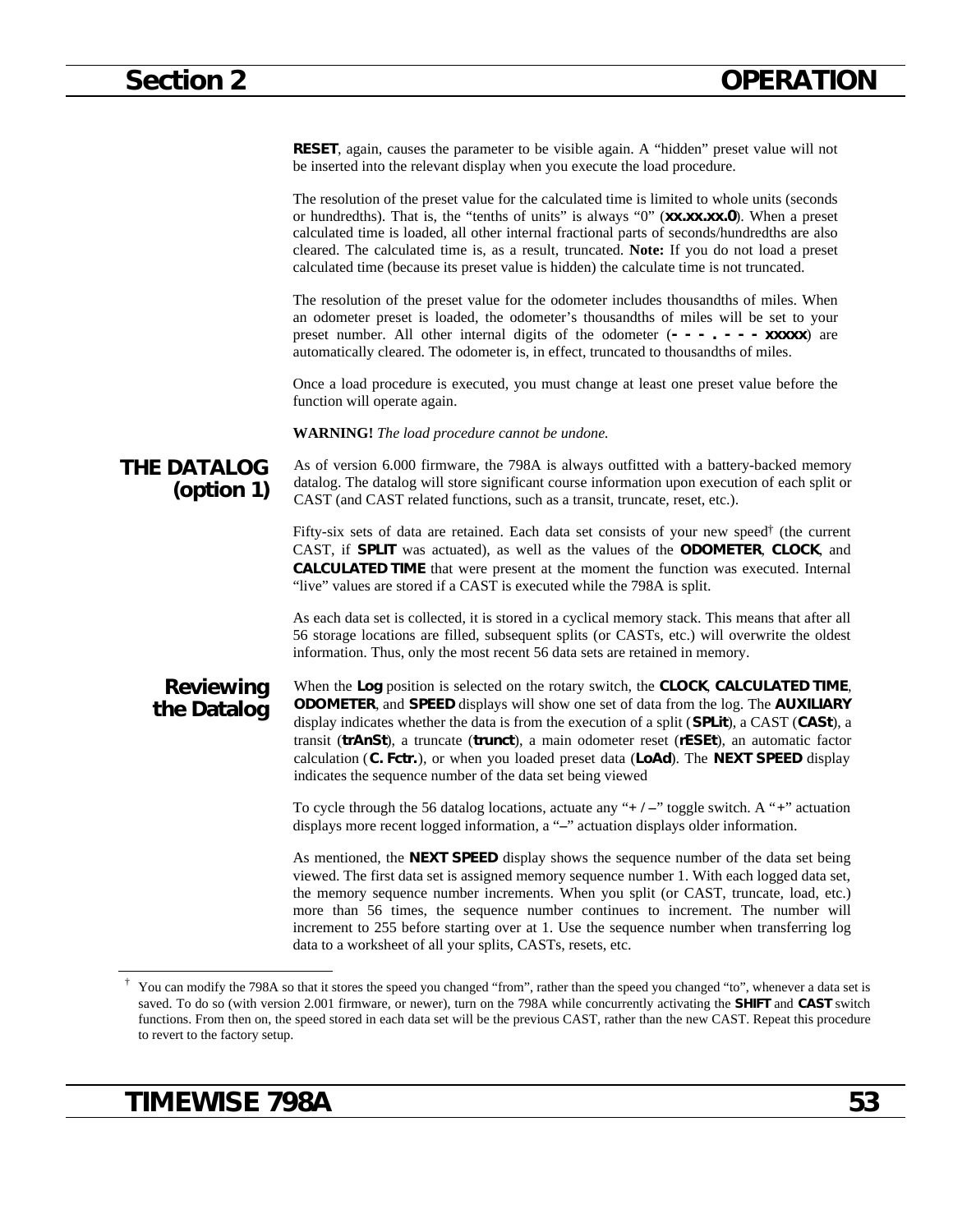Memory sequence numbering can be manually restarted by concurrently selecting both the "-" **10.00** toggle switch and the "-" **.001** toggle switch (only when **Log** is selected on the rotary switch). When you do this, *the entire datalog is cleared*, and memory location 1 will be assigned to the next data set saved.

You cannot change any data in the datalog. And please note: If you adjust the "last CAST odometer measurement" by using the **LAST CAST** function, the original values stored in the datalog for that CAST are retained. There will be a discrepancy between the data in the log and the corrected distance you inserted to re-compute the calculated time. This is intended. The same is true if you adjust a parameter while split and review the original split data later.

### **Datalog Presentation Modes**

You have a choice as to the way the 798A proffers data following each logging action. The data may be presented in two ways: one way allows you to quickly locate recently logged information; the other way makes it easier to review older data. The data is the same regardless of the presentation mode.

To determine the current data presentation mode, actuate the **RESET** switch while **Log** is selected. The **AUXILIARY** display will show either "**nu. LoG**" or "**old.LoG**". Actuate any "**+ / –**" switch to toggle between the two modes.

If you choose the **nu. LoG** mode, the log data in the displays automatically updates to a newer data set with every data collection. It is generally easier to confirm recently logged data in this "update to recent" presentation mode. For example, if you are viewing logged data from the most recent split and execute another split, the information in the displays will change to the new split data. As a second example, if you are looking at the **second** most recent datalog set, and execute a split, the displays will update to show data from the *previously* most recent split (which has, in fact, become the second most recent datalog set).

The **nu. LoG** mode makes it easier to review logged data in a "newer to older" order. Even after executing many splits (or CASTs, resets, etc.), you will always be presented with newer data whenever the **Log** position of the rotary switch is selected.

The **nu. LoG** mode is the commonly expected presentation mode of a standard datalogger.

An alternate data presentation method is the **old.LoG** mode. While operating in the **old.LoG** mode, the displays do not automatically update to newer data following each logging action. Instead, the displays continue showing the previously selected logged data.

The **old.LoG** mode makes it easier to review data in an "older to newer" order. Even after executing a series of splits (or CASTs, etc.) the log displays continue showing the same data set. This means that whenever you select **Log** on the rotary switch, you will always return to the data set you were viewing earlier. As a result, you do not have to re-locate the original data of interest each time you split.

In the **old.LoG** mode, each new set data is appended to the datalog memory. Consequently, you must shift through the data to locate newly saved information. This is the presentation mode generally designed into multi-split checkpoint clocks.

Note: When operating in the **old.LoG** mode, if you are looking at the oldest data in the log and actuate a split (or CAST, etc.), the displays do, in fact, update to the next newer data set (as would happen in the **nu. LoG** mode). This is necessary because the data set you were reviewing will be discarded and overwritten by the most recent split data.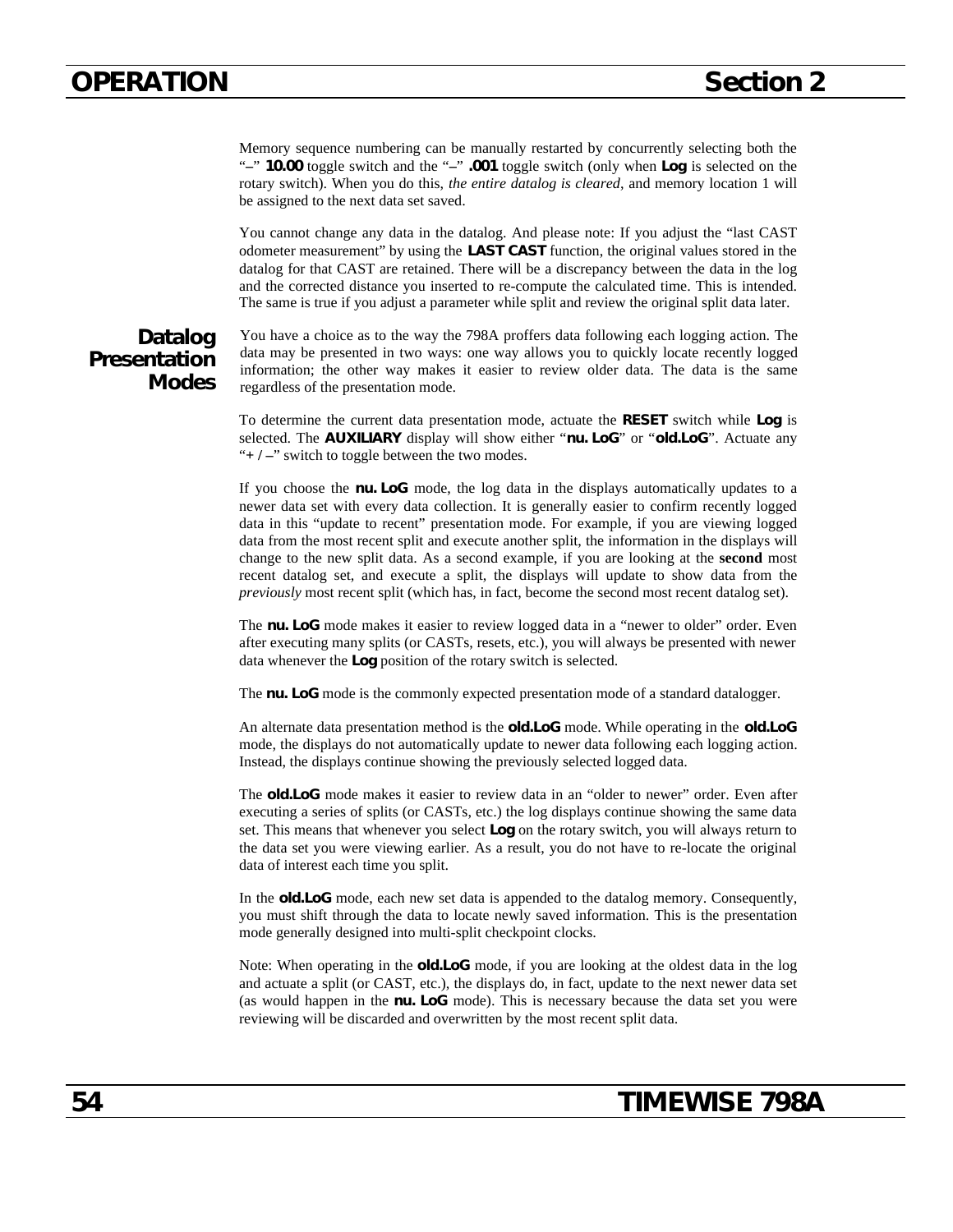# **Printing the Datalog**

### **No Longer Offered.**

When the RS232 interface is installed, depressing **SHIFT** while **Log** is selected on the rotary switch, will execute the **Print** function. Each time you do this, the currently visible datalog information is sent out the RS-232C port. The data sent consists of the memory sequence number of the data being printed, followed by the odometer, calculated time, clock, and CAST values, and the reason the data was stored (split, CAST, truncate, load, etc.).

The data is tab delimited, and is followed by a carriage return (CR) and a line feed (LF). The communication protocol is: 9600 baud, 1 start bit, 8 data bits, 1 stop bit, no parity.

The RS-232C interface connection is via the modular jack of **ODOMETER INPUT 1**. (See **Appendix C** for the pin assignments in the modular jack.) Timewise can provide an adapter cable between the modular jack and a 9 pin D-subminiature connector typically used by printers or computers. Contact Timewise for more information.



When **Alarm** is selected on the rotary switch, and **ODO** is selected on the **TIME–** $\Delta$ **–ODO** toggle switch, the **AUXILIARY** display will show an odometer alarm distance.

Use the "**+ / –**" toggle switches to adjust the value. The alarm distance is adjustable within the range 0.00 to 999.99 miles. (The alarm does not use thousandths of miles.)

If you select " $\Delta$ " on the **TIME–** $\Delta$ **–ODO** switch, the **AUXILIARY** display will show a countdown distance to the alarm mileage. If you adjust the countdown distance, the alarm distance will be appropriately altered. You can even split the 798A and set the countdown distance while you drive. As is the case for adjusting other split parameters, the 798A compensates for the distance you drive and sets the actual alarm distance accordingly.

An odometer alarm beeper will sound for 2 seconds when the specified distance is reached. At that time, the **CLOCK** display will sequentially flash the words "**odo**" and "**ALErt**".<sup>†</sup> Turn the rotary switch or actuate **SHIFT** to dismiss the visual warning.

Use the odometer alarm to notify yourself that a predetermined mileage has been reached. For example, if the rallymaster instructs you to change speed at a specific distance, preset the odometer alarm to that value and let the 798A notify you when you reach the location. You won't forget to make the speed change when the alarm sounds and "**odo ALErt**" flashes.

Once the beeper sounds, you must change the odometer alarm mileage in order to re-arm the system. This prevents unnecessary alarms when official mileage resets to zero at the start of each leg. It also prevents the alarm from sounding every 1000 miles on long rallies.

# **The Alarm "To Go" Distance**

j

If you depress **SHIFT** while **Alarm** is selected, the **AUXILIARY** display will show a "**To Go**" distance. The **To Go** distance is used to provide an "alarm mileage approaching" warning. This parameter is adjustable from 0.00 to 9.99 miles. Setting the **To Go** distance to a value other than 0.00 mile causes the beeper to sound (and a display of the "**odo ALErt**" message) at the selected distance prior to arriving at the actual alarm mileage.

The **To Go** feature is useful during Monte Carlo legs when a warning is desired at the "stand-off" mileage

<sup>†</sup> As of version 4.008 firmware, the lower display in the driver's module will also flash the "**odo ALErt**" warning. And as of version 4.011, the driver's warning shows only when the "**To Go**" distance is zero.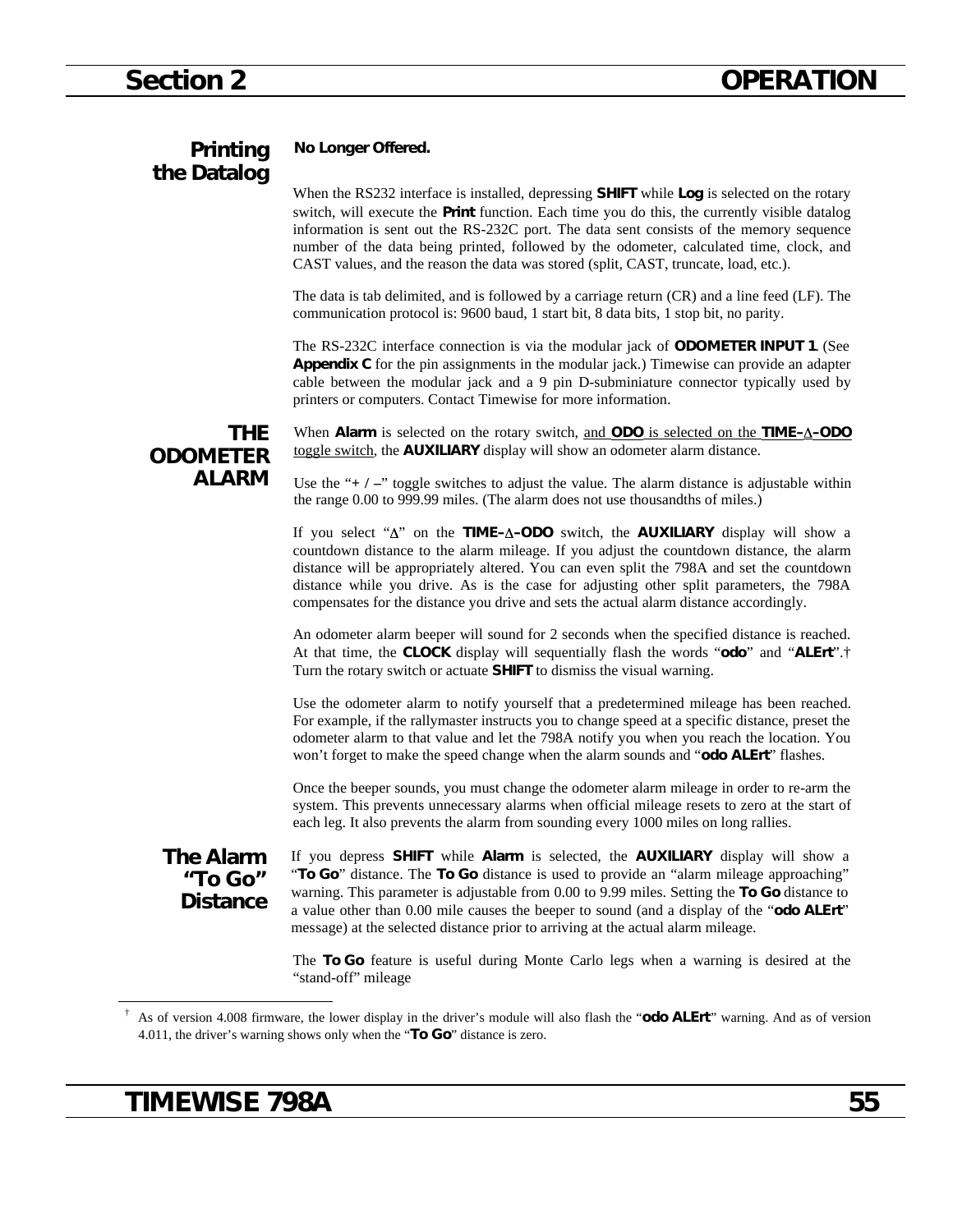# **OPERATION Section 2**

| <b>THE</b><br><b>AUXILIARY</b><br><b>DISPLAY</b>         | The <b>AUXILIARY</b> display on the main computer is used to show a variety of parameters. The<br>TIME- $\Delta$ -ODO switch generally selects which value is displayed. However, some functions<br>override the TIME- $\Delta$ -ODO switch and force the display of a different parameter:                                                                                                                                                     |
|----------------------------------------------------------|-------------------------------------------------------------------------------------------------------------------------------------------------------------------------------------------------------------------------------------------------------------------------------------------------------------------------------------------------------------------------------------------------------------------------------------------------|
|                                                          | • When the LAST CAST function is actuated, the AUXILIARY display shows the<br>previous speed section distance. If option 10 is present (Intelli-Fix™), and the rotary<br>switch in turned to Adj ORM, the display shows the Intelli-Fix <sup>™</sup> adjustment amount.<br>• When using the rotary switch Odo Check function, the official odometer check<br>mileage is shown in the <b>AUXILIARY</b> display.                                  |
|                                                          | • When using the rotary switch Odo & Time function, the AUXILIARY display shows<br>the odometer adjustment entered. The adjustment amount is automatically reset to<br>0.00 when the rotary switch is turned away from the Odo & Time function.                                                                                                                                                                                                 |
|                                                          | • When Alarm is selected, the AUXILIARY display shows the odometer alarm mileage<br>while <b>ODO</b> is chosen on the <b>TIME-<math>\Delta</math>-ODO</b> switch. Selecting " $\Delta$ " displays the<br>distance remaining before the alarm. Actuating SHIFT displays the To Go distance.                                                                                                                                                      |
|                                                          | • When using the Preset function, the AUXILIARY display shows the preset values for<br>the CALCULATED TIME, SPEED, and ODOMETER. The TIME-A-ODO switch<br>selects which parameter is shown (the " $\Delta$ " symbol is used to denote speed).                                                                                                                                                                                                   |
|                                                          | • W hen Log is selected, the AUXILIARY display shows whether the data being viewed<br>was saved as a result of a split, CAST, reset, etc. (The memory datalog is an option.).                                                                                                                                                                                                                                                                   |
|                                                          | • When Next Speed is selected and " $\Delta$ " is selected on the TIME- $\Delta$ -ODO switch, the<br><b>AUXILIARY</b> display shows the <b>ERROR</b> (see page 58). Note: Prior to version 5.010<br>firmware, the display showed dashes $(*-----"$ ) unless the 798A was split.                                                                                                                                                                 |
| <b>The Auxiliary</b><br><b>Odometer</b>                  | Selecting ODO on the TIME-A-ODO switch lets you view an Auxiliary Odometer. This<br>odometer is completely independent of the main odometer. When visible in the AUXILIARY<br>display, the auxiliary odometer can be reset to 0.00[000000] mile by actuating RESET.                                                                                                                                                                             |
| <b>The Auxiliary</b><br><b>Calculated</b><br><b>Time</b> | Selecting TIME on the TIME-A-ODO switch will show an Auxiliary Calculated Time.<br>This parameter is not a timer; rather, it is the computed driving time from a previously<br>selected point to your current location. You initiate the beginning point for the computation<br>by actuating <b>RESET</b> while the auxiliary calculated time is being displayed.                                                                               |
|                                                          | CASTs used to determine the overall calculated time are also used to compute the auxiliary<br>calculated time. Likewise, corrections to the calculated time via the Calc Time, Adjust<br>ORM, Odo & Time, and LAST CAST functions also affect the auxiliary calculated time.                                                                                                                                                                    |
|                                                          | The auxiliary calculated time can range from -59.99.9 to 5:59.99.9. The auxiliary calculated<br>time can be negative when you drive a sufficient distance while in REVERSE, or due to<br>negative calculated time adjustments. If a negative auxiliary calculated time exceeds<br>-59.99.9, the displayed digits will still be correct. (Also note that auxiliary calculated time<br>values greater than 5:59.99.9 roll over to $-[6:]00.00.0)$ |
|                                                          | When setting up a rally, the auxiliary calculated time is useful in determining official leg<br>times. To do so, reset the auxiliary calculated time at the start of a leg and drive the route,<br>executing CAST changes at the correct locations. When you reach the planned in-line for the<br>next checkpoint, the AUXILIARY display will show the official travel time for the leg.                                                        |
|                                                          | Note: When not viewing the thousandths of minutes (or tenths of seconds), the auxiliary<br>calculated time is, as would be expected, visually truncated to the hundredth (or second).                                                                                                                                                                                                                                                           |
|                                                          |                                                                                                                                                                                                                                                                                                                                                                                                                                                 |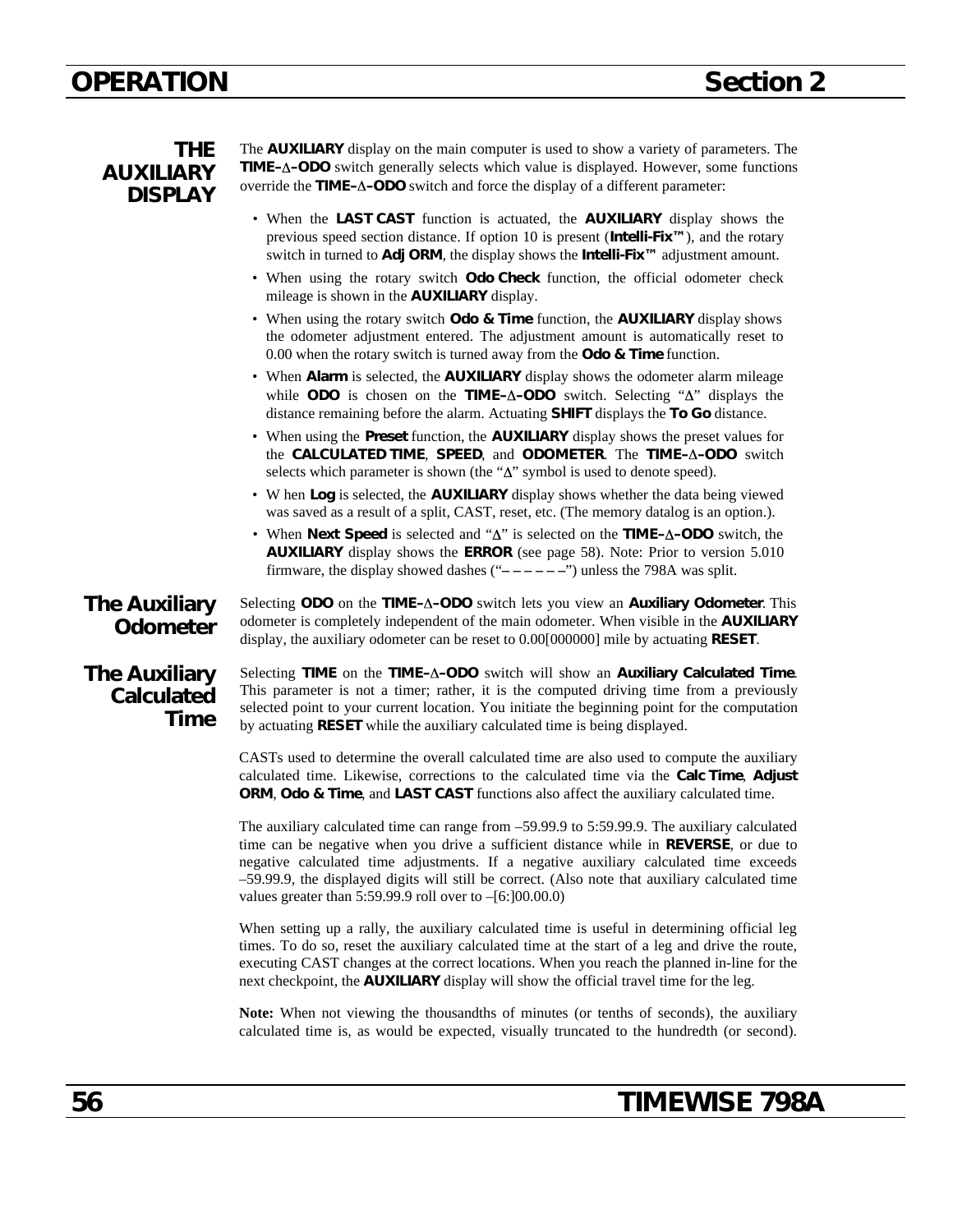Nevertheless, as is the case for the normal calculated time, the non-truncated individual times for each CAST section are added together to make up the total auxiliary calculated time. This is the method used by most rallymasters when computing official leg times.

### **The "Delta" Counters**

When the " $\Delta$ " (the Greek letter "delta") position of the **TIME-** $\Delta$ **-ODO** switch is selected, you can see the **Amount of Change**, or delta adjustment, applied to the main odometer or the calculated time. There are two delta counters, one for the main odometer and one for the calculated time. The position of the rotary switch dictates which delta counter is displayed.

When **Odometer** or **Adjust ORM** is selected on the rotary switch, the odometer delta counter can be displayed, showing the sum total of adjustments made to the odometer. The total includes all adjustments made using the **Adjust ORM**, **Odometer,** and **Odo & Time** functions. *Note: The odometer delta counter does not include* **LAST CAST** *adjustments, except when using the discretionary* **Intelli-Fix™** *feature (option 10).*

When **Calc Time** is selected on the rotary switch, the calculated time delta counter can be displayed, showing the sum total of adjustments you've made to the calculated time using the **Calc Time** function. *IMPORTANT: Changes to the calculated time that result from use of the* **Adjust ORM***,* **Odo & Time***, or the* **LAST CAST** *functions are not included.*

The delta counters can show a value from –99.999 to 999.999 when displaying distance, or –59.99.9 to 5:59.99.9 when displaying time. When a parameter exceeds this range, the displayed digits will still be correct and the value will retain the correct sign. (Note that time values greater than 5:59.99.9 roll over to –[6:]00.00.0).

The delta counters can be independently reset to zero. The odometer delta counter is reset by selecting **RESET** on the **RESET–SHIFT** switch when **Odometer** or **Adjust ORM** is selected on the rotary switch. The calculated time delta counter is reset by selecting **RESET** when **Calc Time** is selected on the rotary switch.

When the 798A is powered up, the displays illuminate at their brightest setting.

### **CHANGING THE DISPLAY BRIGHTNESS**

The display brightness can be adjusted to fit ambient lighting conditions. When the special function position is chosen on the rotary switch, activating the "**+ / –**" **.10** toggle switch changes the intensity of the displays on the main computer. If you depress **SHIFT** while making the change, the driver's display brightness is adjusted. Beneath the "**+ / –**" **.10** toggle switch are the designations "**Brightness**" and "**Remote Brightness**". The displays become dimmer when you select the "**–**" position; they get brighter when you select the "**+**" position

The **AUXILIARY** display indicates the brightness level selected for the main and remote displays. There are 32 levels for each display group. The two rightmost digits show the main display setting, whereas the two leftmost digits show the driver's display setting.

All displays (including those in the driver's module) turn off when the main computer is dimmed below level 1. All measurements continue while the displays are off. The displays will re-illuminate with the activation of any switch. Using a "+  $\overline{l}$  -" toggle to re-illuminate the displays will not alter a parameter regardless of the rotary switch position.

**Note:** After 16 minutes of inactivity, the displays automatically turn off. Use any switch, or drive the vehicle, to re-illuminate the displays. The "**+ / –**" toggle switches will not alter a value when exiting this automatic power saving mode. To prevent the displays from turning off when the 798A is idle, place the rotary switch in its **Next Speed** position.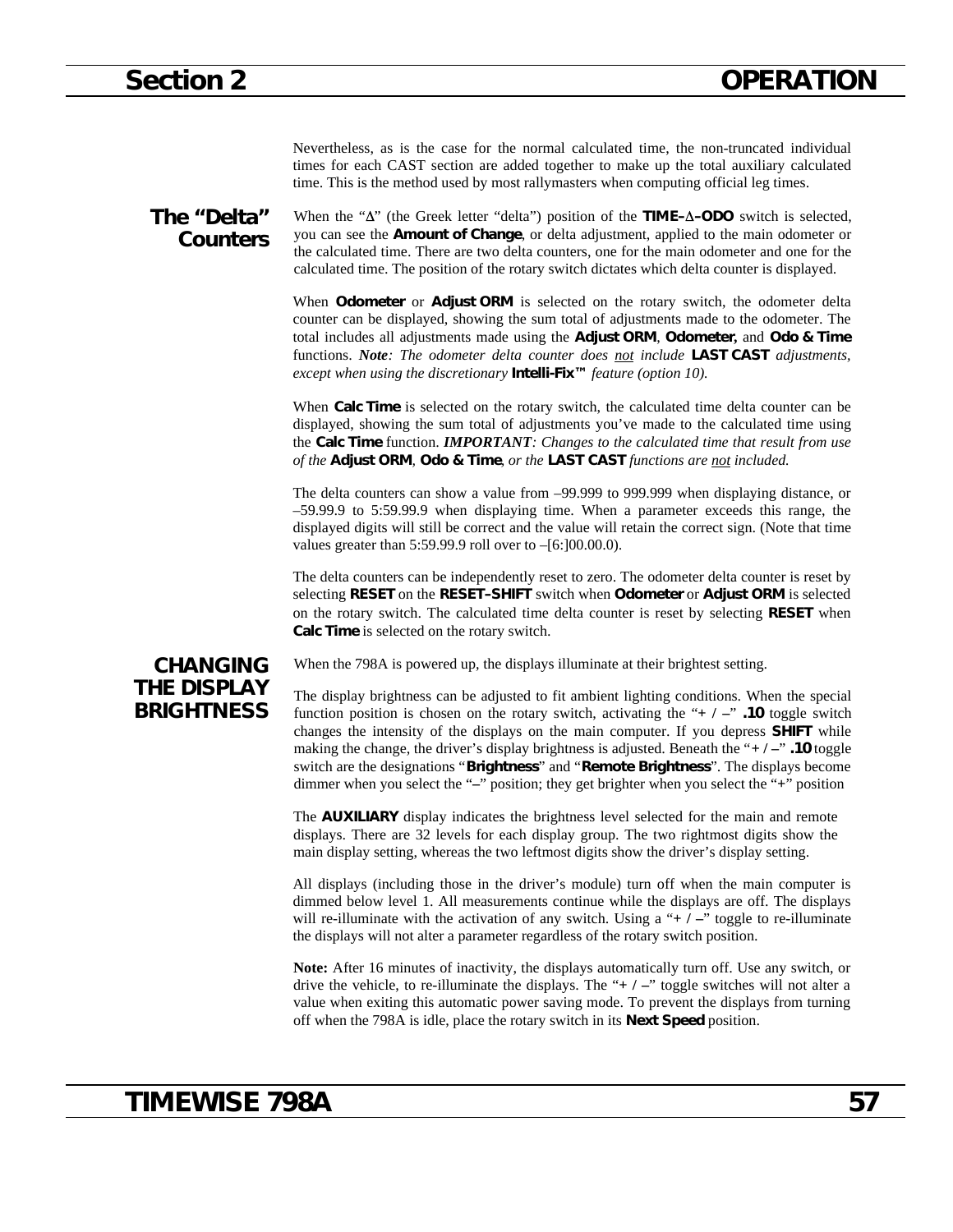# **OPERATION Section 2**

# **THE REMOTE DRIVER'S MODULE**

**The Driver's ERROR Display** The remote display module shows parameters that are of particular importance to the driver. The driver's module is always "live"—the split mode does not freeze either of the displays.

Parameters in the driver's module update 12.5 times per second, except for the speedometer, which updates about once per second (or less often when you travel very slowly).

The **ERROR** display shows the actual driving time error. This figure is the difference between the clock and the calculated time. The value displayed ranges from – 9.99 to 59.99 minutes (– 9:59 to 59:59 in the "seconds" counting mode). Negative values mean that you are late. Positive values—the plus sign is assumed—mean that you are early.

Note: The error also visible in the main computer's **AUXILIARY** display. See page 56.

When you are outside the displayable range for the error, the 798A will show "**EEEE**" up to six hours early, or "**LLLL**" up to six hours late. If you are more than one hour early or ten minutes late, use the clock and the calculated time displays on the main computer to determine your error. In such cases, you'll be more concerned with course following than with your exact driving time error.

The counting format and resolution (seconds, tenths of seconds, hundredths of minutes, or thousandths of minutes) of the **ERROR** display may be changed at any time. To change the format of the error, turn the rotary switch to its special function position. Then depress (and hold) **SHIFT**, and actuate the "**+ / –**" **.01** switch. Notice that beneath the "**+ / –**" **.01** switch there is the shifted designation **Error Format**. Each time you activate **Error Format** the error will change from one format to another. The counting format and resolution selected for the **ERROR** display can be different from that selected for the main computer.

The selection of counting mode for the driver's **ERROR** display allows you to use a format with which you are most comfortable. Any combination of the following choices can be made: counting in seconds or in hundredths of minutes; showing lateness with negative numbers or counting down from 100; and, lastly, displaying tenths of units when less than 4 counts from a perfect zero, or never showing tenths.

While you're selecting the format for the error, the computed value in the **ERROR** display is temporarily replaced by a sample value exemplifying the selected format. The following descriptions will help you identify the meaning of the samples:

- **1)** When displaying seconds, the 798A shows a colon to the right of the minutes digit, e.g., "**10:30**". When displaying hundredths of minutes, a decimal point is illuminated, e.g., "**10.50**".
- **2)** The standard lateness style for modern rally computers is usually a negative sign preceding the error  $(-0.01, -0.02, -0.03, \text{ etc.})$ . To make the negative sign more visible, the 798A actually displays a triple minus sign " ", in place of a standard minus sign "– ".

Instead of showing negative numbers, you may select a lateness style originally introduced by vintage rally computers. These computers displayed lateness by counting backwards from 100.00 (99.99, 99.98. 99.97, etc.). Some rallyists prefer this method of displaying lateness because of the significant change in appearance of the display when the error becomes negative.

When making your error lateness style selection, the 798A shows the sample value such as " **:01.1**" or "**99:99.9**" to identify the lateness style.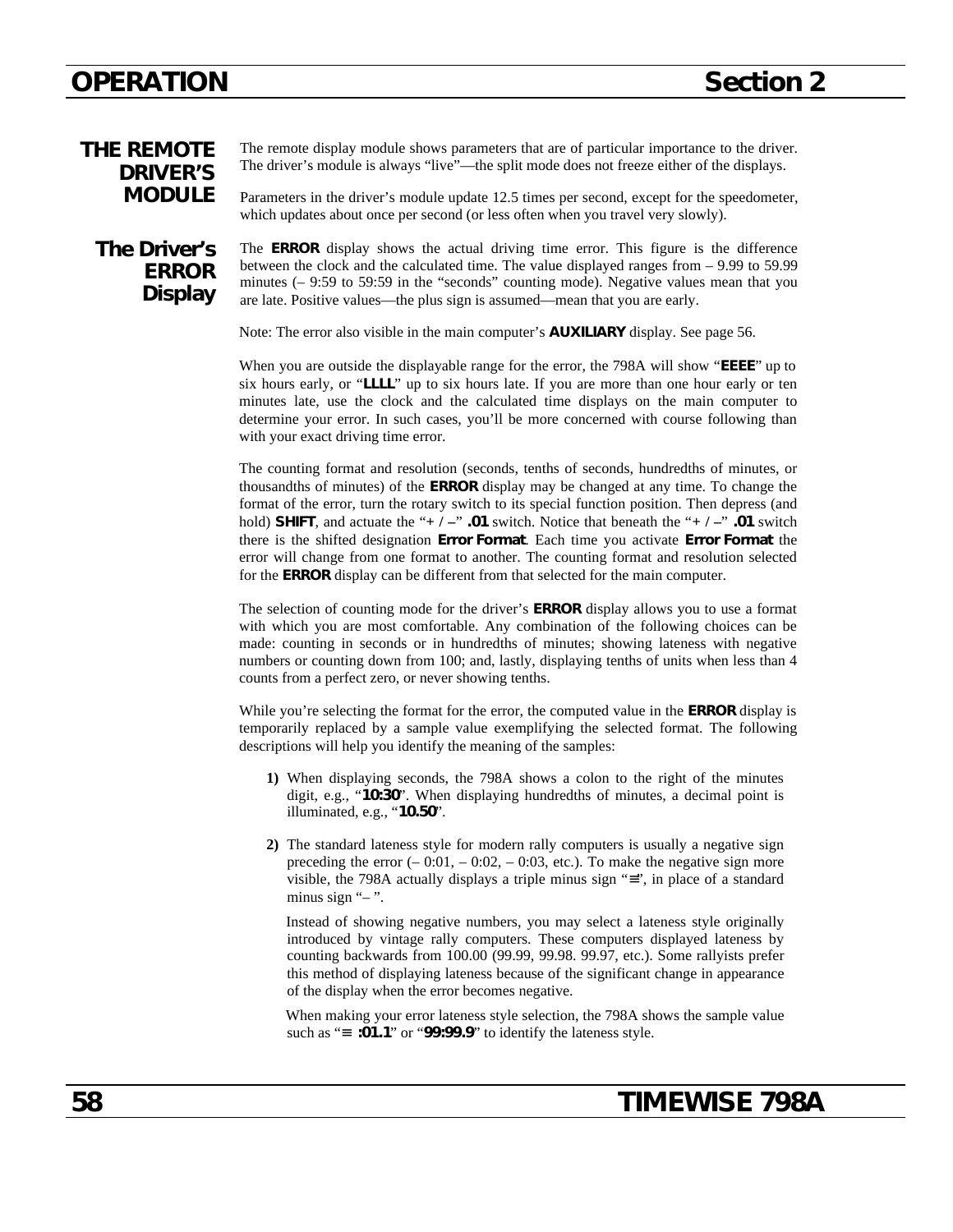**3)** You can also select whether the error is displayed to "tenths of units" resolution (tenths of seconds or thousandths of minutes) or only to "units" resolution (seconds or hundredths). When "tenths of units" is selected, the 798A will display the tenths only when the error is less than 4 full "unit" counts from zero. The automatic switchover from "units" to "tenths" is implemented by illuminating the rightmost digit (the **– –.– – x**). When the units mode is selected, tenths are never displayed.

As you cycle through the error format selections, the 798A will show the sample value as " **:01.1**" (or "**99:99.9**") when selecting tenths resolution, or " **:01** " (or "**99:99** ") when selecting units resolution.

Note that when operating in the "negative numbers/units" format, a triple minus sign is displayed on both sides of a negative error value, i.e., " **:01** ". This is to make negative numbers more obvious. †

## **Details on the ERROR**

Because the 798A counts time (both for the clock and the calculated time) in higher resolution than that which can be displayed, several counting peculiarities in the **ERROR** display can be noted. The peculiarities are the result of subtracting the high resolution clock from the high resolution calculated time. In all cases, the values displayed are correct.

The first peculiarity can be seen when showing tenths in the **ERROR** display while not showing tenths in the main displays. An example will demonstrate what happens. For simplicity, only the counting mode of "seconds" is used in the following discussion – the same scenario applies when operating in the "hundredths of minutes" mode.

Suppose that the time of day is **12:00:06.1**, and the calculated time is **12:00:10.0**. Since we're assuming that you are looking at a resolution of units in the main displays, the **CLOCK** and **CALCULATED TIME** will show "**12:00:06**" and "**12:00:10**", respectively. Using the information shown in these displays, you would calculate an apparent error of 4 seconds. However, the real error is actually 3.9 seconds, and is displayed as such on the driver's module. In fact, the **ERROR** display will show the sequence from " **:03.9**" to " **:03.1**" while the main unit continues to indicate an apparent full 4 second error. This is unavoidable.

This "out of sync" counting is evident even when tenths are not showing in the **ERROR** display (i.e., when the error is greater than 4 seconds, or when you've chosen not to view the tenths at all). During those times, the remote display will still appear to count toward zero nearly one step ahead of a manually calculated error using information from the main unit.

For example, the **ERROR** display will show "**:06** " for the real errors values 6.9 through 6.0 seconds. You, however, will observe a 7 second difference between the clock and calculated time displays during that entire period. (Actually, the two values — the 798A computed error and your manually computed error — will be aligned when the difference between the clock and calculated time is exactly 6.0 seconds. However, because the clock keeps time internally to .01 second resolution, and the remote display is updated 12.5 times per second, you may miss the momentary synchronization.)

Another oddity arises as the error switches from "units" to "tenths" resolution at the 4 second mark. When the count reaches " **:04** ", that value will be displayed for nearly one second before the error visibly decrements to " **03.9**". This is the result of not showing the

j

<sup>†</sup> If you wish, you can remove the triple minus sign on the right side of the **ERROR** display. To do so, turn on the 798A with both **SHIFT** and the "**– .01**" position of the "**+ / –**" **.01** switch selected. Repeat this procedure to show the right-hand triple minus sign again.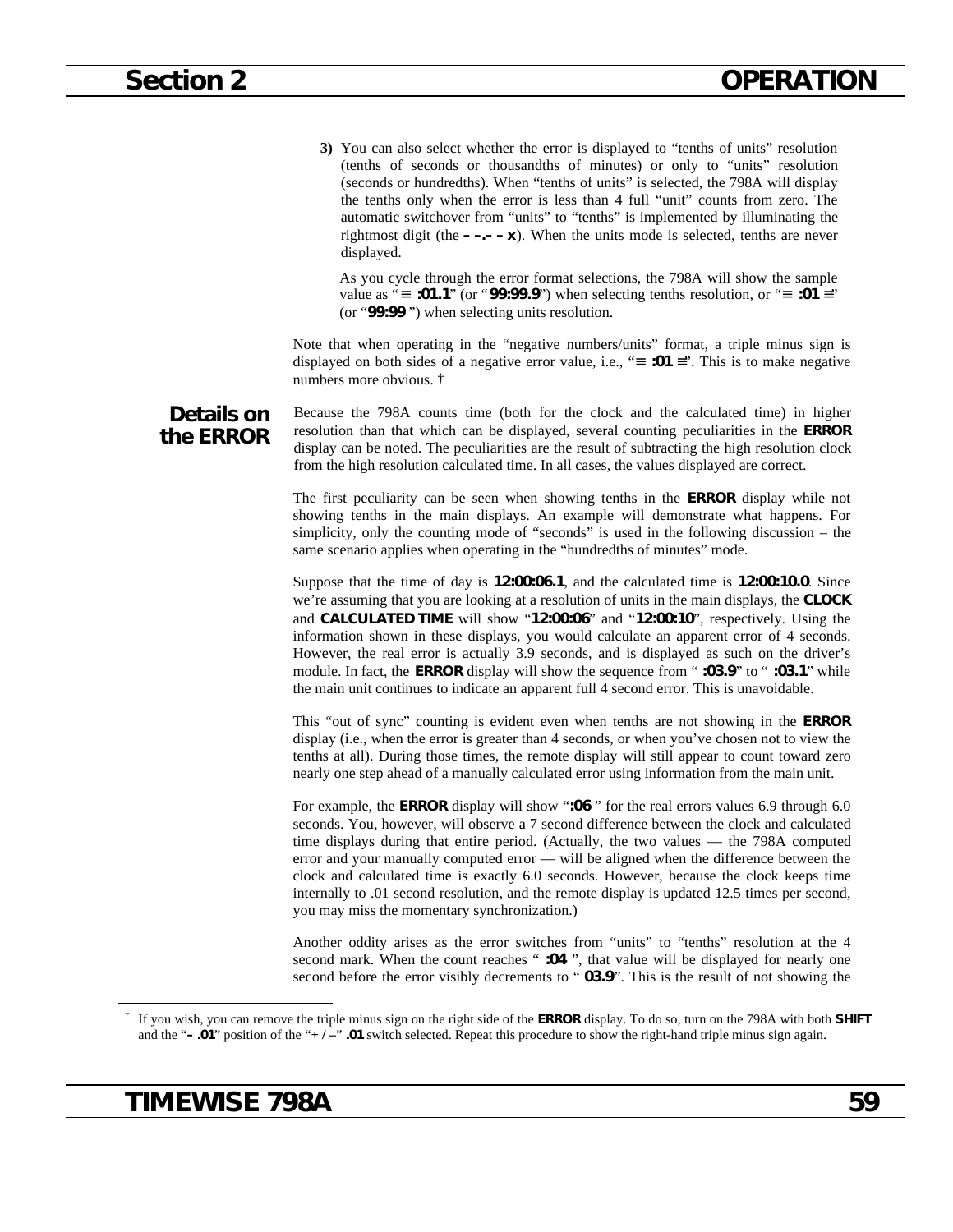individual error values 4.9 through 4.0 seconds. Each of these values is displayed as " **:04** ". This counting rhythm is surprising at first, but it is correct. (When counting up from " **03.9**" to " **:04** " there won't be any hesitation — the error will increment from one number to the next in exactly one tenth second.)

Note that when operating in the "negative numbers/units" format, the 798A appears to be at zero for nearly 2 seconds. This is because the values " :00.9" early through "– :00.9" late are all shown as a "zero". A positive zero (" **:00** ") will be displayed for one full second, and a negative zero (" **:00** ") will be displayed for .9 seconds more.

As an option, the 798A can be modified to show an error of zero for exactly 1 second when in the "negative numbers/units" format. The 798A accomplishes this by shifting all values of the error one half count toward zero. When operating in this modified "negative numbers/units" format, all values of earliness or lateness are, as a result, shown to the nearest whole count. You must return the 798A to Timewise for this modification.

**Adding an Offset Bias to the ERROR Display** You may, if you wish, insert a fixed offset into the driver's module **ERROR** display. This offset makes the error read approximately a half-count "high". **†** See footnote You can use the offset so that at a checkpoint your in-time will be recorded "within the count" intended by the rallymaster. Here's an explanation why offsetting the error should be considered.

If you initially synchronize the time of day clock in the 798A to the official time, you will execute each timed maneuver at the exact moment expected by the rallymaster. Each tick of the 798A's clock coincides with a tick on the official clock. This is great for starting each leg of the rally.

When you drive with the **ERROR** showing an exact **0.00**, your timing and location on the course will be correct upon each clock tick. Unfortunately, however, all time and location combinations have limited resolution. The odds are equal that you will be very slightly fast (early) or very slightly slow (late) at any moment.

Additionally, the correlation between the clock in the 798A and a checkpoint clock is never perfect. Even when you arrive at a checkpoint at the perfect arrival time, there is a chance the checkpoint workers will record your arrival as "on-time", or "one count early". (We must also assume the rallymaster positioned the checkpoint in-line exactly where it should be.)

Because a checkpoint worker can potentially record a perfect time of arrival as "one count early", some rallyist intentionally run "a little late". This is often accomplished by retarding the time of day clock, or by manually inserting a small offset into the calculated time. Sometimes the driver runs with the **ERROR** display showing a slightly negative value. All these methods work fine, but each comes with its own potential for error. Shifting the clock or manually changing the calculated time always present the possibility of making a mistake. Simply asking the driver to **not** aim for a "zero" error is counter-intuitive.

A safer method is to utilize the error offset function of the 798A. When the offset function is enabled, the **ERROR** display is shifted a fixed positive 0.0045 minutes (or 0.45 seconds).

As a result, if you cross the checkpoint in-line showing **0.00** in the **ERROR** display, you will actually be 0.0045 minutes late. This makes it more likely you'll arrive "within the count" intended by the rallymaster, thereby increasing your chances of receiving a score of zero.

1

<sup>†</sup> When the 798A is outfitted with the **Adjustable Driver's ERROR Offset Bias** option (a standard feature in version 6.000 firmware), the error offset is adjustable between +0.9 and –0.9 units. See the option 9 supplement for more information.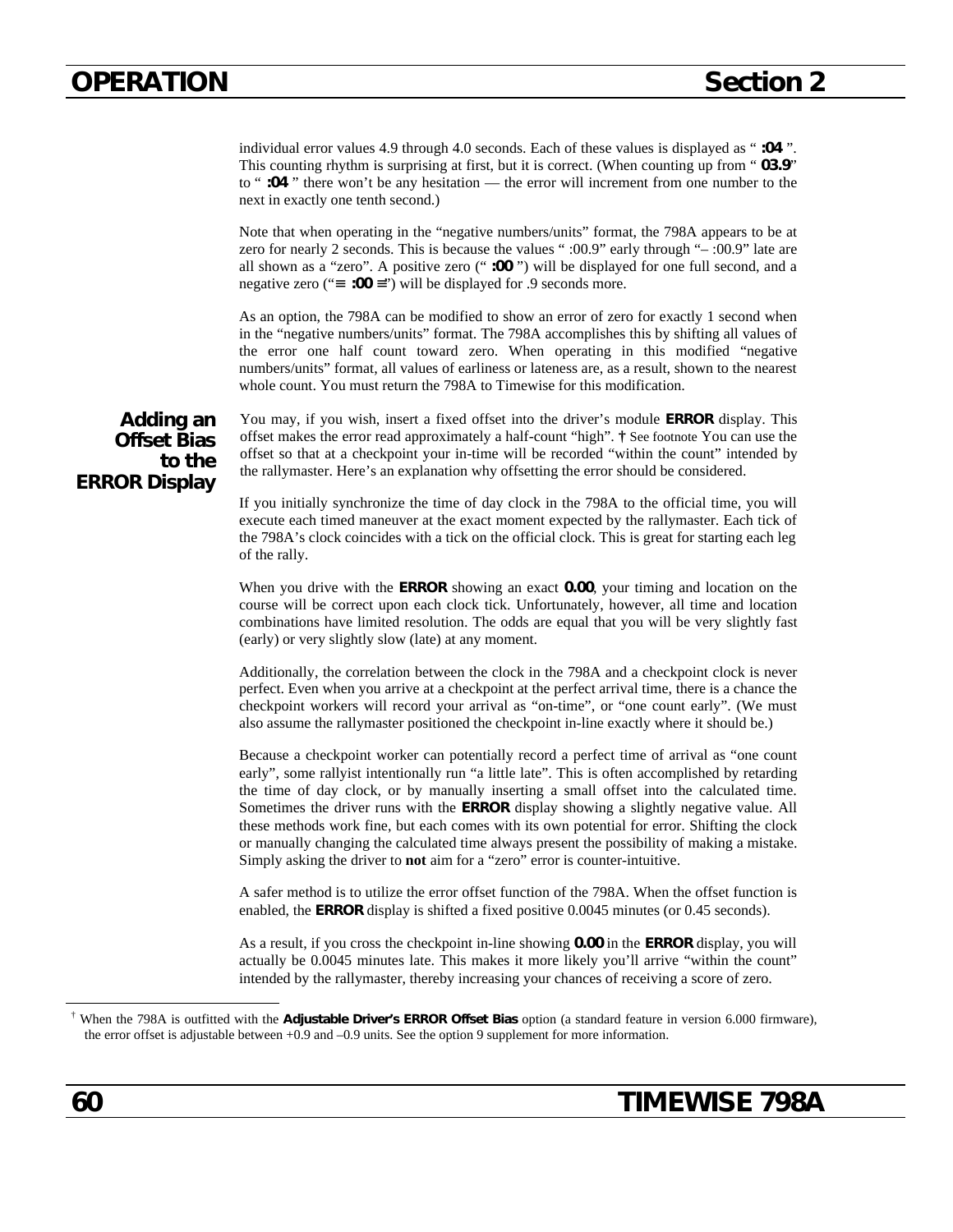If you're convinced that using the offset error is appropriate, here's how you can activate the function: First, select **Calculated Time** on the rotary switch. Then depress and hold the **SHIFT** switch. Finally, actuate the " $+/-$ " **.001** switch, either up or down. Each time you do so, the offset function will turn on or off.

Whenever the offset function is active, a radix point in the extreme lower right of the **CALCULATED TIME** display illuminates.

Note that the error offset function visually shifts the driver's **ERROR** display. It does not alter either the calculated time, the time of day clock, or the split error (that can be seen in the main unit **AUXILIARY** display). Data recalled from the optional datalog, or displayed upon activation of **Last Split** or **LAST CAST**, is also not affected.

**The Driver's AUXILIARY Display** The driver's **AUXILIARY** display can show one of several parameters. To cycle through the choices, select the special function position of the rotary switch and activate the "Remote Aux" function (the "+/-" 10.00 toggle switch). As you cycle through the possibilities, the driver's display will show an abbreviation for each choice. †

- **Odometer (**" **odo** "**):** A duplicate of the **ODOMETER** display on the main computer. The "thousandths" digit is not shown.
- **Auxiliary odometer (**"**A. odo**"**):** A copy of the auxiliary odometer that can be shown in the main computer's **AUXILIARY** display. The "thousandths" digit is not displayed.
- **Active CAST (**" **CASt**"**):** A duplicate of the **SPEED** display on the main computer. (The active CAST will be shown in the driver's display even if the rotary switch on the main computer is turned to the **Odo & Time** function and the **Calc Speed** is adjusted.)
- Manual select ("t-d-o"): The TIME- $\Delta$ -ODO switch next to the main computer's **AUXILIARY** display selects which parameter will be shown on the driver's **AUXILIARY** display. As of version 5.008 firmware, select **TIME** to show the distance remaining to the odometer alarm mileage (disregarding the "**To Go**" mileage), select " $\Delta$ " to show the main odometer, or select **ODO** to show the auxiliary odometer.
- **Speedometer (**"**SPEEd**"**):** Your true speed. The displayable range is 0.0 to 999.9 mph. The upper limit of the speedometer is dependent on the transducer used. Twopiece magnetic transducer installations usually limit the displayable speed to about 150 mph. You can, however, use the built-in frequency divider circuitry in odometer input 2 and extend the displayable upper limit to 999.9 mph. The lower limit is generally about 3 mph when sensing two magnets mounted on a wheel or half shaft. Below this limit, the computer will automatically display 0.0 mph.
- **Speed difference (**" **diFF**"**):** The difference between your true speed and the active CAST. The value is rounded to the nearest mile per hour. Use this figure to confirm that you are at the correct rally speed. Ideally, the value should always be 0 (mph difference). The displayable range is from –399 to 399. A minus sign is displayed when you are going less than the active CAST. A plus sign is assumed when traveling faster then the CAST.

j

<sup>†</sup> If your 798A is outfitted with option 7 (**Remote AUXILIARY Display Select**), you can remotely switch between two of these choices. When option 7 is installed, an additional stereo input jack is present on the rear of the 798A. Use the "**Remote Aux**" function to select one parameter when the "ring" and "sleeve" contacts of the jack are shorted together; the other when the contacts are not connected.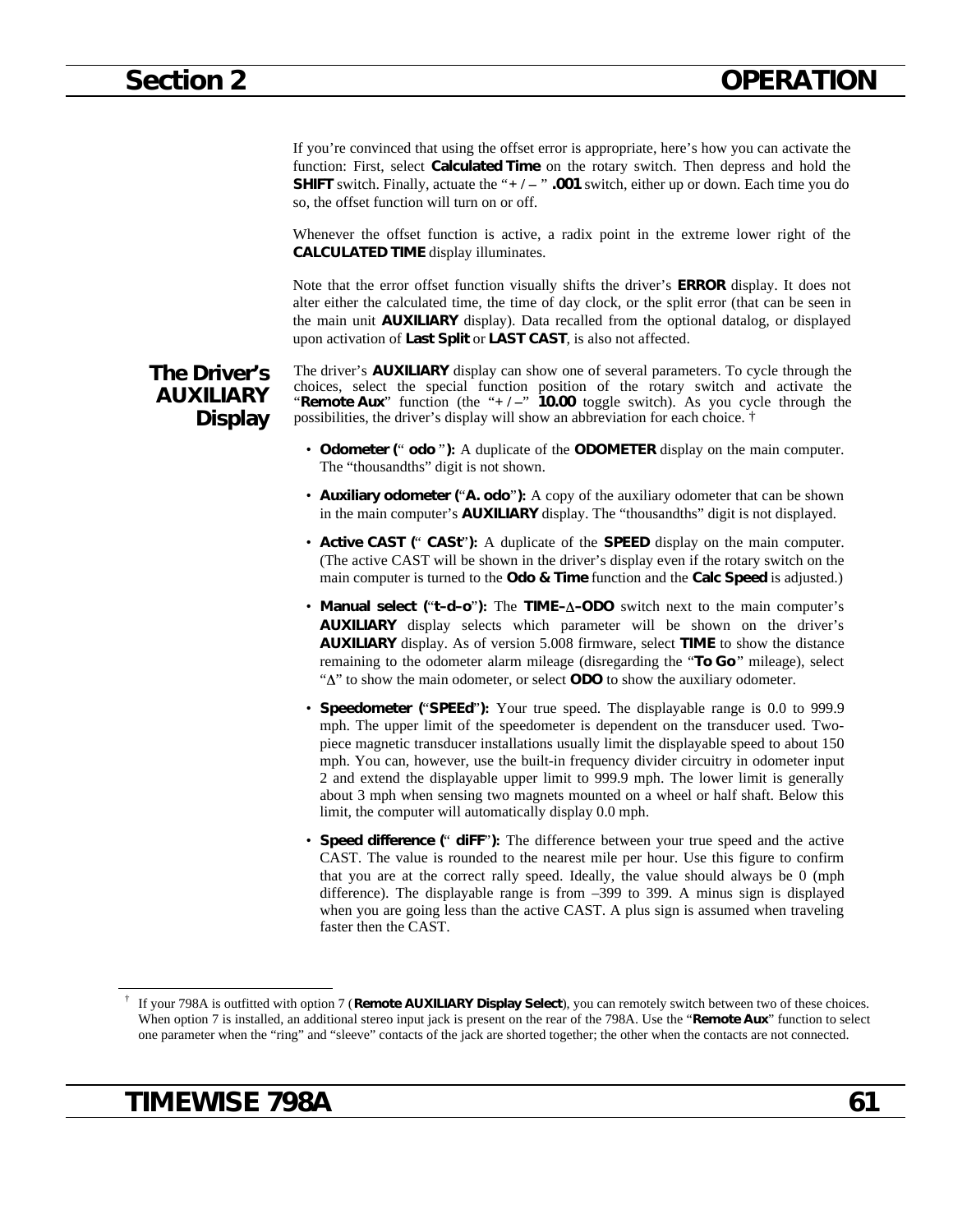Used in conjunction with the **ERROR** display, the speed difference lets you judge how to adjust vehicle speed as a checkpoint is approached. By maintaining a zero speed differential, you'll find it easier to hold an error of zero.

- **Countdown (**"**Cnt.dn**"**):** The distance remaining before the odometer alarm mileage is reached. The "**To Go**" mileage is not considered when figuring this countdown distance.
- **Blank (**" **oFF** "**):** The lower display in the driver's module can be turned off.

# **OPERATING MODE INDICATORS**

Some operating modes of the 798A allow entry of non-recoverable changes to course parameters. Although there is nothing wrong with operating in these modes, you must be mindful of the consequences of doing so. For example, if you select **PARK** during a rest stop, it is imperative that you select **FORWARD** when you start on the course again. If you remain in **PARK**, the 798A will become useless. The only way to recover from such a mistake would be to return to the rest stop and restart that section of the course.

For the same reason, the "**+ / –**" toggle switches should be used only when you are certain of the rotary switch position. For example, an adjustment to the odometer while **Odo & Time** is selected on the rotary switch will also change the calculated time. If you had wanted to change *only* the odometer, the **Odometer** position should be used. Although you can recover from this mistake, you can do so only if you take notice of it. It's better to make the correct adjustment the first time.

Because of this potential for error, the 798A is programmed to alert you while it is operating in a non-standard mode or when you select certain rotary switch positions. To alert you, the 798A will either flash the entire display or just the decimal point (and colon, if appropriate) in the relevant rally parameter. The list below shows which displays are affected.

| <b>Operating Mode</b>                | <b>Flashing Display</b>      |
|--------------------------------------|------------------------------|
| <b>PARK</b>                          | <b>ODOMETER</b>              |
| <b>REVERSE</b>                       | <b>ODOMETER</b>              |
| <b>SPLIT</b>                         | <b>CLOCK</b>                 |
| <b>Rotary Switch Position</b>        | Flashing Decimal Point(s) in |
| <b>Next Speed / When Shifted</b>     | <b>NEXT SPEED / SPEED</b>    |
| Calc Time                            | <b>CALCULATED TIME</b>       |
| Odometer                             | <b>ODOMETER</b>              |
| <b>Adjust ORM</b>                    | <b>ODOMETER</b>              |
| <b>Odo &amp; Time</b> / When Shifted | <b>ODOMETER / SPEED</b>      |

When you activate the **Intelli-CAST™** feature, an LED indicator near the upper right of the **ODOMETER** display will be illuminated. A front panel label above the indicator identifies the meaning of the LED. When **Semi-Intelli-CAST** is active, the indicator blinks.

Similarly, when you enable the "error offset" function (to offset the driver's **ERROR** display a half count), the "radix point" LED in the lower right corner of the **CALCULATED TIME** display illuminates. There is no label identifying the meaning of this indicator.

In addition to flashing the odometer display while in **PARK** or **REVERSE**, a beeper will sound briefly every ten seconds. If the beeper becomes bothersome during long periods of being in **PARK** or **REVERSE**, you can stop it from sounding by momentarily selecting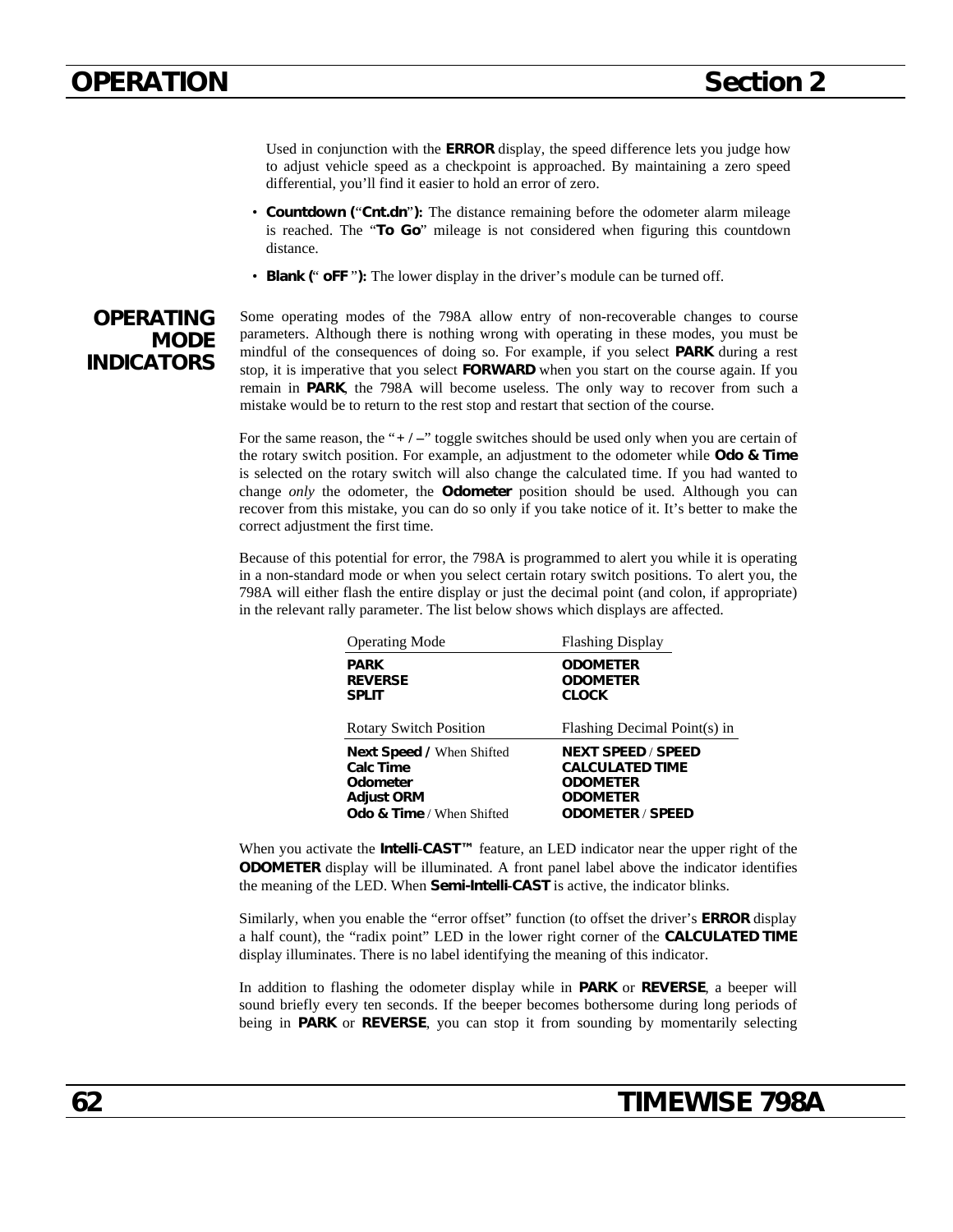**LAST CAST.** Repeat the action to re-enable the beeper. The beeper is automatically reenabled when you return to **FORWARD**, so the next time you chose **PARK** or **REVERSE**, the alarm will again sound every ten seconds even if you had previously disabled it. †

The beeper will also sound briefly each time **CAST** is actuated, and every ten seconds while the 798A is split. †

Generally, it's best to leave the rotary switch in the **Next Speed** position. In this position, accidental activation of a "**+ / –**" toggle switch will not change any crucial rally parameter.

### **Transducer Failure Warning**

The 798A's **Intelli-Sense™** monitoring system warns you when the correlated distance measured by the two odometer inputs significantly changes. In such a case, the 798A will display "InPut 1 SUSPECt", or "InPut 2 SUSPECt" in the CLOCK and CALCULATED **TIME** displays. When the 798A warns you of such a transducer failure, remove the warning from the displays by activating **SHIFT**, adjusting the factor, changing the odometer input, or (as of firmware version 5.009) turning the rotary switch. The monitoring system is re-armed when you change odometer inputs.

If transducer pulses arrive too rapidly for the 798A to assimilate (> 1000 pulses per second on the active input), the 798A will display the warning "**PULSES ArE too FASt**". The warning is displayed until the pulse rate is lowered. Use the odometer input pulse divider on Odometer Input 2 if necessary.

# **Power Failure Warning**

If the 798A detects a momentary power failure, a warning of "P.GLitch" (Power Glitch) will be shown in the **CLOCK** display. The power quality sensing circuit essentially gives you warning that your vehicle is not delivering good, continuous power to the 798A.

When warned of a power problem, turn the rotary switch or activate **SHIFT** to dismiss the warning. The warning will be displayed, again, if another partial power failure occurs.

**System Information** If you're interested, you may view the number of power glitches the 798A has experienced by turning on the instrument while **SPLIT** is selected. The **NEXT SPEED** display will show the accumulated number of power glitches sensed by the 798A.

> The number in the **SPEED** display is the count of internal system errors that occurred causing a firmware restart. This number should always be zero. If not, contact Timewise.

> The **CLOCK, CALCULATED TIME**, and **AUXILIARY** displays will show the date of manufacture, the serial number, and the operating firmware version, respectively. The **ODOMETER** display will show "LoG" if the datalog memory is installed. Also, as of firmware version 4.011, the leftmost digit in the **ODOMETER** display is used to identify which options are installed in the 798A. Each installed option illuminates a specific segment or decimal point in the digit. Contact Timewise for detailed information.

Actuate **SHIFT**, or de-select **SPLIT**, to make the 798A operate normally.

j

<sup>†</sup> You can adjust the length of time each beep sounds when the 798A is in park or reverse, or when the 798A is split. To do so, select **ALARM** on the rotary switch and momentarily actuate **RESET**. The number at the right of the **AUXILIARY** display is the length of time (in tenths of seconds) the "park/reverse beep" sounds every ten seconds. The number at the left of the **AUXILIARY** display is the length of time (in tenths of seconds) the "split beep" sounds every ten seconds. Use the "**+ / –**" **.001** toggle switch to adjust the park/reverse beep time from 0 to 15 tenths of seconds. Use the "**+ / –**" **10.00** toggle switch to adjust the split beep time from 0 to 15 tenths of seconds. Select **SHIFT** to hear a sample beep indicating the newly selected beep time(s).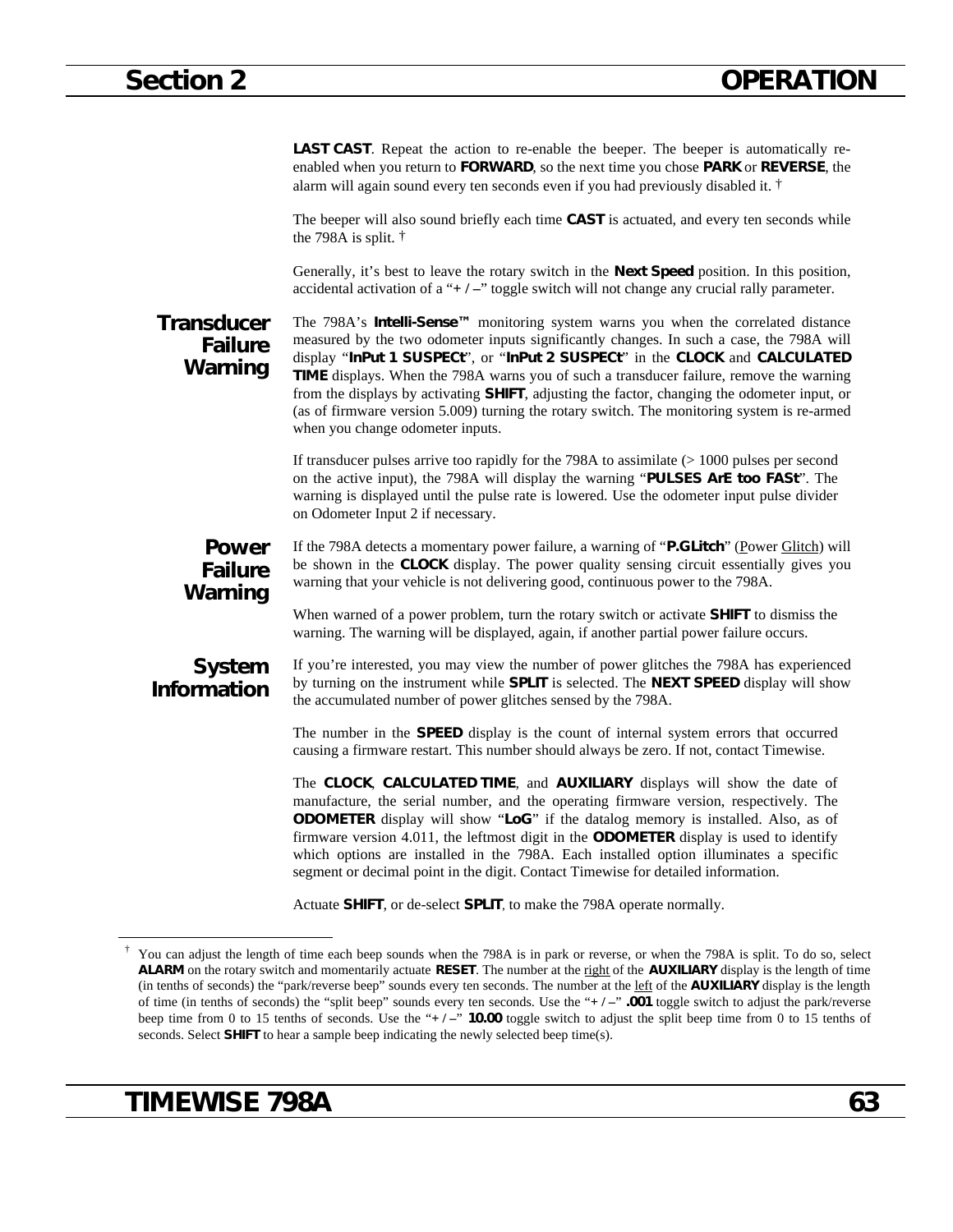# **OPERATION Section 2**

| When the lithium battery fails, the 798A will not save your setup selections, factors, and<br>logged data while powered down. The clock will also have to be set each time you turn the<br>instrument on. The lithium battery will last at least 25 years, so it's unlikely you will ever<br>see this warning. (The battery is soldered in place, and is replaceable only by Timewise.)<br>Actuate the SHIFT switch to remove the warning. The 798A will then function normally.<br><b>Display</b><br>The LED display circuits in both the main computer and the driver's module are re-<br>initialized whenever the Last Split function (a shifted LAST CAST) is activated for two<br><b>Re-Initialization</b><br>seconds. Should the displays not function properly, activate Last Split for a couple seconds<br>to re-initialize the displays. As of version 5.010 firmware, activating the SHIFT switch alone<br>will immediately re-initialize the displays.<br>Re-initializing the LED circuitry does not affect the numerical values of the data.<br>You can reset the 798A to factory default conditions if you wish. To do so, turn the<br><b>Overall</b><br>instrument on while holding the RESET switch up. All parameters and set up selections will<br><b>System Reset</b><br>be re-initialized, and the time of day clock will restart at 12:00:00<br>The only items that are not re-initialized in a reset to factory default conditions are the<br>counters that track the number of power glitches and the number of firmware errors.<br><b>PLEASE</b><br>By now you should be familiar with the operating modes and switch settings of the 798A.<br>You are encouraged to study the next section on <b>APPLICATIONS</b> where you will find a<br><b>READ</b><br>sample rally and suggested methods for using the 798A in common rally situations.<br>ON<br>You should also read the APPENDICES. There you will find information about rear panel<br>connections, technical requirements for the odometer transducer, suggestions for trouble-<br>shooting, and care of the 798A. A thorough understanding of the information presented in<br>Appendix B is important. The information presented there concerning overheating and<br>electrical connections can help prevent temporary or permanent failure of the 798A.<br>Lastly, you'll find a QUICK REFERENCE GUIDE that briefly describes how to operate most<br>features on the 798A. | <b>Internal</b><br><b>Battery</b><br><b>Backup</b> | If you turn on the 798A and the CLOCK, CALCULATED TIME, and AUXILIARY displays<br>are showing the warning "dAtALoG StorAGE Error" alternating with "bAttErY inSidE<br>FAILEd", a lithium battery inside has become too weak to maintain battery backed data. |  |  |
|--------------------------------------------------------------------------------------------------------------------------------------------------------------------------------------------------------------------------------------------------------------------------------------------------------------------------------------------------------------------------------------------------------------------------------------------------------------------------------------------------------------------------------------------------------------------------------------------------------------------------------------------------------------------------------------------------------------------------------------------------------------------------------------------------------------------------------------------------------------------------------------------------------------------------------------------------------------------------------------------------------------------------------------------------------------------------------------------------------------------------------------------------------------------------------------------------------------------------------------------------------------------------------------------------------------------------------------------------------------------------------------------------------------------------------------------------------------------------------------------------------------------------------------------------------------------------------------------------------------------------------------------------------------------------------------------------------------------------------------------------------------------------------------------------------------------------------------------------------------------------------------------------------------------------------------------------------------------------------------------------------------------------------------------------------------------------------------------------------------------------------------------------------------------------------------------------------------------------------------------------------------------------------------------------------------------------------------------------------------------------------------------------------------------------------------------------------------|----------------------------------------------------|--------------------------------------------------------------------------------------------------------------------------------------------------------------------------------------------------------------------------------------------------------------|--|--|
|                                                                                                                                                                                                                                                                                                                                                                                                                                                                                                                                                                                                                                                                                                                                                                                                                                                                                                                                                                                                                                                                                                                                                                                                                                                                                                                                                                                                                                                                                                                                                                                                                                                                                                                                                                                                                                                                                                                                                                                                                                                                                                                                                                                                                                                                                                                                                                                                                                                              |                                                    |                                                                                                                                                                                                                                                              |  |  |
|                                                                                                                                                                                                                                                                                                                                                                                                                                                                                                                                                                                                                                                                                                                                                                                                                                                                                                                                                                                                                                                                                                                                                                                                                                                                                                                                                                                                                                                                                                                                                                                                                                                                                                                                                                                                                                                                                                                                                                                                                                                                                                                                                                                                                                                                                                                                                                                                                                                              |                                                    |                                                                                                                                                                                                                                                              |  |  |
|                                                                                                                                                                                                                                                                                                                                                                                                                                                                                                                                                                                                                                                                                                                                                                                                                                                                                                                                                                                                                                                                                                                                                                                                                                                                                                                                                                                                                                                                                                                                                                                                                                                                                                                                                                                                                                                                                                                                                                                                                                                                                                                                                                                                                                                                                                                                                                                                                                                              |                                                    |                                                                                                                                                                                                                                                              |  |  |
|                                                                                                                                                                                                                                                                                                                                                                                                                                                                                                                                                                                                                                                                                                                                                                                                                                                                                                                                                                                                                                                                                                                                                                                                                                                                                                                                                                                                                                                                                                                                                                                                                                                                                                                                                                                                                                                                                                                                                                                                                                                                                                                                                                                                                                                                                                                                                                                                                                                              |                                                    |                                                                                                                                                                                                                                                              |  |  |
|                                                                                                                                                                                                                                                                                                                                                                                                                                                                                                                                                                                                                                                                                                                                                                                                                                                                                                                                                                                                                                                                                                                                                                                                                                                                                                                                                                                                                                                                                                                                                                                                                                                                                                                                                                                                                                                                                                                                                                                                                                                                                                                                                                                                                                                                                                                                                                                                                                                              |                                                    |                                                                                                                                                                                                                                                              |  |  |
|                                                                                                                                                                                                                                                                                                                                                                                                                                                                                                                                                                                                                                                                                                                                                                                                                                                                                                                                                                                                                                                                                                                                                                                                                                                                                                                                                                                                                                                                                                                                                                                                                                                                                                                                                                                                                                                                                                                                                                                                                                                                                                                                                                                                                                                                                                                                                                                                                                                              |                                                    |                                                                                                                                                                                                                                                              |  |  |
|                                                                                                                                                                                                                                                                                                                                                                                                                                                                                                                                                                                                                                                                                                                                                                                                                                                                                                                                                                                                                                                                                                                                                                                                                                                                                                                                                                                                                                                                                                                                                                                                                                                                                                                                                                                                                                                                                                                                                                                                                                                                                                                                                                                                                                                                                                                                                                                                                                                              |                                                    |                                                                                                                                                                                                                                                              |  |  |
|                                                                                                                                                                                                                                                                                                                                                                                                                                                                                                                                                                                                                                                                                                                                                                                                                                                                                                                                                                                                                                                                                                                                                                                                                                                                                                                                                                                                                                                                                                                                                                                                                                                                                                                                                                                                                                                                                                                                                                                                                                                                                                                                                                                                                                                                                                                                                                                                                                                              |                                                    |                                                                                                                                                                                                                                                              |  |  |
|                                                                                                                                                                                                                                                                                                                                                                                                                                                                                                                                                                                                                                                                                                                                                                                                                                                                                                                                                                                                                                                                                                                                                                                                                                                                                                                                                                                                                                                                                                                                                                                                                                                                                                                                                                                                                                                                                                                                                                                                                                                                                                                                                                                                                                                                                                                                                                                                                                                              |                                                    |                                                                                                                                                                                                                                                              |  |  |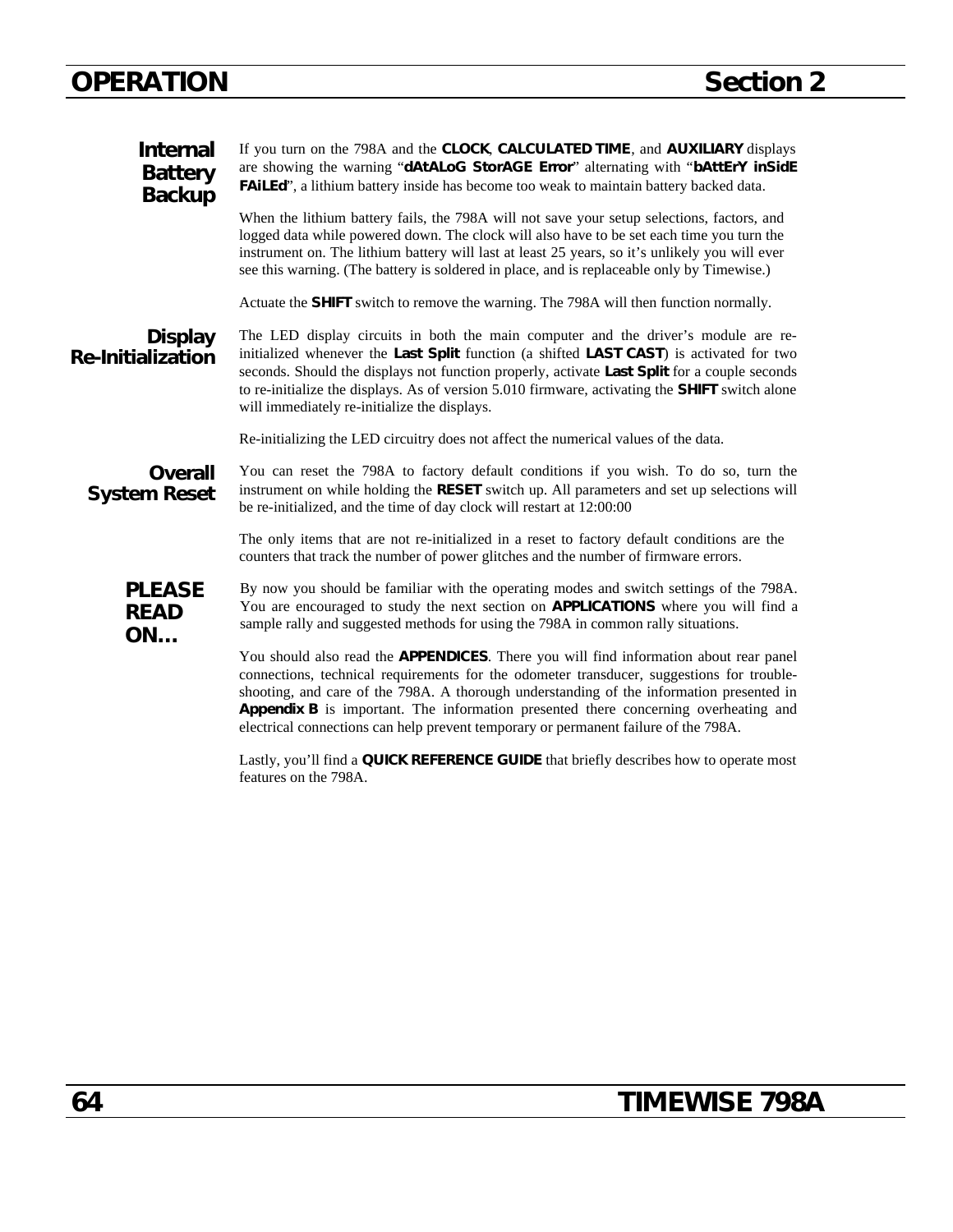# **USING THE 798A**

To help you toward successful application of the 798A, this section of the manual details the operational procedures used during common rally situations. Additionally, a sample rally demonstrates how to exercise the 798A.

These examples are not intended to answer all rally problems, but rather to stimulate your imagination in the ways the 798A can be used. As always, there are exceptions to any rule, so make an effort to understand the reason for each procedure. Most successful rallyists make up their own rally scenarios to prepare for "what if…" situations. That is the best method to prepare for unusual combinations of general, route, and special instructions.

## **At the Start of a Rally**

When you arrive at the starting point for the rally, always check with the rallymaster for the official time standard. You must align your clock to the rallymaster's clock. It doesn't matter whether or not the official clock agrees with a broadcasted time standard such as WWV or CHU. Never assume that you can use WWV or CHU as the official time!

Then follow these steps to start the rally:

- **1.** Place the 798A in **PARK**.
- 2. Reset the main odometer to 0.000[00000] miles. Actuate SHIFT and then concurrently actuate **TRUNCATE** to do this.
- **3.** Enter your out-time for the first leg (not the odometer check) into the **CALCULATED TIME** display. †
- **4.** Reset the auxiliary odometer, auxiliary calculated time, and the delta counters (for both **Odometer** and **Calc Time** adjustments).
- **5.** Enter the transit mode by depressing **SHIFT** and **CAST** (or adjust the active CAST to a speed of 0.0, thereby entering the transit mode). (Even if the rallymaster gives a CAST to use during the odometer check, rather than a transit time, you can often consider the odometer check a transit zone. In such a case, compute the required transit time for the odometer check and set your out-time for the first leg accordingly.) †
- **6.** Drive to the start of the odometer check.
- **7.** Place the 798A in **FORWARD** and wait for your out-time for the odometer check. (Often, the rallymaster will allow you to leave early.)
- **8.** Drive the odometer check route. During the drive, set the **NEXT SPEED** display to the CAST you are to use after finishing the odometer check.
- **9.** At the end of the odometer check, actuate **CAST**, compute and enter your new factor (or use the **Compute Factor** function), and proceed as usual for starting a leg of a rally.

Alternatively, you can use the **Preset** function to pre-enter the mileage, out-time, and CAST values to be used for start of the first leg. Then use the preset **Load** function to insert all three numbers simultaneously into the 798A at the "end odo check" marker. If you intend to use the **Compute Factor** function, do so **before** executing the preset **Load** function.

 $\overline{a}$ 

<sup>†</sup> Some rallyists compute the required average speed for the odometer check (or, perhaps a CAST is given in the instructions) and drive the odometer check *without* using the transit mode. Although the calculated time will not be exact (because you're not yet correctly measuring distance), this method does give a good indication of progress along the course. If you decide to do this, set your out-time for the start of the odometer check into the **CALCULATED TIME** display (step 3) and your computed CAST for the odometer check into the **SPEED** display (step **5**).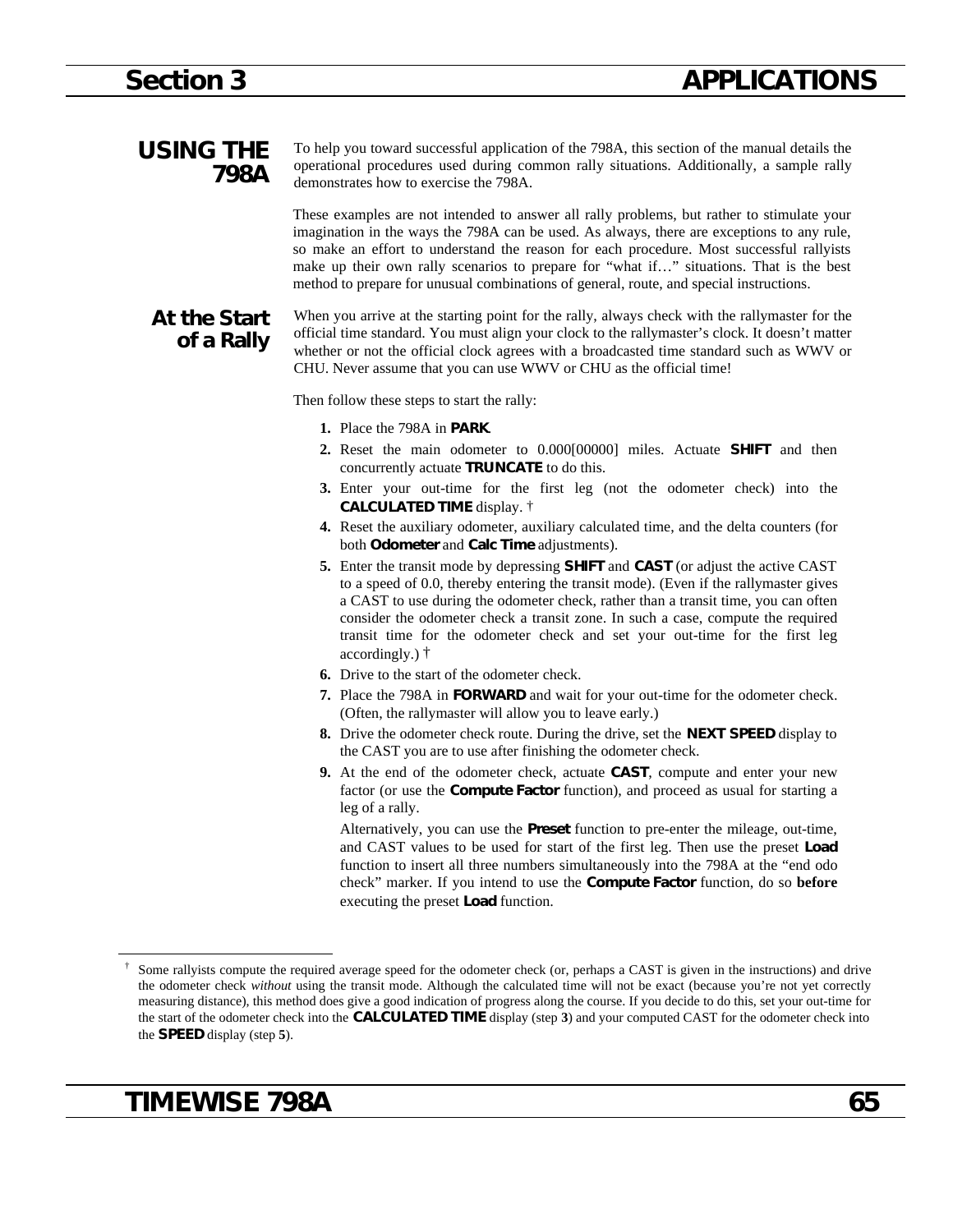# **APPLICATIONS Section 3**

**Checkpoint Procedures** Upon arriving at a checkpoint, split the 798A at the timing line to freeze the **CLOCK**, **ODOMETER**, and **CALCULATED TIME** displays. When the checkpoint workers give you your arrival time, verify that time with the split **CLOCK** display. Your error at the in-line will be the difference between the **CLOCK** and the **CALCULATED TIME**.

> After receiving all pertinent information from the checkpoint workers, and confirming mileage and times, you're ready to start the next leg. The steps you must take before starting the next leg vary according to the mileage counting method used by the rallymaster.

**When Official Mileage Resets to 0.00 at Leg Outmarkers..**

Normally, the rallymaster provides a leg outmarker that is a short distance past the in-line for each checkpoint. Official mileage usually reverts to 0.00 miles at this point, and your outtime will be from the outmarker. The distance within the checkpoint area is not added to the official mileage for the next leg, nor is the time to drive to the outmarker added to the calculated time for the next leg.

The checkpoint area, therefore, is considered "dead" mileage and is not used in measurements for the next leg. (Note that rallymasters still expects you to measure distance within the checkpoint, at least to find the outmarker; sometimes an instruction initiated before the timing line will also require that you measure the distance within the checkpoint.)

The recommended checkpoint procedure for a rally that resets official mileage to 0.00 miles at each leg outmarker is as follows:

- **1.** At the in-line to the checkpoint, actuate **SPLIT**.
- **2.** After receiving your checkpoint critique slip, confirm mileage and times for the just completed leg. Then exit the split mode.
- **3.** Drive to the outmarker.
- **4. Reset** the main odometer to 0.000[00000] miles. Actuate **SHIFT** and then concurrently actuate **TRUNCATE** to do this. †
- **5.** Enter your out-time from the outmarker into the **CALCULATED TIME** display.
- **6.** If the CAST changes at the start of the next leg, enter the new CAST into the **SPEED** display. ‡
- **7.** Pull beyond the outmarker a safe distance and wait for your out-time. When the **ERROR** display on the driver's module nears 0.00, proceed along the course.

If official mileage resets to 0.00 miles at the end of the odometer check, follow the above procedure there, too. When the odometer check is considered part of the first leg, *don't* **Reset** the odometer to 0.00 at the end of the odometer check. Instead, execute a **TRUNCATE**, and then adjust the **ODOMETER** to the official mileage to that point. If you execute the **Compute Factor** function at the end of the odometer check, the 798A assumes you are at the start of the first leg and automatically enters the official mileage and actuates **TRUNCATE** for you.

<u>.</u>

<sup>†</sup> **IMPORTANT!** To reset the **ODOMETER** to 0.000, you should use the **Reset** function at the outmarker, rather than adjusting the **ODOMETER** to 0.000. Remember that **Reset** also truncates the calculated time. You need to truncate the calculated time to start the next leg with the exact value intended by the rallymaster.

<sup>‡</sup> In step **6** there are actually two ways to enter the CAST. You can preset the CAST into the **NEXT SPEED** display and actuate **CAST**, or you can select **Speed** and adjust the CAST in the **SPEED** display. You can use the second method because executing a **Reset** (step **4)** also executes a **CAST**, except that the "next speed" doesn't exchange places with the current speed. Executing the CAST insures that mileage driven before the starting point of the new leg won't be used if you subsequently execute the **Retro-CAST™** function.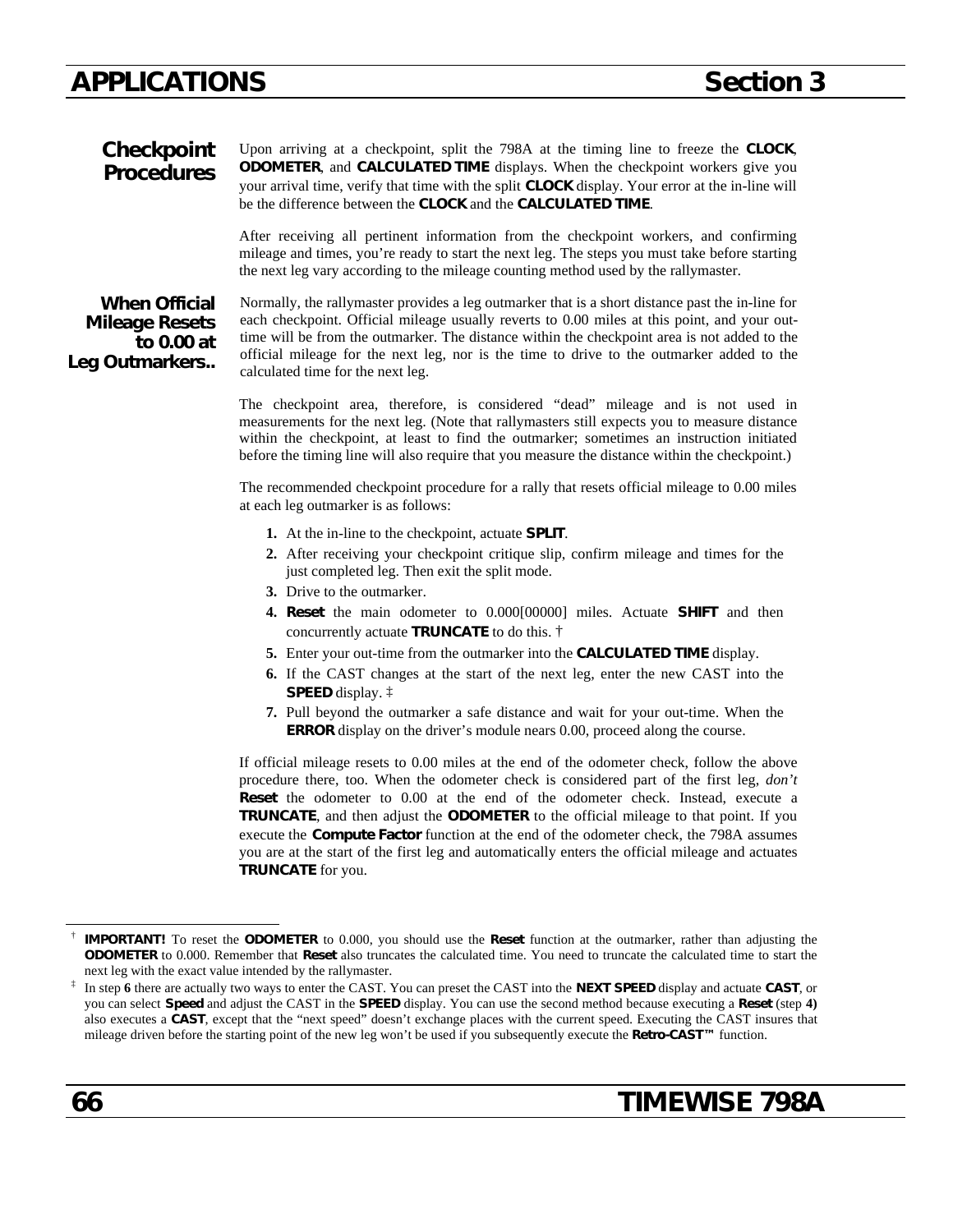# **Section 3 APPLICATIONS**

**When Official Mileage Resets to 0.00 at Checkpoint In-lines…**

Some rallymasters do not reset official mileage to 0.00 at an outmarker for each leg. Rather, mileage resets to 0.00 at the in-line to each checkpoint, and your out-time is given from that point. There is no "dead" mileage within the checkpoint area. Since you won't be allowed to wait at the in-line as you prepare for the next leg, you will have to use a different checkpoint procedure than that outlined above. There are two possibilities:

**A**. Mileaged outmarker are provided after the checkpoint area

**B**. Mileaged outmarker are not provided after the checkpoint area

**…and Mileaged Outmarkers Are Provided** When mileage resets to 0.00 at a checkpoint in-line and the rallymaster provides a mileaged outmarker, use the outmarker as an ordinary mileage reference where you can align the **ODOMETER** and **CALCULATED TIME**. Use this checkpoint procedure:

- **1.** At the in-line to the checkpoint, actuate **SPLIT**.
- **2.** After receiving your checkpoint critique slip, confirm mileage and times for the just completed leg. Then exit the split mode.
- **3.** Drive to the outmarker.
- **4. Reset** the main odometer to 0.000[00000] miles.
- **5**. Enter your out-time from the *in-line* into the **CALCULATED TIME** display.
- **6.** If necessary, adjust the **SPEED** display to the correct CAST.
- **7.** Using the **Adjust ORM** function, adjust the odometer to the official mileage at the outmarker. The calculated time will be updated to include the travel time from the in-line to the outmarker. †
- **8.** When the **ERROR** display nears 0.00, proceed along the course.

**…and Mileaged Outmarkers Are Not Provided**

When mileage resets to 0.00 at a checkpoint in-line and the rallymaster *does not* provide a mileaged outmarker, use the following procedure:

- **1.** At the in-line to the checkpoint, actuate both **SPLIT** and **TRUNCATE** simultaneously. **Do not exit the split mode until step 4**, but release the **TRUNCATE** switch *immediately.* (Some rallyist execute a **CAST** instead of a **TRUNCATE**.)
- **2.** After receiving your checkpoint critique slip, confirm mileage and times for the just completed leg, **and stay in the split mode.**
- **3**. Change the **ODOMETER** to read 0.00 miles. That is, change the displayed value via the Odometer function to read 0.00 *(Do not use the Adjust ORM or* **Odo & Time** *positions.)* **Do not exit the split mode yet**.
- **4**. Enter your out-time from the *in-line* into the **CALCULATED TIME** display.
- **5**. Exit the split mode.
- **6.** If necessary, use the **Speed** function to correct the active CAST.
- **7.** When the **ERROR** display nears 0.00, proceed along the course.

By splitting at the in-line, you can change values within the 798A to what they should be at the in-line even though you will be past that point. Truncating (or casting) allows you to make a "retroactive CAST change" back to the in-line if the critique slip instructs you to change CAST at the in-line.

j

<sup>†</sup> You can execute steps **6** and **7** in either order if you use the **Adjust ORM** function. This is because the **Reset** executed in step **4** allows a Retro-CAST. You can alternatively use the **Odo & Time** function. In this case. you should execute steps **6** and **7** in the prescribed order. Otherwise (if you execute steps 6 and 7 in reverse order), you'll also have to changed the **Odo & Time** calculation speed to the active CAST.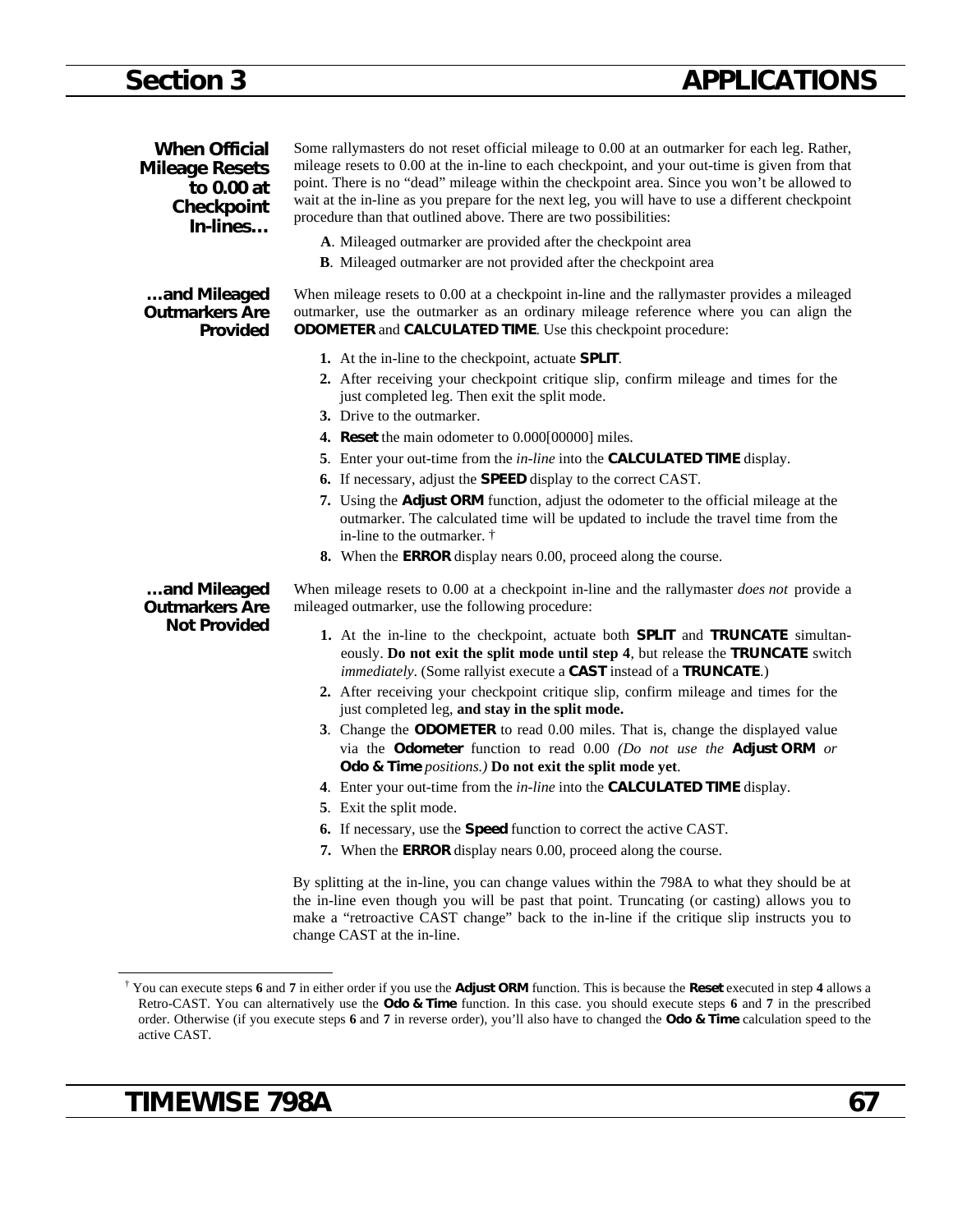# **APPLICATIONS Section 3**

**When Official Mileage Accumulates Throughout a Rally…**

When mileage accumulates throughout a rally without resetting to 0.00 at checkpoints, there are, again, two possibilities: mileaged outmarkers or no mileaged outmarkers.

If mileaged outmarkers are provided and your out-time is from that point, use the steps outlined in "**When Official Mileage Resets to 0.00 at Leg Outmarkers…**" except that in step 4, actuate **TRUNCATE** only. Then adjust the **ODOMETER** (using the **Odometer** position on the rotary switch) to the official outmarker mileage. (If you do actually reset the odometer to 0.00, that's OK, it just takes longer to set the official mileage.)

When outmarkers are not present and your out-time is given from the in-line of a checkpoint, use the steps outlined in "**…and Mileaged Outmarkers Are Not Provided**" except that in step **3** adjust the **ODOMETER** to the official mileage for the in-line (on the checkpoint critique slip), rather than 0.00 miles. If desired, in step **1**, you could actuate **SPLIT** and **CAST** simultaneously if you don't want to truncate the **ODOMETER** and **CALCULATED** TIME. This will still allow a Retro-CAST<sup>™</sup> back to the in-line should the critique slip change the starting CAST for the new leg.

## **Do It Yourself Checkpoints**

When designing a rally course, rallymasters often use "Do It Yourself Checkpoints" (DIYCs). DIYCs allow the rallymaster to score a leg of the rally without having checkpoint workers monitor the passage of each rally car. Instead, you record your own "official time of arrival" at an indicated reference on the course. Obviously, you can record a calculated time, rather than your actual time of arrival.

As for all legs of a rally, the 798A calculates the DIYC travel time using the distance you drive and the CASTs you enter. Since the calculated time is not dependent on actual driving time or speed, you can usually proceed along the course at your own pace. Of course, you must arrive at the end of the DIYC early enough to begin the next leg of the rally on time.

The general procedure for executing a DIYC is as follows:

- **1.** Follow the course, executing all the CAST changes at the correct locations.
- 2. At the end of the DIYC, record the value in the **CALCULATED TIME** display. This is your "calculated in-time" for the DIYC. The difference between this value and your out-time from the previous leg is your "official leg time" for the DIYC. Record these values as directed by the rallymaster.
- **3.** Actuate the **TRUNCATE** switch.
- **4.** Enter the next CAST into the **SPEED** display. If the CAST doesn't change at the start of the new leg, skip this step.
- **5.** Add to your calculated in-time the amount of time (if any) you are to pause at the DIYC before starting the next leg. Use the **Calc Time** function to add this pause. The new value in the **CALCULATED TIME** display is your "calculated out-time" for the next leg. Record this value, too.
- **6.** Pull beyond the end of the DIYC a safe distance. As the **ERROR** display on the driver's module nears 0.00, proceed into the next leg of the rally.

Correctly executing a DIYC is probably one of the easiest ways to score a zero on a leg of a rally. Unfortunately, rallyists are so often concerned about DIYC procedures that they make course errors. Keep in mind that the purpose of a DIYC is often just to reduce the number of rally workers. The determining factor in DIYC scores is usually proper course following.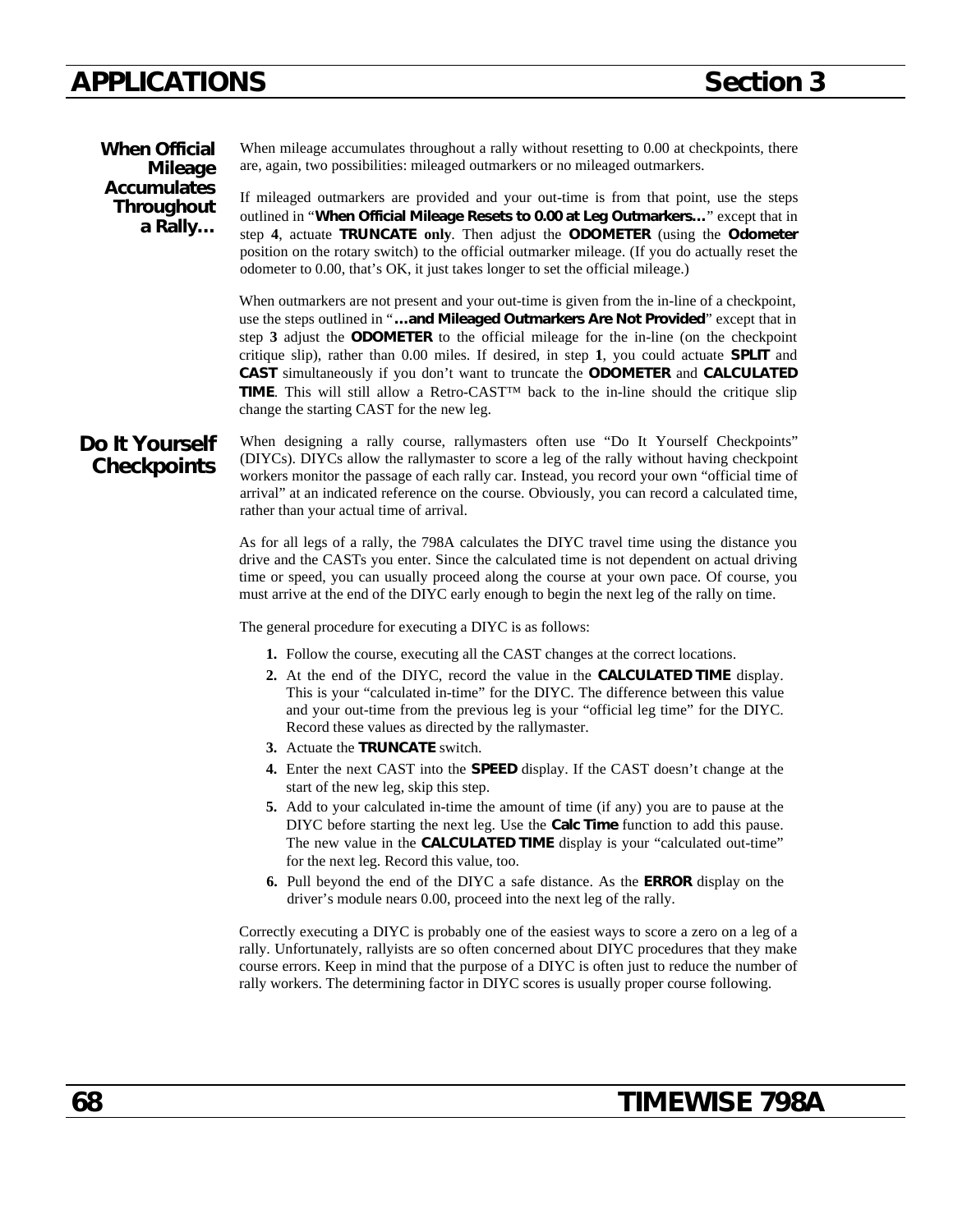### **Rebuilding a Leg of the Rally**

The 798A can be used by a rallymaster to confirm the travel time for each leg of a rally. Rather than employing a separate computer to calculate the ideal leg time, or even driving the course to "measure" the leg time, the following steps that use the **Odo & Time** function can be executed. In the midst of a rally, the rallyist can use these same steps to rebuild a leg while recovering from an extensive off-course excursion.

Rebuilding a leg is actually very simple. Follow this procedure:

- **1.** Actuate **TRUNCATE**.
- **2.** Enter the outmarker mileage of the last checkpoint into the **ODOMETER** display. This mileage is more often than not 0.000 miles.
- **3.** Enter your out-time from the checkpoint into the **CALCULATED TIME** display.
- **4.** Select **Odo & Time** and add to the odometer the first speed section mileage.
- **5.** Depress **SHIFT** to select **Calc Speed** and change the calculation speed (shown in the **SPEED** display) to the CAST used during the first speed section.
- **6.** De-select **Odo & Time**. This will permanently add the mileage and computed travel time to the appropriate displays.
- **7.** Repeat from step **4** using the figures for the next speed section. Do this as often as necessary to complete the leg.

The resulting values of the main odometer and calculated time will be the same as if you had driven the leg.

Note that you could also use the **Adjust ORM** function to rebuild the rally. The procedure would be to zero the odometer, and enter the first CAST for the leg into the **NEXT SPEED** display. Then **CAST** and add the speed section mileage to the odometer using the Adjust ORM function. Then set the next speed into the NEXT SPEED display, execute **CAST**, and add in the new speed section mileage. Repeat as necessary.

Fortunately, rebuilding a leg is rarely necessary in the midst of a rally. Although the procedure is simple, the pressure of staying on time while executing the procedure causes panic in the soul of every rallyist.

### **Recovering from a Missed CAST**

A more common experience for a rallyist is forgetting to execute a CAST change at the correct point. Here's a procedure to follow if you need to recover from such a mistake:

- **1.** Actuate **CAST** to change to the new CAST as soon as you realize your error.
- **2.** Estimate the distance back to the correct CAST execution point. Sometimes looking over your shoulder will suffice here; at other times you'll have course information that can be of help.
- **3.** Select **LAST CAST** and subtract the estimated distance from the last CAST odometer measurement value in the **ODOMETER** display.

The 798A will now display the correct calculated time — assuming, of course, that you correctly guessed the distance back to the proper CAST execution point.

**Correcting the Odometer at a Mileaged Reference…**

When official mileages are given at a turn or landmark, use the **Adjust ORM** function to correct both the odometer and calculated time simultaneously. To do so, activate **Split** as you pass the reference, turn the rotary switch to **Adjust ORM**, and correct the odometer to the official mileage. The calculated time will be appropriately corrected.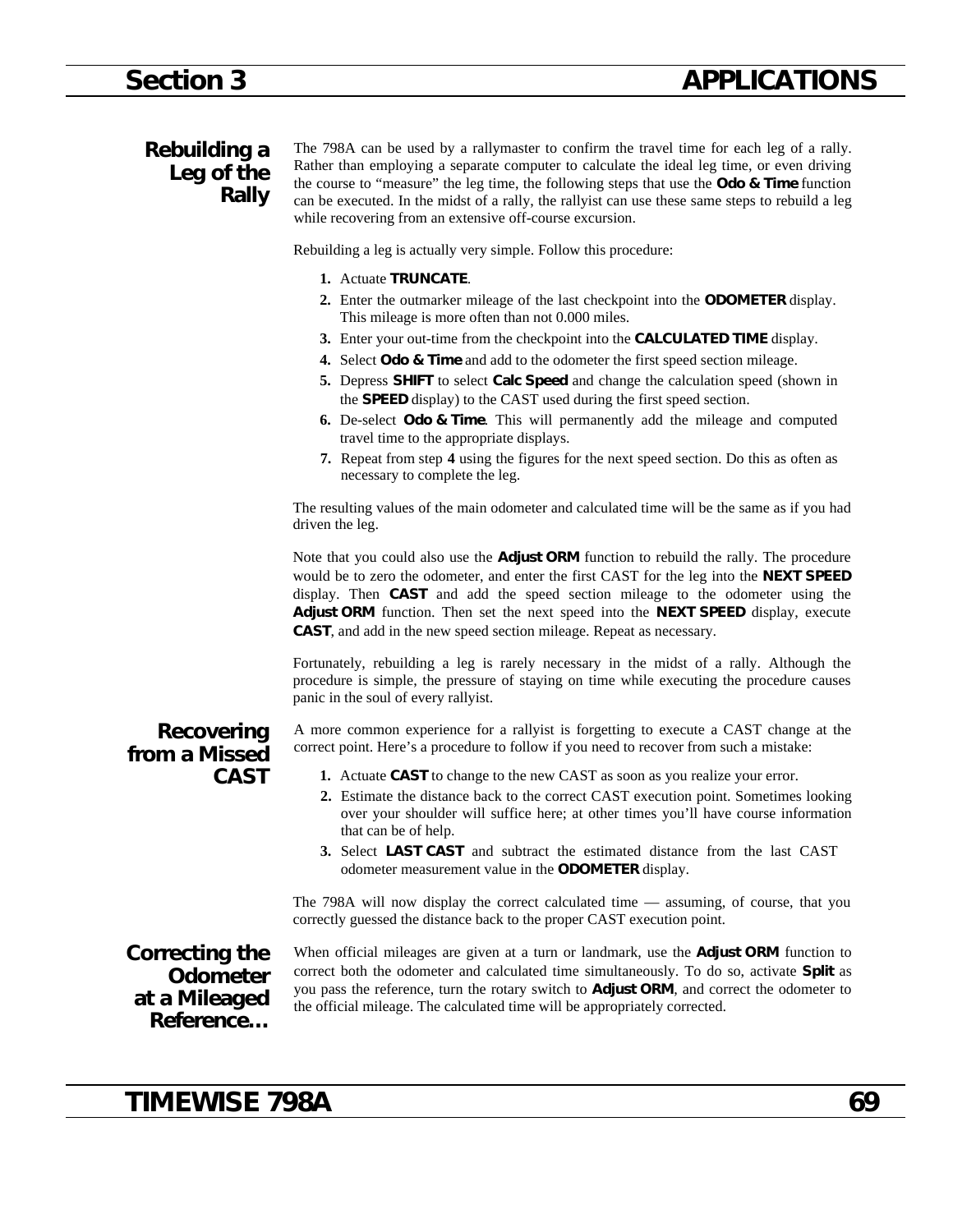# **APPLICATIONS Section 3**

If you do not split, but just mentally note the mileage error at the reference, you can simply make the odometer correction "on the fly" with the **Adjust ORM** function.

If you can foresee that the official mileage will appear on the 798A *before* the reference is reached, there is another method for aligning the odometer and calculated time at the reference. When the odometer on the 798A reads the official mileage, put the 798A in **PARK**. When you reach the reference, select **FORWARD** again.

**…when the mileage error occurred earlier**

**…when a CAST is executed at the reference** When you're certain the mileage error accumulated in a speed section with a CAST different from the current CAST, use the **Odo & Time** function, rather than the **Adjust ORM** function. To do so, activate **Split** as you pass the reference, turn the rotary switch to **Odo & Time**, and correct the odometer to the official mileage. Then, before de-selecting **Odo & Time**, depress **SHIFT** to select **Calc Speed** so you can change the calculation speed to the CAST in effect during the earlier section. Finally, de-select **Odo & Time**.

If a speed change occurs at a mileaged turn or landmark, use both the **LAST CAST** and the **Adjust ORM** functions to align the 798A to the rallymaster's numbers. Here's what to do:

- **1.** At the mileaged reference, execute the CAST
- **2.** After you pass the reference, use the **LAST CAST** function to review the mileage recorded at the reference. If necessary, correct the last CAST odometer measurement, *making note of the adjustment amoun*t.
- **3.** Release the **LAST CAST** toggle switch.
- **4.** Select **Adjust ORM** and adjust the odometer by the amount noted in step **2**. If you made a positive adjustment to the last cast odometer measurement, add that amount to the odometer. If you made a negative adjustment, subtract the amount.

*(Note: If your 798A is outfitted with Option 10, step* **4** *is automatically executed providing* **Adjust ORM** *was already selected as you executed step 2.)*

In rallies where the rallymaster provides official mileage at every instruction, this technique quickly and precisely corrects for distance measurement errors throughout the entire rally.

Another method exists for correcting the 798A at mileaged CAST changes.

- **1.** When you pass the reference, actuate **SPLIT**. Actuate **CAST** when convenient. Unsplit when convenient. (The CAST and SPLIT can occur in either order. Note that the 798A will correctly execute a CAST even when the unit is split.)
- 2. Select LAST CAST and change the last CAST mileage to the official distance.
- **3.** Select **Last Split** and compute the difference between the official mileage at the reference and your mileage measurement.
- **4.** Select **Adjust ORM** (or **Odo & Time** † ) and do one of the following.
	- a. If your split mileage at the reference was greater than the official mileage, *subtract* the mileage difference compute in step **3**.
	- b. If your split mileage at the reference was less than the official mileage, *add* the mileage difference compute in step **3**.

1

<sup>†</sup> Since you used the **LAST CAST** function to correct the previous speed section mileage, any overall mileage error will always be in the new speed section. The active CAST can always be used as the calculation speed for the **Odo & Time** function. You do not need to use the **Calc Speed** function.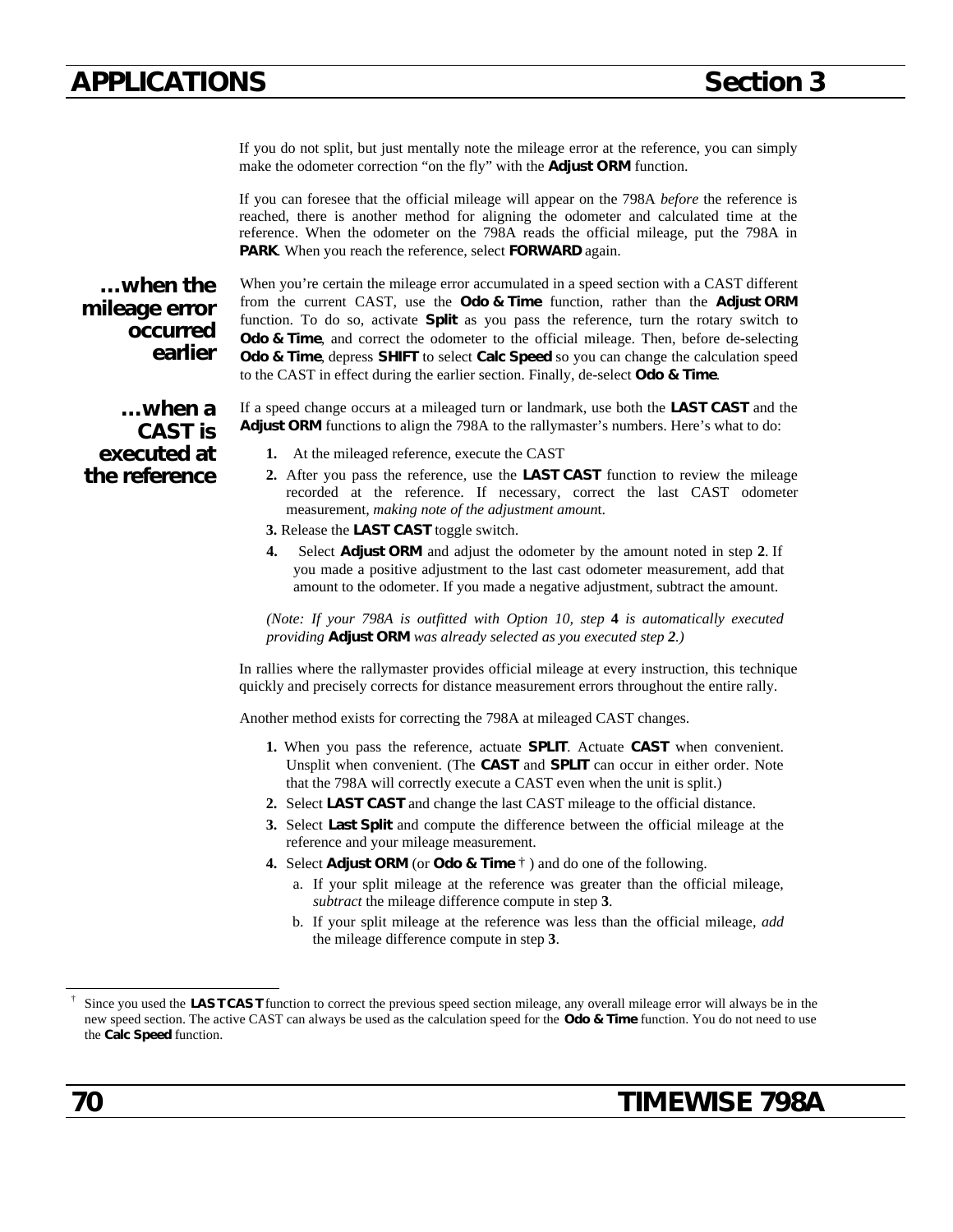**SAMPLE RALLY** The first step toward becoming familiar with the 798A is often just a matter of activating its switches while working out rally problems. To that end, the following sample rally will exercise most features of the 798A. Although rather brief, the instructions are typical of many TSD rallies.

> You can actually use the 798A while reading this sample rally. As you proceed, enter the numbers via the **Odometer**, **Calc Time**, **Adjust ORM**, and **Odo & Time** functions.

Let's assume your base odometer factor is 064050 and that you are assigned car number 12.

# **General**

## **Instructions**

- Leave the start at 10:00 AM plus your car number in minutes.
- **•** Official rally mileage reverts to 0.00 at the start of each leg.
- **•** CAST 25 while on gravel, then revert to previous CAST when gravel ends.
	- **•** CAST 45 at 15.75 official rally miles.
	- **•** Execute route instructions at the first opportunity. However, if the route instruction is accompanied by an official mileage, execute the route instruction only at that mileage.
	- **•** Main Road Rules: Left at tee
		- Onto rule (re-enter a road prior to the next route instruction…etc., etc., etc.) Straight as possible

### **Route Instructions**

| 1.                              | Start odometer check at "SPEED LIMIT 25". Complete route instruction 4 at 10:40 AM plus your<br>car number in minutes.                                         |  |  |
|---------------------------------|----------------------------------------------------------------------------------------------------------------------------------------------------------------|--|--|
| 2.                              | Left on Algonquin.                                                                                                                                             |  |  |
| 3.                              | Right on Frank.                                                                                                                                                |  |  |
|                                 | End odometer check at "STOP AHEAD". CAST 39.                                                                                                                   |  |  |
| 5.                              | Leave the main road. CAST 30.                                                                                                                                  |  |  |
| 6.                              | CAST 36 at tee.                                                                                                                                                |  |  |
| $7_{\scriptscriptstyle{\circ}}$ | Turn at first sideroad.                                                                                                                                        |  |  |
| 8.                              | CAST 1 at "DAIRY QUEEN". Begin free zone. (Food and gas are available in town.)                                                                                |  |  |
| 9.                              | CAST 40 at "ARBY'S". End free zone.                                                                                                                            |  |  |
|                                 | Right onto Cuba Rd.                                                                                                                                            |  |  |
|                                 | DIYC at "4-WAY". CAST 32.                                                                                                                                      |  |  |
|                                 | Right at sideroad. Pause 1.00 minute during next 1.4 miles.                                                                                                    |  |  |
|                                 | Right at crossroad.                                                                                                                                            |  |  |
|                                 | Right at Smith. CAST 24 a third of the distance to the next checkpoint, CAST 30 another third of<br>the distance, and CAST 48 the other third of the distance. |  |  |
|                                 | Begin transit zone at "RXR". Take 7.42 minutes to reach route instruction 16.                                                                                  |  |  |
|                                 | End transit zone at "STOP AHEAD". CAST 33.                                                                                                                     |  |  |
|                                 | Turn left exactly 1.85 minutes after "YIELD".                                                                                                                  |  |  |
|                                 | CAST 40 exactly 3.00 minutes prior to Swanson.                                                                                                                 |  |  |
|                                 | End rally at checkpoint.                                                                                                                                       |  |  |
|                                 | 4.<br>10.<br>11.<br>12.<br>13.<br>14.<br>15.<br>16.<br>17.<br>18.<br>19.                                                                                       |  |  |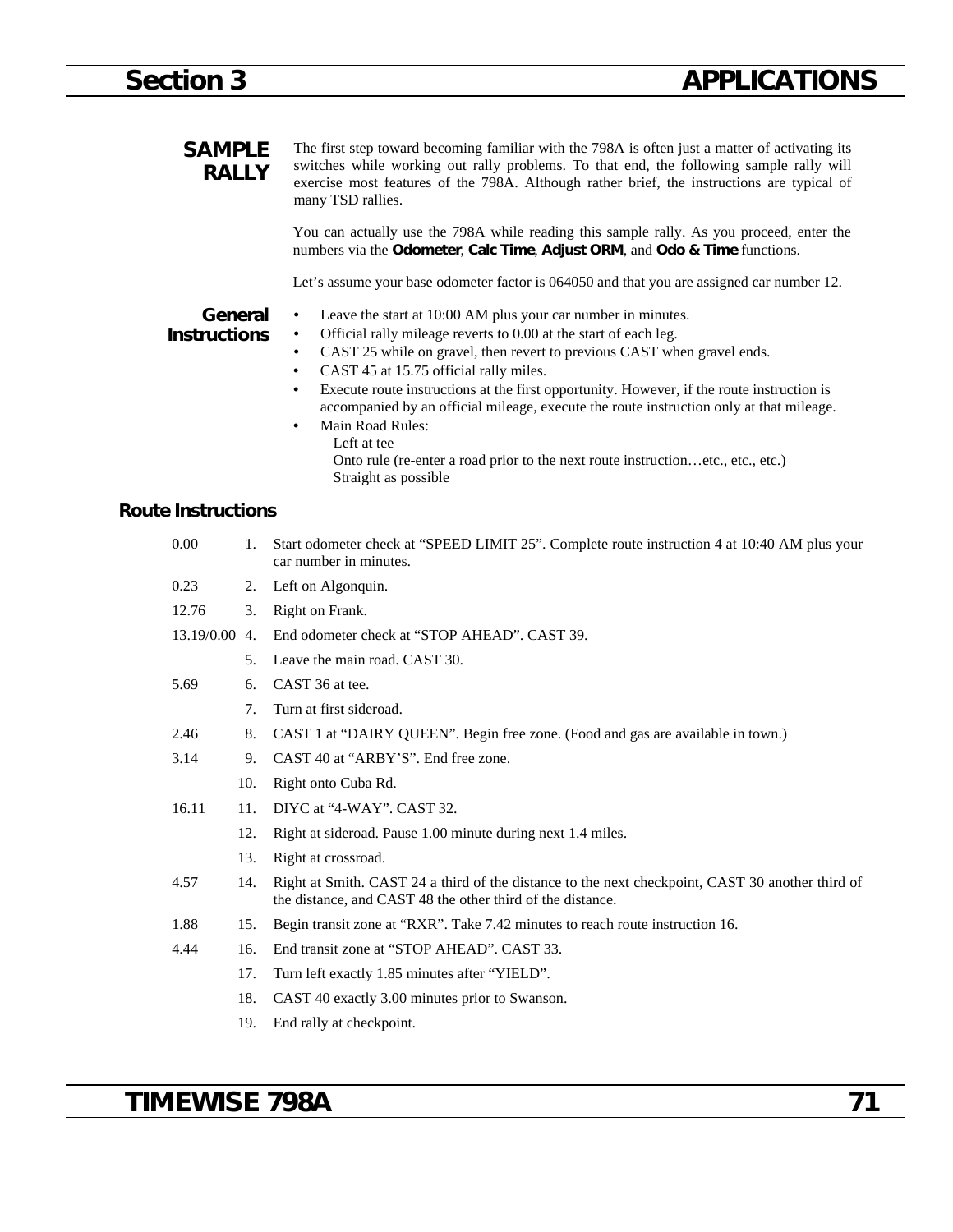# **APPLICATIONS Section 3**

### **Step by Step Critique** When you arrive at the start of the rally, set the 798A clock to the official time and follow the procedures detailed earlier in **At the Start of a Rally**.

Assuming that you're going to use the **Compute Factor** feature, enter 13.19 as the **Odo Check** mileage. Make sure you reset the main odometer to 0.00 and that you use a CAST of 0.0 during the odometer check (so you drive the odometer check as a transit zone).

0.00 1. Start odometer check at "SPEED LIMIT 25". Complete route instruction 4 at 10:40 AM plus your car number in minutes.

> Leave the start at 10:12 AM (or earlier, if permitted), placing the 798A in **FORWARD** at the "SPEED LIMIT 25" sign. Proceed along the course, comparing the odometer to the reference mileages given in route instructions 2 and 3. *Do not* correct the main odometer at these references! During the transit, set the next CAST (39) into the **NEXT SPEED** display.

13.19/0.00 4. End odometer check at "STOP AHEAD". CAST 39.

At "STOP AHEAD" the odometer reads 13.56 miles. When you execute Compute Factor, your new factor is 062302. Write this number down!

Your out-time from this point is 10:52 AM. Enter this time into the **CALCULATED TIME** display. Then actuate **CAST** to change to the speed used for the first speed section (39).

Preset the next CAST (30) into the **NEXT SPEED** display.

5. Leave the main road. CAST 30.

After a short distance, you come to a sideroad. Since the main road goes straight here, you turn down the sideroad and simultaneously actuate **CAST** to change the CAST to 30.

Preset the next CAST (36) into the **NEXT SPEED** display.

Suddenly, the road surface turns to gravel. Actuate **CAST** immediately and adjust the active CAST to 25 (from the value 36 now showing in the **SPEED** display) by using the **Speed** function. By adjusting the active CAST, the calculated time from where the road changed to gravel (where you executed the CAST) will be corrected. This is a retroactive CAST change. When the road surface changes back to paved, actuate **CAST** again and confirm that the active CAST is 30 (the CAST prior to entering the gravel road).

5.69 6. CAST 36 at tee.

At the tee, CAST. Then select **LAST CAST**. Let's assume your actual odometer measurement at the tee was 5.72 miles.

To align the odometer and calculated time to official course values, select **LAST CAST** and change the last CAST odometer measurement to 5.69 by subtracting .03 miles. The corrected distance for the last speed section will be shown in the **AUXILIARY** display. Then select **Adjust ORM** and subtract 0.03 miles from the odometer. This corrects the overall distance.

Note, however, that the 0.03 mile error may have occurred because of wheel slippage while on the gravel road. For better accuracy, you can use the **Odo & Time** function, instead of the **Adjust ORM** function, setting the calculation speed to the CAST used on gravel (25 mph). To do so, select **Odo & Time**, subtract the .03 miles from the odometer, select **Calc Speed** (depress **SHIFT**) and set the calculation speed (showing in the **SPEED** display) to 25. Then turn the rotary switch away from the **Odo & Time** position. (You can adjust the calculation speed before or after you enter the **Odo & Time** mileage correction.)

Preset the next CAST (30) into the **NEXT SPEED** display.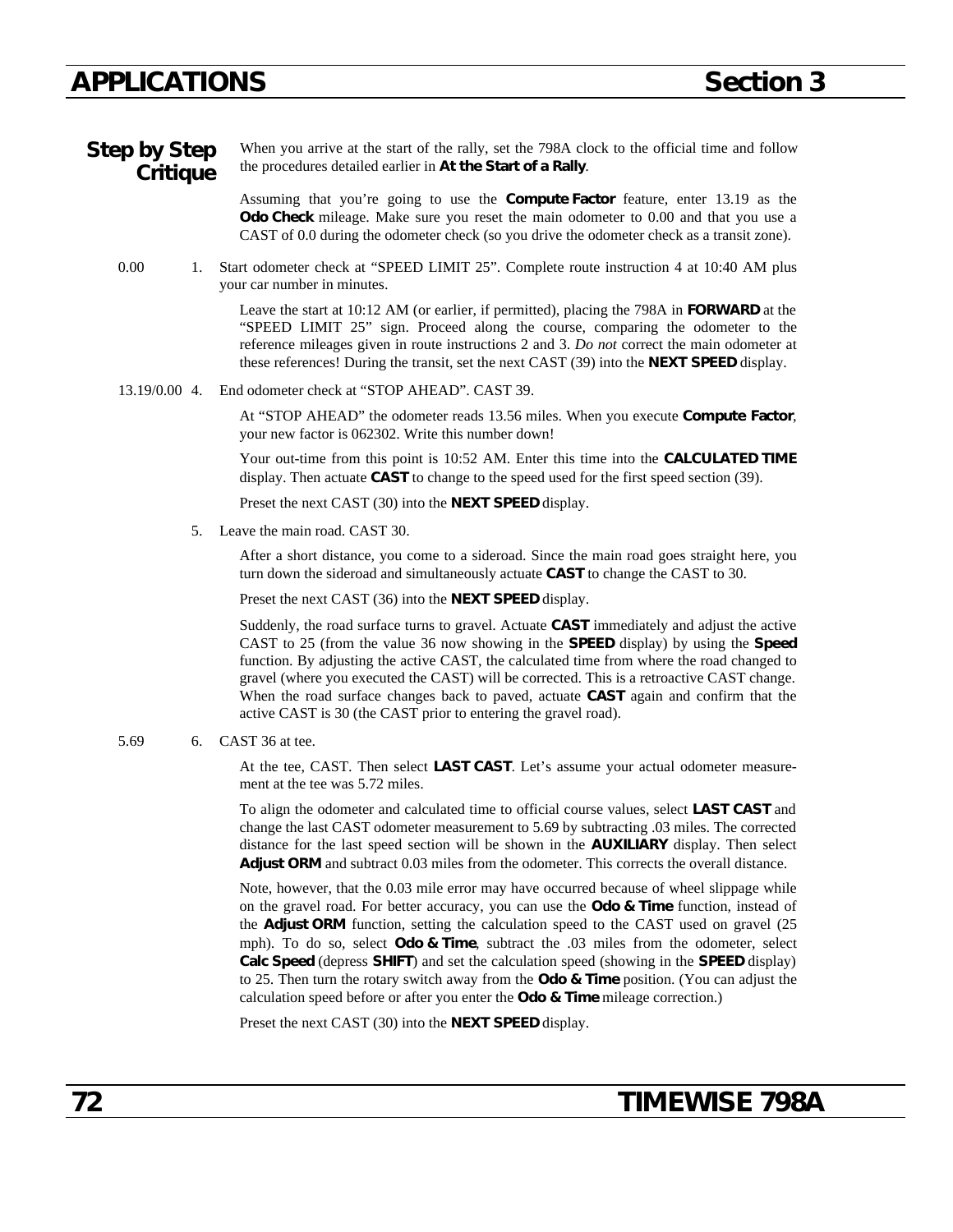7. Turn at first sideroad.

You make the turn and approach a checkpoint. As you cross the in-line, actuate **SPLIT**.

Follow the procedures outlined in **Checkpoint Procedure** to prepare for the next leg. Remember that the official mileage reverts to 0.00 at the outmarker.

After starting the next leg you suddenly realize that the timing slip issued at the checkpoint contained a special instruction changing your CAST to 43. Don't panic! Simply adjust the active CAST to 43 using the **Speed** function. The retroactive CAST change feature corrects the calculated time from the outmarker to your present location.

- 2.46 8. CAST 1 at "DAIRY QUEEN". Begin free zone. (Food and gas are available in town.)
- 
- 3.14 9. CAST 40 at "ARBY'S". End free zone.

There are several methods that can be used to execute these two instructions:

You can CAST 1 at "DAIRY QUEEN", drive to the end of the free zone, and CAST 40 at "ARBY'S". Note that the rallymaster has given an exact distance of 0.68 mile between the two signs. Let's assume the 798A actually measured 0.683 mile. At a CAST of 1 mph, the travel time for 0.68 mile is 40.80 minutes; whereas for 0.683 mile, the travel time is 40.98 minutes. Because you haven't executed the CAST changes at the *exact* official mileages, the greater measuring accuracy of the 798A will give you a 0.18 minute error.

Had you had enabled the Intelli-CAST option, the 798A will assume the CASTs occur at exact hundredth of a mile increments. Upon changing to the next CAST (40), the 798A will temporarily ignore the extra 0.003 mile, re-computing the calculated time as necessary. The unused 0.003 mile is then included in the CAST 40 section.

Alternatively, you can treat the free zone as a transit zone. This avoids the necessity of executing the CASTs at the *exact* mileages intended by the rallymaster. To do so, execute **Transit at "DAIRY QUEEN"** (or preset 0.0 into the **NEXT SPEED** display and execute **CAST**) and add 40.80 minutes [0.68 miles at 1 mph = 40.80 minutes] to the calculated time.

Another choice is to select **PARK** at "DAIRY QUEEN" and manually compute your "outtime" from the end of the free zone. This makes it easier to drive while you search for food and gas. At "ARBY'S", set the official mileage and your computed out-time from this point. You will essentially start a new leg. Don't forget to select **FORWARD** at the ARBY'S sign!

10. Right onto Cuba Rd.

At Cuba road, turn right. You are now *onto* Cuba.

Before long you come to a tee and turn left as per the main road rules. Then, as you pass a sideroad, you notice that it was named Cuba. According to the main road rules, you must reenter Cuba because you are *onto* the road. By now, however, you've driven past the sideroad and must turn around. As you do this, switch into **REVERSE** to recover from your short offcourse excursion. Switch to **FORWARD** when you turn onto Cuba.

16.11 11. DIYC at "4-WAY". CAST 32.

Before you reach the "4-WAY" sign, the odometer alarm sounds because you are at 15.5 miles. (You did set the odometer alarm at the beginning of the rally to warn you of the general instruction CAST change, didn't you?) Change to a CAST of 45 at 15.75 miles.

When you reach the "4-WAY" sign, follow the DIYC procedures outlined earlier.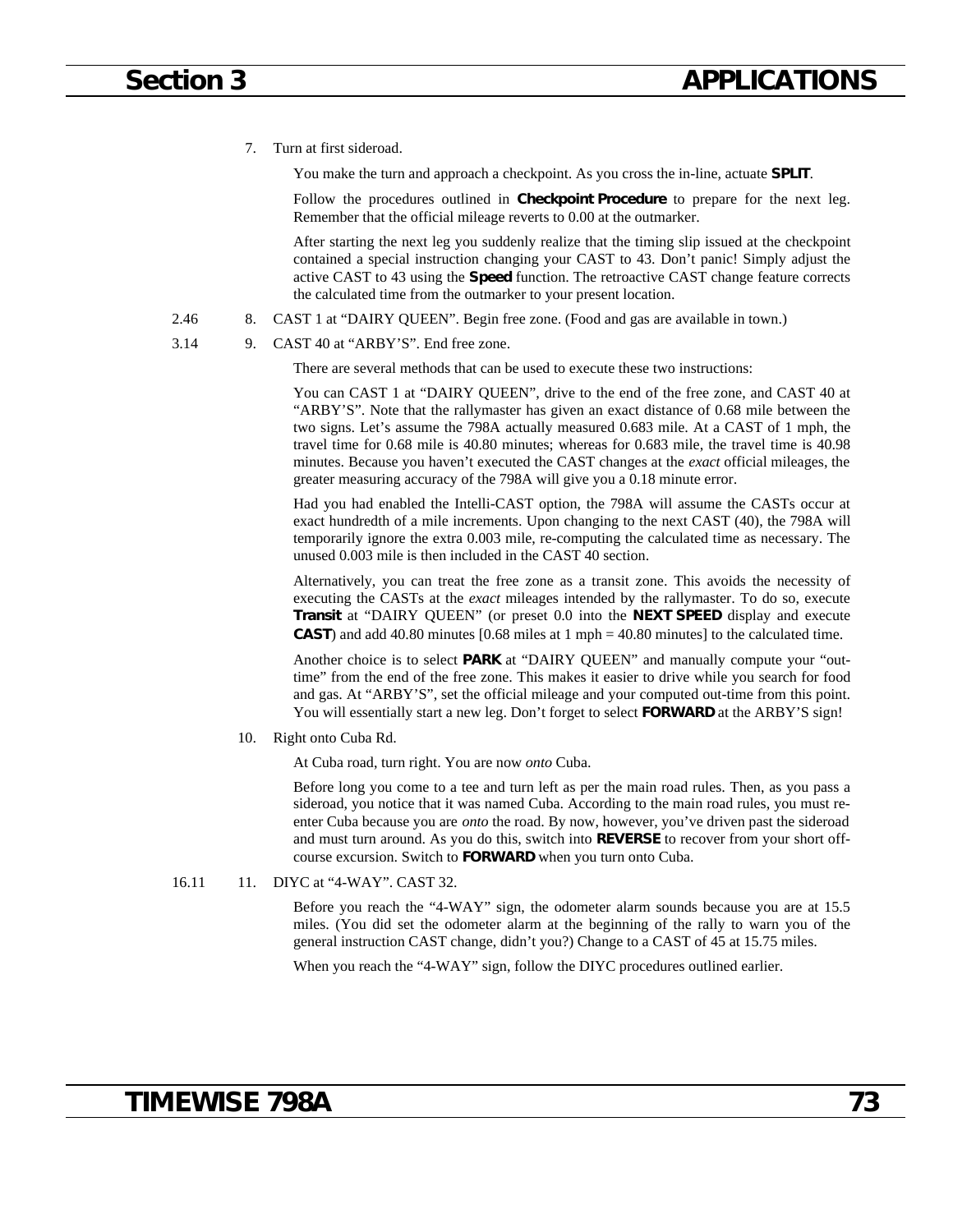# **APPLICATIONS Section 3**

12. Right at sideroad. Pause 1.00 minute during next 1.4 miles.

Turn right at the first sideroad, enter a pause of 1.00 minute, and reset the auxiliary odometer. When the auxiliary odometer reads 1.4 miles, you can proceed to route instruction 13. (While traversing the 1.4 miles, you may pass many crossroads.)

13. Right at crossroad.

Turn right at the correct crossroad.

4.57 14. Right at Smith. CAST 24 a third of the distance to the next checkpoint, CAST 30 another third of the distance, and CAST 48 the other third of the distance.

Here's one for the navigator. Don't expect the 798A to do *all* the work for you!

(Just in case you're interested: Add together the minutes/mile equivalents for the three CASTs (see **Appendix H**) and divide the sum by three. The resulting average minutes/mile figure equates to a speed of 31.3 mph. You must CAST 31.3 immediately after turning right at Smith and maintain that CAST until the next checkpoint.)

The Retro-CAST™ feature of the 798A is very helpful here. Even if you haven't figured out the speed you're supposed to drive before turning at Smith, actuate **CAST** at the turn and proceed along the course. When you finally figure that you should travel 31.3 mph, change the active CAST to that value by using the **Speed** function.

At 11.30 miles you come to a checkpoint. (You should arrive at the checkpoint exactly 12.90 minutes after turning right at Smith.)

- 1.88 15. Begin transit zone at "RXR". Take 7.42 minutes to reach route instruction 16.
- 4.44 16. End transit zone at "STOP AHEAD". CAST 33.

This is a standard transit zone: Execute **Transit** (or CAST 0.0) at "RXR", enter the 7.42 minutes as a pause, and then CAST 33 at "STOP AHEAD".

On the other hand, you could drive the 2.56 miles between the two instructions at a CAST of 20.7 mph. The advantage with this method is that you would be able to see your timing error as you drive.

17. Turn left exactly 1.85 minutes after "YIELD".

When you reach a "YIELD" sign, reset the auxiliary calculated time. When 1.85 minutes has accumulated in the auxiliary calculated time, turn left.

Note, however, that the rallymaster may not have used the first "YIELD" sign on the course as the beginning point for the 1.85 minute measurement. Unfortunately, you have no way of knowing this fact before driving 1.85 minutes past the sign and discovering that there is no road on which to turn left. It is, therefore, mandatory that you record the value of the calculated time (or auxiliary calculated time) at all other "YIELD" signs you pass, and then add 1.85 minutes to each of those values. The intended left turn may be 1.85 minutes after a sign other than the first one.

18. CAST 40 exactly 3.00 minutes prior to Swanson.

Here's an example where the **Odo & Time** function must be used rather than the **Adjust ORM** function. (Hint: At a CAST of 40, you will travel 2.00 miles in 3.00 minutes.) Or you can use the **LAST CAST** function: CAST 40 at Swanson, then subtract 2.00 miles from the last CAST odometer measurement.

19. End rally at checkpoint.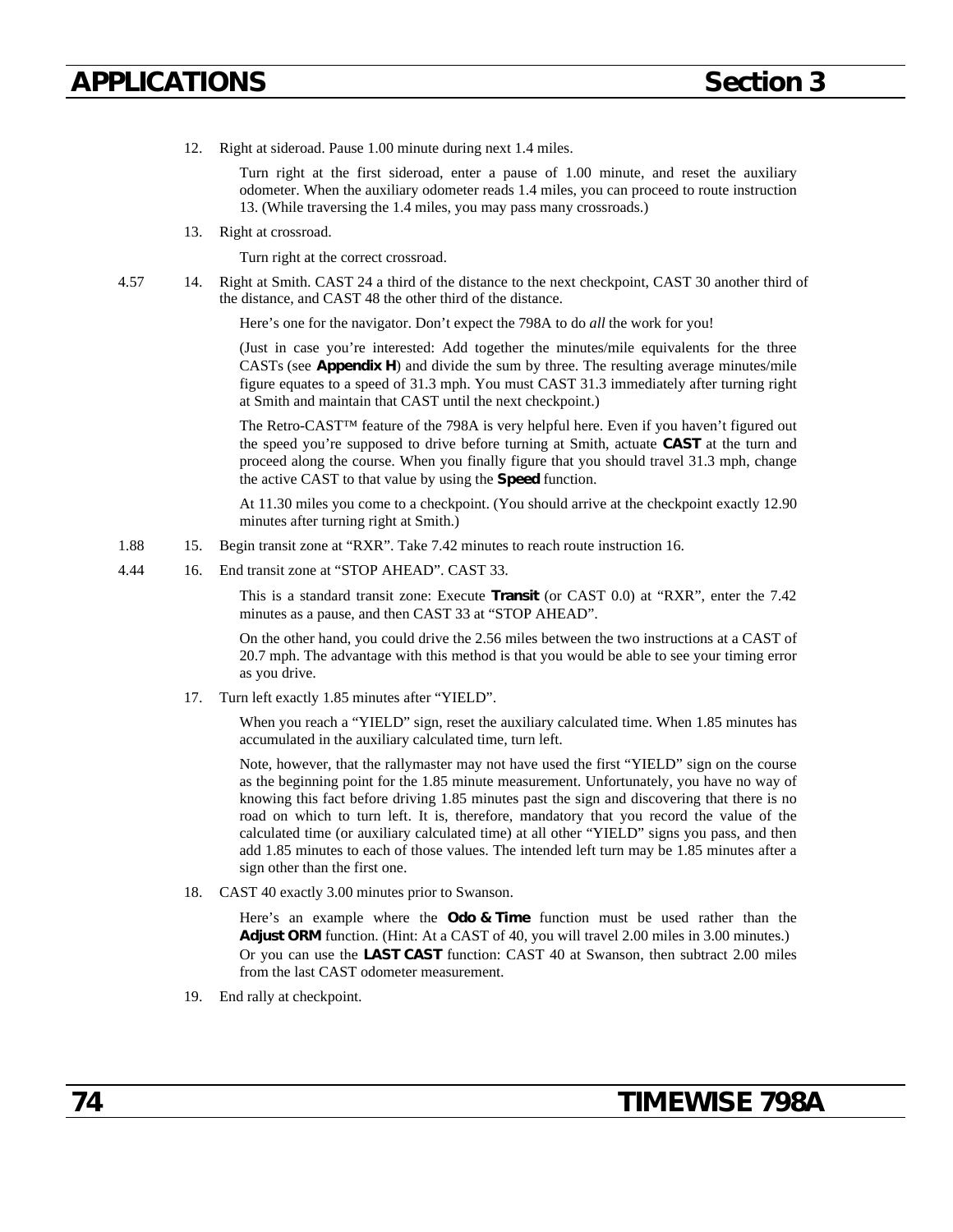### **The Next Step…** That's it, folks! Hopefully, this exercise will stimulate your imagination on how to use the 798A. Note that there are often several ways to handle problems given to you by the rallymaster. Use the method with which you are most comfortable.

Your next step is to run an actual rally. But don't expect to remember all the features of the 798A the first time you use it. There is always a learning curve associated with the operation of any sophisticated instrument such as the 798A. It is likely that you will make a few operational errors early on. Don't be discouraged. As you become more familiar with the instrument, you will do better and better.

Drive Safely!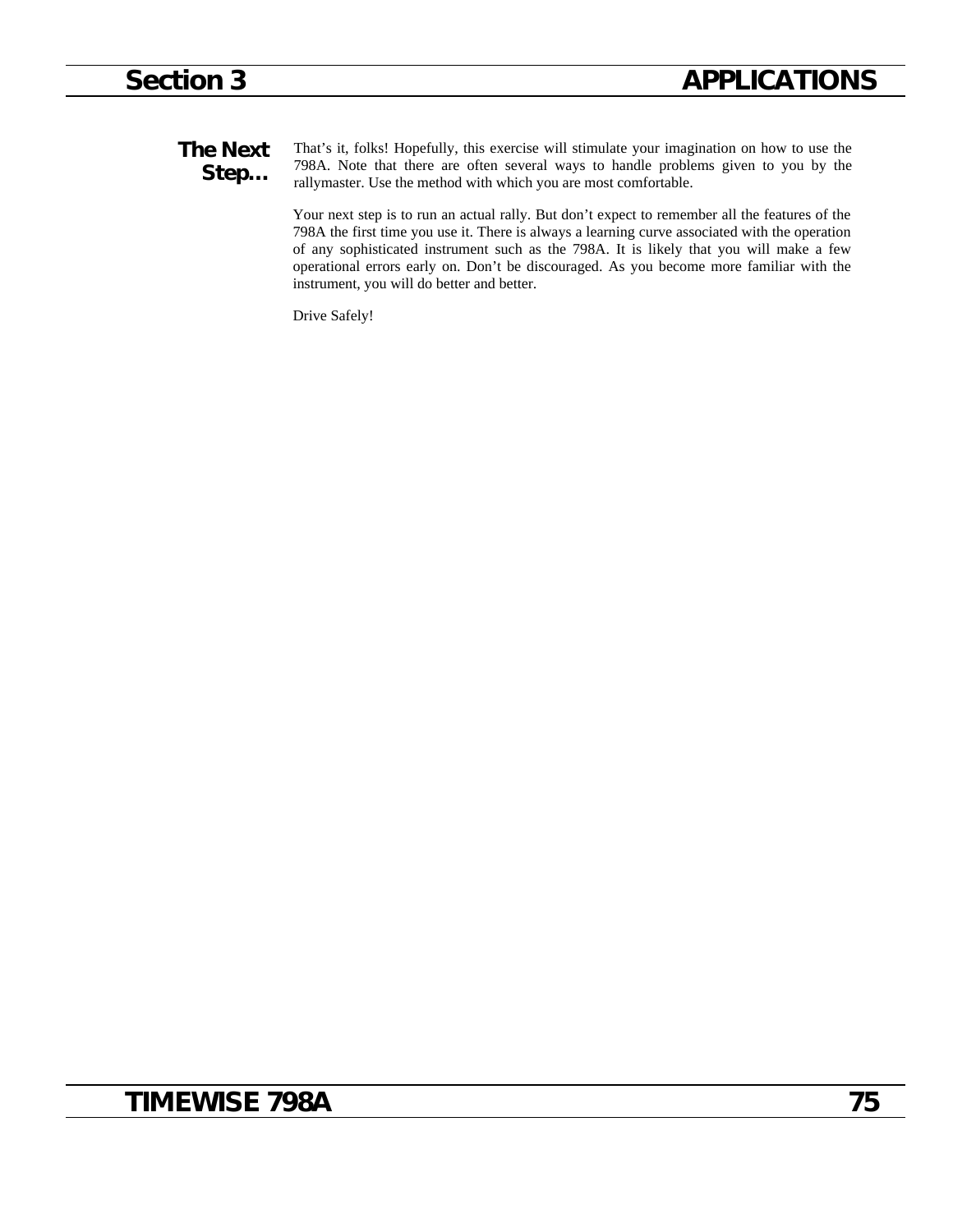This page intentionally left blank.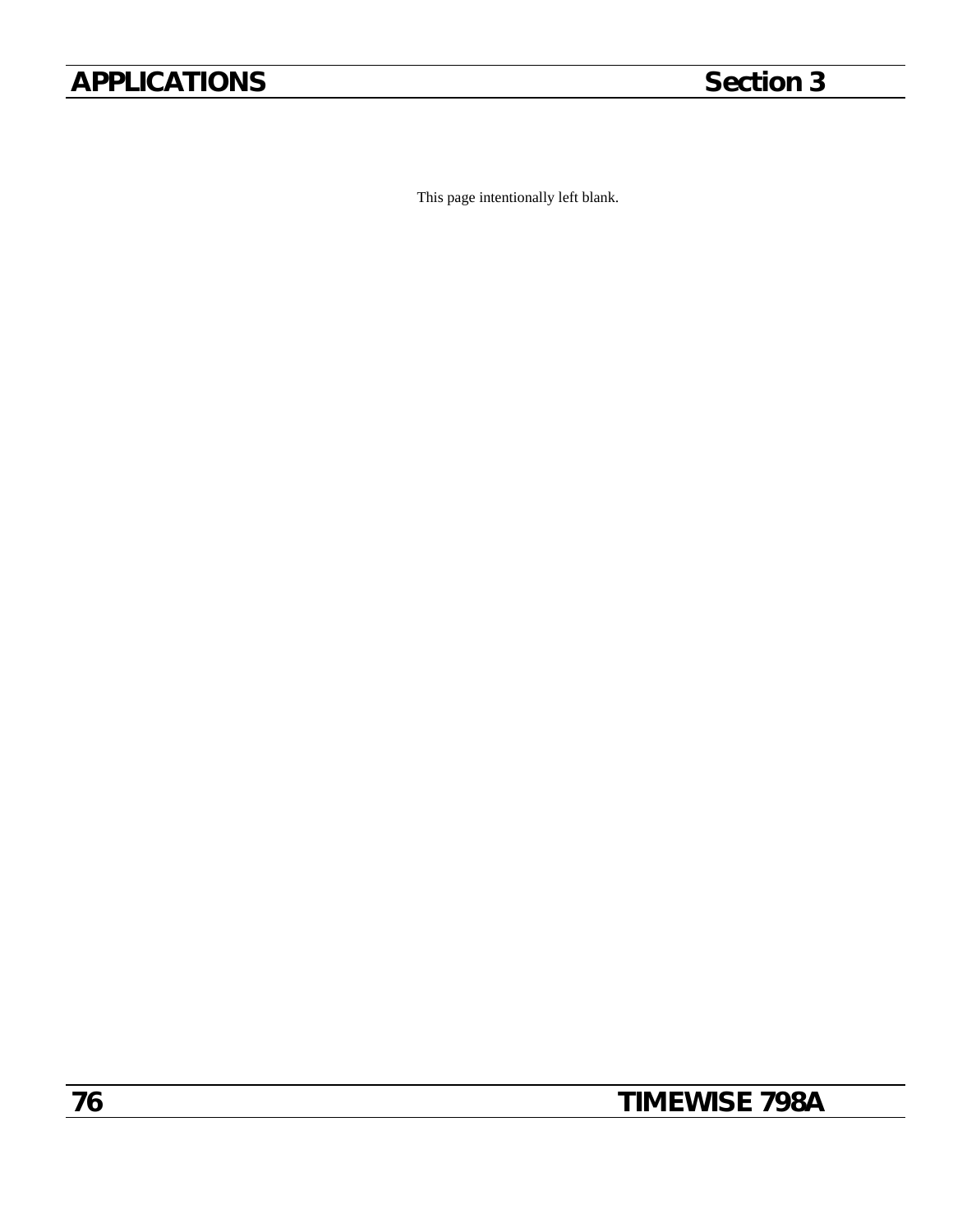# **Appendix A REMOTE INPUTS/REAR PANEL**

### **REAR PANEL DESCRIPTION** The rear panel of the 798A lists the electrical and environmental limitations of the 798A. Please read that information. *Failure of the instrument and/or damage to the vehicle may result if the guidelines are not followed*.

The rear panel input and output connections for the 798A are described below. These connections are used to remotely activate functions in the 798A, or to transfer the time from a Timewise checkpoint clock into the 798A.

## **Remote Control Inputs**

The **PARK**, **SYNC**, **SPLIT**, and **CAST** rear panel inputs provide features that some rallyists find useful when adapting the 798A to their style of rallying. The use of these features is purely optional and is not required for normal operation of the instrument.

To activate the remote **PARK**, **SPLIT**, or **CAST** functions, all you need to do is make an electrical connection between two contacts of the appropriate input jack. The **SYNC** function works in conjunction with other Timewise products when using an appropriate interconnection cable.

# **WARNING!**

*Do not apply vehicle voltage to any contact in the remote control inputs!*

**Note:** The "tip" and "ring" contacts in the **PARK/CAST** and **SPLIT/SYNC** input jacks are pulled high (to 5 volts) with a 1,000 ohm resistor (10,000 ohm for the **SYNC** input) inside the 798A. The "sleeve" contact is connected directly to the chassis of the 798A and then to vehicle ground via the black (negative) power wire.

**Please Note!** To properly use the remote inputs, the 798A must also be grounded to the vehicle via the brass grounding lug on the rear panel. If you don't ground the 798A via the grounding lug, the remote control inputs may not work.

> To use the rear panel inputs you must build a cable/switch assembly for each input. Here's what you need:

- **1**. Miniature stereo phone plugs (three contact;  $1/8<sup>TH</sup>$  inch diameter)
- **2**. Two or three conductor cable (shielded cable is recommended but not required)
- **3**. Single pole, normally open switches (e.g., a non-lighted door bell switch)
- **4**. The correct tools and materials for cutting, stripping, and soldering wires to the switch and plug.

Radio Shack is a good source for all these items. The plugs are available with a black plastic handle (part number 274-284) or chrome plated metal handle (part number 274-1547.) Ask for assistance from the store personnel on the other items.

The switch assemblies are easy to make: At one end of a cable, solder one conductor to the appropriate "tip" or "ring" contact of the phone plug. Solder another conductor to the "sleeve" contact. At the other end of the cable, solder a conductor to each switch contact. (With shielded cable, also solder the shield drain wire to the "sleeve" contact on the plug.)

Once assembled, plug the cable/switch assembly into the remote control input jacks on the back of the 798A.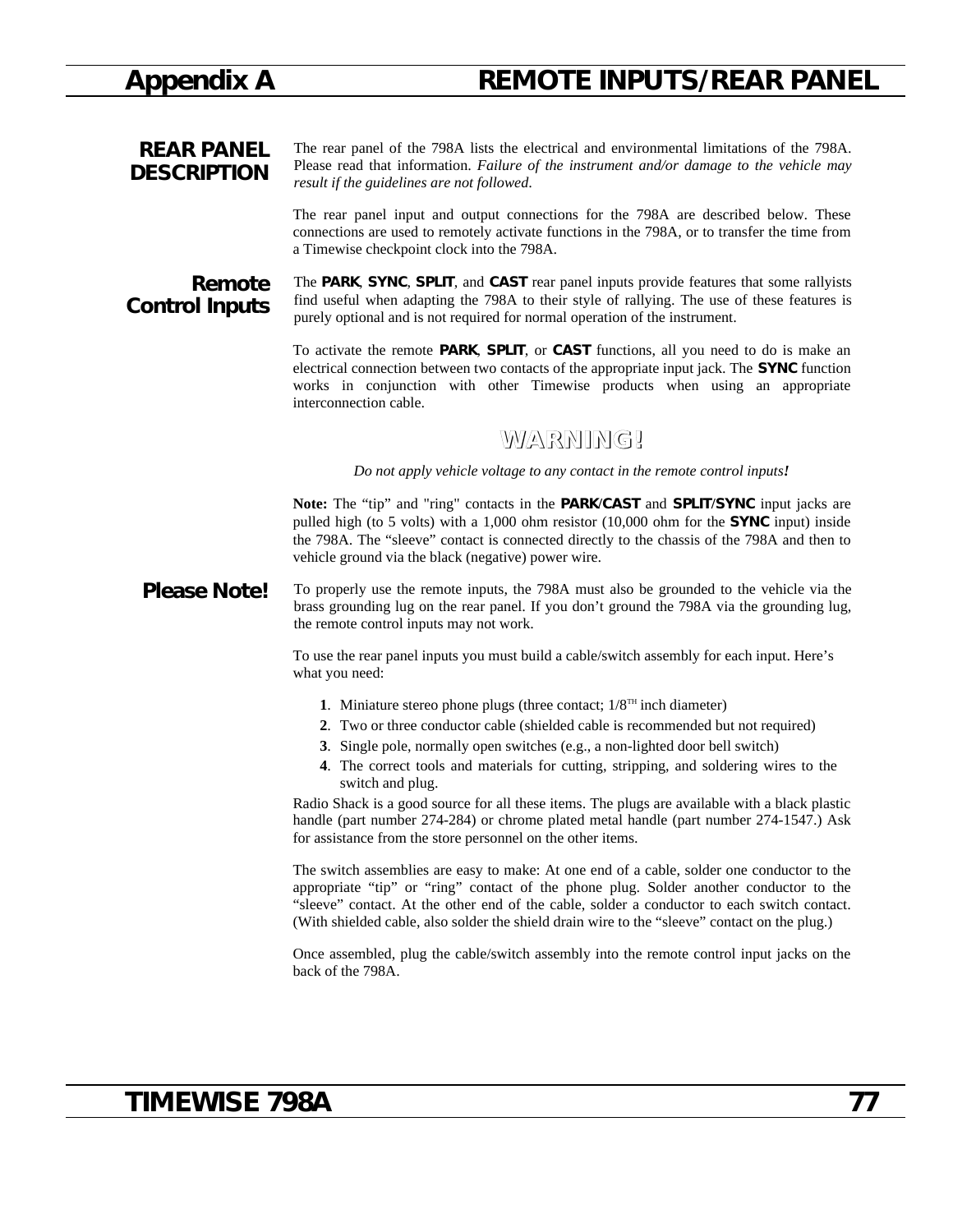| <b>Remote PARK</b>                    | The remote PARK function allows you to remotely stop counting transducer pulses.<br>Activating this input is the same as selecting <b>PARK</b> on the front panel. As with a front panel<br>activated park, (or reverse) the <b>ODOMETER</b> display will flash every other second when a<br>remote PARK is actuated. However, the beeper will not sound every ten seconds.                                                                                                                                                                                |  |  |  |
|---------------------------------------|------------------------------------------------------------------------------------------------------------------------------------------------------------------------------------------------------------------------------------------------------------------------------------------------------------------------------------------------------------------------------------------------------------------------------------------------------------------------------------------------------------------------------------------------------------|--|--|--|
|                                       | The remote <b>PARK</b> function is often used when running off-road rallies. During such rallies,<br>the navigator may use a factor that is a little on the "high" side. The 798A will then<br>accumulate mileage too fast. The navigator uses this "advance information" to warn the<br>driver about impending turns or obstacles. The navigator then activates the remote PARK<br>input to freeze the odometers until the actual execution point is reached. Releasing remote<br><b>PARK</b> at that point re-aligns the 798A to official course values. |  |  |  |
| <b>Remote SPLIT</b>                   | The remote SPLIT input splits the clock, main odometer, and calculated time just as does the<br>front panel SPLIT function. The auxiliary odometer and auxiliary calculated time are also<br>split, and simultaneously reset to zero internally. When remote <b>SPLIT</b> is deactivated, all<br>displays update to current course values, with the auxiliary odometer and auxiliary calculated<br>time displaying the distance and driving time since the initial activation of remote SPLIT.                                                             |  |  |  |
|                                       | The remote <b>SPLIT</b> input is most often used during rallies that give incremental mileages<br>between instructions rather than accumulated overall course mileage. Activating the remote<br><b>SPLIT</b> allows you to confirm time and mileage at the execution point of an instruction, while<br>simultaneously resetting the auxiliary odometer.                                                                                                                                                                                                    |  |  |  |
|                                       | Note: The remote SPLIT cannot be activated while a front panel SPLIT or CAST is actuated.                                                                                                                                                                                                                                                                                                                                                                                                                                                                  |  |  |  |
| <b>Remote CAST</b>                    | The remote CAST input functions the same as the CAST function on the front panel.                                                                                                                                                                                                                                                                                                                                                                                                                                                                          |  |  |  |
|                                       | Note: The remote CAST is inactive while the front panel CAST switch is actuated.                                                                                                                                                                                                                                                                                                                                                                                                                                                                           |  |  |  |
| <b>The Clock</b><br><b>SYNC input</b> | The SYNC input connection allows you to transfer the time of day from a Timewise<br>checkpoint clock directly into the 798A.                                                                                                                                                                                                                                                                                                                                                                                                                               |  |  |  |
|                                       | The procedure to synchronize the clock in the 798A is discussed in the OPERATION section<br>of this manual. See Automatically Setting the Clock for details.                                                                                                                                                                                                                                                                                                                                                                                               |  |  |  |
| <b>Other Rear</b><br>Panel            | The ODOMETER INPUT 1, ODOMETER INPUT 2, and REMOTE DISPLAY modular<br>jacks are the connectors for the odometer transducers and driver's module, respectively.                                                                                                                                                                                                                                                                                                                                                                                             |  |  |  |
| <b>Connectors</b>                     | Note: You will not electrically damage either an odometer transducer or the driver's module<br>if you accidentally connect them to the wrong modular jack. The 798A is designed to allow<br>for this mistake.                                                                                                                                                                                                                                                                                                                                              |  |  |  |
|                                       | The Freq Adj opening is used when adjusting the 798A clock oscillator. Do not put anything<br>into this opening. Appendix D describes the technical procedure that must be followed to<br>recalibrate the oscillator in the 798A.                                                                                                                                                                                                                                                                                                                          |  |  |  |
|                                       | If your 798A is outfitted with option 7 (Remote AUXILIARY Display Select), an<br>additional stereo input jack will be present on the rear panel. This option allows you to<br>remotely select between two parameters in the driver's auxiliary display. To alternate<br>between parameters, all you need to do is open or close an electrical connection between the<br>"ring" and "sleeve" contacts of the input jack.                                                                                                                                    |  |  |  |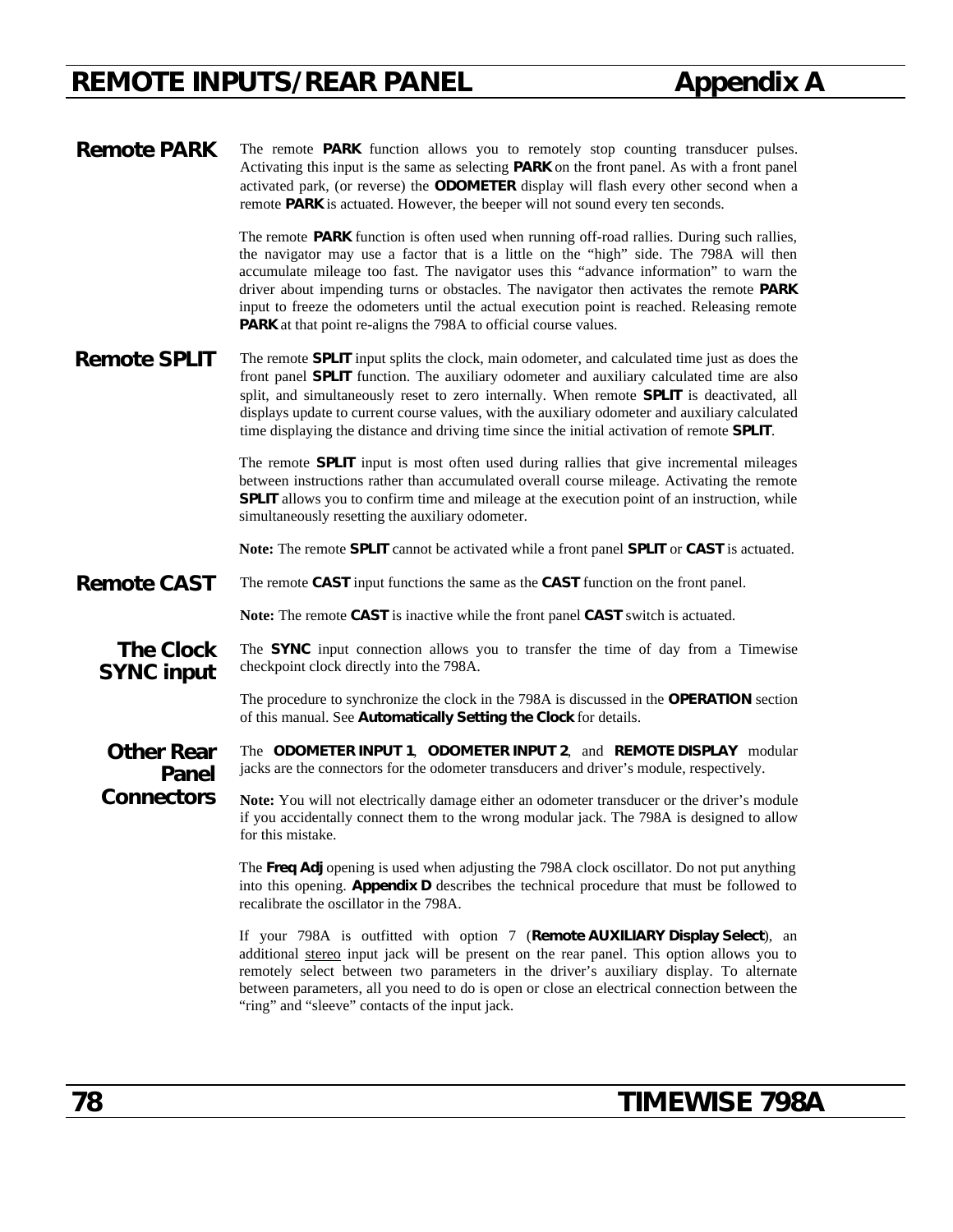# **PREVENTING PROBLEMS**

Do not open the 798A. Some components within the instrument are very sensitive to a discharge of static electricity. Just touching a component or a solder trace on the printed circuit board can damage the instrument. Don't fool yourself about your immunity to static charges. Static electricity can be generated by sliding around in a chair. You can destroy the 798A with a static charge that is considerable weaker than the voltage required to produce a spark when you touch a doorknob.

While riding in your vehicle, a static charge is generated within the entire vehicle as the tires flex against the road. Such static charges are generally dissipated evenly throughout the vehicle and therefore do not cause a problem with the operation of the 798A. However, sometimes the fabric used to cover the seats produces a localized charge on your body. In such a case, just touching the outside of the 798A can cause a problem. If you get a shock when you touch the door frame as you exit your vehicle, you can be sure that you're generating a very substantial static charge. (For your information, carbon is often added to the rubber formulation in tires to help dissipate this static charge.)

**IMPORTANT!** If static is a problem in your vehicle, Timewise suggests you treat the inside of your vehicle with a static dissipating chemical. Anti-static chemicals, often in an aerosol or pump spray bottle, are available from stationary and computer stores. Radio Shack sells an anti-static aerosol spray as part number 64-2330.

> As a general rule with all electronic instrumentation, never plug or unplug accessories while the unit is turned on. The 798A carries the same warning. Damage to the 798A or the accessory may occur as voltages are randomly applied to internal components. The 798A and its accessories are engineered with protection against such random power surges, but following the above guideline reduces the possibility of damage.

# **WARNING!**

### **The driver's module display must be plugged into the 798A before turning on the instrument. The LED displays can be damaged if the driver's module is plugged in after the 798A is already powered up!**

### **TRANSDUCER TROUBLE-SHOOTING**

When magnets for a two-piece odometer transducer are mounted on the rim of a wheel, use caution when parking in slush or snow. A bridge of ice might form between a magnet and transducer if the two components are next to each other when you park. It is possible that the transducer could be pulled out of alignment when the vehicle is subsequently moved. Park with the magnet and transducer offset to avoid this potential problem. (You can mark the outer rim of the wheel to identify the location of the magnet.

Do not use a reduction gear assembly in the installation of an in-line transducer. Although you can select an odometer factor that will count mileage correctly, the pulses from the transducer may arrive so infrequently that the 798A assumes you stop between pulses. The result is that the speedometer on the driver's module may not function at lower speeds.

The 798A will display an erratic speedometer reading when operating from a malfunctioning or poorly installed odometer transducer. If the speedometer momentarily flashes an unusual value (especially when on rough terrain), it is likely that you've missed a pulse or received multiple pulses from a vibrating odometer transducer. In either case, double check your placement of the transducer and/or strengthen the mounting arrangement. Also check for a loose wheel, worn bushings, or even worn wheel bearings.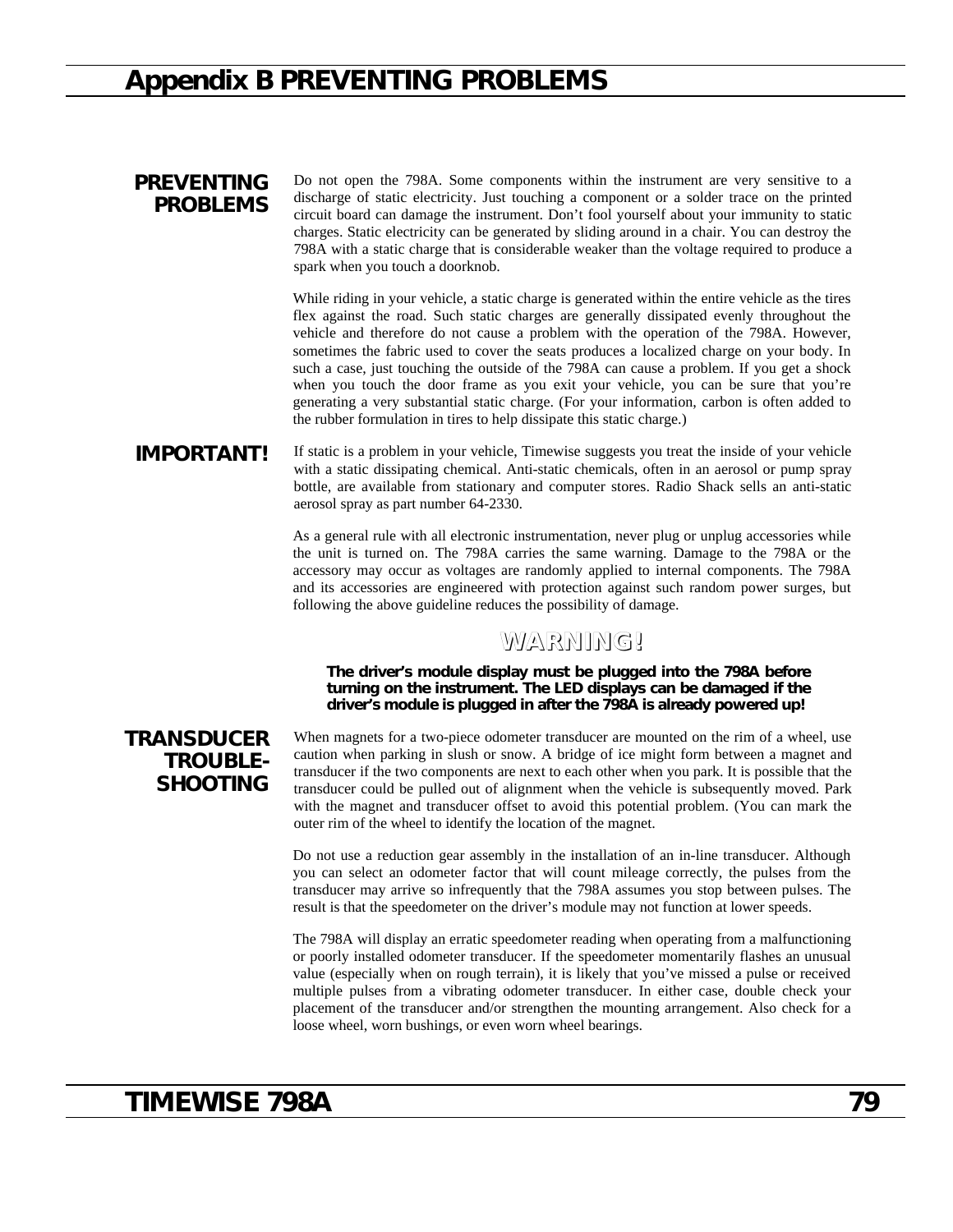## **ELECTRICAL TROUBLE-SHOOTING**

If you experience problems with electrical operation of the 798A, the following discussion suggests several areas to investigate before concluding that the instrument is broken. Most problems are caused by incorrect wiring techniques used during installation of the 798A.

Improper operation of rally equipment is often traced to faulty wiring or a defective charging system within the vehicle itself. You must be certain that power is never interrupted to the 798A. Since it is often impractical to run power wires directly to the battery, your best protection against a power failure is clean, secure wiring. A loose connection to the battery or a power distribution point in the wiring harness is a common problem. If a connection is loose, road and engine vibrations can cause an intermittent loss of power to part of the vehicle. All connections must be as clean, secure, and direct as possible

**Noise**

**IMPORTANT!** A proper connection to the ground lug on the rear of the 798A is extremely important. The wire used must be heavy gauge and as short as is practical. Make certain the chassis location you choose for this connection provides an easy path for draining static discharges and high frequency noise. Faulty ground connections throughout a vehicle chassis are common.

> Make certain that the in-line fuse holder on the power cord supplied with the 798A has some freedom of movement. Power to the 798A can be interrupted if the wires are pulled on both side of the fuse holder. (A spring in the fuse holder compresses, thereby causing loss of electrical contact.) Also, be careful when routing the wires around the glovebox or among control levers. The wires may be pulled when the glovebox is opened or control levers are moved. Wires placed below floor mats or carpeting can be accidentally pulled.

> Some rallyist experience trouble only when starting their vehicle. This is often caused by an ignition switch that momentarily breaks contact with a circuit as you turn the key from "RUN" to "START". During this period the 798A may see a momentary power loss. Sometimes the circuit is not disconnected, but a voltage "brown out" is produced because of poor vehicle wiring or a weak battery.

> Make certain that your battery charging system is operating properly and that cables between the battery, alternator, and voltage regulator are securely attached. If any of these cables have loose connections, the alternator can create what is termed a "load dump". When that happens, voltage spikes beyond 400 volts can be generated. The 798A has circuitry to guard against some of this destructive energy, but continual exposure to that high voltage will rapidly deteriorate the protection circuitry and the 798A can be permanently damaged.

> When the 798A is disconnected from your vehicle, keep the electrical power connector free of dirt, oil, and moisture. Contamination might cause a future intermittent power failure. This warning applies to odometer transducer and driver's module connectors as well.

**Electrical** A problem that plagues all instrumentation is electrical noise. The 798A is no exception.

> Electrical noise (often referred to as Electromagnetic Interference or EMI) comes in two basic varieties: "radiated" and "conducted" noise. Radiated noise is caused by anything that produces a spark. The resulting electromagnetic noise is often referred to as "Radio Frequency Interference" (RFI). Any device that broadcasts a signal also produces RFI. Such interference can enter into an instrument directly through its case or by inducing extraneous voltages into power supply and accessory cables.

> Conducted noise is an undesirable voltage transient that "pollutes" the power and/or ground lines of the instrument. Conducted noise is produced when switching another electrical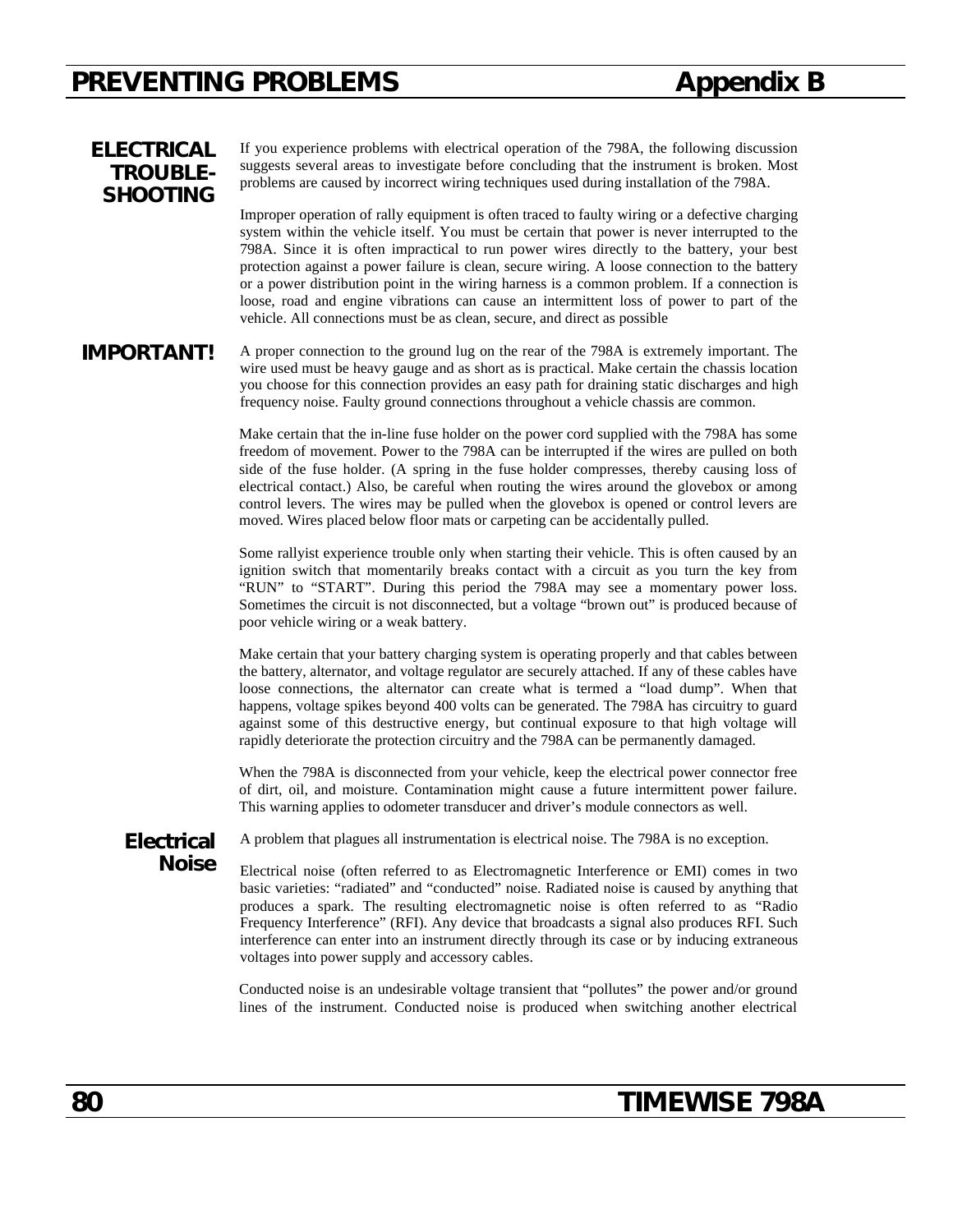# **Appendix B PREVENTING PROBLEMS**

device on or off. A static discharge to the front panel of an instrument is conducted noise that simultaneously produces RFI.

Although each of these types of EMI has particular modes of entering the 798A, the end result is the same: the instrument will fail to function—either temporarily or permanently.

Electrical noise originates from ignition systems (yours as well as those of other vehicles), CB and business band radio transmissions, cellular telephones, lightening, high tension wires, nuclear explosions, static discharges, microwave receivers (radar detectors), microwave transmitters (police radar and communication links), OEM trip computers, computerized dashboards, microwave ovens, AC and DC motors (blower motors and wiper motors are particularly nasty), etc.

Electrical noise can cause the 798A to fail in a variety of ways. Some modes of failure are: meaningless information in the displays, erratic odometer measurements (usually too high), locked-up displays, reset of the computer to start-up status (although this is often caused by intermittent power), or a change in the counting rhythm of the clock. Unfortunately, electrical noise problems often show up after long periods of correct operation.

Obviously some sources of electrical noise are of less concern than others. Few rallyists have an onboard microwave oven; and, if there is a nearby nuclear explosion—well, you've got other things to worry about.

On the other hand, electrical noise from some sources occurs regularly in a vehicle. Spark plug wires, CB radios, business band radios, cellular telephones, and static discharges are common sources of radiated noise. Alternators, voltage regulators, blower motors, power seats, air conditioners, electronic fuel injection systems, and microprocessor controlled instrumentation generate electrical noise that pollutes the 12 volt power system of a vehicle.

### **Reducing Electrical Noise**

The 798A has been designed, both electrically and physically, with protection against high levels of electrical noise. Still, proper attention must be given to protecting the 798A from excessive electrical noise. Correct installation of the 798A and proper maintenance of the vehicle play a significant role in eliminating electrical noise problems.

One sign that you have a problem with excessive electrical noise is a "ticking" sound you hear when listening to the vehicle's AM radio. This ticking sound is often caused by a faulty ignition system. It can enter the radio through the power connection (conducted noise), or via the antenna (radiated noise). (Note: You can have an electrical noise problem even when your AM radio reception is fine. Some radios handle electrical noise better than others.)

To determine whether the ticking is caused by conducted or radiated noise, you can perform a simple test. Disconnect the radio antenna and listen for the ticking sound again. If you continue to hear the ticking sound over the background static on the radio, the interference is probably coming over the power line as conducted noise. If the ticking is eliminated after the antenna is disconnected, the noise is more than likely being received by the antenna as radiated noise (RFI).

If conducted noise is polluting the 12 volt power system, appropriate electrical components can be used to "clean-up" the power lines. The 798A is designed with an electrical filter to remove most of this interference. However, with excessive interference you will need to add another noise filter to the power lines. Radio Shack's part number 270–051 should solve the problem. Follow the installation directions supplied with the product.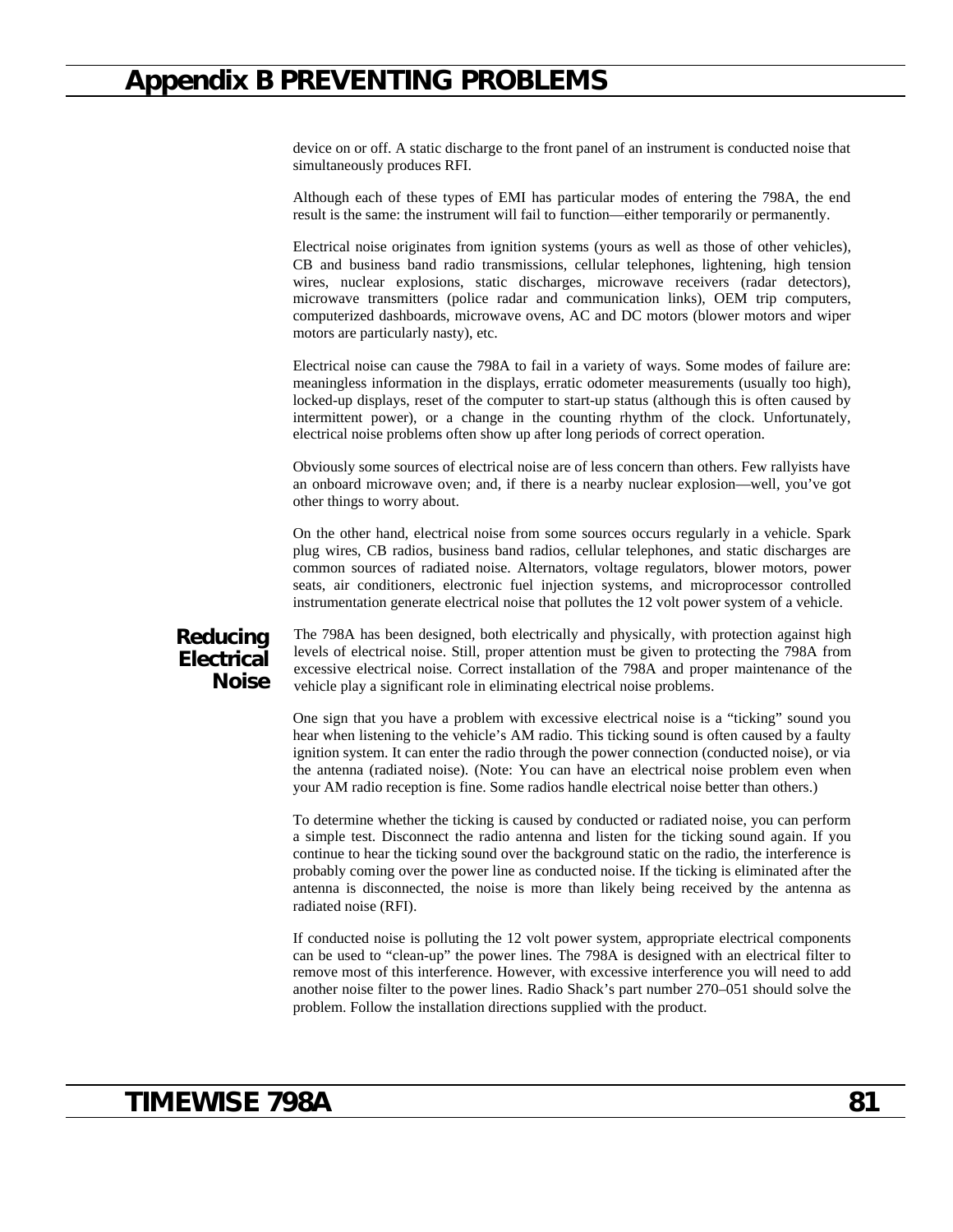If the noise is being picked-up by your radio's antenna, the problem is more difficult to solve. Since such interference is received by the antenna, it means that an RFI field literally surrounds the entire vehicle. Any instrument placed in the vehicle is subjected to the same stray RFI field. In the radio, excessive interference causes an aggravating noise. In the 798A, the interference can cause complete disruption of the instrument.

There are two ways to stop the effects of RFI on the 798A. One is to protect the instrument from high levels of such interference. The other is to prevent the interference from being generated in the first place, or at least reduce its level.

Several design features of the 798A are very significant in preventing RFI from affecting its operation. The metal case of the 798A shields its circuitry from much RFI. Internally, the printed circuit board layout and component selection absorb most of the remaining RFI. The cable that connects the driver's module to the main unit is shielded to reduce pick-up of RFI. Timewise odometer transducer cables are also shielded. For protection beyond what these features provide, the 798A would need more costly connectors, cables, and housings.

There are several courses of action you can follow to prevent radiated noise from affecting the 798A. *Unless you follow these procedures, you will have electrical noise problems!*

- ❏ Solid spark plug wires radiate incredible amounts of RFI. If your vehicle has solid spark plug wires, you must replace them with resistance wires. Spark plugs and spark plug caps with suppressor resistors also reduce ignition noise. Don't be misled by an apparent lack of trouble when using solid wires. Ignition noise can be very elusive, occurring only on humid days, during hard acceleration, or when your engine is cold, hot or out of tune. **The 798A will fail if you have solid ignition wires!**
- ❏ The vehicle's battery charging system is also a source of RFI. Most vehicles have, as standard equipment, noise suppressing capacitors and/or chokes on the alternator and voltage regulator that reduce RFI. If your vehicle is lacking these components, contact your automobile dealer or a local installer of quality vehicle sound systems for such components, and advice on how to install them.
- ❏ Do not attach the 798A's black power lead directly behind the computer and run the red wire a long distance to the fuse box or battery. By doing so, you create a loop antenna that receives RFI. Connect the power leads to points near each other.
- ❏ Even properly connected power leads pick up some RFI. One of the best ways to remove interference is to twist the two leads together—about one or two turns for every inch of wire. By doing so, the interference on each wire is canceled out. You must do this! Replacement power cables are available at Radio Shack. Ask for part number 270–025.
- ❏ The 798A must be properly grounded to the vehicle via the grounding lug on the rear panel. A poor ground connection will increase the likelihood that the 798A will be affected by static discharges or RFI.
- ❏ Make certain the negative terminal of the battery is firmly connected to both the chassis and engine block. Do not overlook this important point. A poor chassis ground not only reduces the voltage supplied to the 798A, but also lets the ground wire act as an antenna.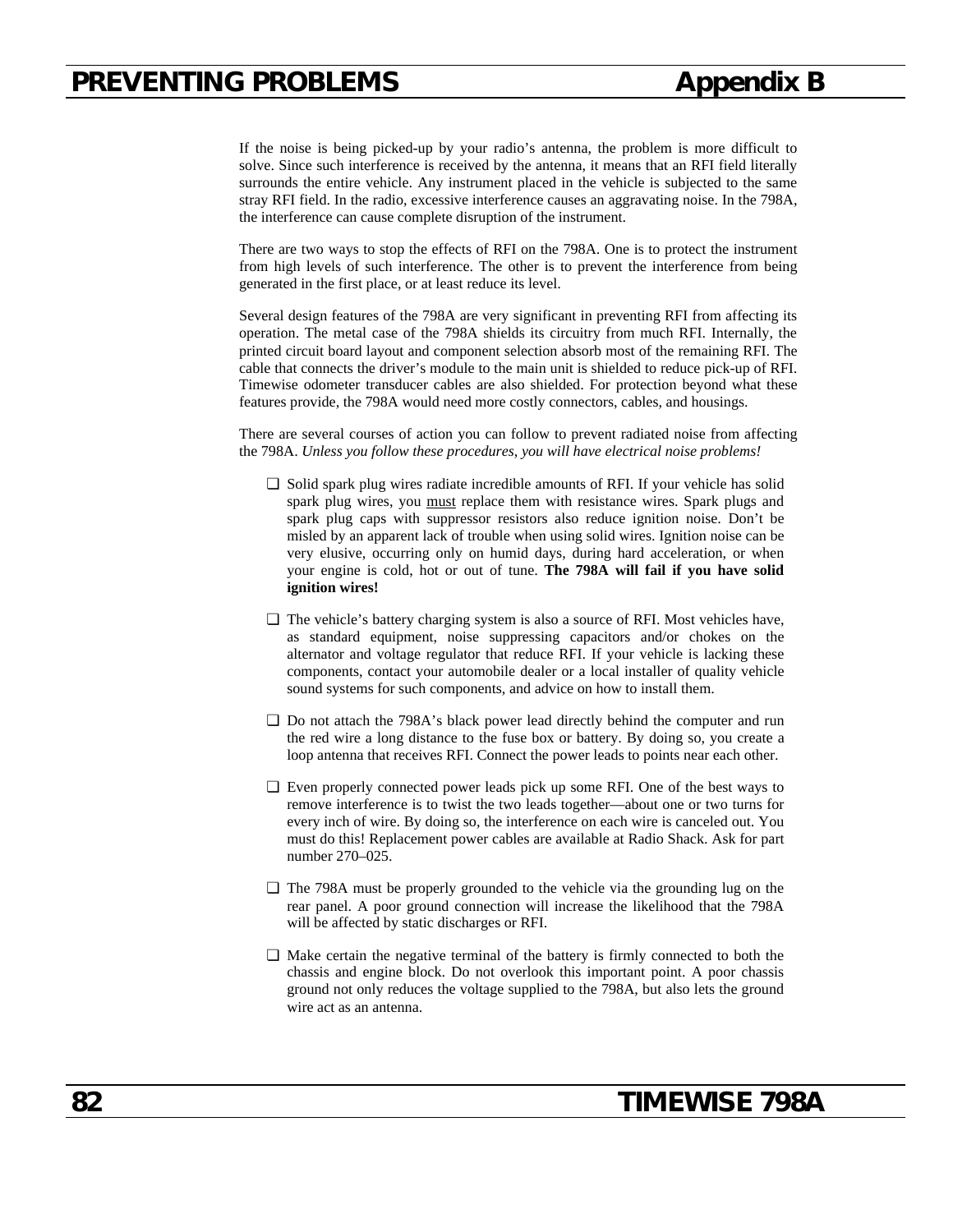# **Appendix B PREVENTING PROBLEMS**

❏ If you connect the 798A power wires directly to the battery, consider replacing the power cable supplied with the 798A with a shielded, twisted pair cable. Such a shielded cable will give you added protection against RFI. You can purchase shielded, twisted pair cable from electronic and electrical suppliers. When installing shielded cable, connect the shield drain wire only to the vehicle chassis or battery, not the 798A.

The preceding discussion is not meant to cause undo concern about the ability to use the 798A in a typical rally vehicle. Rather, the information is to help allay EMI/RFI problems. Electrical noise problems can be solved. Please check, and double check, your installation before calling Timewise.

### **OVERHEATING** The 798A uses industrial grade components throughout its construction and is designed to operate within the broad environmental conditions that occur within the passenger compartment of an automobile. However, the extremely high temperatures that occur in a closed vehicle standing in summer sunlight can have a detrimental effect on the instrument.

On a hot summer day with little wind blowing, temperatures within a closed vehicle can exceed 160˚ F. If the 798A is exposed to such conditions when it is turned on, and the LED displays are at their brightest setting, the instrument will exceed its maximum operating temperature. Should the 798A overheat, the life of internal components will be shortened considerably. A thermal shut-off feature built into the 798A should stop operation before the instrument is damaged.

If the 798A is exposed to temperatures over 250˚ F, even momentarily, the operating firmware will be permanently altered.

To prevent overheating on hot days, dim the displays and park your vehicle in the shade whenever you leave your vehicle for substantial lengths of time.

The 798A will get warm. However, it should never get too hot to touch. If the 798A is so hot that you cannot keep your fingers on the metal, you are overheating the unit.

Fresh air must be allowed to cool the 798A and to circulate through the instrument. Normally, there is enough air movement while driving. But be careful if the instrument is placed in the glovebox or recessed into the dashboard, as air circulation will be restricted. Do not block the ventilation grill across the top and bottom of the instrument.

**NOTE:** If you use an odometer transducer other than one supplied by Timewise, be forewarned that the higher power required by some designs (particularly photoelectric types) will cause an internal resettable fuse to heat up. The fuse will disconnect power to the odometer inputs if the transducers draw more than 170 milliamps. After about 2 - 5 minutes, the fuse will reset, allowing the odometer transducers to operate once again. If the transducers continue to draw too much current, the fuse will cycle on and off continuously. This safety feature also protects the 798A if you cause a short circuit when installing a homemade transducer

### WARNING!

Do not have the 798A turned on if you jump start your vehicle with a 24 volt starting system, or whenever you recharge your battery!

The higher voltage of such charging systems will cause overheating of the 798A within seconds.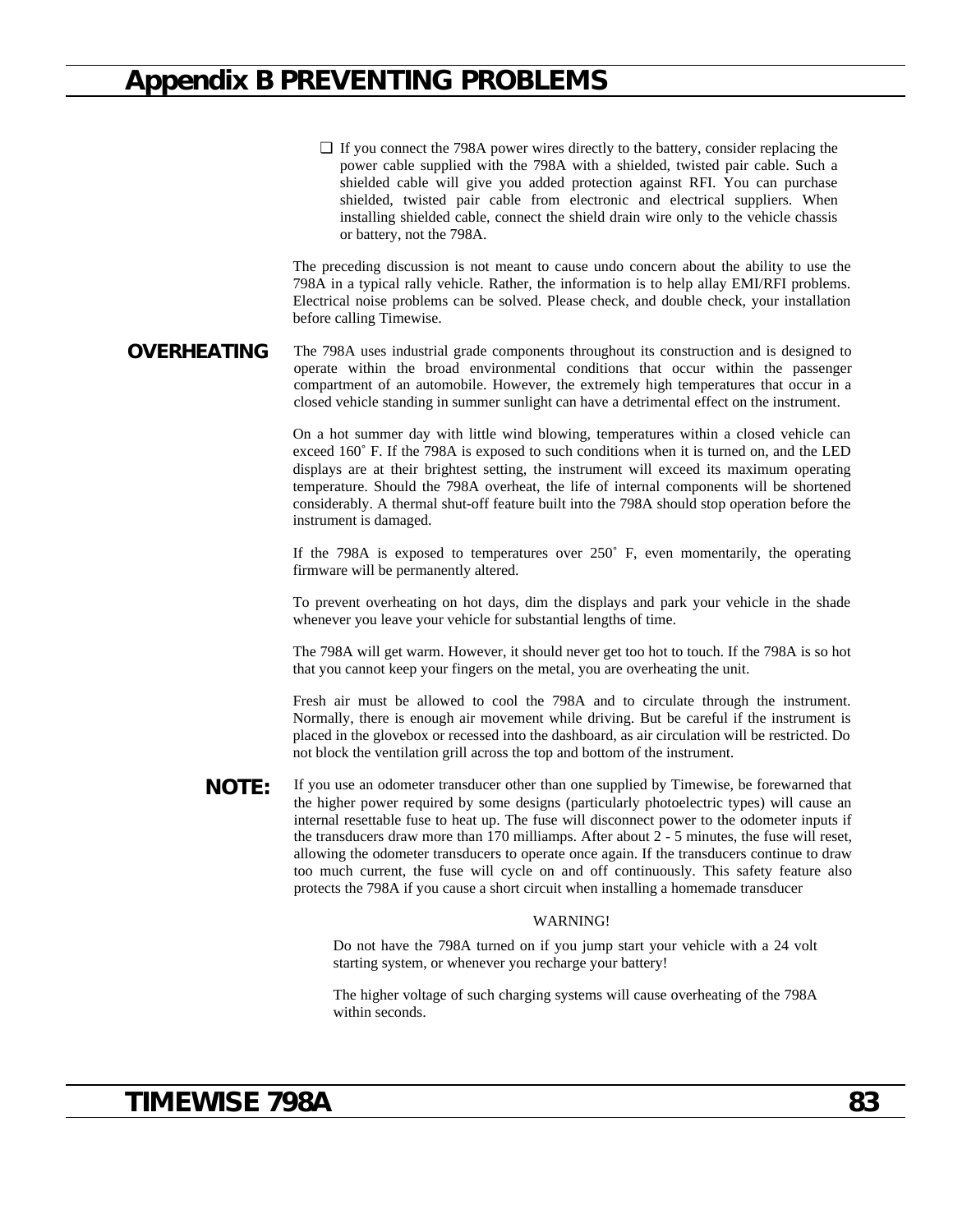# PREVENTING PROBLEMS **Appendix B**

# **And, Yes, The 798A Can Get Too Cold!**

The 798A uses a lithium battery to maintain the time of day clock, personal setup selections and datalog memory when primary power is removed from the instrument. Laser sealing of the battery allows long term exposure to the high temperatures encountered in a vehicle; low temperature operation is limited by the lithium battery's chemistry.

Lithium battery chemistry can withstand short term exposure to  $-40^{\circ}$ C ( $-40^{\circ}$  F) and a continuous low temperature of  $-35^{\circ}$ C ( $-22^{\circ}$  F).

Be forewarned that if you use the 798A on a rally where the weather gets very cold, keeping the instrument in an unheated vehicle overnight may result in loss of data. During overnight rest stops when the outside temperature can drop to less than – 35°C, it is imperative that the 798A be brought inside to warmer conditions.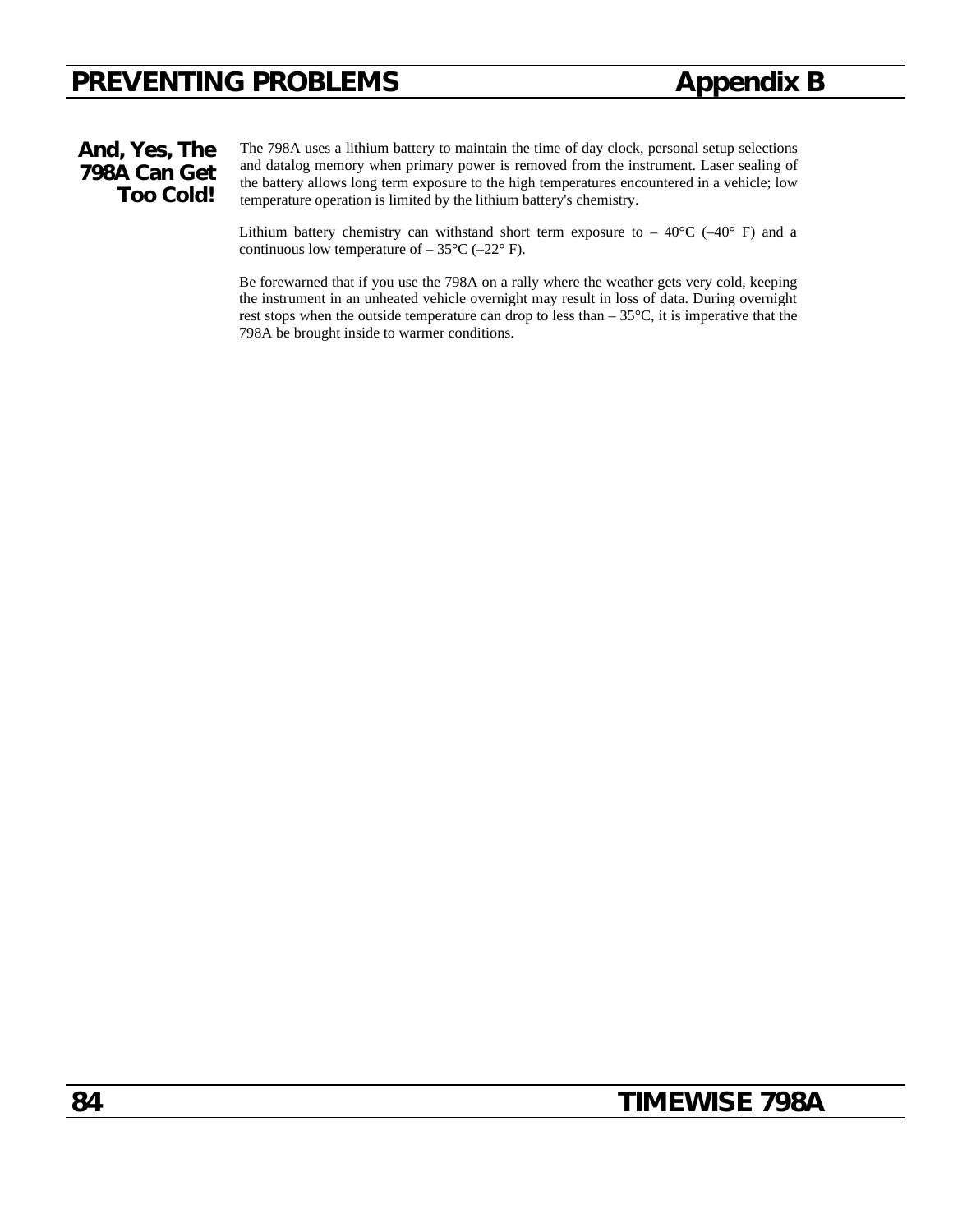| The following information is for rallyists designing their own odometer transducer or<br>adapting another manufacturer's transducer to the 798A.                                                                                                                                                                                                                                                                                                                                                                                                                                                                                                                                                                                                                                                                                                                                                                                                                                                                                                                                                                                                                                                                             |
|------------------------------------------------------------------------------------------------------------------------------------------------------------------------------------------------------------------------------------------------------------------------------------------------------------------------------------------------------------------------------------------------------------------------------------------------------------------------------------------------------------------------------------------------------------------------------------------------------------------------------------------------------------------------------------------------------------------------------------------------------------------------------------------------------------------------------------------------------------------------------------------------------------------------------------------------------------------------------------------------------------------------------------------------------------------------------------------------------------------------------------------------------------------------------------------------------------------------------|
| The odometer transducer inputs on the back of the 798A are "eight-contact unkeyed modular<br>jacks". The connector on the transducer cable must be an "eight-contact unkeyed modular<br>plug". Do not use a four or six contact modular plug. The smaller plug will fit into the eight<br>contact jacks, but some of the contacts in the jacks will be damaged.                                                                                                                                                                                                                                                                                                                                                                                                                                                                                                                                                                                                                                                                                                                                                                                                                                                              |
| Timewise can supply shielded cables with an eight-contact modular plug attached. Cables<br>are available in any length. Adapter cables for other transducers brands are also available.                                                                                                                                                                                                                                                                                                                                                                                                                                                                                                                                                                                                                                                                                                                                                                                                                                                                                                                                                                                                                                      |
| Shielded cables with modular plugs are also available from some specialty electronic<br>distributors. You must describe in exact detail the cable you require. For example:                                                                                                                                                                                                                                                                                                                                                                                                                                                                                                                                                                                                                                                                                                                                                                                                                                                                                                                                                                                                                                                  |
| "Seven conductor (28 gauge stranded), with overall shield (metalized polyester foil) with 24<br>gauge stranded drain wire, rubberized black neoprene jacket cable, fifteen feet long; one end<br>with an eight-contact unkeyed modular plug—shield must be on pin 1; other end blunt cut"                                                                                                                                                                                                                                                                                                                                                                                                                                                                                                                                                                                                                                                                                                                                                                                                                                                                                                                                    |
| If you wish to make your own cable, a special tool for installing modular plugs will be<br>needed. The tool (and modular plugs) can be ordered from specialty tool suppliers. The tool<br>is expensive. Shielded multi-wire cable (with a shield drain wire) is available from electronic<br>distributors. The individual insulated wires must be small enough to allow insertion into the<br>modular plug. Thin insulation (.009 thick) covering 26 or 28 gauge wire is required.                                                                                                                                                                                                                                                                                                                                                                                                                                                                                                                                                                                                                                                                                                                                           |
| Pin assignments for the odometer transducer input modular jacks are listed below. Pin 1 is on<br>the left when looking at the jacks on the rear of the 798A. The plug on the transducer cable<br>will enter a jack with its flexible locking lever downward.                                                                                                                                                                                                                                                                                                                                                                                                                                                                                                                                                                                                                                                                                                                                                                                                                                                                                                                                                                 |
| Pin 1— Shield; connected to chassis ground. Do not use this pin as the signal<br>ground.<br>Pin 2— Five volts output. Current limited with a 170 milliamp resettable PTC<br>fuse (or, alternatively, a 4.3 ohm 1/2 watt resistor, if requested).<br>Pin 3- (ODOMETER INPUT 1 only) Optional RS-232C output.<br>Pin 4— Odometer signal input. Inside the 798A, the input is "pulled" to 5 volts<br>using a 3000 ohm "pull-up" resistor. The odometer signal is connected<br>to a 74HC14 Schmitt trigger inverter after passing through a 2000 ohm<br>"series" resistor, † Clamping diodes protect the 798A (on the Schmitt<br>trigger side of the series resistor) from an over- or under-voltage<br>signal. The input is negative edge triggered and must be lowered to 1<br>volt or less for a pulse to be counted. The signal must be allowed to<br>return to 4.5 volts to re-arm the sensing circuitry.<br>Pin 5— (ODOMETER INPUT 1 only) Optional RS-232C input.<br>Pin 6 - Not used.<br>Pin 7— Signal ground. Internally connected to the "-" (black) power wire.<br>Pin 8— A buffered duplicate of the odometer signal applied to the other<br>odometer input (pin 4 of the other odometer input). The buffered signal |
|                                                                                                                                                                                                                                                                                                                                                                                                                                                                                                                                                                                                                                                                                                                                                                                                                                                                                                                                                                                                                                                                                                                                                                                                                              |

signal from odometer input 2.

 $\overline{a}$ 

<sup>†</sup> To allow an OEM vehicle speed sensor (Vss) to be used as the odometer input signal, the resistor values associated with **ODOMETER INPUT 2** are often changed. Typical values for the "pull-up" and "series" resistors will then be 10k ohms and 3k ohms, respectively.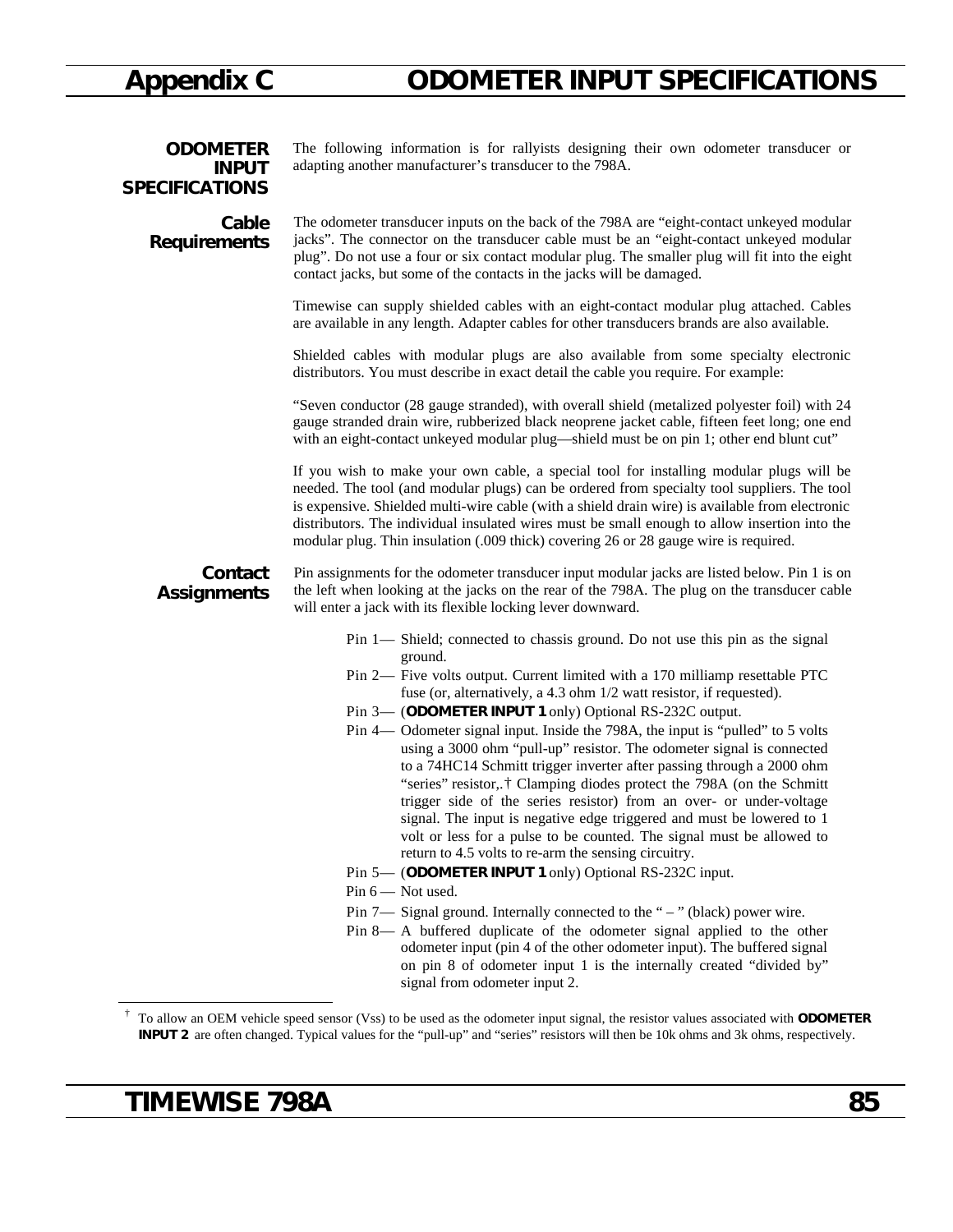# **ODOMETER INPUT SPECIFICATIONS Appendix C**

### **Using One Transducer with Two Computers**

If you plan on using two Timewise rally computers in one vehicle, you may want to obtain a special cable that allows you to connect one odometer transducer to both units. This custom cable is constructed so as to connect pin 8 on one end of the cable to pin 4 on the other end. The cable is installed between an unused odometer input on the 798A, and an odometer input on a second computer. The odometer transducer signal received by the 798A is thusly forwarded to the second computer, allowing both units to share the same signal. If you decide to construct such a cable yourself, *you must not interconnect any other pins within the cable.*

### **Signal Specifications**

If you design your own odometer transducer system or are planning to use a signal from the OEM electronic speedometer in your vehicle, the following odometer signal input specifications for the 798A will be of interest:

| <b>Symbol</b>   | Parameter        | Min.   | Typ.     | Max. | Unit      | Comment               |
|-----------------|------------------|--------|----------|------|-----------|-----------------------|
| $t_{\rm CY}$    | Cycle Time       | 1.00   |          |      | millisec. | without pulse divider |
| $t_{\text{HL}}$ | High Level Valid | 0.99   |          |      | millisec. |                       |
| $t_{LL}$        | Low Level Valid  | $10*$  |          |      | microsec. |                       |
| $V_{\text{TH}}$ | Input High Level | 4.5    |          | 14   | volts     | 5 volts typ.          |
| $V_{\text{IL}}$ | Input Low Level  | $-0.5$ | $\theta$ |      | volt      |                       |





Be forewarned that odometer counting inaccuracies can occur when using a reed switch or other mechanical switching device in an odometer transducer. Multiple counts from switch contact bounce can be significant in such systems. Also note that transducers utilizing mechanical switches often have a life expectancy of only 2 to 4 million operations. This is actually not very many operations when you consider that the switch will be operating 1000 to 2000 times per mile. Since these switches operate at all times (whether or not power is applied), their useful life can be less than 4000 miles. Such transducers are not recommended.

Please read the information in **Appendix B** in regard to the power available for use by odometer transducers. The more power your transducer uses, the hotter the 798A will become. An internal fuse will limit the current available for transducers to 170 milliamps.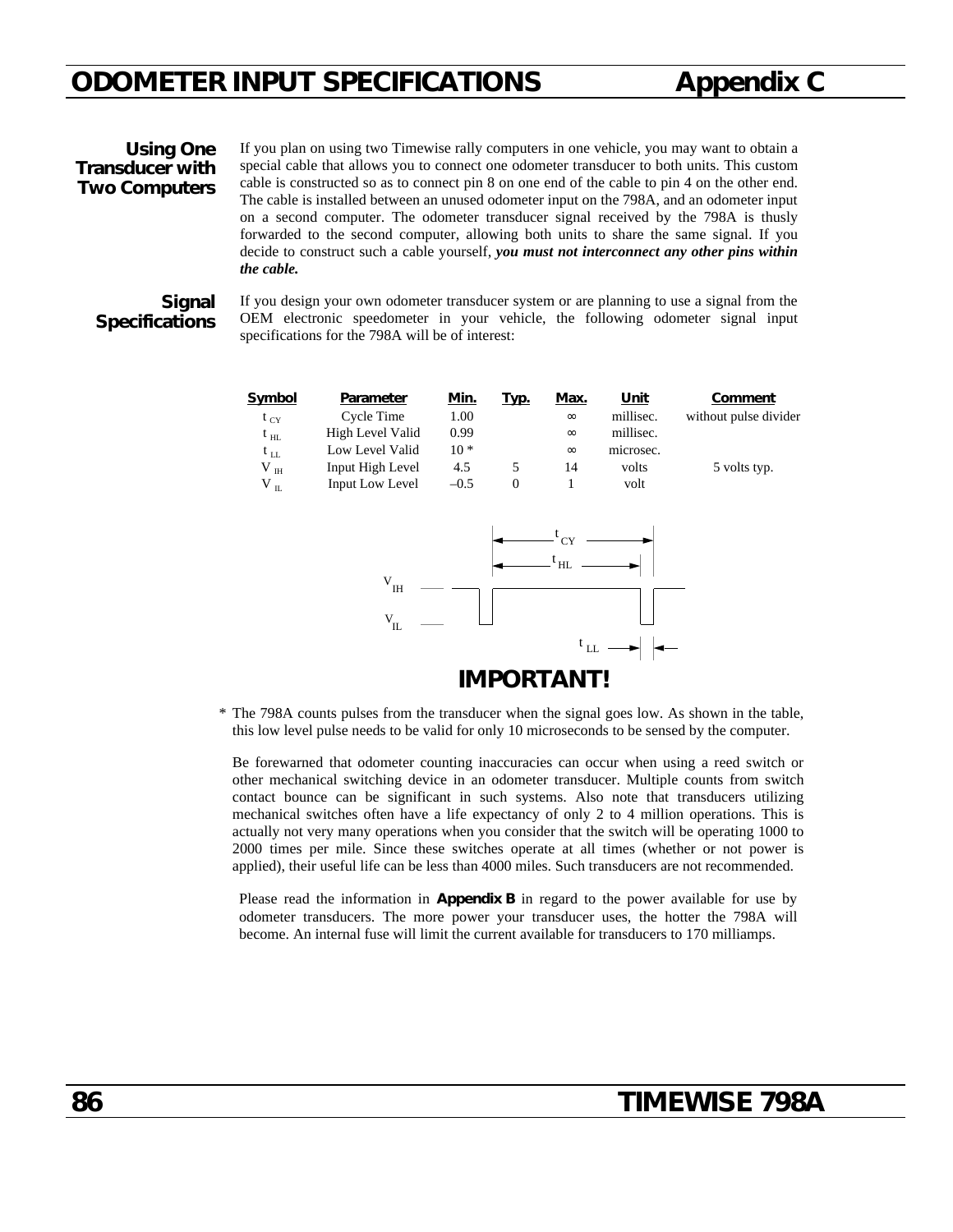| <b>Transducer Input</b><br>Limitations        | At a vehicle speed of 120 mph the 798A can sense up to 30,000 pulses per mile (a factor of<br>003333) and keep up with incoming pulses. At this speed you will be receiving one pulse<br>every millisecond. This is a rate of 60,000 pulses per minute, or 1000 Hertz (cycles per<br>second). If you limit your maximum speed to 100 mph, the pulses per mile figure can<br>increase to 36,000 (a factor of 002777) before you exceed the 1000 pulses per second limit. <sup>†</sup>                                                                                                                                                                                                                                        |
|-----------------------------------------------|-----------------------------------------------------------------------------------------------------------------------------------------------------------------------------------------------------------------------------------------------------------------------------------------------------------------------------------------------------------------------------------------------------------------------------------------------------------------------------------------------------------------------------------------------------------------------------------------------------------------------------------------------------------------------------------------------------------------------------|
|                                               | Note that these figures are valid only if the odometer input signal meets all restrictive aspects<br>of the signal timing specifications. This is generally not possible; nor is it necessary.                                                                                                                                                                                                                                                                                                                                                                                                                                                                                                                              |
|                                               | For instance: In an installation using an open two-piece transducer, with magnets attached to<br>a wheel, a typical factor of 060000 is used. In such an installation, the vehicle would have to<br>be driven over 500 mph before a timing limitation is reached. In this case, the limitation is<br>not an overly high pulse rate, rather it is the short time $\ll 10$ microseconds – see the "Low"<br>Level Valid" time in the signal specifications table on the previous page) that the magnet<br>passes in front of the transducer. When a speed of 500 mph is reached, the cycle time is still<br>about 8 milliseconds (125 Hertz)a value well within the limits of the timing specifications.                       |
|                                               | If odometer transducer pulses do arrive too rapidly for the 798A to assimilate $(>1000$ pulses<br>per second on the active input $\dagger$ ), the 798A will display the warning "PULSES ArE too<br>FASt" in the CLOCK, CALCULATED TIME, and AUXILIARY displays. The warning is<br>displayed until the pulse rate is lowered.                                                                                                                                                                                                                                                                                                                                                                                                |
| <b>Odometer Input</b><br><b>Pulse Divider</b> | If you plan to connect the 798A to a vehicle's OEM (Original Equipment Manufacturer)<br>electronic speedometer signal, be aware that some vehicle systems output pulses at rates<br>faster than 1000 Hertz—even at 30 mph. Others may have slower pulse rates but will fail to<br>work correctly because the signal does not meet one of the other input signal specifications.                                                                                                                                                                                                                                                                                                                                             |
|                                               | The 798A is supplied with circuitry that allows you to connect <b>ODOMETER INPUT 2</b> to<br>signal sources that output pulses more rapidly than normally permitted by the 798A. This<br>input incorporates a programmable frequency divider that allows you to utilize high pulse<br>rate signals from an OEM electronic speedometer.                                                                                                                                                                                                                                                                                                                                                                                      |
|                                               | Using the programmable frequency divider, odometer pulses may be divided by 1, 2, 4, 8,<br>16, 32, 64, or 128. See Using the Built-in Odometer Pulse Divider in the OPERATION<br>section of this manual on how to set the "divide-by" ratio setting.                                                                                                                                                                                                                                                                                                                                                                                                                                                                        |
|                                               | You will have to experimentally determine the correct setting for your installation. Select the<br>"divide by 2" position first. Drive slowly (10 - 20 mph) for a short distance and compute a<br>new odometer factor. If the factor is below 010000, select the next higher division ratio and<br>re-try. For electronic speedometer systems, the 4:1 or 8:1 ratio is usually appropriate.                                                                                                                                                                                                                                                                                                                                 |
|                                               | <b>IMPORTANT:</b> While the frequency divider circuitry does electronically reshape low<br>amplitude signals from OEM electronic speedometer systems, many such systems do not<br>reliably provide signals at low speeds. As of this writing, many electronic systems on US<br>manufactured vehicles are essentially small generators that cease to function at low speeds.<br>Bosch electronic systems (on most European vehicles) typically use a Hall-Effect circuit that<br>outputs logic level signals at any speed. Signals from such systems should work fine. The<br>signal conditioning provided will not normally interfere with operation of any OEM<br>electronic speedometer, although this is not guaranteed. |

# **TIMEWISE 798A 87**

j

<sup>†</sup> As of version 3.001 firmware, the allowable pulse rate was increased to 1500 pulses per second.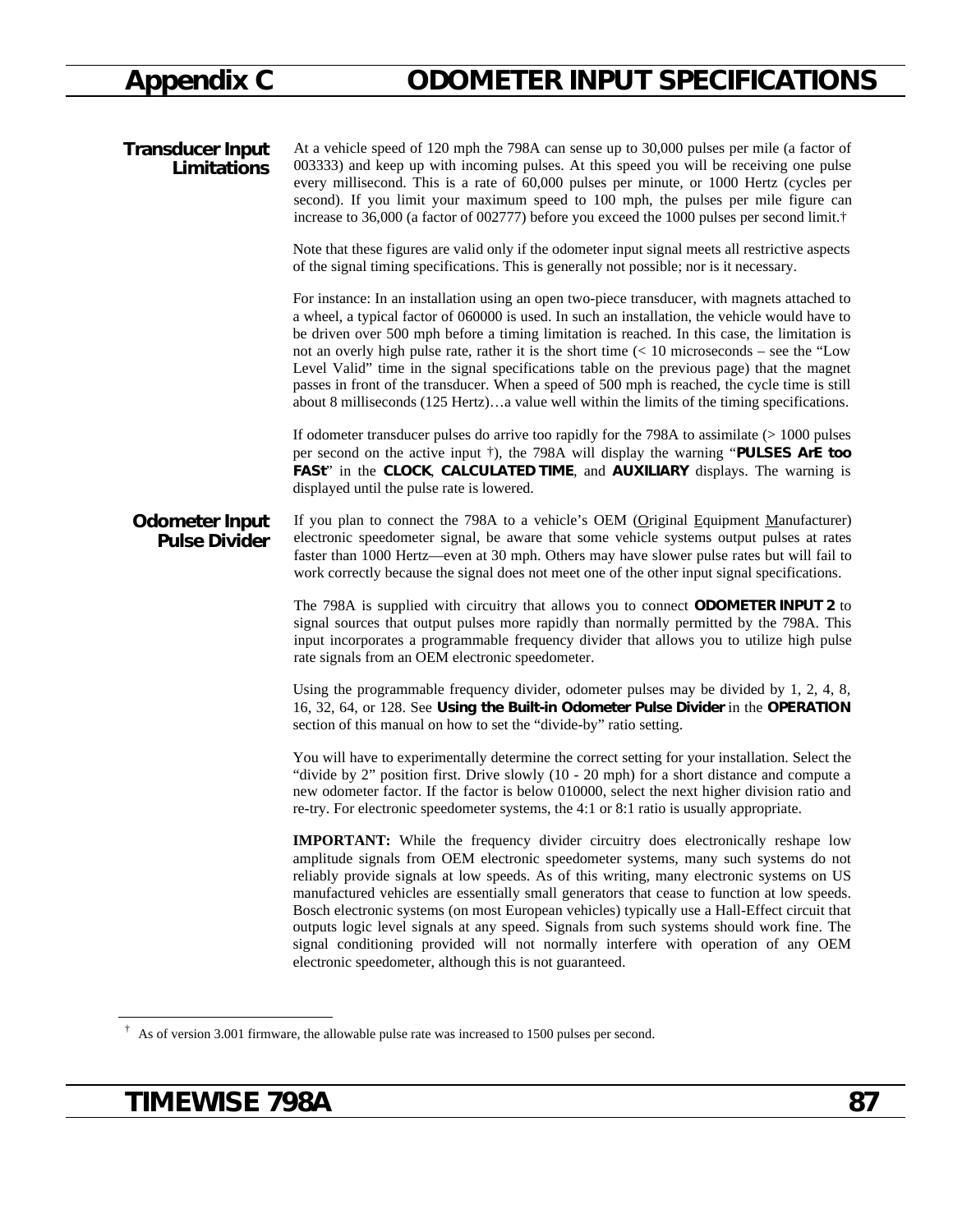# **ODOMETER INPUT SPECIFICATIONS Appendix C**

Usually a single electrical connection to your vehicle's electronic speedometer is all that is required when connecting to the 798A. First locate the appropriate signal from the speedometer drive circuitry and then carefully connect that signal to pin 4 of **ODOMETER INPUT 2**. (Timewise can supply a shielded cable with a modular plug on only one end. The shield drain wire (from pin 1 on the plug) can be connected to the vehicle chassis.)

Typically, neither the 5 volt power or signal ground connection is required when operating the 798A from an electronic speedometer signal source. Timewise suggests that you **do not** make a signal ground connection (pin 7) to the chassis unless the attachment point is identical to the main power negative lead attachment location for the computer. Otherwise, you may create a "loop antenna" and the odometer input circuitry may work erratically. (Shielded wire is recommended for the signal connection. Connect the shield to pin 1 of the modular plug, or the chassis near the signal source, but not both.)

**NOTICE!** You must determine where you connect to the OEM electronic speedometer circuitry. Timewise assumes no liability associated with the use of this option. Timewise will not assist in locating either a wiring diagram of your vehicle or a specific connector under the dash. Timewise has no information in this regard for any vehicle.

> **Note:** When using an OEM electronic speedometer system as a transducer input signal, the *speedometer* in the driver's module may not work correctly, even though the 798A functions properly in all other aspects. This is because the time between pulses from the OEM system may vary even while vehicle speed is held constant. If the speedometer shows varying values even while you carefully maintain vehicle speed, it could be that the pulses from the OEM system are not evenly spaced. (The 798A uses the time between several pulses to calculate your speed.) Contact Timewise for suggested circuits to correct this problem.

> **Regarding the use of the odometer input jumper plug:** A signal supplied to **ODOMETER INPUT 2** is not fed directly to pin 8 of **ODOMETER INPUT 1**. The signal goes through the frequency divider circuitry first. Therefore, the jumper plug that connects pin 8 to pin 4 of **ODOMETER INPUT 1** will connect the divided signal from input 2 back into input 1.

**Odometer Input 2 Pulse Divider Specifications**

- Permissible input signal voltage:  $-1$  to 15 volts • Input signal level for "low": 0 to 1.5 volts
- Input signal level for "high": 4 to 15 volts
	-
- Input current, high signal level: Typically +13 microamps (Assumes an 8 volt signal)
- Input current, low signal level: Typically 1.7 milliamps (The input terminal is pulled to 5 volts within the 798A via a 3000 (typically) ohm
	- resistor. The electronic speedometer drive circuitry must be able to sink this 1.7 milliamps when it outputs a low level signal.)
- Input frequency range: 0 to 640,000 Hz (up to  $19,200,000$  pulses per mile  $\omega$  120 mph)
- Signal frequency division selection:  $\div 1, \div 2, \div 4, \div 8, \div 16, \div 32, \div 64$ , or  $\div 128$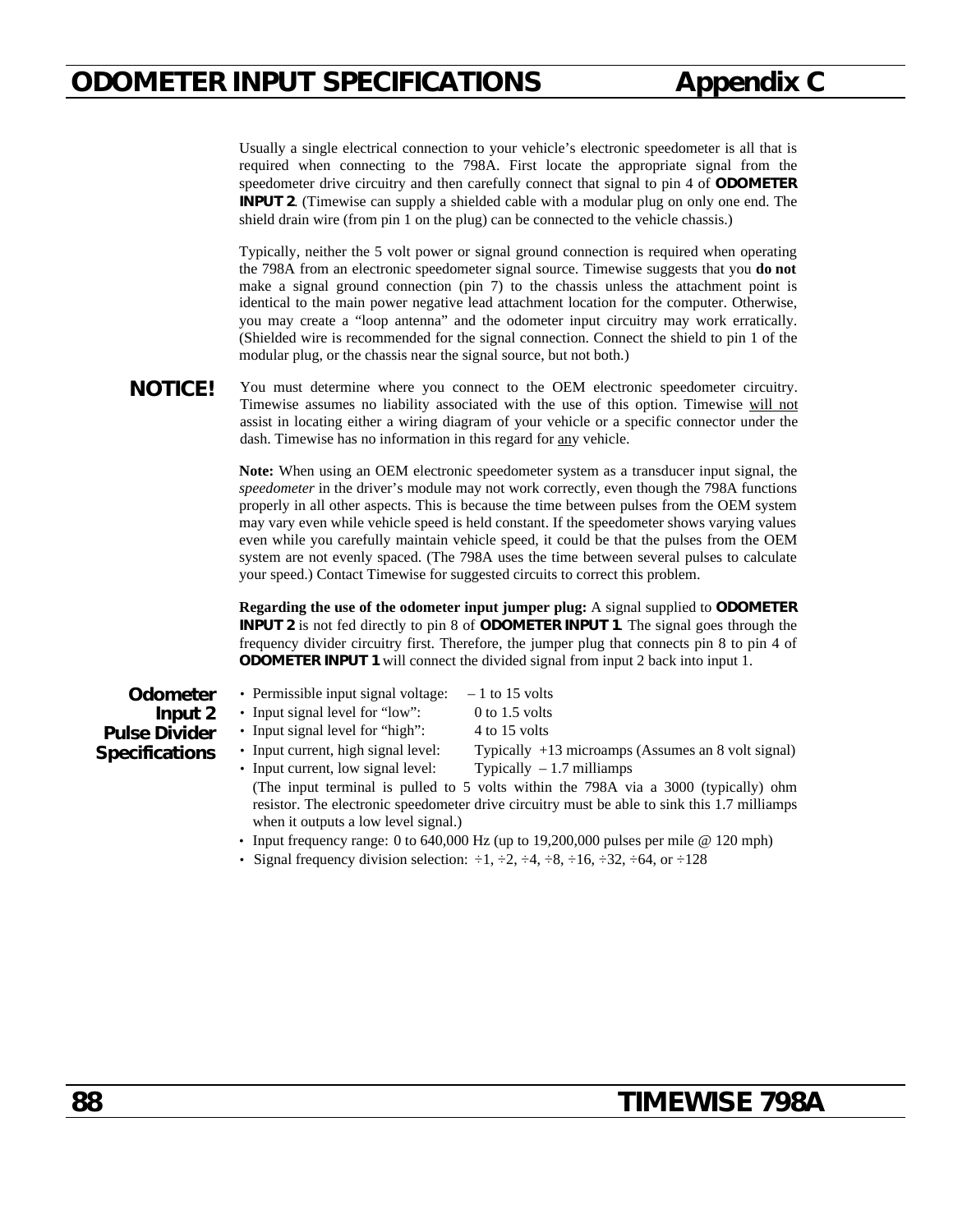### **OSCILLATOR ADJUSTMENT**

The Timewise 798A uses an 11.0592 MHz quartz crystal oscillator to accurately maintain the time of day clock. The frequency of this oscillator has been adjusted to provide a specified clock accuracy of  $\pm 0.01$  minute after twelve hours. (Actually, the clock is typically accurate to  $\pm$  0.01 minute after twenty-four hours.)

After a period of time, the crystal and other parts of the circuit age and the frequency of the oscillator drifts slightly. (This is true for all oscillator circuits.) The clock will then begin to gain or lose time to a greater amount than the specified accuracy. The oscillator frequency should then be re-adjusted. Although the procedure is rather simple, the equipment required to make the frequency adjustment is quite specialized. Timewise will calibrate your 798A for a minimal charge.

Do not attempt to adjust the oscillator unless you have the appropriate test equipment and are experienced at calibrating electronic instrumentation.

For those of you that qualify, here's the procedure to follow:

- **1.** Turn the 798A off and connect the input of an eight-digit *reciprocal* frequency counter to the remote **PARK** input on the rear of the 798A. Use a cable you have fabricated. You must ground the 798A to the negative side of the power supply for this procedure to work correctly.
- 2. Hold the **SPLIT-LAST CAST** toggle switch on the front of the 798A in the **LAST CAST** position. Then turn the instrument on and release the toggle switch. The 798A will output a high-speed clock to the remote **PARK** port. All the LED segments will turn on to their brightest setting.
- **3.** Let the 798A warm up for at least 30 minutes.
- **4.** Carefully insert a small *non-conductive* flat-blade adjustment tool into the **Freq Adj** opening on the back of the 798A and locate a small adjustable capacitor recessed approximately 1/4" inside the instrument. As you attempt to locate the adjustment screw on the capacitor, be very careful. The slotted head may be hard to find, as it is not necessarily perfectly aligned with the center of the access hole. If you're not careful, you can break the capacitor.

**DO NOT USE A SMALL METAL SCREWDRIVER FOR THIS ADJUSTMENT!** You can permanently damage the 798A if you make electrical contact to circuitry near the capacitor! In addition, the metal will allow your body capacitance to unpredictably change the frequency of the oscillator as you make the adjustment.

**5.** Using a gate time on the frequency counter of at least five seconds, adjust the 798A clock output to a frequency of 230,400 Hz  $\pm$  1 Hz. The adjustment screw will need to be turned *very* little. Note that the screw will turn endlessly, cycling through its adjustment range with each revolution. If the oscillator cannot be adjusted to the correct value within one revolution of the adjustment screw, the 798A must be returned to Timewise for repair.

(As a matter of interest, the clock in the 798A will be accurate to  $\pm$  0.01 minute after twelve hours if the oscillator is set to  $230,400$  Hz  $\pm$  3.2 Hz. When adjusted by Timewise, the oscillator frequency is initially set to 230,400 Hz  $\pm$  0.8 Hz, providing an accuracy of  $\pm$  0.01 minute after 48 hours.)

**6.** After making the adjustment, select **SHIFT**, or turn the 798A off and on again to resume normal operation.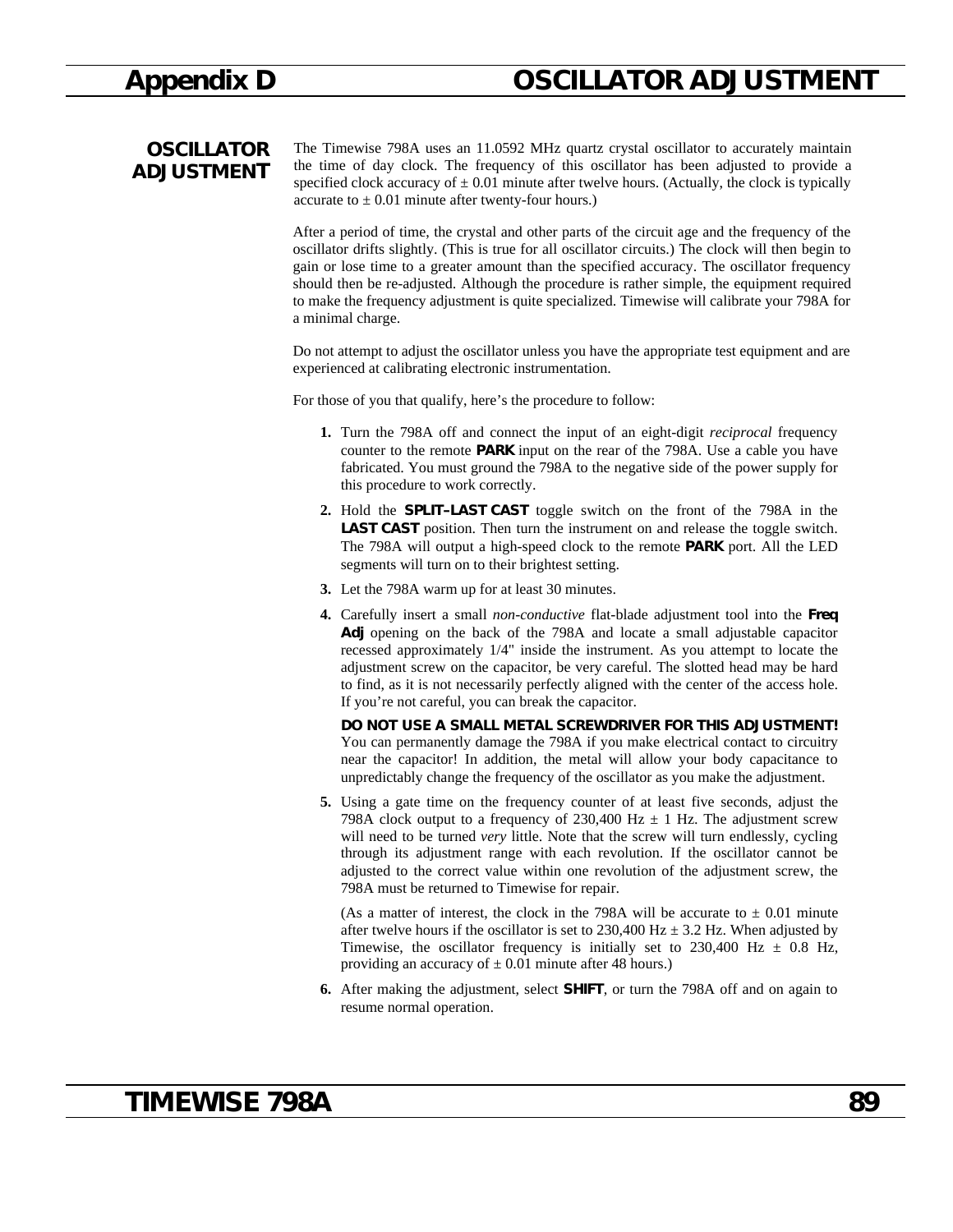### **CLEANING THE 798A**

Keep the 798A free of as much dirt and grime as possible. Although it is obviously impossible to prevent accumulation of dust and fingerprints on the instrument during normal use, ordinary precautions can protect the 798A from excessive dirt. One of the easiest ways to do this is to remove the 798A from your vehicle when you are not on a rally. In doing so, you will also remove a temptation from the prying eyes of thieves.

Clean the 798A as necessary. Front panel switches and rear panel connectors can eventually be damaged by accumulations of dirt and grime.

Be careful when cleaning the polycarbonate front panels of the main computer and remote driver's module. Although they are protected from fingerprints, minor scratches, and chemical damage by a special protective coating, abrasive grit and certain cleaning chemicals will mar the surface. To remove fingerprints, use a mild **plastic** cleaning solution. Do not use chemical solvents, bathroom and kitchen cleansers, or any aromatic hydrocarbon based cleaner. Use a soft cloth and wipe accumulated dirt off carefully to prevent scratches.

# **CAREFUL!**

Never spray a cleaner directly on the 798A; rather, spray a cloth and then clean the panels with the damp cloth. If you spray a cleaner directly on the front panel of the 798A, some of the liquid will enter the switches and cause internal corrosion and eventual failure of the switch mechanism.

Do not open the 798A to clean inside. You will void the warranty. If your 798A needs to be cleaned internally, return it to Timewise for a thorough checkup. Timewise will clean and calibrate any 798A for a minimal charge.

If you feel that the contacts in the rear panel odometer inputs and remote display modular jacks need to be cleaned, you can use foam tip cleaning swabs for VCRs that have been saturated with denatured ethyl alcohol or isopropyl alcohol. Some Freon® substitutes are OK, but be very careful — there absolutely must not be any methanol, methylene chloride, acetone, 1,1,1-trichloroethane, or nitromethane in the cleaner. Take special precautions here, as many formulations used for cleaning electrical contacts (e.g. television tuner cleaner sprays) contain unspecified additives that lubricate metal surfaces or dissolve waxes and heavy deposits of grease. You *will* dissolve and/or soften some of the plastics (especially the polycarbonate front panel, polycarbonate modular plugs, and polystyrene LEDs) in the 798A with those chemicals. Also, do not touch the contacts in the modular jacks with a cotton swab as you may bend the wires or leave behind some cotton fibers.

**WARNING! DO NOT USE AN AUTOMOTIVE ENGINE CLEANER ON THE 798A!** Such formulations contain unspecified chemicals and lubricating oils that will damage some of the plastics in the 798A. In addition, electrical contacts in the instrument will be coated with the oils.

**One final note:** Some chemicals used in insect repellents can damage the front panel and/or paint on the 798A. Do not let these chemicals contact the 798A, as you can ruin the appearance of the instrument.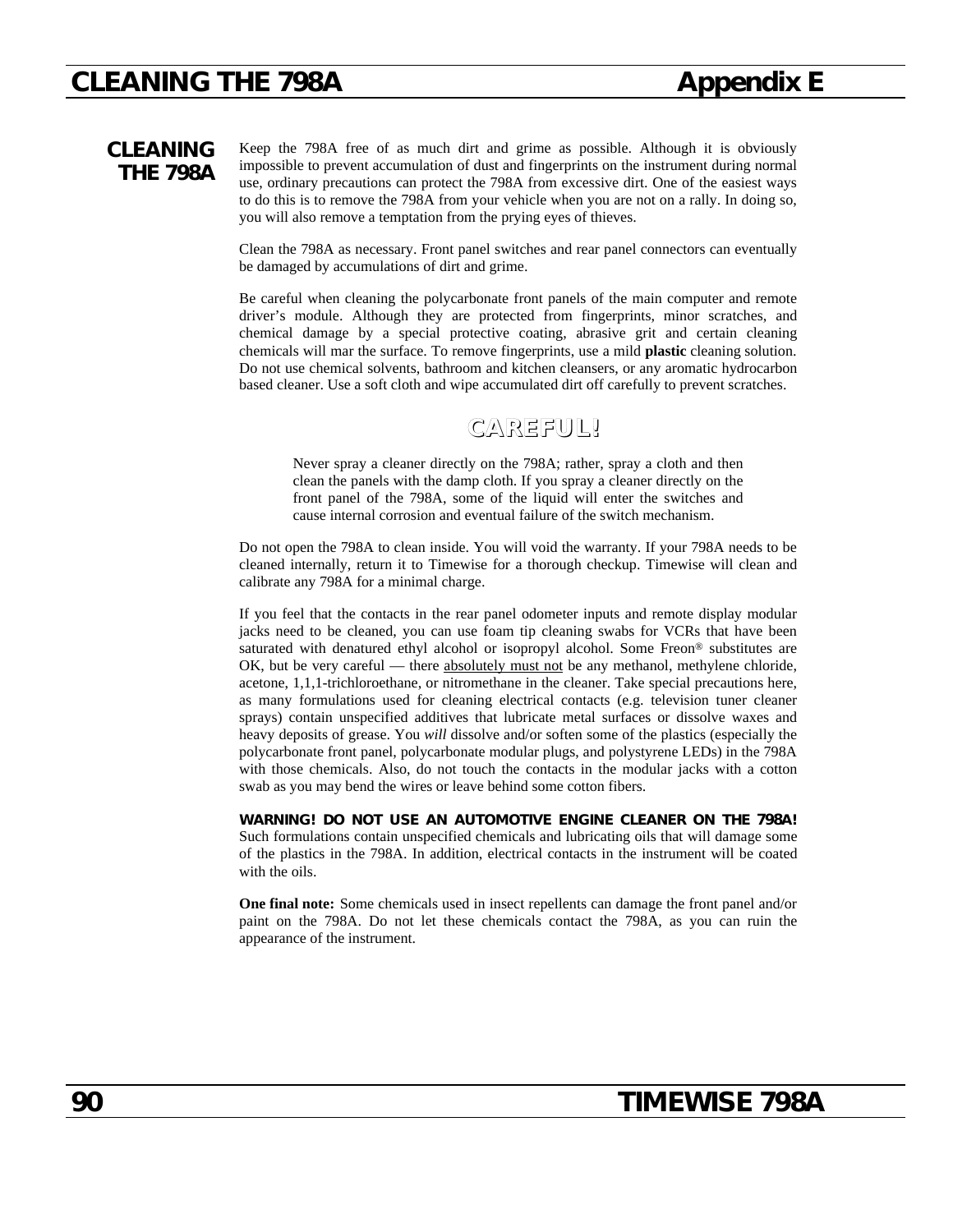| <b>MATERIALS</b><br><b>LIST</b> | Throughout this manual, there are references to components and materials used during<br>installation of the 798A, as well as suggested spare parts and cleaning supplies required for<br>maintenance of the instrument. Here is a list of those items and suggested suppliers for them. |
|---------------------------------|-----------------------------------------------------------------------------------------------------------------------------------------------------------------------------------------------------------------------------------------------------------------------------------------|
|                                 | Personal preference must guide you in the selection of some items, such as a switch needed for                                                                                                                                                                                          |

operating remote functions. Visit a local hardware store or Radio Shack to make your selection.

The abundance of Radio Shack stores in North America is the reason that source is listed so often. Similar items are usually available from hardware, home center, and auto parts stores.

| <b>ITEM</b>                                                                  | <b>SUPPLIER</b>              | <b>PART NUMBER</b>                                                                                                                                                                                    |
|------------------------------------------------------------------------------|------------------------------|-------------------------------------------------------------------------------------------------------------------------------------------------------------------------------------------------------|
| Magnetic odometer<br>transducers:                                            |                              |                                                                                                                                                                                                       |
| Open "two-piece", super<br>sensitive                                         | Timewise                     | 217-15; 8 Contact Modular Plug, 15 ft cable.                                                                                                                                                          |
| Closed (for Speedometer<br>Cable)                                            | Timewise                     | 215.0-7; 5/8" x 18 tpi, 8 contact modular plug, 7 ft cable. Other fittings<br>available.                                                                                                              |
| Power cable w/ fuse holder                                                   | Radio Shack                  | 270–025 (w/ quick-disconnect, w/ fuse holder, 4 ft); stocked by Timewise                                                                                                                              |
| Power cable extension                                                        | Radio Shack                  | 270–026 (w/ quick-disconnect on both ends, 1 ft long)                                                                                                                                                 |
| Multi-conductor signal<br>cable                                              | Timewise                     | 100-xx (3 conductor, 26 gauge, shielded; substitute length in feet for -<br>xx). Available with or without modular plug.                                                                              |
|                                                                              |                              | 110-8-xx (7 conductor plus shield, 28 gauge, w/ 8 contact unkeyed<br>modular plug on one end, shield drain wire on pin 1; substitute length in<br>feet for -xx). Also available without modular plug. |
| Modular jack coupler (for<br>connecting two male 8<br>contact modular plugs) | Timewise                     | Hubble #BRIA4P, or Radio Shack #xxx-xxx; 8 contact straight through<br>double female coupler jack. Do not use a crossover connector.                                                                  |
| Modular plugs (8 contact,<br>unkeyed)                                        | Timewise                     | AMP # 5-554739-3 Use only with AMP crimping tool.                                                                                                                                                     |
|                                                                              | Digi-Key<br>$(800)$ 344-4539 | AMP # 5-554739-3 (Digi-Key # A9094) Use only with AMP crimping<br>tool.                                                                                                                               |
| Modular plug crimping tool<br>(for 8 contact plugs)                          | Digi-Key<br>$(800)$ 344-4539 | AMP crimping tool # 231652-1 (Digi-Key # A9900-ND) Important!<br>Only use AMP modular plugs with this tool.                                                                                           |
| Fuse (3AG, 2 Amp)                                                            | Radio Shack                  | 270-1007                                                                                                                                                                                              |
| Mounting bracket washer                                                      | Hardware stores              | Hard rubber "3/8 L" flat faucet washer (with hole drilled to 17/64")                                                                                                                                  |
| Electrical noise<br>suppression filter                                       | Radio Shack                  | 270-051                                                                                                                                                                                               |
| Stereo phone plug (3<br>contact, $1/8$ ")                                    | Radio Shack                  | 274–1547 (shielded, w/ spring strain relief)<br>274-284 (black)                                                                                                                                       |
| Magnets                                                                      | Radio Shack                  | 42-2387 (3 conductor cable with plug at both ends, 6 ft long)<br>64–1883 (0.5" dia x 0.2"; package of 5)                                                                                              |
|                                                                              |                              | 64-1895 (1/8" dia x 1/16"; strong, rare earth magnet; pkg. of 2)<br>64-1877 (1.9" x 0.9" x 0.375")                                                                                                    |
| Cable ties                                                                   | Radio Shack                  | 278-1631 (4"), 278-1632 (5"), or 278-1642 (8")                                                                                                                                                        |
| Double-sided foam tape                                                       | Hardware stores              | Use the 3M brand only; other brands are too difficult to remove                                                                                                                                       |
| Anti-static spray                                                            | Computer stores              | Ask for a spray-on chemical that reduces static electricity                                                                                                                                           |
| Velcro <sup>®</sup>                                                          | Hardware stores              | Ask for self-adhering Velcro <sup>®</sup> strips                                                                                                                                                      |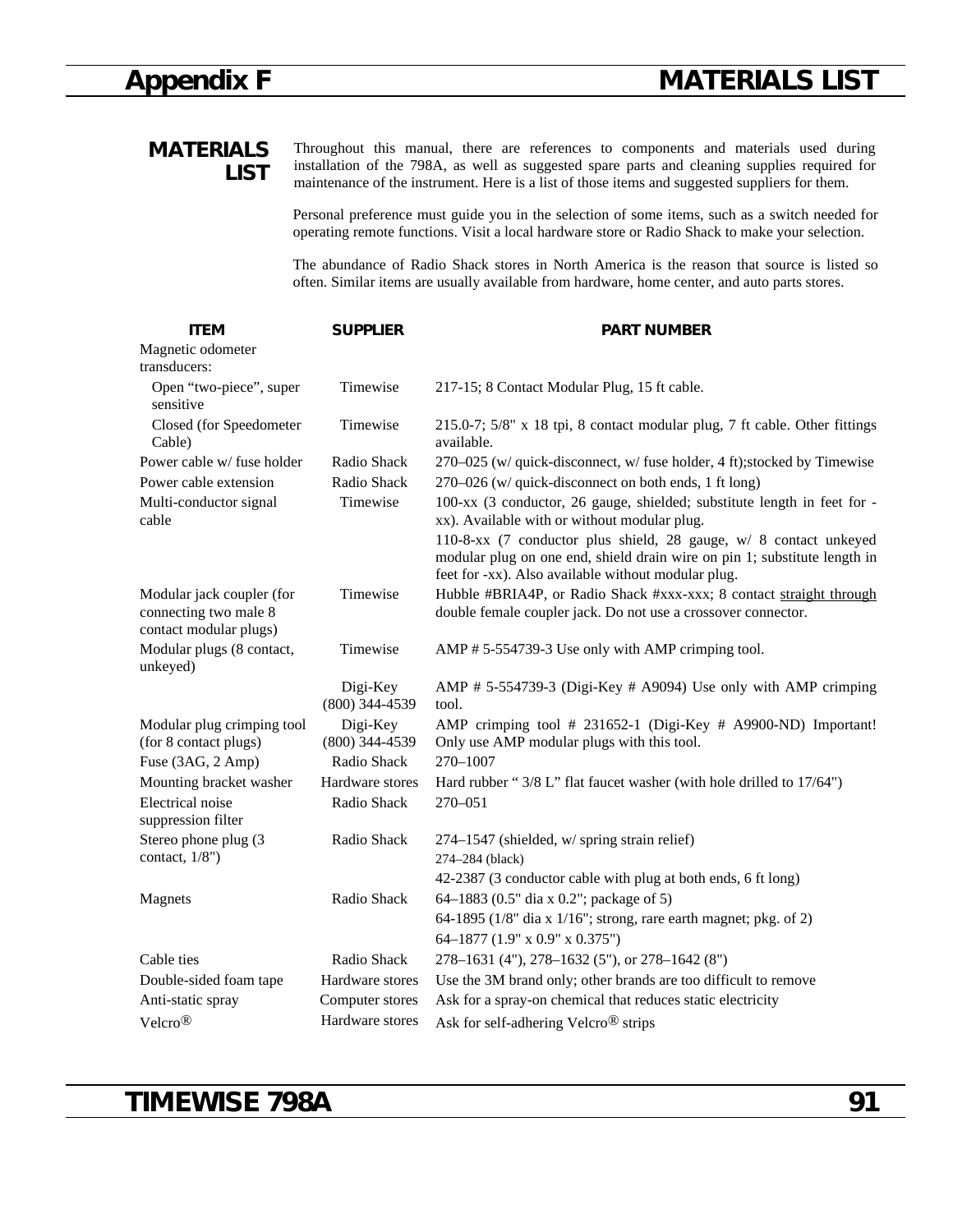# **TECHNICAL SPECIFICATIONS Appendix G**

## **TECHNICAL SPECIFICATIONS**

| Design                                 | CPU type:<br>Memory:<br>Displays:                                                                                                                                                                                                                                                                                                                    | 8 bit, DS87C530 operating @ 11.0592 MHz<br>Operating System OTP ROM: 16K bytes<br>Data manipulation RAM: 256 bytes<br>Battery-backed data storage SRAM: 1024 bytes<br>0.4" tall, super bright, high efficiency red LEDs                                                                                                                                                                                                                                                                                                                                                                                                                                                                                                                                                                                          |
|----------------------------------------|------------------------------------------------------------------------------------------------------------------------------------------------------------------------------------------------------------------------------------------------------------------------------------------------------------------------------------------------------|------------------------------------------------------------------------------------------------------------------------------------------------------------------------------------------------------------------------------------------------------------------------------------------------------------------------------------------------------------------------------------------------------------------------------------------------------------------------------------------------------------------------------------------------------------------------------------------------------------------------------------------------------------------------------------------------------------------------------------------------------------------------------------------------------------------|
| Accuracy                               | Odometers:<br>Clock:<br>Calculated Time:<br>Error:<br>Speedometer:                                                                                                                                                                                                                                                                                   | $\pm$ 0.001 mile (km) after 50 miles (km)<br>$\pm$ 0.01 minute after 12 hours (24 hours typical)<br>Battery backed Clock: $\pm 2$ minutes per month (12 volt power disabled the entire time)<br>$\pm$ 0.01 minute after 100 CAST changes<br>$\pm$ 0.01 minute after 50 CAST changes and 6 hours<br>$\pm$ 0.1 mph (kph) up to 175 mph (280 kph)                                                                                                                                                                                                                                                                                                                                                                                                                                                                   |
| <b>Displayed</b><br><b>Information</b> | Main Odometer:<br><b>Auxiliary Odometer:</b><br>Clock:<br>Calculated Time:<br><b>Auxiliary Calc Time:</b><br>Speed (CAST):<br>Factor:<br>Odo Check Range:<br>Alarm Mileage:<br>Alarm "To Go" Range: 0.00 to 9.99 miles (km)<br>Delta Counters ("Amount of Change")<br>Time:<br>Error (on driver's module):<br>Speed difference (on driver's module): | 0.000 to 999.999 miles (km)<br>0.000 to 999.999 miles (km)<br>12:00.000 to 11:59.999 (:59.9)<br>12:00.000 to 11:59.999 (:59.9)<br>$-59.999$ (:59.9) to 5:59.999 (:59.9)<br>0.1 to 99.9, and 1 to 399 mph (kph); (opt: 0.01 to 99.99 mph (kph))<br>[0.00]000001 to [0.00]999999 mile (km) per pulse<br>0.001 to 99.999 miles (km)<br>0.00 to 999.99 miles (km)<br>-99.999 to 999.999 miles (km)<br>Mileage:<br>-59.999 (:59.9) to 5:59.999 (:59.9)<br>$-9.999$ (:59.9) to 59.999 (:59.9); or,<br>40.001 (:00.1) to 99.999 (:59.9), then .000 to 59.999 (:59.9)<br>Outside the above ranges: "EEEE" up to 6 hours early, or "LLLL" up to 6 hours late<br>Odometer (on driver's module): 0.00 to 999.99 miles (km)<br>Speedometer (on driver's module): $0.0$ to >300.0 mph (>480.0 kph)<br>$-399$ to 399 mph (kph) |
| <b>Electrical</b>                      | Power requirements:<br>Fuse:<br>Optional RS-232C Interface:                                                                                                                                                                                                                                                                                          | 8 – 15 VDC; 1.2 amps max.; 0.8 amps typ. @ 12 volts<br>2 amp fast blow; type 3AG or equivalent<br>Internal, auto-resetting PTC fuse (non-serviceable), for odometer transducer inputs: 0.17 amp<br>9600 baud, 1 start bit, 8 data bits, 1 stop bit, no parity                                                                                                                                                                                                                                                                                                                                                                                                                                                                                                                                                    |
| Environmental                          | Storage temperature:<br>Operating temperature: $-30^{\circ}$ C to 65°C<br>Humidity:                                                                                                                                                                                                                                                                  | $-35^{\circ}$ C to 125 $^{\circ}$ C<br>90%, non-condensing                                                                                                                                                                                                                                                                                                                                                                                                                                                                                                                                                                                                                                                                                                                                                       |
| <b>Physical</b>                        | Enclosures:<br>Front panels:<br>Rear panel:<br>Main computer size:<br>Main computer weight:<br>Driver's module size:<br>Driver's module weight: Approximately 5 oz.                                                                                                                                                                                  | Aluminum and/or ABS<br>Hard coat protected polycarbonate on aluminum subpanel<br>Photo-etched anodized aluminum<br>11.35" W x 3.35" H x 3" D<br>12.15" W x 3.75" H x 3" D with mounting bracket and knobs<br>Approximately 2 lb. 3 oz.<br>3.1" W x 2.1" H x 2.50" D<br>Driver's module interconnect cable length: Approximately 3.5 ft.                                                                                                                                                                                                                                                                                                                                                                                                                                                                          |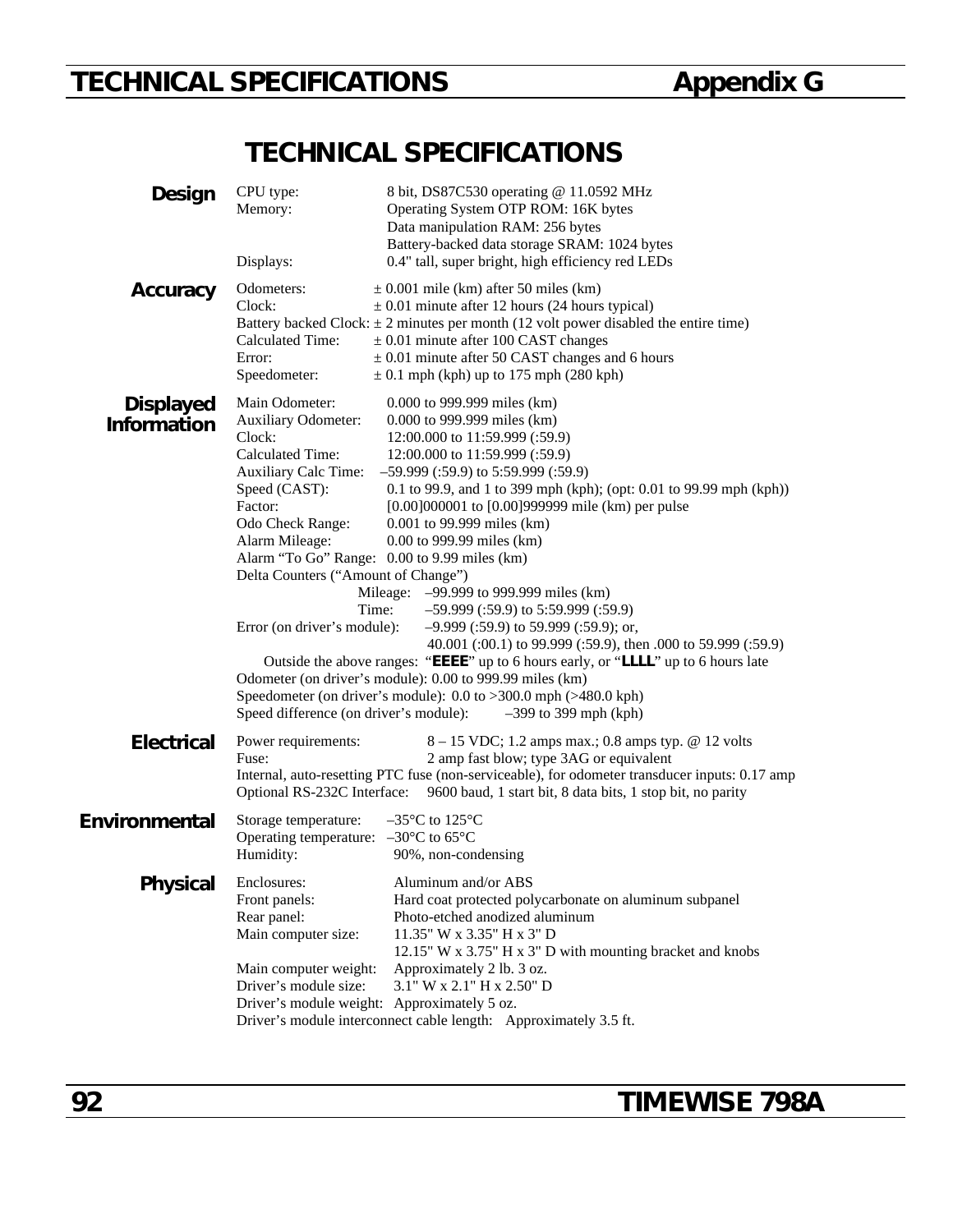# **Appendix H MINUTES PER MILE TABLE**

| <b>MPH</b> | .0      | $\cdot$ 1 | .2      | .3        | .4      | .5      | $\cdot 6$ | .7      | 8.                | $\cdot$ 9 | <b>MPH</b> |
|------------|---------|-----------|---------|-----------|---------|---------|-----------|---------|-------------------|-----------|------------|
| 10         | 6.00000 | 5.94059   | 5.88235 | 5.82524   | 5.76923 | 5.71429 | 5.66038   | 5.60748 | 5.55556           | 5.50459   | 10         |
| 11         | 5.45455 | 5.40541   | 5.35714 | 5.30973   | 5.26316 | 5.21739 | 5.17241   | 5.12821 | 5.08475           | 5.04202   | 11         |
| 12         | 5.00000 | 4.95868   | 4.91803 | 4.87805   | 4.83871 | 4.80000 | 4.76190   | 4.72441 | 4.68750           | 4.65116   | 12         |
| 13         | 4.61538 | 4.58015   | 4.54545 | 4.51128   | 4.47761 | 4.44444 | 4.41176   | 4.37956 | 4.34783           | 4.31655   | 13         |
| 14         | 4.28571 | 4.25532   | 4.22535 | 4.19580   | 4.16667 | 4.13793 | 4.10959   | 4.08163 | 4.05405           | 4.02685   | 14         |
| 15         | 4.00000 | 3.97351   | 3.94737 | 3.92157   | 3.89610 | 3.87097 | 3.84615   | 3.82166 | 3.79747           | 3.77358   | 15         |
| 16         | 3.75000 | 3.72671   | 3.70370 | 3.68098   | 3.65854 | 3.63636 | 3.61446   | 3.59281 | 3.57143           | 3.55030   | 16         |
| 17         | 3.52941 | 3.50877   | 3.48837 | 3.46821   | 3.44828 | 3.42857 | 3.40909   | 3.38983 | 3.37079           | 3.35196   | 17         |
| 18         | 3.33333 | 3.31492   | 3.29670 | 3.27869   | 3.26087 | 3.24324 | 3.22581   | 3.20856 | 3.19149           | 3.17460   | 18         |
| 19         | 3.15789 | 3.14136   | 3.12500 | 3.10881   | 3.09278 | 3.07692 | 3.06122   | 3.04569 | 3.03030           | 3.01508   | 19         |
| 20         | 3.00000 | 2.98507   | 2.97030 | 2.95567   | 2.94118 | 2.92683 | 2.91262   | 2.89855 | 2.88462           | 2.87081   | 20         |
| 21         | 2.85714 | 2.84360   | 2.83019 | 2.81690   | 2.80374 | 2.79070 | 2.77778   | 2.76498 | 2.75229           | 2.73973   | 21         |
| 22         | 2.72727 | 2.71493   | 2.70270 | 2.69058   | 2.67857 | 2.66667 | 2.65487   | 2.64317 | 2.63158           | 2.62009   | 22         |
| 23         | 2.60870 | 2.59740   | 2.58621 | 2.57511   | 2.56410 | 2.55319 | 2.54237   | 2.53165 | 2.52101           | 2.51046   | 23         |
| 24         | 2.50000 | 2.48963   | 2.47934 | 2.46914   | 2.45902 | 2.44898 | 2.43902   | 2.42915 | 2.41935           | 2.40964   | 24         |
| 25         | 2.40000 | 2.39044   | 2.38095 | 2.37154   | 2.36220 | 2.35294 | 2.34375   | 2.33463 | 2.32558           | 2.31660   | 25         |
| 26         | 2.30769 | 2.29885   | 2.29008 | 2.28137   | 2.27273 | 2.26415 | 2.25564   | 2.24719 | 2.23881           | 2.23048   | 26         |
| 27         | 2.22222 | 2.21402   | 2.20588 | 2.19780   | 2.18978 | 2.18182 | 2.17391   | 2.16606 | 2.15827           | 2.15054   | 27         |
| 28         | 2.14286 | 2.13523   | 2.12766 | 2.12014   | 2.11268 | 2.10526 | 2.09790   | 2.09059 | 2.08333           | 2.07612   | 28         |
| 29         | 2.06897 | 2.06186   | 2.05479 | 2.04778   | 2.04082 | 2.03390 | 2.02703   | 2.02020 | 2.01342           | 2.00669   | 29         |
| 30         | 2.00000 | 1.99336   | 1.98675 | 1.98020   | 1.97368 | 1.96721 | 1.96078   | 1.95440 | 1.94805           | 1.94175   | 30         |
| 31         | 1.93548 | 1.92926   | 1.92308 | 1.91693   | 1.91083 | 1.90476 | 1.89873   | 1.89274 | 1.88679           | 1.88088   | 31         |
| 32         | 1.87500 | 1.86916   | 1.86335 | 1.85759   | 1.85185 | 1.84615 | 1.84049   | 1.83486 | 1.82927           | 1.82371   | 32         |
| 33         | 1.81818 | 1.81269   | 1.80723 | 1.80180   | 1.79641 | 1.79104 | 1.78571   | 1.78042 | 1.77515           | 1.76991   | 33         |
| 34         | 1.76471 | 1.75953   | 1.75439 | 1.74927   | 1.74419 | 1.73913 | 1.73410   | 1.72911 | 1.72414           | 1.71920   | 34         |
| 35         | 1.71429 | 1.70940   | 1.70455 | 1.69972   | 1.69492 | 1.69014 | 1.68539   | 1.68067 | 1.67598           | 1.67131   | 35         |
| 36         | 1.66667 | 1.66205   | 1.65746 | 1.65289   | 1.64835 | 1.64384 | 1.63934   | 1.63488 | 1.63043           | 1.62602   | 36         |
| 37         | 1.62162 | 1.61725   | 1.61290 | 1.60858   | 1.60428 | 1.60000 | 1.59574   | 1.59151 | 1.58730           | 1.58311   | 37         |
| 38         | 1.57895 | 1.57480   | 1.57068 | 1.56658   | 1.56250 | 1.55844 | 1.55440   | 1.55039 | 1.54639           | 1.54242   | 38         |
| 39         | 1.53846 | 1.53453   | 1.53061 | 1.52672   | 1.52284 | 1.51899 | 1.51515   | 1.51134 | 1.50754           | 1.50376   | 39         |
| 40         | 1.50000 | 1.49626   | 1.49254 | 1.48883   | 1.48515 | 1.48148 | 1.47783   | 1.47420 | 1.47059           | 1.46699   | 40         |
| 41         | 1.46341 | 1.45985   | 1.45631 | 1.45278   | 1.44928 | 1.44578 | 1.44231   | 1.43885 | 1.43541           | 1.43198   | 41         |
| 42         | 1.42857 | 1.42518   | 1.42180 | 1.41844   | 1.41509 | 1.41176 | 1.40845   | 1.40515 | 1.40187           | 1.39860   | 42         |
| 43         | 1.39535 | 1.39211   | 1.38889 | 1.38568   | 1.38249 | 1.37931 | 1.37615   | 1.37300 | 1.36986           | 1.36674   | 43         |
| 44         | 1.36364 | 1.36054   | 1.35747 | 1.35440   | 1.35135 | 1.34831 | 1.34529   | 1.34228 | 1.33929           | 1.33630   | 44         |
| 45         | 1.33333 | 1.33038   | 1.32743 | 1.32450   | 1.32159 | 1.31868 | 1.31579   | 1.31291 | 1.31004           | 1.30719   | 45         |
| 46         | 1.30435 | 1.30152   | 1.29870 | 1.29590   | 1.29310 | 1.29032 | 1.28755   | 1.28480 | 1.28205           | 1.27932   | 46         |
| 47         | 1.27660 | 1.27389   | 1.27119 | 1.26850   | 1.26582 | 1.26316 | 1.26050   | 1.25786 | 1.25523           | 1.25261   | 47         |
| 48         | 1.25000 | 1.24740   | 1.24481 | 1.24224   | 1.23967 | 1.23711 | 1.23457   | 1.23203 | 1.22951           | 1.22699   | 48         |
| 49         | 1.22449 | 1.22200   | 1.21951 | 1.21704   | 1.21457 | 1.21212 | 1.20968   | 1.20724 | 1.20482           | 1.20240   | 49         |
| 50         | 1.20000 | 1.19760   | 1.19522 | 1.19284   | 1.19048 | 1.18812 | 1.18577   | 1.18343 | 1.18110           | 1.17878   | 50         |
| 51         | 1.17647 | 1.17417   | 1.17188 | 1.16959   | 1.16732 | 1.16505 | 1.16279   | 1.16054 | 1.15830           | 1.15607   | 51         |
| 52         | 1.15385 | 1.15163   | 1.14943 | 1.14723   | 1.14504 | 1.14286 | 1.14068   | 1.13852 | 1.13636           | 1.13422   | 52         |
| 53         | 1.13208 | 1.12994   | 1.12782 | 1.12570   | 1.12360 | 1.12150 | 1.11940   | 1.11732 | 1.11524           | 1.11317   | 53         |
| 54         | 1.11111 | 1.10906   | 1.10701 | 1.10497   | 1.10294 | 1.10092 | 1.09890   | 1.09689 | 1.09489           | 1.09290   | 54         |
| <b>MPH</b> | $\cdot$ | $\cdot$ 1 | $\cdot$ | $\cdot$ 3 | .4      | $.5\,$  | $\cdot$ 6 | $\cdot$ | $\boldsymbol{.8}$ | .9        | <b>MPH</b> |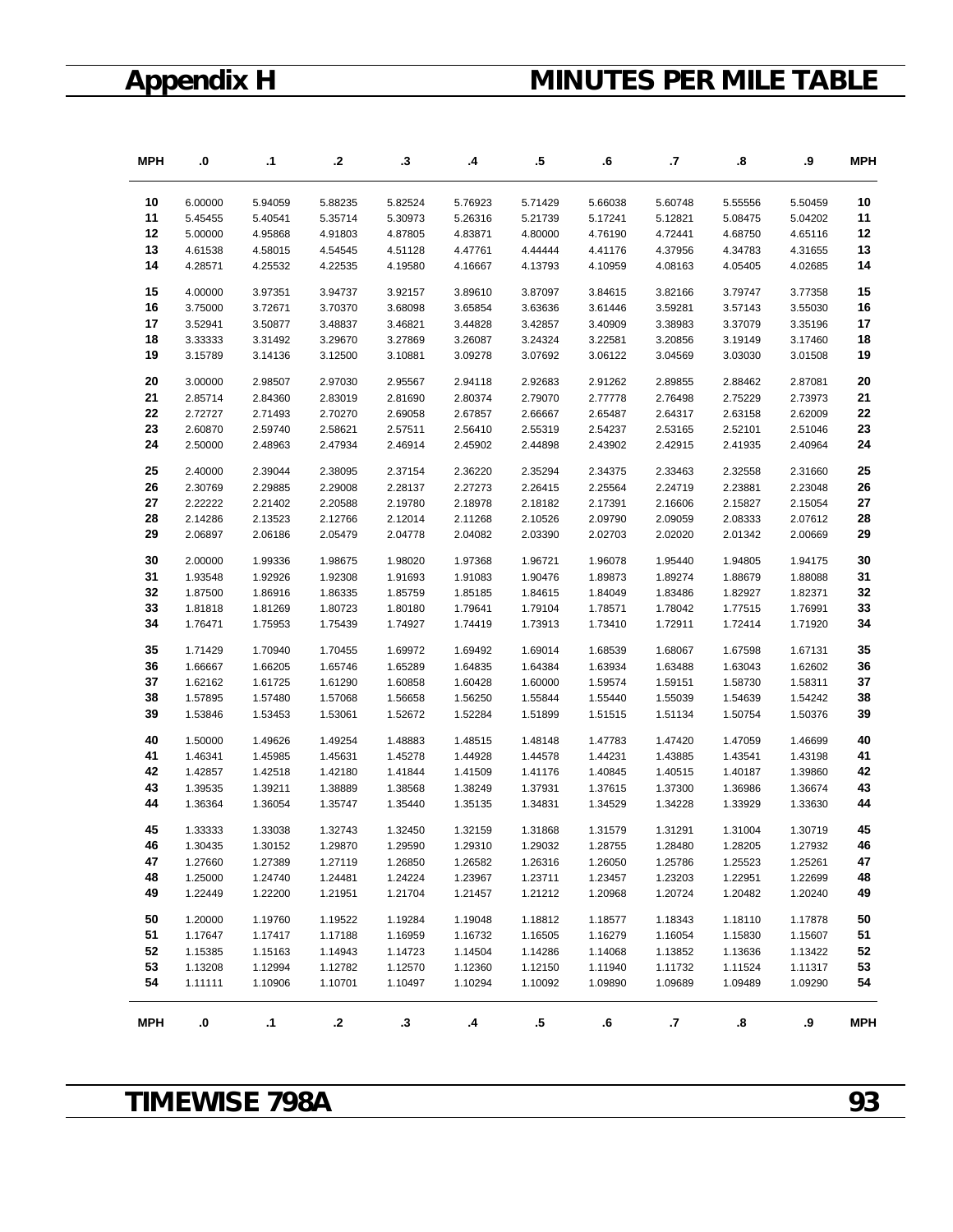# **MINUTES PER MILE TABLE Appendix H**

| <b>MPH</b> | ${\bf .0}$ | $\cdot$ 1 | $\cdot$ | $\cdot$ 3 | .4      | .5      | $\cdot 6$ | .7      | $\boldsymbol{.8}$ | .9        | <b>MPH</b> |
|------------|------------|-----------|---------|-----------|---------|---------|-----------|---------|-------------------|-----------|------------|
| 55         | 1.09091    | 1.08893   | 1.08696 | 1.08499   | 1.08303 | 1.08108 | 1.07914   | 1.07720 | 1.07527           | 1.07335   | 55         |
| 56         | 1.07143    | 1.06952   | 1.06762 | 1.06572   | 1.06383 | 1.06195 | 1.06007   | 1.05820 | 1.05634           | 1.05448   | 56         |
| 57         | 1.05263    | 1.05079   | 1.04895 | 1.04712   | 1.04530 | 1.04348 | 1.04167   | 1.03986 | 1.03806           | 1.03627   | 57         |
| 58         | 1.03448    | 1.03270   | 1.03093 | 1.02916   | 1.02740 | 1.02564 | 1.02389   | 1.02215 | 1.02041           | 1.01868   | 58         |
| 59         | 1.01695    | 1.01523   | 1.01351 | 1.01180   | 1.01010 | 1.00840 | 1.00671   | 1.00503 | 1.00334           | 1.00167   | 59         |
| 60         | 1.00000    | 0.99834   | 0.99668 | 0.99502   | 0.99338 | 0.99174 | 0.99010   | 0.98847 | 0.98684           | 0.98522   | 60         |
| 61         | 0.98361    | 0.98200   | 0.98039 | 0.97879   | 0.97720 | 0.97561 | 0.97403   | 0.97245 | 0.97087           | 0.96931   | 61         |
| 62         | 0.96774    | 0.96618   | 0.96463 | 0.96308   | 0.96154 | 0.96000 | 0.95847   | 0.95694 | 0.95541           | 0.95390   | 62         |
| 63         | 0.95238    | 0.95087   | 0.94937 | 0.94787   | 0.94637 | 0.94488 | 0.94340   | 0.94192 | 0.94044           | 0.93897   | 63         |
| 64         | 0.93750    | 0.93604   | 0.93458 | 0.93313   | 0.93168 | 0.93023 | 0.92879   | 0.92736 | 0.92593           | 0.92450   | 64         |
| 65         | 0.92308    | 0.92166   | 0.92025 | 0.91884   | 0.91743 | 0.91603 | 0.91463   | 0.91324 | 0.91185           | 0.91047   | 65         |
| 66         | 0.90909    | 0.90772   | 0.90634 | 0.90498   | 0.90361 | 0.90226 | 0.90090   | 0.89955 | 0.89820           | 0.89686   | 66         |
| 67         | 0.89552    | 0.89419   | 0.89286 | 0.89153   | 0.89021 | 0.88889 | 0.88757   | 0.88626 | 0.88496           | 0.88365   | 67         |
| 68         | 0.88235    | 0.88106   | 0.87977 | 0.87848   | 0.87719 | 0.87591 | 0.87464   | 0.87336 | 0.87209           | 0.87083   | 68         |
| 69         | 0.86957    | 0.86831   | 0.86705 | 0.86580   | 0.86455 | 0.86331 | 0.86207   | 0.86083 | 0.85960           | 0.85837   | 69         |
| 70         | 0.85714    | 0.85592   | 0.85470 | 0.85349   | 0.85227 | 0.85106 | 0.84986   | 0.84866 | 0.84746           | 0.84626   | 70         |
| 71         | 0.84507    | 0.84388   | 0.84270 | 0.84151   | 0.84034 | 0.83916 | 0.83799   | 0.83682 | 0.83565           | 0.83449   | 71         |
| 72         | 0.83333    | 0.83218   | 0.83102 | 0.82988   | 0.82873 | 0.82759 | 0.82645   | 0.82531 | 0.82418           | 0.82305   | 72         |
| 73         | 0.82192    | 0.82079   | 0.81967 | 0.81855   | 0.81744 | 0.81633 | 0.81522   | 0.81411 | 0.81301           | 0.81191   | 73         |
| 74         | 0.81081    | 0.80972   | 0.80863 | 0.80754   | 0.80645 | 0.80537 | 0.80429   | 0.80321 | 0.80214           | 0.80107   | 74         |
| 75         | 0.80000    | 0.79893   | 0.79787 | 0.79681   | 0.79576 | 0.79470 | 0.79365   | 0.79260 | 0.79156           | 0.79051   | 75         |
| 76         | 0.78947    | 0.78844   | 0.78740 | 0.78637   | 0.78534 | 0.78431 | 0.78329   | 0.78227 | 0.78125           | 0.78023   | 76         |
| 77         | 0.77922    | 0.77821   | 0.77720 | 0.77620   | 0.77519 | 0.77419 | 0.77320   | 0.77220 | 0.77121           | 0.77022   | 77         |
| 78         | 0.76923    | 0.76825   | 0.76726 | 0.76628   | 0.76531 | 0.76433 | 0.76336   | 0.76239 | 0.76142           | 0.76046   | 78         |
| 79         | 0.75949    | 0.75853   | 0.75758 | 0.75662   | 0.75567 | 0.75472 | 0.75377   | 0.75282 | 0.75188           | 0.75094   | 79         |
| 80         | 0.75000    | 0.74906   | 0.74813 | 0.74720   | 0.74627 | 0.74534 | 0.74442   | 0.74349 | 0.74257           | 0.74166   | 80         |
| 81         | 0.74074    | 0.73983   | 0.73892 | 0.73801   | 0.73710 | 0.73620 | 0.73529   | 0.73439 | 0.73350           | 0.73260   | 81         |
| 82         | 0.73171    | 0.73082   | 0.72993 | 0.72904   | 0.72816 | 0.72727 | 0.72639   | 0.72551 | 0.72464           | 0.72376   | 82         |
| 83         | 0.72289    | 0.72202   | 0.72115 | 0.72029   | 0.71942 | 0.71856 | 0.71770   | 0.71685 | 0.71599           | 0.71514   | 83         |
| 84         | 0.71429    | 0.71344   | 0.71259 | 0.71174   | 0.71090 | 0.71006 | 0.70922   | 0.70838 | 0.70755           | 0.70671   | 84         |
| 85         | 0.70588    | 0.70505   | 0.70423 | 0.70340   | 0.70258 | 0.70175 | 0.70093   | 0.70012 | 0.69930           | 0.69849   | 85         |
| 86         | 0.69767    | 0.69686   | 0.69606 | 0.69525   | 0.69444 | 0.69364 | 0.69284   | 0.69204 | 0.69124           | 0.69045   | 86         |
| 87         | 0.68966    | 0.68886   | 0.68807 | 0.68729   | 0.68650 | 0.68571 | 0.68493   | 0.68415 | 0.68337           | 0.68259   | 87         |
| 88         | 0.68182    | 0.68104   | 0.68027 | 0.67950   | 0.67873 | 0.67797 | 0.67720   | 0.67644 | 0.67568           | 0.67492   | 88         |
| 89         | 0.67416    | 0.67340   | 0.67265 | 0.67189   | 0.67114 | 0.67039 | 0.66964   | 0.66890 | 0.66815           | 0.66741   | 89         |
| 90         | 0.66667    | 0.66593   | 0.66519 | 0.66445   | 0.66372 | 0.66298 | 0.66225   | 0.66152 | 0.66079           | 0.66007   | 90         |
| 91         | 0.65934    | 0.65862   | 0.65789 | 0.65717   | 0.65646 | 0.65574 | 0.65502   | 0.65431 | 0.65359           | 0.65288   | 91         |
| 92         | 0.65217    | 0.65147   | 0.65076 | 0.65005   | 0.64935 | 0.64865 | 0.64795   | 0.64725 | 0.64655           | 0.64586   | 92         |
| 93         | 0.64516    | 0.64447   | 0.64378 | 0.64309   | 0.64240 | 0.64171 | 0.64103   | 0.64034 | 0.63966           | 0.63898   | 93         |
| 94         | 0.63830    | 0.63762   | 0.63694 | 0.63627   | 0.63559 | 0.63492 | 0.63425   | 0.63358 | 0.63291           | 0.63224   | 94         |
| 95         | 0.63158    | 0.63091   | 0.63025 | 0.62959   | 0.62893 | 0.62827 | 0.62762   | 0.62696 | 0.62630           | 0.62565   | 95         |
| 96         | 0.62500    | 0.62435   | 0.62370 | 0.62305   | 0.62241 | 0.62176 | 0.62112   | 0.62048 | 0.61983           | 0.61920   | 96         |
| 97         | 0.61856    | 0.61792   | 0.61728 | 0.61665   | 0.61602 | 0.61538 | 0.61475   | 0.61412 | 0.61350           | 0.61287   | 97         |
| 98         | 0.61224    | 0.61162   | 0.61100 | 0.61038   | 0.60976 | 0.60914 | 0.60852   | 0.60790 | 0.60729           | 0.60667   | 98         |
| 99         | 0.60606    | 0.60545   | 0.60484 | 0.60423   | 0.60362 | 0.60302 | 0.60241   | 0.60181 | 0.60120           | 0.60060   | 99         |
| <b>MPH</b> | $\bf{.0}$  | $\cdot$ 1 | $\cdot$ | $\cdot$ 3 | $\cdot$ | $.5\,$  | $\cdot 6$ | $\cdot$ | $\boldsymbol{.8}$ | $\cdot$ 9 | MPH        |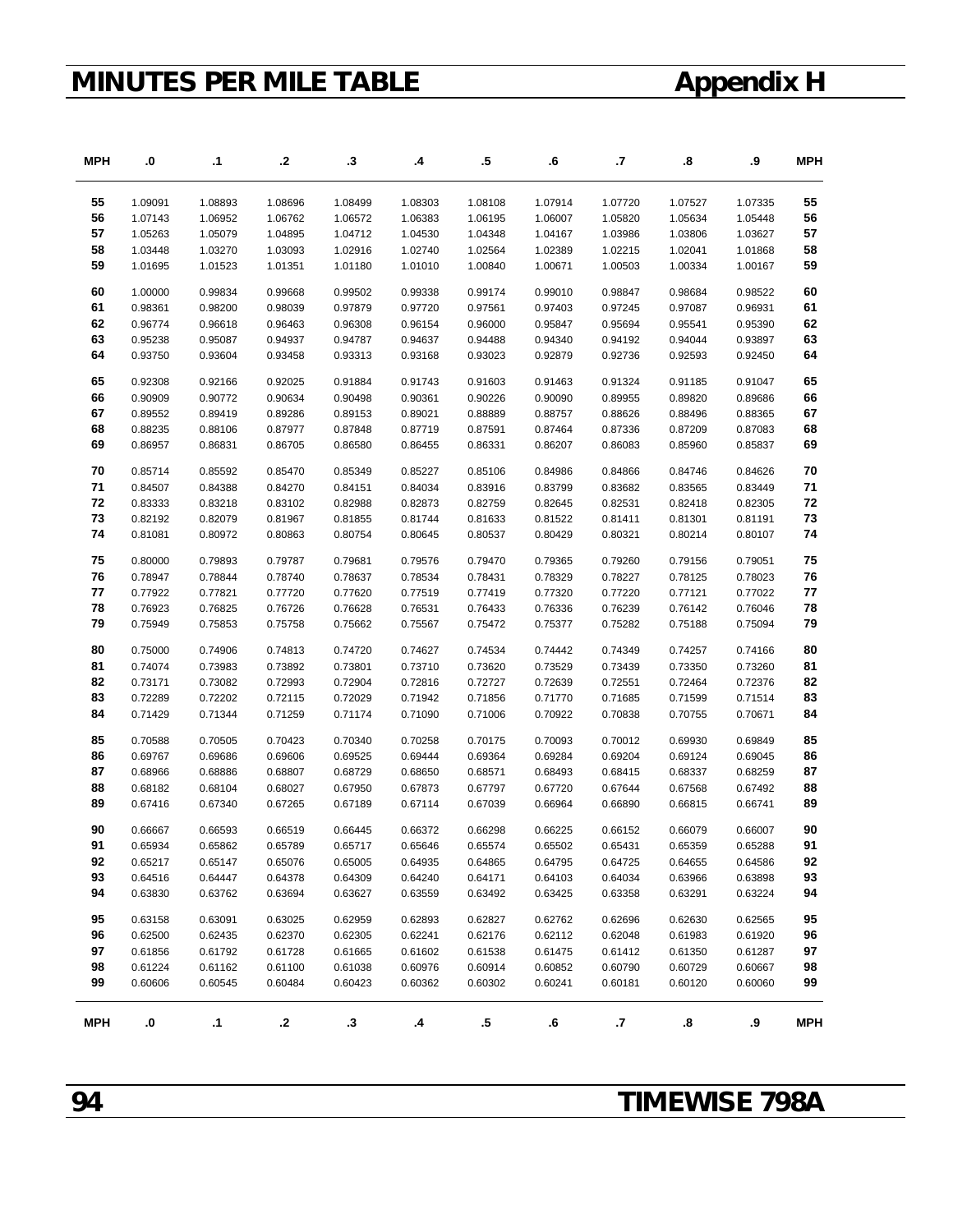## **Optional Firmware and Hardware Modifications for the TIMEWISE 798A**

The Timewise 798A is designed to be the most comprehensive class A rally computer possible. Within the limits of ease of use, the 798A provides all the features needed in the great majority of rally situations. Nevertheless, Timewise recognizes that many rallyists have their own style of rallying and often have a preconceived notion about the proper techniques of doing things. Additionally, new applications and/or changes in governing rally regulations are not always anticipated at the time of manufacture.

Timewise offers a number of modifications that can be installed in the 798A. The following is a brief description of currently available options. To have an option installed in your 798A, you usually must return the instrument to Timewise. Option prices range from \$15 to \$160, plus shipping. Call Timewise for details.

**Please!** Contact Timewise if you have a desire for a modification or custom option not listed here. Timewise will do whatever possible to accommodate your individual needs.

- **Option 1** Log of data (main odometer, clock, calculated time, and CAST) of the 56 most recent splits, CASTs, truncates, transits, resets, and preset loads.
- **Option 2** Automatic reverse (off-course) when vehicle backs up. A single electrical connection to the remote **CAST** input from the vehicle's reverse/back-up light circuit causes the 798A to automatically go into the reverse mode, regardless of the **FORWARD–PARK–REVERSE** switch. Remotely activating **CAST** is disabled.
- **Option 3** Add an event timer and the ability to instantly reset the error and odometer. The error can also be continuously shown in the main unit's auxiliary display, where it may be split. This option makes it easy to determine how much time is lost at stops, turns, speed changes, etc.
- **Option 4** Not available.
- **Option 5** Add the ability to adjust the auxiliary odometer.
- **Option 6** Add the ability to set a CAST with .01 mph (kph) resolution.
- **Option 7** Add a "remote auxiliary display select" input to the back of the 798A. An external switch can then be used to toggle between two different parameters in the driver's module auxiliary display.
- **Option 8** Add a rear panel BNC connector that outputs a 1 pulse/second electrical signal.
- **Option 9** Adjustable offset bias (+0.9 to –0.9 units) for the driver's **ERROR** display.
- **Option 10** Discretionary "Intelli-Fix" ORM correction during a **LAST CAST** adjustment.
- **Option 11** Automatically execute a CAST when the main odometer reaches a preset distance.
- **Option 12** Locking (i.e., pull out to move) **FORWARD–PARK–REVERSE** toggle switch.
- **Option 13** Remote reset of the main computer's **Auxiliary** display.
- **Option 14** Short actuator on **+/- 10.00** toggle switch.
- **Option 15** Short actuator on **FORWARD–PARK–REVERSE** toggle switch.
- **Option 16** Using a remote switch, adds ability to automatically display the Auxiliary Odometer in the driver's module, with it being simultaneously reset to zero.
- **Option 17** Ability to truncate the calculated time to exact whole minutes.
- **Option 18** Selectable "normal" (0.0001), Semi-Intelli-CAST (0.001), or Intelli-CAST (0.01) odometer resolution upon a CAST.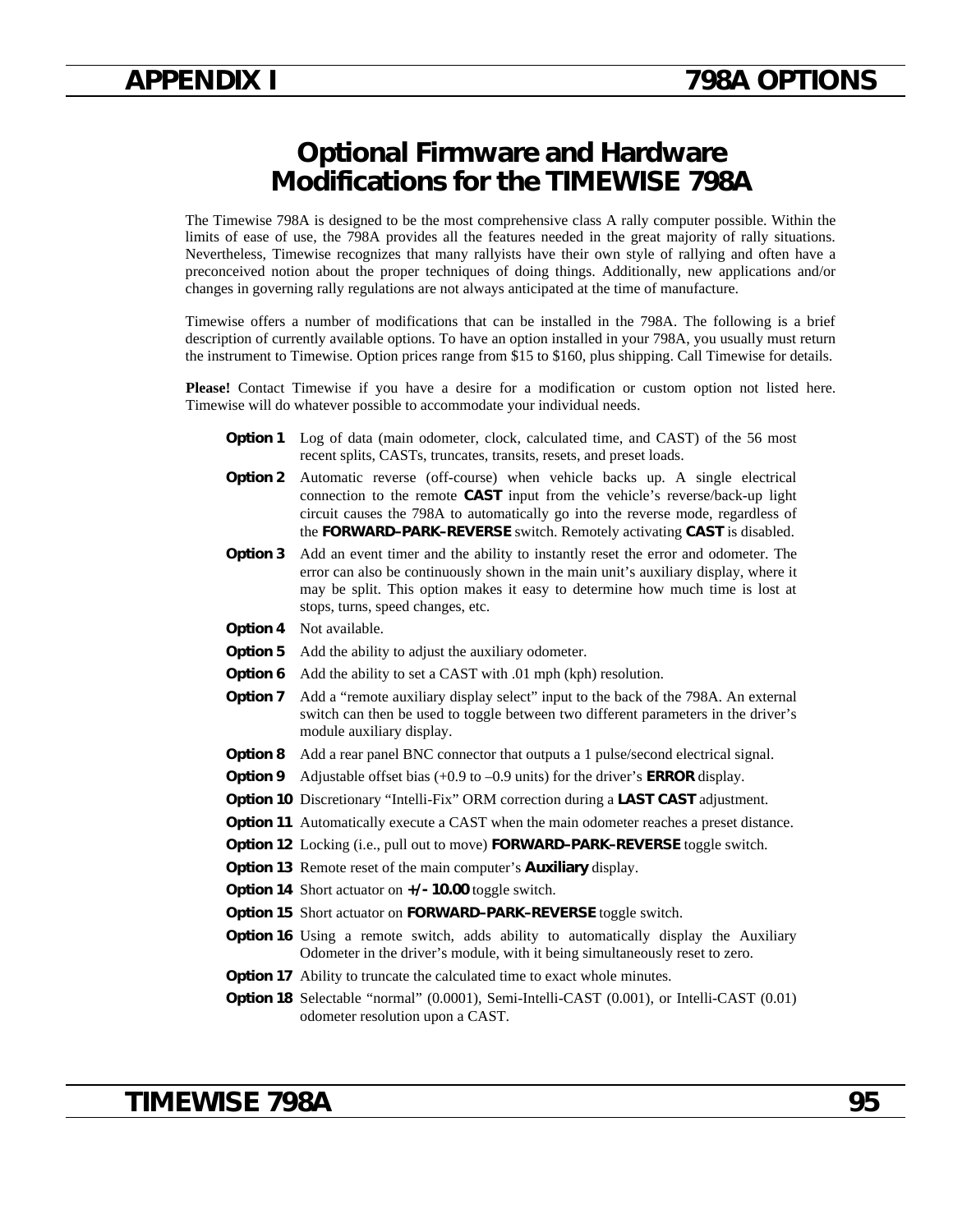# **QUICK REFERENCE GUIDE Appendix J**

| <b>Set Clock</b>                                                        | Select Clock on rotary switch, momentarily actuate RESET (on RESET-SHIFT<br>switch), depress SHIFT, set clock to time when SHIFT depressed.                                                              |
|-------------------------------------------------------------------------|----------------------------------------------------------------------------------------------------------------------------------------------------------------------------------------------------------|
| <b>Synchronize Clock</b>                                                | Select Clock, actuate and hold RESET (on RESET-SHIFT switch), actuate any<br>"+ $/ -$ " switch.                                                                                                          |
| <b>Change Clock Mode</b>                                                | Select "special functions", actuate the " $+/-$ " .01 (Time Format) switch.                                                                                                                              |
| <b>Change Error Mode</b>                                                | Select "special functions", depress and hold <b>SHIFT</b> , actuate the " $+/-$ " .01<br>(Error Format) switch.                                                                                          |
| <b>Select Intelli-CAST Mode</b>                                         | Select "special functions", actuate the " $+/-$ " 1.00 (Intelli-CAST) switch.                                                                                                                            |
| <b>Change Odometer</b><br><b>Transducer Input</b>                       | Select "special functions", depress SHIFT, actuate the " $+/-$ " 10.00<br>(Odo Input) switch; or, select Factor, actuate and hold RESET (on<br><b>RESET-SHIFT</b> switch), actuate any " $+/-$ " switch. |
| Change Input 2<br>"Divide-by" Ratio                                     | Select "special functions", depress and hold SHIFT, actuate the " $+/-$ " 1.00<br>(Input $\div$ Ratio) switch.                                                                                           |
| Permanently View .001 Miles                                             | Select "special functions", actuate the " $+/-$ ".001 (Odo Format) switch.                                                                                                                               |
| <b>Temporarily View .001 Miles</b>                                      | Select Adjust ORM.                                                                                                                                                                                       |
| Change<br><b>Speed Format</b>                                           | Select "special functions", depress and hold SHIFT, actuate the " $+/-$ ".001<br>(Speed Format) switch.                                                                                                  |
| <b>Change Driver's</b><br><b>Auxiliary Display</b>                      | Select "special functions", actuate the " $+/-$ " 10.00 (Remote Aux) switch.                                                                                                                             |
| <b>Adjust Display Intensity</b>                                         | Select "special functions", actuate the " $+/-$ " .10 (Brightness) switch.                                                                                                                               |
| <b>Adjust Driver's</b><br><b>Display Intensity</b>                      | Select "special functions", depress SHIFT, actuate the "+ $/ -$ ".10<br>(Remote Brightness) switch.                                                                                                      |
| <b>Adjust Main</b><br><b>Odometer Only</b>                              | Select Odometer, adjust odometer.                                                                                                                                                                        |
| Adjust the Odometer and<br><b>Calc Time Concurrently -</b><br>Method #1 | Select Adjust ORM, adjust odometer.                                                                                                                                                                      |
| Adjust the Odometer and<br><b>Calc Time Concurrently -</b><br>Method #2 | Select Odo & Time, adjust odometer, if necessary change calculation speed<br>while depressing SHIFT, de-select Odo & Time.                                                                               |
| <b>Reset Main Odometer</b>                                              | Depress and hold SHIFT, depress TRUNCATE.                                                                                                                                                                |
| <b>Truncate Main Odometer</b>                                           | Depress TRUNCATE.                                                                                                                                                                                        |
| <b>Truncate Calculated Time</b>                                         | Depress TRUNCATE.                                                                                                                                                                                        |
| <b>Adjust Calculated Time</b>                                           | Select Calc Time, adjust calculated time.                                                                                                                                                                |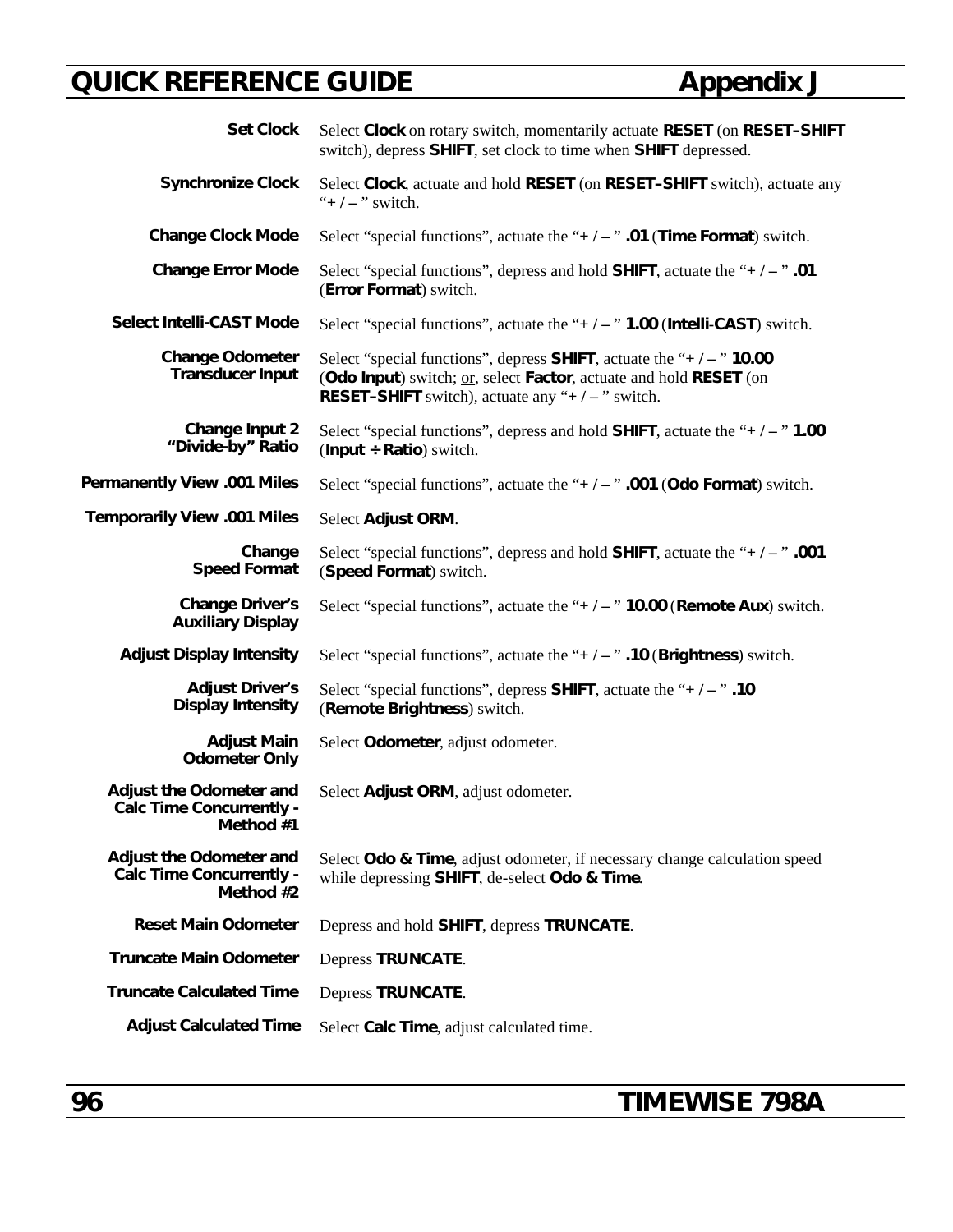# **Appendix J QUICK REFERENCE GUIDE**

| Pause [Gain]                                                                           | Select Calc Time, add [subtract] amount to [from] calculated time.                                                                                                                                                                 |
|----------------------------------------------------------------------------------------|------------------------------------------------------------------------------------------------------------------------------------------------------------------------------------------------------------------------------------|
| <b>Reset Auxiliary Odometer</b>                                                        | Select ODO on TIME- $\Delta$ -ODO switch, actuate RESET (on RESET-SHIFT<br>switch).                                                                                                                                                |
| Reset<br><b>Auxiliary Calculated Time</b>                                              | Select TIME on the TIME- $\Delta$ -ODO switch, actuate RESET (on RESET-SHIFT<br>switch).                                                                                                                                           |
| Reset Odometer "Delta"<br>Counter                                                      | Select "Δ" position on TIME-Δ-ODO switch, select Odometer or<br>Adjust ORM, actuate RESET (on RESET-SHIFT switch).                                                                                                                 |
| <b>Reset Calc Time "Delta"</b><br>Counter                                              | Select "∆" position on the TIME-∆-ODO switch, select Calc Time, actuate<br><b>RESET</b> (on <b>RESET-SHIFT</b> switch).                                                                                                            |
| <b>Set Next CAST</b>                                                                   | Select Next Speed, adjust NEXT SPEED display.                                                                                                                                                                                      |
| <b>Change to Next CAST</b>                                                             | Actuate CAST.                                                                                                                                                                                                                      |
| <b>Adjust Active CAST</b>                                                              | Select Speed (select Next Speed and depress SHIFT),<br>adjust <b>SPEED</b> display.                                                                                                                                                |
| <b>Correct Last CAST</b><br><b>Odometer Measurement</b>                                | Select LAST CAST, adjust ODOMETER display.                                                                                                                                                                                         |
| <b>Correct Last CAST</b><br>Odometer Measurement w/<br><b>Automatic ORM correction</b> | On a 798A outfitted with Option 10, turn the rotary switch to Adjust ORM,<br>Select LAST CAST, adjust ODOMETER display. If the ORM is not to be<br>corrected, do not select Adjust ORM while making the adjustment.                |
| <b>Enter Transit Zone</b>                                                              | Depress and hold SHIFT, actuate CAST.                                                                                                                                                                                              |
| <b>Adjust Factor</b>                                                                   | Select Factor, adjust value in clock display to new factor.                                                                                                                                                                        |
| <b>Change to different Factor</b>                                                      | Select Factor, depress and hold SHIFT, actuate any " $+/-$ " switch.                                                                                                                                                               |
| Automatic<br><b>Factor Calculation</b>                                                 | Reset main odometer at start of odometer check, select Odo Check, set<br>odometer check mileage in auxiliary display, at end of odometer check select<br>Compute Factor (select Odo Check and SHIFT), actuate any "+ / - " switch. |
| Sample<br><b>Factor Calculation</b>                                                    | Proceed as in Automatic Factor Calculation, but actuate RESET (on the<br><b>RESET-SHIFT</b> switch) at end of odometer check.                                                                                                      |
| Set Odometer Alarm                                                                     | Select Alarm, select ODO position on the TIME-∆-ODO switch, adjust alarm<br>mileage in <b>AUXILIARY</b> display.                                                                                                                   |
| Start a Leg                                                                            | At outmarker actuate <b>TRUNCATE</b> , set out time, adjust (or reset) odometer,<br>set CAST.                                                                                                                                      |
| <b>Set Preset Values</b>                                                               | Select Preset, select among TIME, ODO, or $\Delta$ (for speed) on the TIME- $\Delta$ -ODO<br>switch, setting each parameter (in the <b>AUXILIARY</b> display) as necessary.                                                        |
| <b>Load Preset Values</b>                                                              | Select Preset, depress and hold SHIFT, actuate CAST.                                                                                                                                                                               |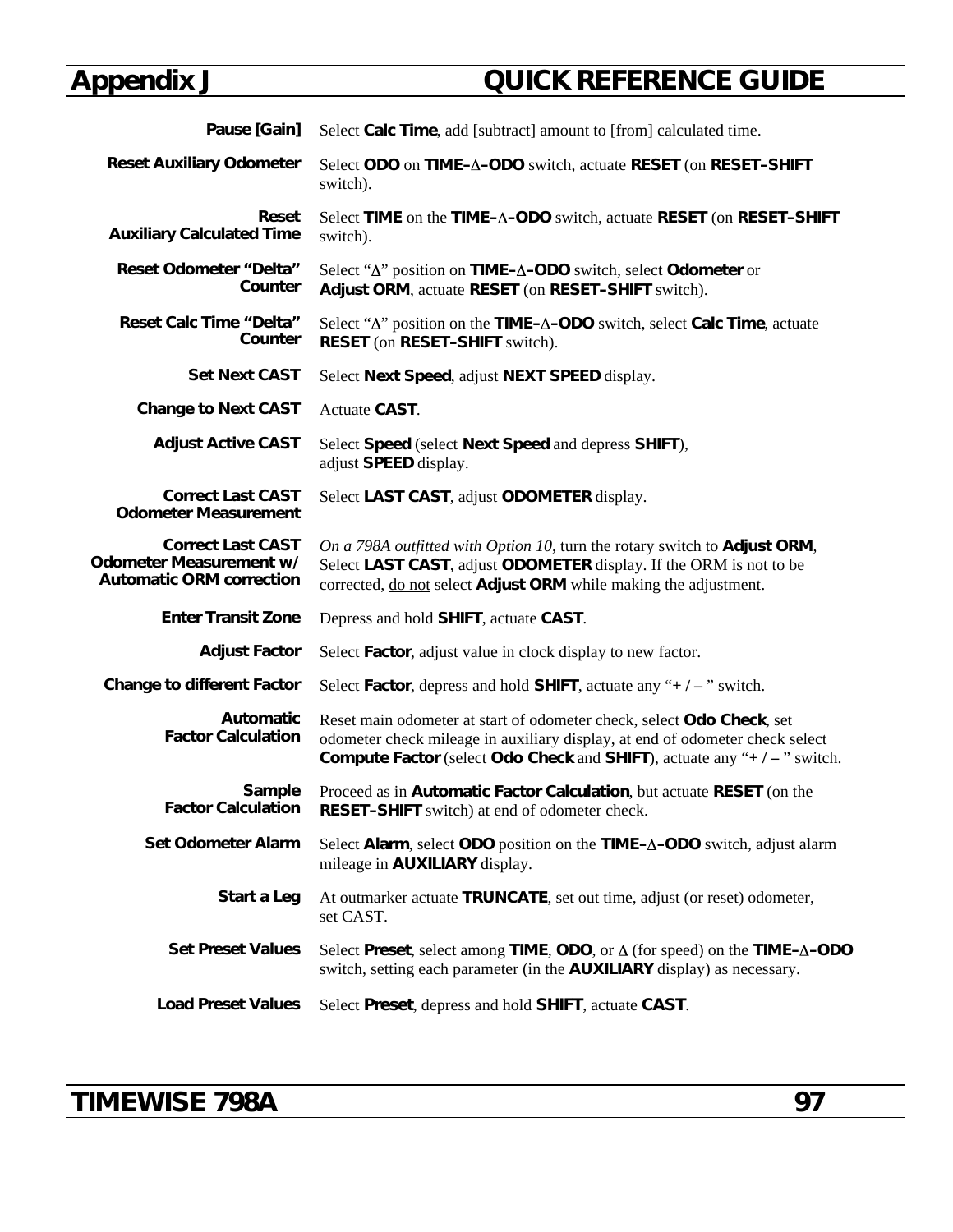## **ODDS & ENDS Appendix K**

## **Power-up procedures that enable elective features**

| Log speed "changed from",<br>rather than "changed to"           | Turn on the 798A with both SHIFT and CAST selected. Repeat to revert to factory<br>default.                                                                                                             |
|-----------------------------------------------------------------|---------------------------------------------------------------------------------------------------------------------------------------------------------------------------------------------------------|
| Enable<br>"Delayed Truncate Action"                             | Turn on the 798A with both SHIFT and TRUNCATE selected. Repeat to disable.                                                                                                                              |
| Adjust "Speed" if unshifted<br>(and "Next Speed" if shifted)    | Turn on the 798A with both SHIFT and the " $-$ .001" position of the " $+$ / $-$ .001" switch<br>selected. Repeat to revert to factory default.                                                         |
| Enable<br>"Shift to Exit Forward"                               | Turn on the 798A with both <b>SHIFT</b> and the "+ .001" position of the "+ $\prime$ - .001" switch<br>selected. Repeat to disable.                                                                     |
| Turn off right-hand minus<br>sign in Error display              | Turn on the 798A with both <b>SHIFT</b> and the " $- .01$ " position of the " $+/- .01$ " switch<br>selected. Repeat to revert to factory default.                                                      |
| <b>Disable .01 Resolution CASTs</b><br>(if Option 6 is present) | Turn on the 798A with both SHIFT and the "+ .01" position of the "+ $/ - .01$ " switch<br>selected. Repeat to enable. (Option 6 is a standard feature of version 6.000 firmware.)                       |
| <b>Enable GAR mode</b><br>(if Option 3 is present)              | Turn on the 798A with both <b>SHIFT</b> and the " $- 1.00$ " position of the " $+ 1.00$ " switch<br>selected. Repeat to disable. (Option 3 is standard in 798As built after January 1, 2017.)           |
|                                                                 | Procedures to operate less often used features                                                                                                                                                          |
| <b>Temporarily disable</b><br>Park/Reverse beeper               | Depress LAST CAST. To re-enable, select FORWARD or depress LAST CAST again.                                                                                                                             |
| Adjust the beep length<br>for the Park/Reverse alarm            | Select Alarm, actuate RESET (on RESET-SHIFT switch), use the " $+/-.001$ " switch<br>to change the number on the right of the AUXILIARY display. Actuate SHIFT to hear the<br>new beep length.          |
| Adjust the beep length<br>for the Split alarm                   | Select Alarm, actuate RESET (on RESET-SHIFT switch), use the "+ / - 10.00" switch<br>to change the number on the left of the <b>AUXILIARY</b> display. Actuate <b>SHIFT</b> to hear the<br>beep length. |
| Execute a sample<br>factor calculation                          | Proceed as for an automatic factor calculation, but actuate RESET (on the<br>RESET-SHIFT switch) at end of odometer check.                                                                              |
| Toggle datalog<br>presentation mode<br>(new first/old first)    | Select Log on rotary switch, actuate and hold RESET (on the RESET-SHIFT switch),<br>actuate any "+ $/ -$ " switch.                                                                                      |
| Toggle error offset on/off                                      | Select Calc Time, actuate and hold SHIFT, actuate the " $+/-.001$ " switch.                                                                                                                             |
| Dismiss "P.Glitch"<br>(bad input power) warning                 | Actuate SHIFT or turn the rotary switch.                                                                                                                                                                |
| Dismiss "Odo Alert"<br>(odometer alarm) warning                 | Actuate any switch.                                                                                                                                                                                     |
| Dismiss "Input X Suspect"<br>(faulty transducer) warning        | Actuate SHIFT, or change the factor, or change transducer inputs, or (as of firmware<br>version 5.009) turn the rotary switch.                                                                          |
| Re-initialize the LED displays                                  | Activate LAST SPLIT (a shifted LAST CAST) for up to two seconds. As of version<br>5.010 firmware actuating the SHIFT switch alone will re-initialize the displays.                                      |
| <b>Completely reset the 798A</b>                                | Turn on the 798A with RESET (on the RESET-SHIFT switch) selected.                                                                                                                                       |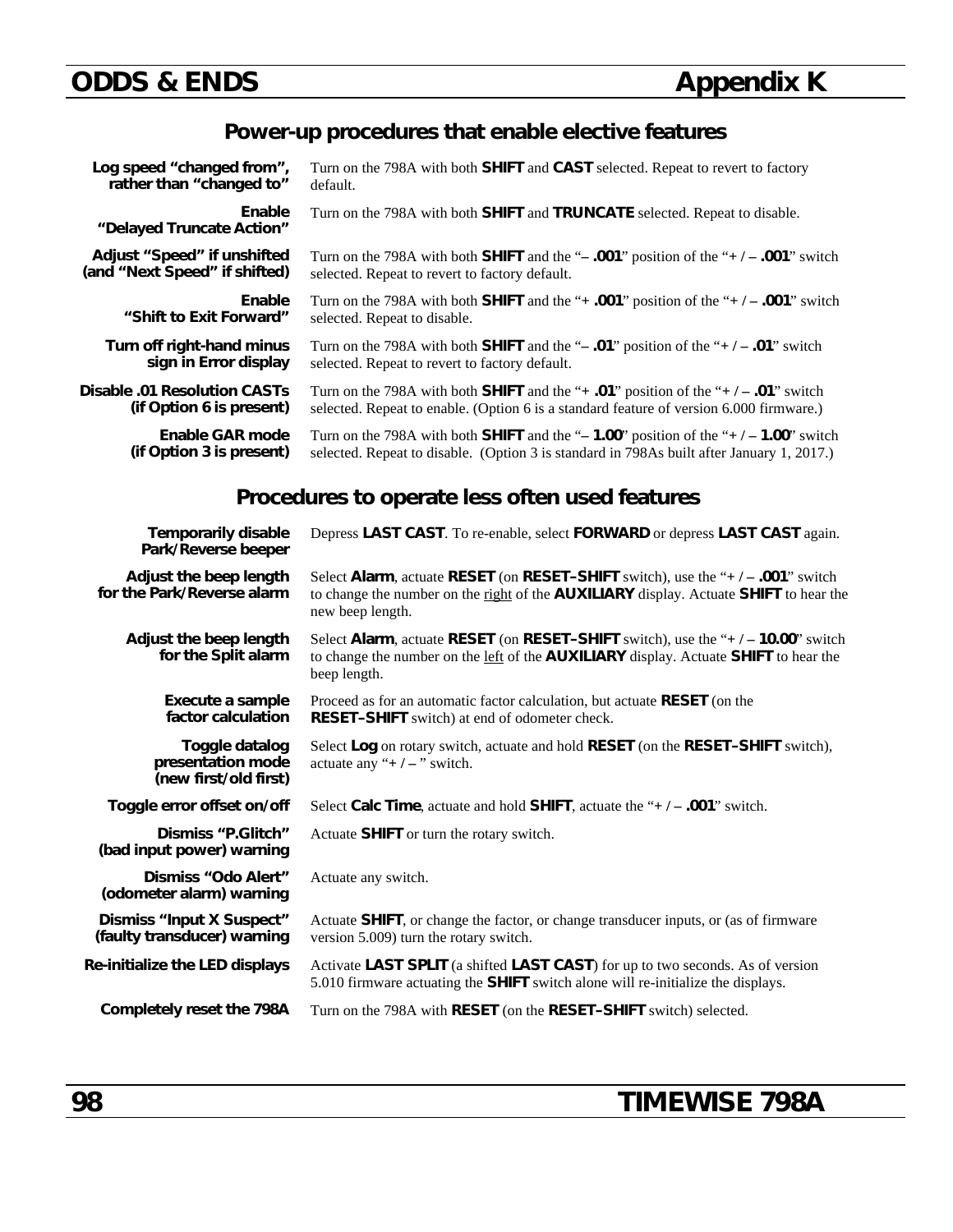"**+ / –** " toggle switches, 22 " $\Delta$ " switch position, 52, 57  $A \leftrightarrow B$  function, 33 Active Speed. *See* CAST, active CAST Active speed section, 30, 43, 51 definition, 43 **Adjust ORM** function, 29, 30, 44, 49, 50, 51 checkpoint application, 67 difference from **Odo & Time**, 30, 44, 51 mileage correction application, 70 re-building a leg application, 69 sample rally usage, 71, 72, 74 Adjustable Driver's **ERROR** Offset Bias, 60 Adjusting parameters using the "**+ / –** " switches, 22 Adjusting rally miles, 29, 49 **Adjust ORM and Odo & Time difference, 30, 44, 51** adjustment resolution, 29, 30, 49 Adjustment resolution, 29, 49 Odo & Time miles, 49 odometers, 29, 30 **Alarm** function, 55 countdown distance, 55, 62 Amount of change totalizers, 57 Automatic calculated time adjustments, 49 *Also see* **Adjust ORM**, and **Odo & Time**. Automatic CAST execution (AutoCAST) *See* Option 11 Supplemental Information inserted in manual. Automatic factor calculation, 36 procedural cautions, 37 Automatic ORM correction during a **LAST CAST** adjustment, 57 Auxiliary calculated time, 56 **AUXILIARY** display, 56 **AUXILIARY** display in driver's module, 61 remote selection of alternate parameter, 61, 78 Auxiliary odometer, 27, 56 adjustability (Option 5), 30 Average rally speeds. *See* CAST Battery, internal, 64 Beeper park and reverse warning, 28, 63 adjusting the tone length, 28, 63, 98 temporarily disabling, 28, 63, 98 split warning adjusting the tone length, 23, 63

Blinking displays, 62 *Also see* Warnings. **CLOCK** blinks when split, 23 **ODOMETER** blinks when in park or reverse, 28 **Brightness** function, 57 **Calc Speed** function, 50 checkpoint application, 67 mileage correction application, 70 re-building a leg application, 69 sample rally usage, 72 **Calc Time** function, 40, 51 Calculated time, 40 adjusting, 40 counting mode, 40 resolution, 40 when split, 40 **CALCULATED TIME** display, 40 Calculation speed. *See* **Calc Speed** function Calibration, 89 CAST, 41 active CAST, 42 adjusting the active CAST, 43 changing the previous CAST execution point, 47 changing to a new CAST, 42 computation details when changing, 44 correcting the active CAST, 43 distance resolution used when changing, 46 **Intelli-CAST**™, 46, 52 intelligent CAST, 52 next CAST, 42 optional 0.01 resolution, enabling / disabling, 41, 98 range selection, 41 Retro-CAST™, 43 **Semi-Intelli-CAST**™, 46 setting the next speed, 42 switching, 42 using slow speeds, 45 **CAST** switch, 42 Changing a CAST execution point, 47 Checkpoint procedure, 66 Cleaning the 798A, 90 Clock, 24 automatically setting the clock, 26 counting mode, 24 manually setting the clock, 25 resolution, 24 when split, 24 synchronizing automatically to a Timewise checkpoint clock, 26 manually, 26 **CLOCK** display, 24

upon activating CAST, 42, 63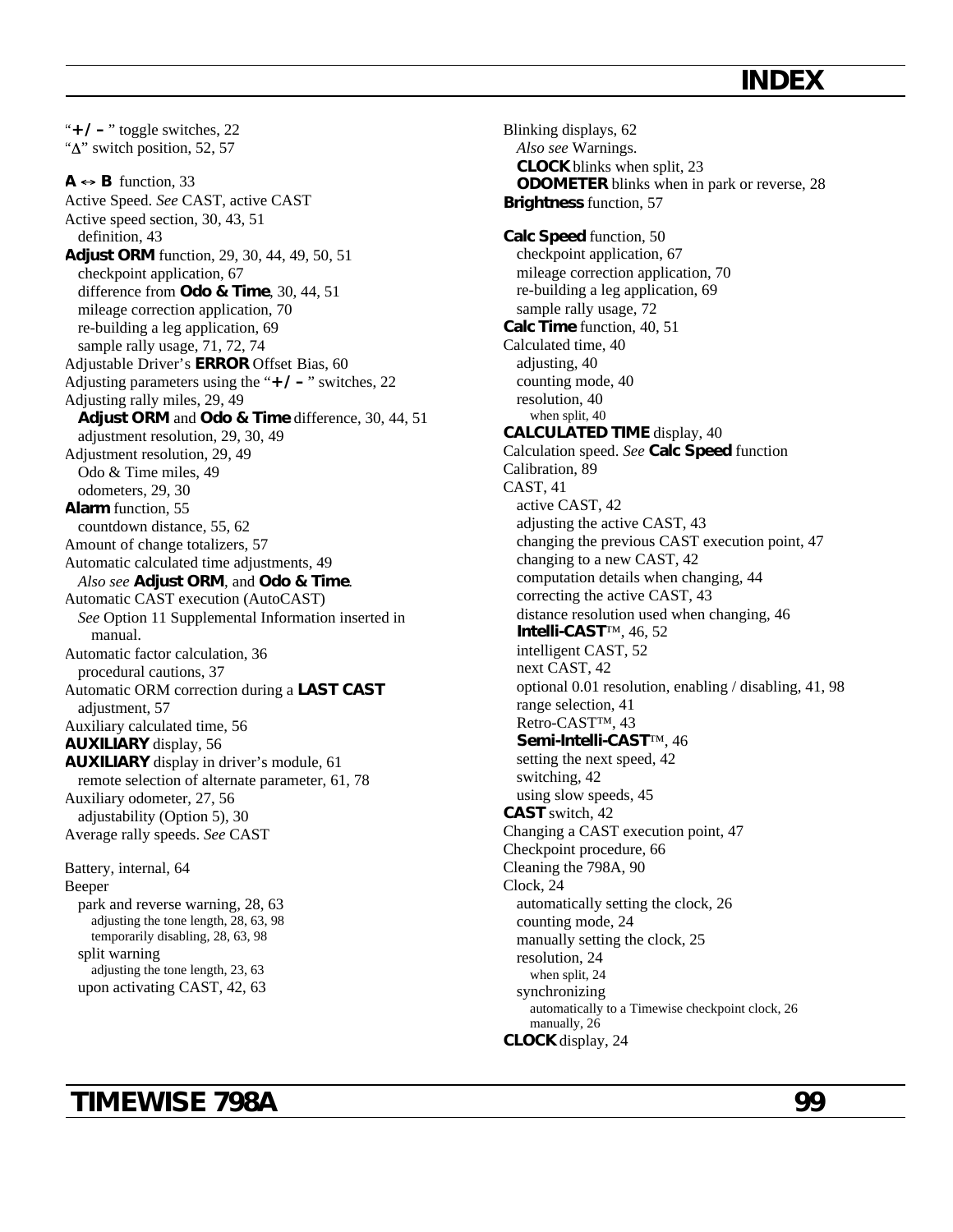**Clock** function, 24 **Compute Factor** function, 36 Correcting a CAST execution point, 47 Correcting rally miles, 29, 49 *Also see* **Adjust ORM** and **Odo & Time**. Countdown odometer, 55 Current speed segment, defined, 30 Datalog as a multi-split checkpoint clock, 54 clearing, 54

data presentation order, 54, 98 printing, 55 sequence number, 53 restarting, 53 speed recorded, 53 log old speed rather than new speed, 53, 98 Datalog (Option 1), 53 **Datalog Storage Error** warning, 64 Date of manufacture. *See* System information Decimal point illuminated in lower right of **CALCULATED TIME** display, 60 Delta switch function, 57 Direction of travel, 27 Display blanking, 21 Display brightness, 57 automatic turn-off, 21 Display re-initialization, 64, 98 Display resolution calculated time, 40 clock, 24 when split, 25 error, 58 odometers, 29 when split, 29 Distance remaining before odometer alarm, 55 Driver's module, 58 **EEEE** – in driver's Error display, 58 Electrical connections, 10 Electrical noise, 80 Electronic Speedometer connection, 13, 34, 87 Error, 58 calculation details, 59 counting mode and resolution, 58

displaying a split error, 23, 56 displaying the error on the main computer, 23, 56, 58 offsetting, 60 removing the rightside triple minus sign, 59, 98 **ERROR** display, 23, 56, 58 **Error Format** function, 58 Error offset, enabling, 61, 98

Factor, 32 automatic calculation, 36 sample value – display result only, 38, 98 determining a base factor, 33 manual calculation, 35 selecting the active factor, 32 using four factors with one transducer, 35 **Factor** function, 32 Firmware errors. *See* System information Firmware version. *See* System information Flashing **CLOCK** display, 23 *Also see* Warnings. Flashing decimal points. *See* Operating mode indicators Flashing **ODOMETER** display, 28 *Also see* Warnings. **FORWARD–PARK–REVERSE** switch, 27 Freezing, 84 Frequency divider. *See* Odometer input pulse divider Fuse rating, protective, 92 Fuse, internal resettable PTC, for odo inputs, 13, 85 **GAR** Mode, enabling (Option 3), 98 *Also see* Option 3 Supplemental Information inserted in manual. General description, 6, 7 Grounding, 10, 80 High Resolution **CAST**s (Option 6), 22, 98 enabling / disabling, 98 *See* Option 6 Supplemental Information inserted in manual. . Hundredths of minutes, 21, 24 **Input ÷ Ratio** function, 34, 87 **Input 1** (or **2**) **Suspect** warning, 36, 63, 98 dismissing warning, 36, 98 Input pulse divider, 13, 34, 87 Input signal duplicator, 35, 37 using one transducer with two computers, 86 Installation, 9–20 **Intelli-CAST**™ function, 46, 47, 48 during a transit, 52 effect on LAST CAST adjustment, 48 effect on recalled **LAST CAST** data, 47 indicator LED, 62 **Intelli-Fix**™, 48, 57 Intelligent CASTs, 46 **Intelli-Sense**™, 36, 63 Italicized labels – shifted functions, 23

Jumper plug, odometer input, 35, 37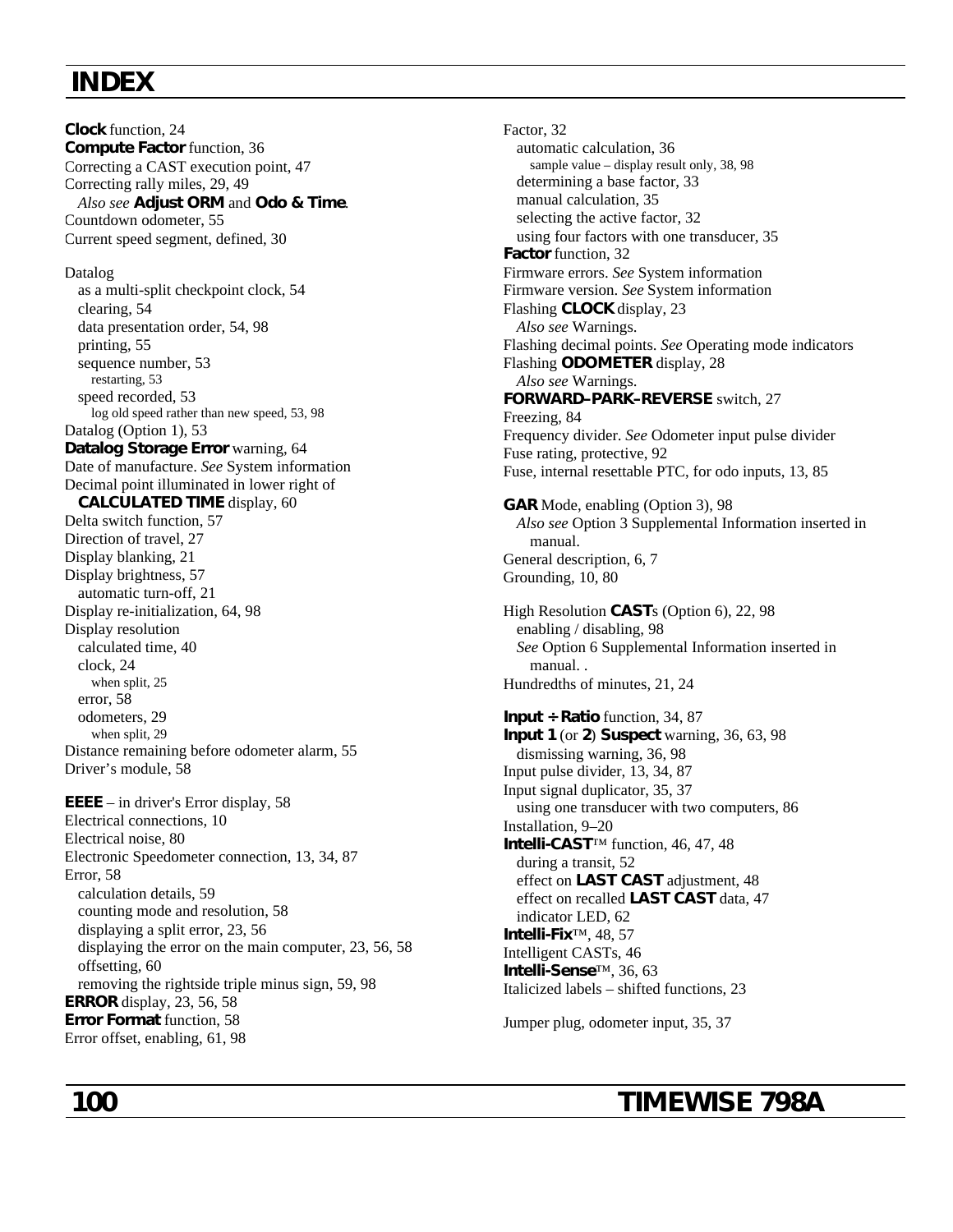Kilometers, measuring in, 21, 32

Last CAST data, 47 **LAST CAST** function, 47 changing the odometer measurement, 47 limitation when used with Intelli-CAST, 48 during a transit, 51 **Last Split** function, 24 LED display turn off, 21, 57 LED displays re-initialization, 64, 98 **LLLL** – in driver's Error display, 58 Load preset data, 52 **Log** function, 53 Logged data. *See* Datalog

Magnetic probe. *See* Transducers Magnets, 16, 18, 91 mounting, 18 part numbers, 16, 91 precautions when handling, 19 spacing, 16, 17, 20 Materials list, 91

**NEXT SPEED** display, 42 **Next Speed** function, 42 Next Speed/Speed adjusting, 43 reversing "shifted/non-shifted" selection, 42, 43, 44, 98

Odo & Time adjustments, 49 Odo & Time calculation speed, 50 adjusting, 50 **Odo & Time** function, 29, 30, 44, 49, 51, 56, 62 calculation speed, 50 checkpoint application, 67 difference from **Adjust ORM**, 30, 44, 51 mileage correction application, 70 re-building a leg application, 69 sample rally usage, 71, 72, 74 **Odo Alert** warning in **CLOCK** display, 55 **Odo Check** function, 36 **Odo Format function, 29 Odo Input** function, 32 **ODO** switch, 52, 56 Odometer alarm, 55 countdown distance, 55, 62 **ODOMETER** display, 27 Odometer Factor, 32 *Also see* Factor. **Odometer** function, 29, 51 Odometer input jumper plug, 35, 37 Odometer input pulse divider, 13, 34, 63, 87

Odometer input specifications, 85 Odometer inputs, 78 selecting the active input, 32 Odometers, main and auxiliary adjusting, 29 resetting, 31 resolution, 29 Odometers, main and auxiliary, 27 Off-course – returning from, 27, 40 Offsetting the Error, 60, 98 Operating mode indicators, 62 *Also see* Warnings. Operating system errors. *See* System information Option 1, Datalog, 53 Option 3, **GAR** Mode, enabling, 98 *Also see* Option 3 Supplemental Information inserted in manual. Option 5, Adjustable Auxiliary Odometer, 30 Option 6, Setting High Resolution **CAST**s, 22 enabling / disabling, 98 *See* Option 6 Supplemental Information inserted in manual. . Option 7, Remote **AUXILIARY** Display Select, 61, 78 Option 9, Adjustable Driver's **ERROR** Offset Bias, 60 *Also see* Option 9 Supplemental Information inserted in manual. Option 10, Automatic ORM correction during a **LAST CAST** adjustment, 48, 57 Option 11, Automatic CAST execution (AutoCAST) *See* Option 11 Supplemental Information inserted in manual. Option 17, Truncating the calculated time minutes, 41 Option 18, **Semi-Intelli-CAST**™ function, 46 Options, 22, 28, 30, 46, 48, 53, 55, 60, 61, 78, 95, 98 Oscillator adjustment, 89 Overheating, 10, 21, 83 **P.Glitch** warning in Clock display, 63 **PARK** switch, 28 Part numbers, spare parts, 91 Pauses and gains, 41 Pick-up. *See* Transducers **Post-Alignment**™ function, 47 Power failure warning, 63 Power glitches, 63 Power requirements, 10 Preset data, 52 entering, 52 excluding, 52

loading, 52 **Preset** function, 52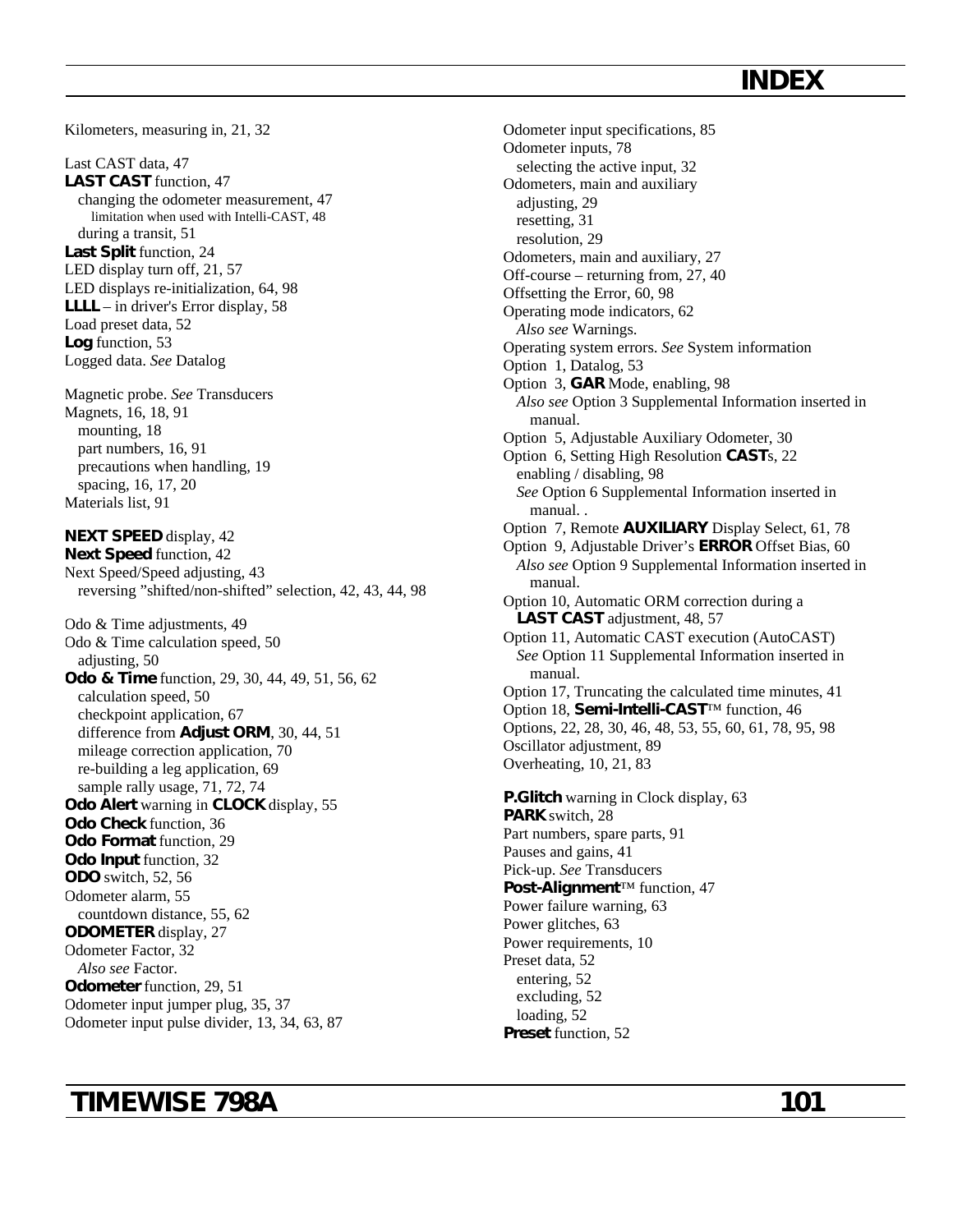Preventing accidental park or reverse, 28, 98 Preventing problems, 79 **Print** function. *See* Datalog Probe. *See* Transducers Pulse divider, 13, 34, 87 **Pulses Are Too Fast** warning, 34, 63, 87 Rear panel connections, 77 Recalling split values, 24 Re-initializing the LED displays, 64, 98 **Remote Aux function, 61** Remote **AUXILIARY** Display Select (Option 7), 61, 78 **Remote Brightness** function, 57 Remote **CAST**, 78 Remote display. *See* Driver's module Remote **PARK**, 78 Remote **SPLIT**, 78 Remote **SYNC**, 78 Repair service, 1 Replacement parts, 91 **Reset** function, 31 clear main odometer, 31 truncates calculated time, 41 **RESET** switch, 23 clear auxiliary calculated time, 56 clear auxiliary odometer, 31, 56 clear calculated time adjustment totalizer, 57 clear odometer adjustment totalizer, 57 enable clock set and sync procedures, 25, 26 used to adjust warning tone length, 23, 28 Reset the 798A to factory default settings, 64, 98 Reset the LED displays, 64, 98 Resolution. *See* Display resolution **Retro-CAST**™ function, 30, 43, 44, 51 after a transit, truncate, reset, or compute factor, 44 checkpoint application, 67 during a transit, 51 sample rally usage, 72, 74 **REVERSE** switch, 27 Reviewing the datalog, 53 Rotary switch, 22 built-in rotational stop, 22 unlabeled or "special function" position, 22 Sample factor calculation, 38, 98 Sample rally, 65–74 **Select Reset First warning, 25** Select the active odometer input, 32 **Semi-Intelli-CAST**™ function, 46

Sender or Sensor. *See* Transducers Serial number. *See* System information

**Set/Sync** function, 25, 26 Setting High Resolution **CAST**s (Option 6), 22 Setting the clock, 25 **SHIFT – CAST to Load** function, 52 **SHIFT** switch function, 23 **SHIFT** to exit **FORWARD**, enabling, 28, 98 Slow speed CASTs, 45 Software errors. *See* System information Spare parts, 91 Speed difference, in driver's **AUXILIARY** display, 62 **SPEED** display, 42 **Speed Format** function, 42 **Speed** function, 43 Speed recorded in datalog. *See* Datalog Speed section, defined, 30 Speed/Next Speed adjusting, 43 reversing "shifted/non-shifted" selection, 42, 43, 44, 98 Speedometer, in driver's **AUXILIARY** display, 61 erratic operation, 13, 19, 88 Split, 23 adjusting split values, 24 beeper warning, 23, 63 adjusting the tone length, 23, 63, 98 recalling "live" values while split, 23 selecting resolution of split odometers, 29 selecting resolution of split time, 24, 40 Split error, in **AUXILIARY** display, 23, 56 **SPLIT** switch, 23 Stand-off mileage for odometer alarm, 55 Start-up procedure, 21 Synchronizing the clock, 26 System information, 21, 63 System reset, 64, 98

**t–d–o** manual selection for driver's Auxiliary display, 61 Technical specifications, 92 Telephone number to contact Timewise, 1 Temperature limits, hot and cold, 83, 84, 92 Tenths of seconds, 24 Thousandths of miles, 29 Thousandths of minutes, 24 **Time Format function, 24** Time of day clock. *See* Clock **TIME** switch, 52, 56 **TIMEWISE** - contacting, 1 **To Go** function, 55 Transducer failure warning, 36, 63